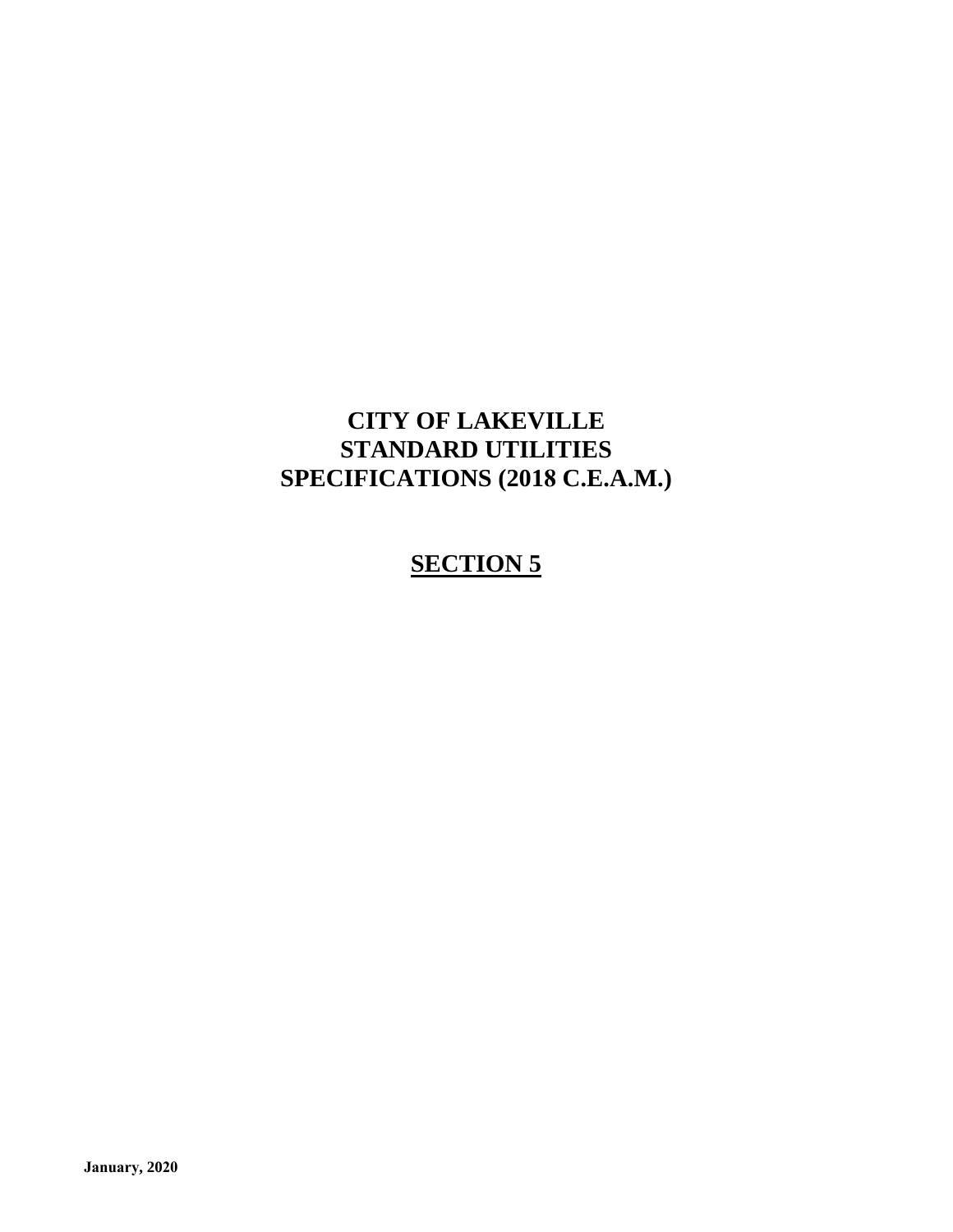

# **CITY ENGINEERS ASSOCIATION OF MINNESOTA**

## **STANDARD SPECIFICATIONS**

**2600 Trench Excavation and Backfill/Surface Restoration**

**2611 Watermain and Service Line Installation**

**2621 Sanitary Sewer and Storm Sewer Installation**

**2631-CIPPS Sewer Pipe Rehabilitation - Cured In Place Pipe Systems** 

**2641 – Pipeline Rehabilitation - Pipe Bursting Method**

**2018 Edition**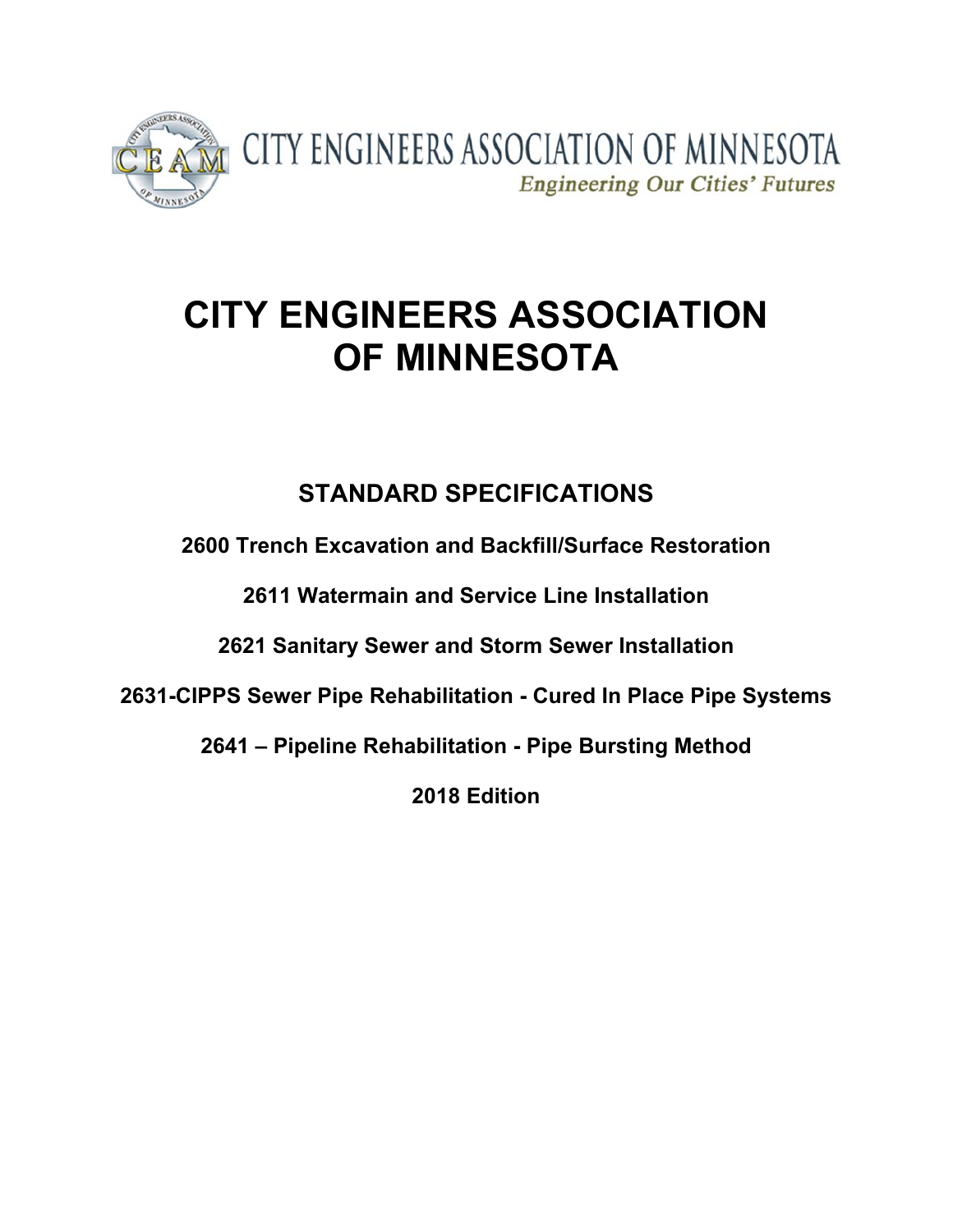# **TABLE OF CONTENTS**

| <b>SECTION 2600 - STANDARD SPECIFICATIONS FOR TRENCH EXCAVATION &amp;</b> |                                                                         |                 |
|---------------------------------------------------------------------------|-------------------------------------------------------------------------|-----------------|
|                                                                           |                                                                         |                 |
|                                                                           |                                                                         |                 |
|                                                                           |                                                                         |                 |
| A                                                                         |                                                                         |                 |
|                                                                           |                                                                         |                 |
|                                                                           |                                                                         |                 |
| В                                                                         |                                                                         |                 |
| C                                                                         |                                                                         |                 |
| 2600.3                                                                    |                                                                         |                 |
| $\mathbf{A}$                                                              |                                                                         |                 |
|                                                                           |                                                                         |                 |
|                                                                           |                                                                         |                 |
|                                                                           |                                                                         |                 |
|                                                                           |                                                                         |                 |
|                                                                           |                                                                         |                 |
|                                                                           |                                                                         |                 |
| в.                                                                        |                                                                         |                 |
|                                                                           |                                                                         |                 |
|                                                                           |                                                                         |                 |
|                                                                           |                                                                         |                 |
|                                                                           |                                                                         |                 |
|                                                                           |                                                                         |                 |
|                                                                           |                                                                         |                 |
| C                                                                         |                                                                         |                 |
|                                                                           |                                                                         |                 |
|                                                                           |                                                                         |                 |
| D                                                                         |                                                                         |                 |
| Е                                                                         |                                                                         |                 |
| F                                                                         |                                                                         |                 |
| G                                                                         |                                                                         |                 |
|                                                                           |                                                                         |                 |
|                                                                           |                                                                         |                 |
|                                                                           | <b>A</b> Rock Excavation                                                | $\overline{18}$ |
| в                                                                         |                                                                         |                 |
| C                                                                         |                                                                         |                 |
| D                                                                         |                                                                         |                 |
|                                                                           |                                                                         |                 |
|                                                                           | <b>SECTION 2611 - STANDARD SPECIFICATIONS FOR WATERMAIN AND SERVICE</b> |                 |
|                                                                           |                                                                         |                 |
|                                                                           |                                                                         |                 |
|                                                                           |                                                                         |                 |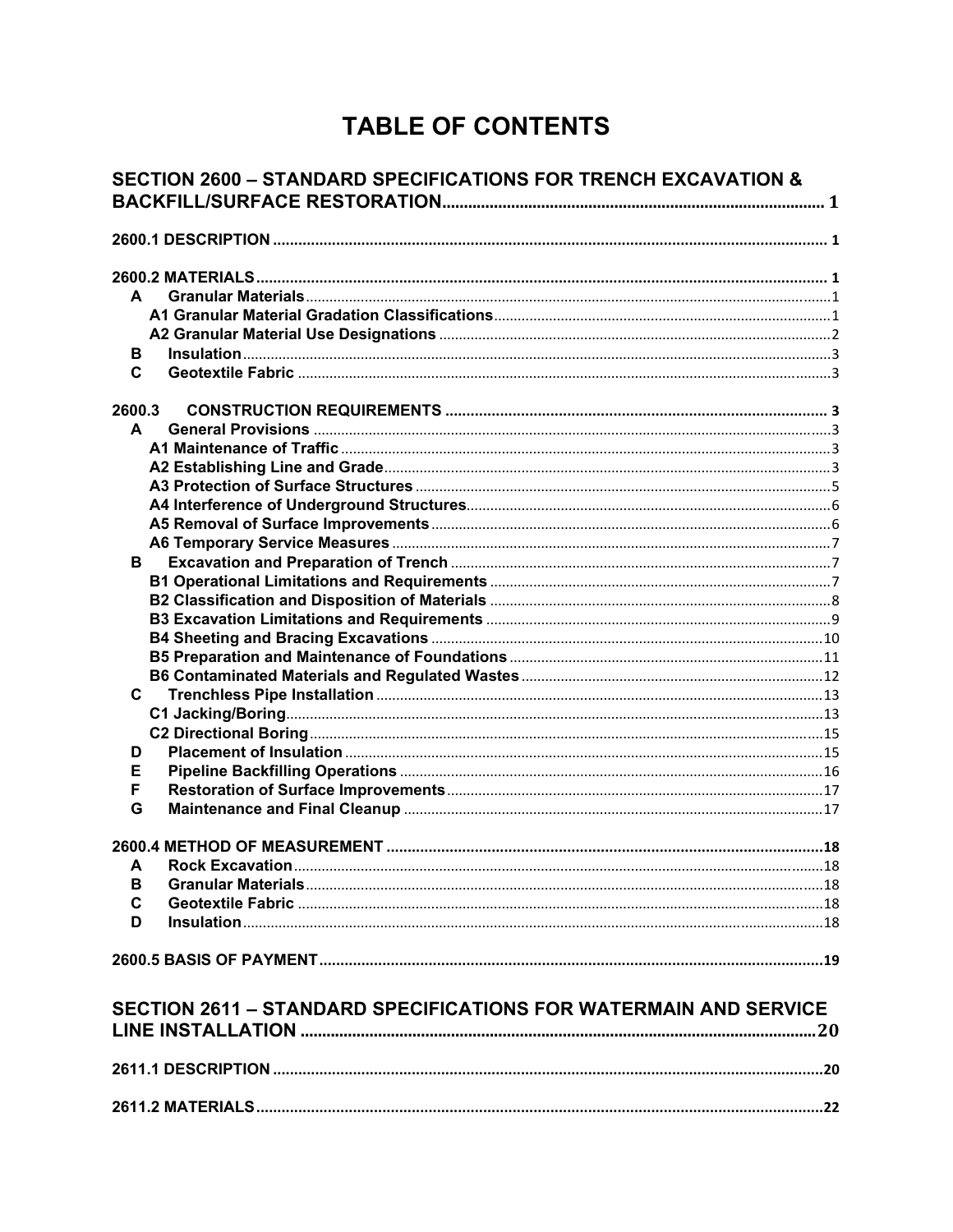| A |  |
|---|--|
|   |  |
|   |  |
|   |  |
| В |  |
| C |  |
|   |  |
|   |  |
|   |  |
| D |  |
| Е |  |
| F |  |
| G |  |
| н |  |
|   |  |
|   |  |
| A |  |
|   |  |
|   |  |
|   |  |
|   |  |
|   |  |
| В |  |
|   |  |
|   |  |
|   |  |
|   |  |
| C |  |
|   |  |
|   |  |
| D |  |
| Е |  |
| F |  |
| G |  |
| н |  |
|   |  |
| A |  |
| в |  |
| C |  |
|   |  |
| D |  |
| Ε |  |
| F |  |
| G |  |
| н |  |
|   |  |
| J |  |
|   |  |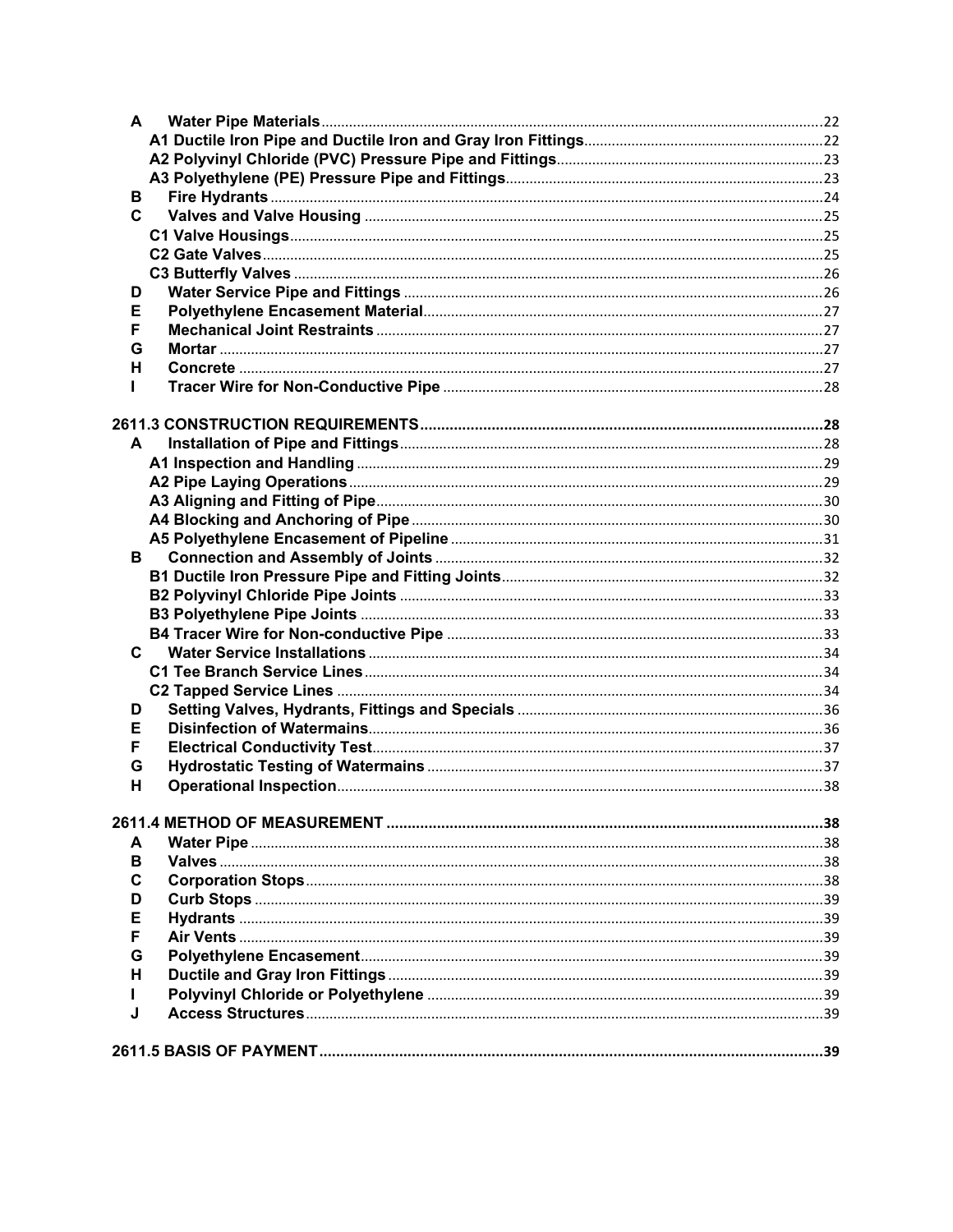| SECTION 2621 - STANDARD SPECIFICATIONS FOR SANITARY SEWER AND |   |  |
|---------------------------------------------------------------|---|--|
|                                                               |   |  |
|                                                               |   |  |
|                                                               |   |  |
|                                                               | A |  |
|                                                               |   |  |
|                                                               |   |  |
|                                                               |   |  |
|                                                               |   |  |
|                                                               |   |  |
|                                                               |   |  |
|                                                               |   |  |
|                                                               |   |  |
|                                                               |   |  |
|                                                               |   |  |
|                                                               |   |  |
|                                                               |   |  |
| в                                                             |   |  |
| C                                                             |   |  |
| D                                                             |   |  |
| Е                                                             |   |  |
| A                                                             |   |  |
|                                                               |   |  |
| В                                                             |   |  |
| C                                                             |   |  |
| D                                                             |   |  |
| Е                                                             |   |  |
|                                                               |   |  |
|                                                               |   |  |
|                                                               |   |  |
| F                                                             |   |  |
|                                                               |   |  |
| G                                                             |   |  |
|                                                               |   |  |
|                                                               |   |  |
| A                                                             |   |  |
| В                                                             |   |  |
| C                                                             |   |  |
| D                                                             |   |  |
| Е                                                             |   |  |
| F                                                             |   |  |
| G                                                             |   |  |
| н                                                             |   |  |
|                                                               |   |  |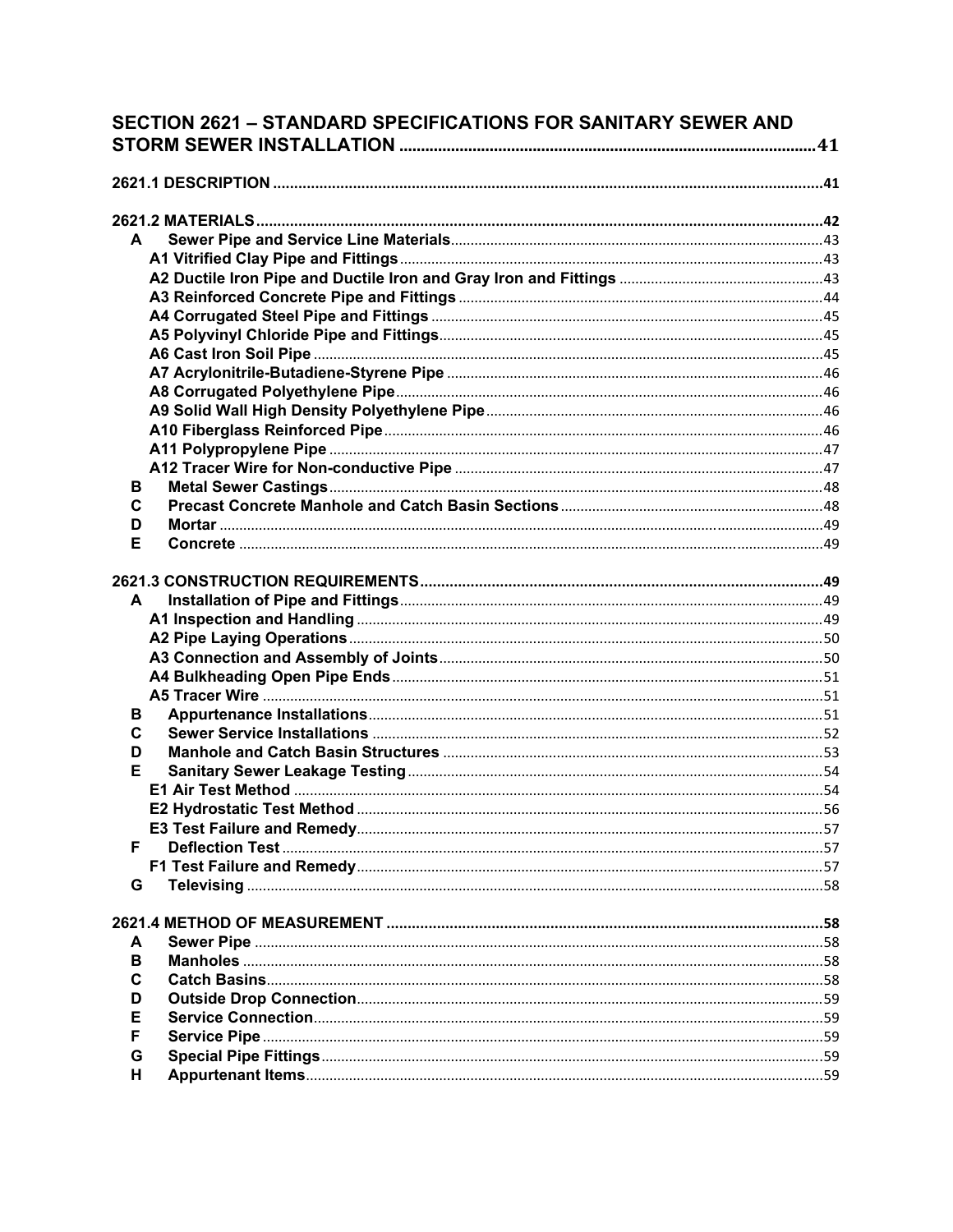|              | <b>SECTION 2631 CIPPS - STANDARD SPECIFICATIONS FOR SANITARY SEWER</b><br>AND STORM SEWER PIPE REHABILITATION WITH CURED IN-PLACE PIPE |  |
|--------------|----------------------------------------------------------------------------------------------------------------------------------------|--|
|              |                                                                                                                                        |  |
| A            |                                                                                                                                        |  |
| в            |                                                                                                                                        |  |
|              |                                                                                                                                        |  |
|              |                                                                                                                                        |  |
| A            |                                                                                                                                        |  |
|              |                                                                                                                                        |  |
|              |                                                                                                                                        |  |
|              |                                                                                                                                        |  |
|              |                                                                                                                                        |  |
| A            |                                                                                                                                        |  |
|              |                                                                                                                                        |  |
|              |                                                                                                                                        |  |
|              |                                                                                                                                        |  |
|              |                                                                                                                                        |  |
|              |                                                                                                                                        |  |
|              |                                                                                                                                        |  |
|              |                                                                                                                                        |  |
|              |                                                                                                                                        |  |
|              |                                                                                                                                        |  |
|              |                                                                                                                                        |  |
|              |                                                                                                                                        |  |
|              |                                                                                                                                        |  |
|              |                                                                                                                                        |  |
| в            |                                                                                                                                        |  |
|              |                                                                                                                                        |  |
|              |                                                                                                                                        |  |
|              |                                                                                                                                        |  |
|              |                                                                                                                                        |  |
|              |                                                                                                                                        |  |
|              |                                                                                                                                        |  |
|              |                                                                                                                                        |  |
|              | <b>SECTION 2641 - STANDARD SPECIFICATIONS FOR PIPELINE REHABILITATION</b>                                                              |  |
|              |                                                                                                                                        |  |
| $\mathbf{A}$ |                                                                                                                                        |  |
|              |                                                                                                                                        |  |
|              |                                                                                                                                        |  |
|              |                                                                                                                                        |  |
|              |                                                                                                                                        |  |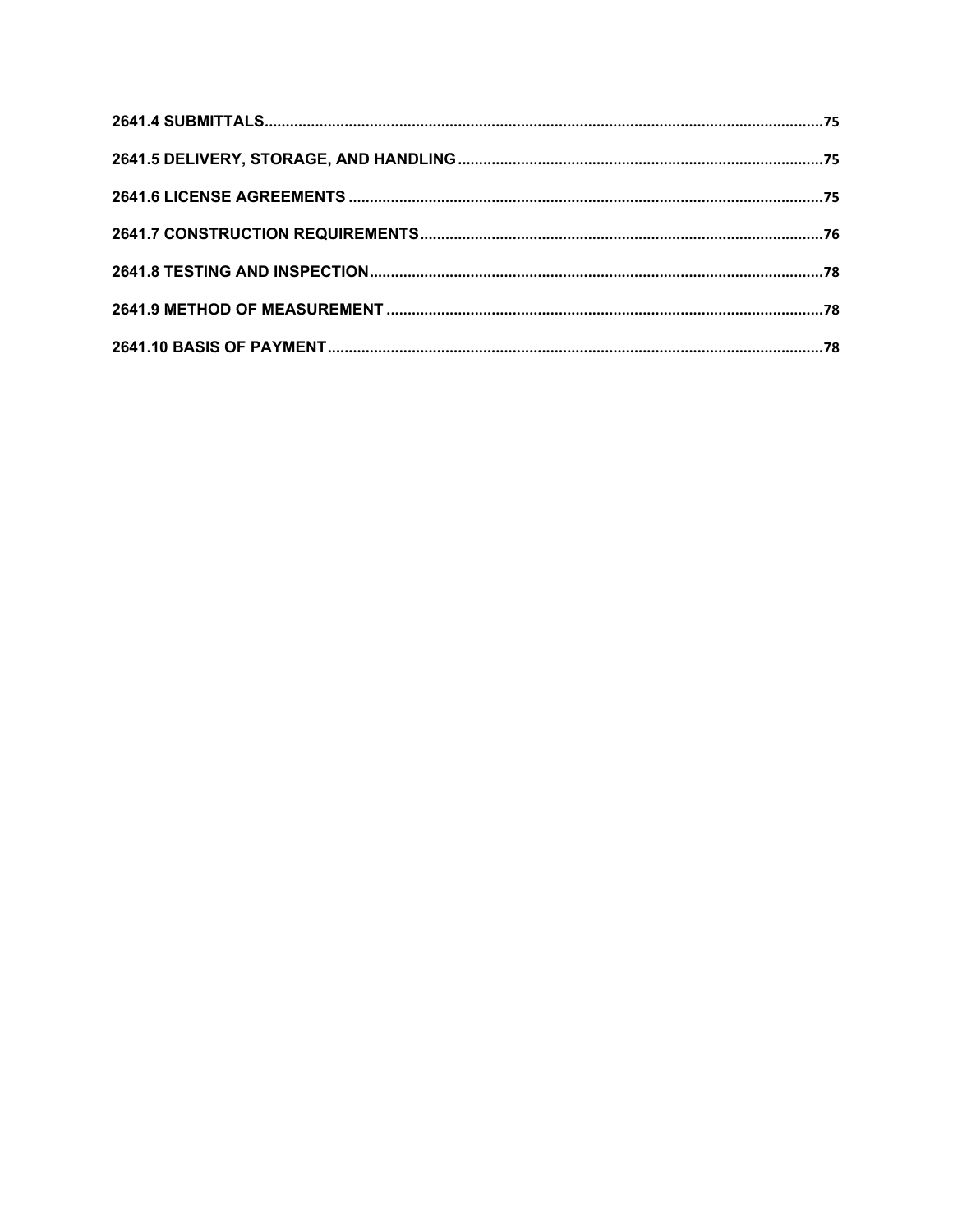#### **SECTION 2600 – STANDARD SPECIFICATIONS FOR TRENCH EXCAVATION & BACKFILL/SURFACE RESTORATION**

#### **2600.1 DESCRIPTION**

This work shall consist of excavation, trenching, backfilling, and restoration of existing surfaces for the construction of underground utilities.

The use of the term "Plans, Specifications and Special Provisions" within this specification shall be construed to mean those documents which compliment, modify, or clarify these specifications and are an enforceable component of the Contract Documents.

All references to MnDOT Specifications shall mean the latest published edition of the Minnesota Department of Transportation "Standard Specifications for Construction", and all supplements and amendments thereto, published prior to the date of advertisement for bids.

All reference to other Specifications of AASHTO, ASTM, ANSI, AWWA, etc. shall mean the latest published edition available on the date of advertisement for bids.

#### **2600.2 MATERIALS**

#### **A Granular Materials**

Granular materials furnished for foundation, bedding, encasement, backfill, or other purposes as may be specified shall consist of any natural or synthetic mineral aggregate such as sand, gravel, crushed rock, crushed stone, or slag that shall be so graded as to meet the gradation requirements specified herein for each particular use by the material manufacturer or as indicated in the Plans, Specifications, or Special Provisions.

#### **A1 Granular Material Gradation Classifications**

Granular materials furnished for use in Foundation, Bedding, Encasement, or Backfill construction shall conform to the following requirements:

Foundation materials shall have one hundred percent (100%) by weight passing the one and one-half inch (1 1/2") sieve and a maximum of ten percent (10%) by weight passing the No. 4 sieve. Not less than fifty percent (50%) of the material by weight that is retained on the No. 4 sieve shall have one (1) or more crushed faces. Hard, durable crushed carbonate quarry rock may be used for Foundation materials.

Bedding and encasement materials for flexible pipe shall meet the requirements of MnDOT Specification 3149.2B1, Granular Material, except that one hundred percent (100%) by weight shall pass the one-inch (1") sieve.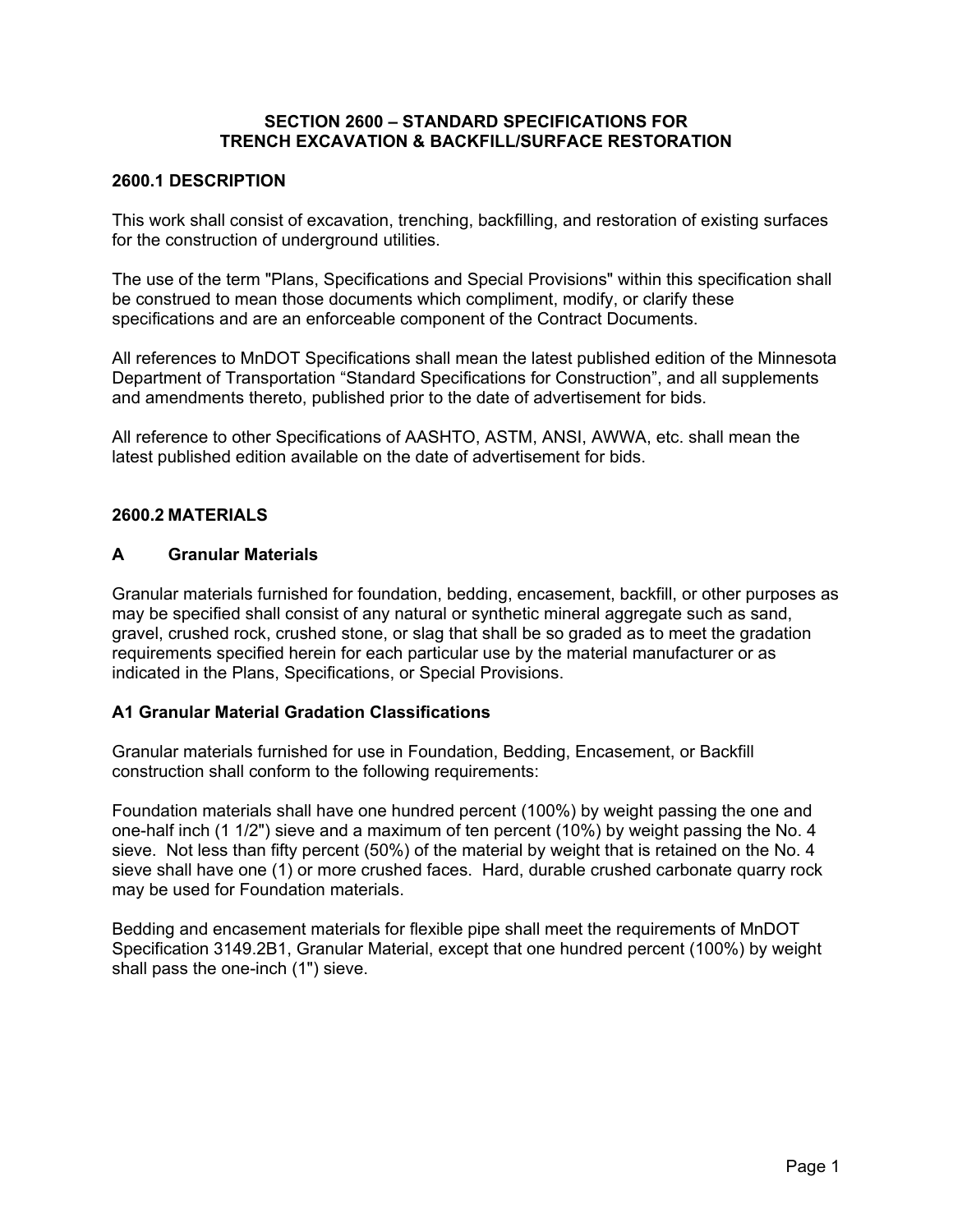Backfill materials shall consist of suitable existing trench materials, except as otherwise specified in the Special Provisions. Suitable material shall be defined as a mineral soil free of foreign materials (rubbish, organics, and debris), frozen clumps, oversize stone, rock, concrete or bituminous chunks, and other unsuitable materials that may damage the pipe, prevent thorough compaction, or increase the risks of settlement.

A gradation report, certified by an approved independent testing laboratory, of the proposed granular materials shall be furnished to the Engineer before any of the granular materials are delivered to the project.

#### **A2 Granular Material Use Designations**

Granular materials provided for Foundation, Bedding, Encasement, or Backfill use as required by the Plans, Specifications, and Special Provisions, either as part of the pipe item work unit or as a separate contract item, shall be classified as to use in accordance with the following:

| <b>Material Use</b>        | Zone Designation                                                                                                                                                                                                                                                                                                                                   |
|----------------------------|----------------------------------------------------------------------------------------------------------------------------------------------------------------------------------------------------------------------------------------------------------------------------------------------------------------------------------------------------|
| <b>Granular Foundation</b> | Placed below the bottom of pipe grade as replacement for<br>unsuitable or unstable soils, to achieve improved<br>foundation support.                                                                                                                                                                                                               |
| <b>Granular Bedding</b>    | Placed below the pipe midpoint, prior to pipe installation, to<br>facilitate proper shaping and to achieve uniform pipe<br>support. For flexible pipe installation, placed below the<br>pipe midpoint to a point six inches (6") below the bottom of<br>pipe or twenty five percent (25%) of the diameter below the<br>pipe, whichever is greater. |
| <b>Granular Encasement</b> | Placed below an elevation one foot above the top of pipe,<br>after pipe installation, for protection of the pipe and to<br>assure proper filling of voids or thorough consolidation of<br>backfill.                                                                                                                                                |
| <b>Granular Backfill</b>   | Placed below the surface base course, if any, as the<br>second stage of backfill, to minimize trench settlement and<br>provide support for surface improvements.                                                                                                                                                                                   |

In each case above, unless otherwise indicated, the lower limits of any particular zone shall be the top surface of the next lower course as constructed. The upper limits of each zone are established to define variable needs for material gradation and compaction or void content, taking into consideration the sequence of construction and other conditions. The material use and zone designations described above shall only serve to fulfill the objectives and shall not be construed to restrict the use of any particular material in other zones where the gradation requirements are met.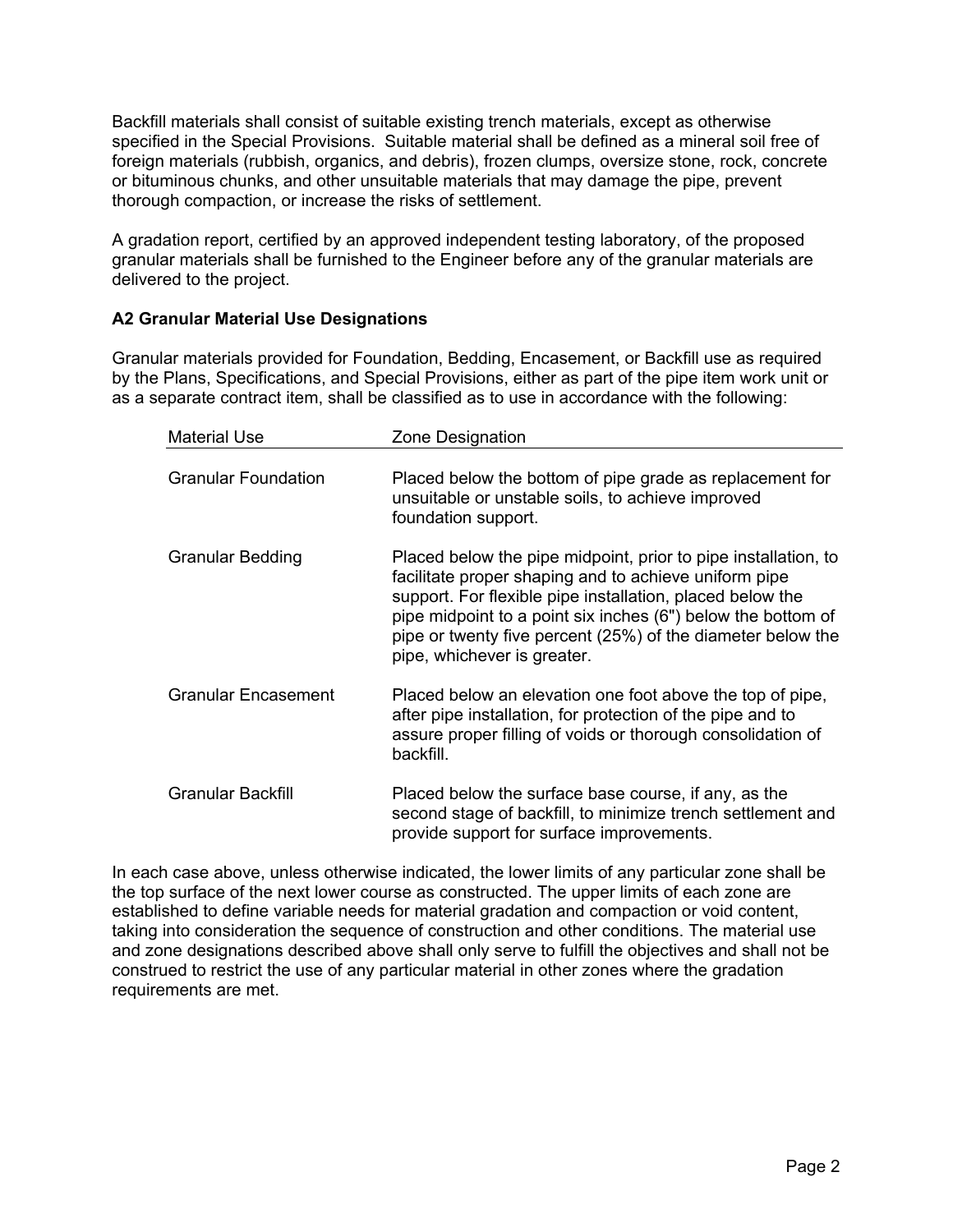#### **B Insulation**

Insulation shall be extruded rigid board material having a thermal conductivity of 0.23 BTU/hour/square foot/degree Fahrenheit/per inch thickness, maximum, at 40°F mean, a comprehensive strength of thirty-five (35) psi minimum, and water absorption of one quarter percent (0.25%) by volume maximum. Unless otherwise specified in the Plans, Specifications, or Special Provisions, board dimensions shall measure eight feet (8') long, two or four feet (2' or 4') wide, and one (1), one and one half (1-1/2), two (2), or three (3) inches thick.

#### **C Geotextile Fabric**

Geotextile fabric shall meet the requirements of MnDOT Specification 3733 and be used as required by the Plans, Specifications, and Special Provisions.

#### **2600.3 CONSTRUCTION REQUIREMENTS**

#### **A General Provisions**

#### **A1 Maintenance of Traffic**

Whenever work interferes with the flow of traffic along a roadway, the Contractor shall provide traffic control signing and public safety in accordance with the provisions Minnesota Manual on Uniform Traffic Control Devices (current edition and all amendments), MnDOT Specifications 1404 and 1710, and the Special Provisions. Neither road closures nor detours shall be permitted unless specified in the Special Provisions or authorized by the Engineer. Where road closures or detours are permitted by the Engineer, the Engineer shall determine the appropriate agencies, boards, or departments the Contractor must notify prior to taking the action and the proper advance notice to be provided to each body.

Compliance with this requirement shall not be construed to relieve the Contractor from the responsibility of notifying agencies or institutions whose services may be predicated upon a roadway being opened to traffic or whose services would be hindered if a roadway is closed to traffic. Such agencies or institutions shall include, but not be limited to, the police department, the fire department, municipal bus service, school bus service, and ambulance service, mail delivery, and waste hauler services. The Contractor shall keep the required agencies informed of changing traffic patterns and detour situations.

#### **A2 Establishing Line and Grade**

The primary line and grade will be established by the Engineer. For trench installation, line and grade stakes will be set parallel to the proposed pipeline at an appropriate offset therefrom as will best serve the Contractor's operations wherever practical. For tunnel installation, line and grade stakes will be set directly above the proposed pipeline setting.

The Contractor shall arrange operations to avoid unnecessary interference with the establishment of the primary line and grade stakes and shall render whatever assistance may be required by the Engineer in accomplishing the staking. The Contractor shall be responsible for preservation of the primary stakes and, if negligent in providing necessary protection, shall bear the full cost of any re-staking.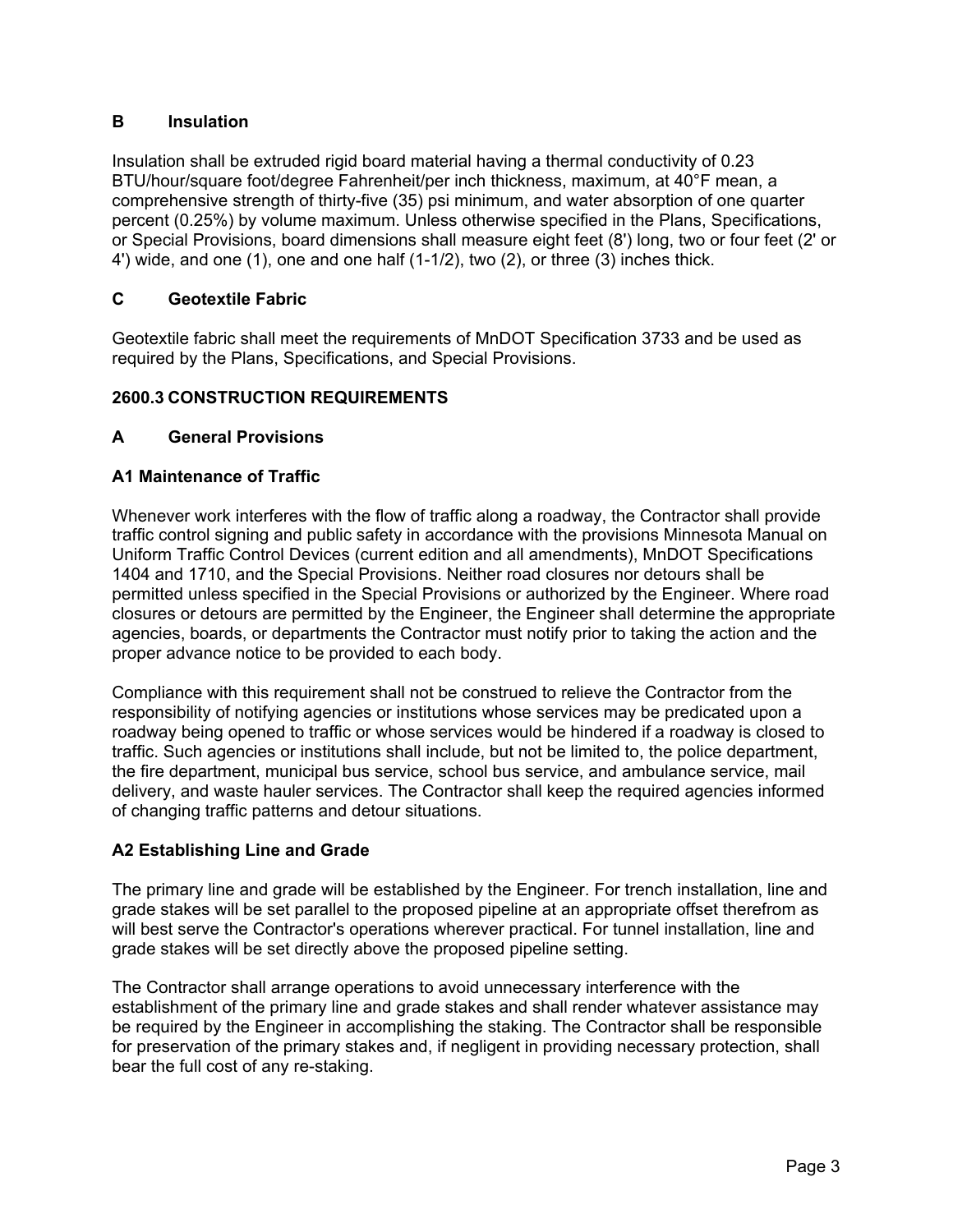The Contractor shall be solely responsible for the correct transfer of the primary line and grade to all working points and for construction of the work to the prescribed lines and grades as established by the Engineer.

Unless otherwise specified in the Plans, Specifications, and Special Provisions the watermain shall generally be placed with the minimum specified cover. However, a greater depth may be required to avoid conflicts with other utilities and obstructions. Installation of watermain and services to a depth deeper than specified shall be considered incidental with no additional compensation allowed therefore.

The existing grade shown on the plans is approximate. Modification of the pipe location or differences in existing elevation shall not be cause for additional compensation.

In areas where direct conflicts arise between watermain and water services, with storm sewer, sanitary sewer, sanitary sewer services, sewer forcemains, septic tanks, or subsoil treatment systems, the following shall apply:

Watermain and services located near sewer forcemains:

A minimum of ten feet (10') of separation, measured horizontally between the outer surfaces of the pipes is required.

If ten feet (10') of separation cannot be provided, an approved additional measure of containment must be provided for either the watermain or the sewer forcemain.

Watermain and services located near septic tanks, or subsoil treatment systems:

A minimum of ten feet (10') measured horizontally between the outer surfaces of the watermain, tank and subsoil treatment system is required.

Watermain and services located near gravity sanitary and storm sewers:

A minimum of ten feet (10') measured horizontally between the outer surfaces of the pipes is required.

In locations where local conditions prevent the required separation indicated above (due to the presence of rock, buildings, other significant obstructions), the watermain may be laid closer to gravity sewer if **one** (1) of the following conditions is met:

The bottom of the watermain is laid at least eighteen inches (18") above the top of the sewer on a separate shelf; or

The sewer is constructed of materials and with joints that are equivalent to watermain standards of construction and is pressure tested to assure water tightness prior to backfilling.

Watermain and services crossing gravity sanitary and storm sewers:

A minimum vertical separation of eighteen inches (18") must be provided between the outer surfaces of the pipes, with preference that the watermain cross above the sewer, wherever possible.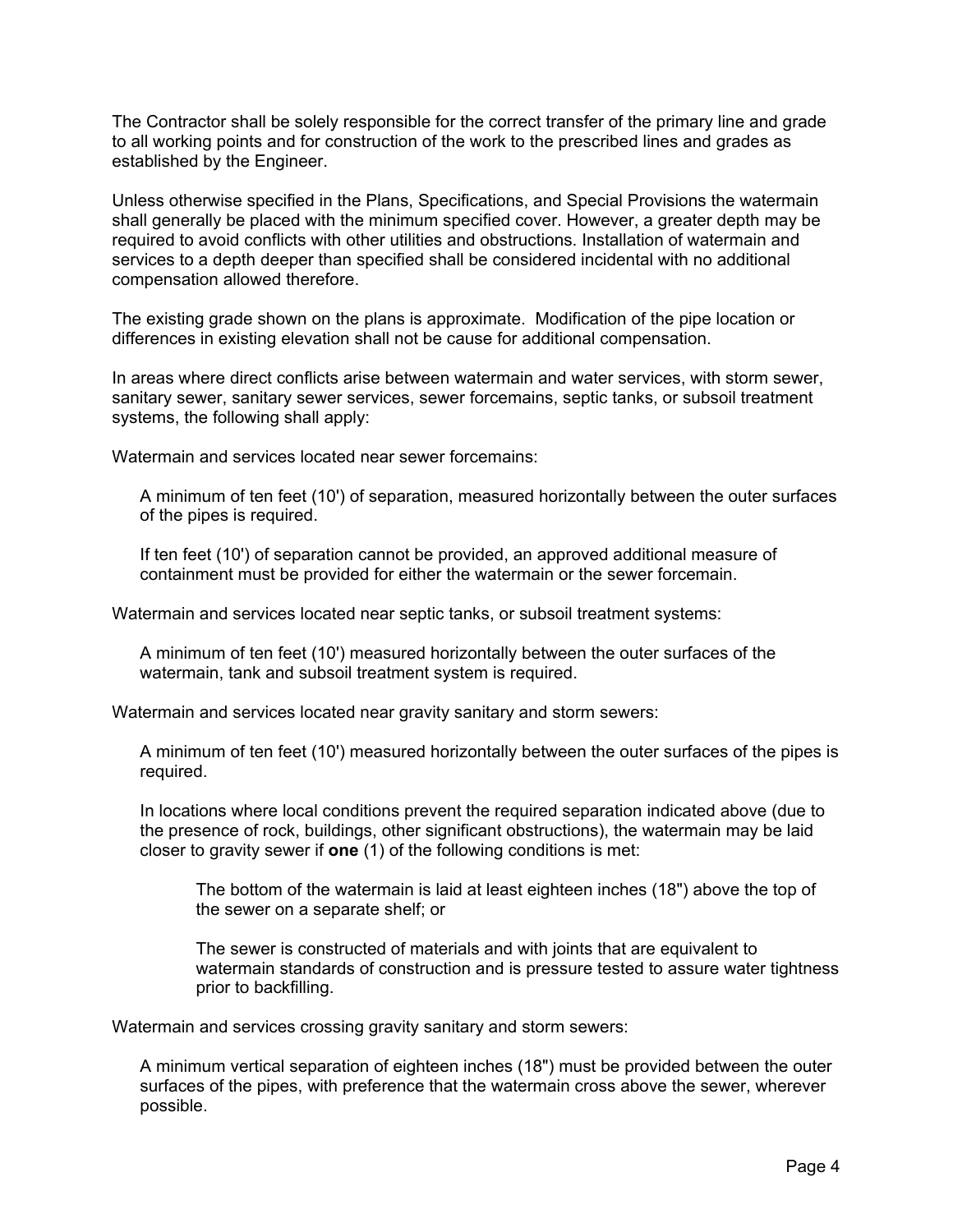One full length of water pipe shall be located so both joints will be as far from the sewer as possible.

Watermain above-water crossings:

The pipe shall be adequately supported and anchored, protected from vandalism, damage and freezing, and accessible for repair or replacement.

Watermain underwater crossings:

A minimum cover of five feet (5') shall be provided over the pipe unless otherwise approved by the Department of Health. When crossing water courses which are greater than fifteen feet (15') in width, the following shall be provided:

- 1. The pipe shall be of special construction, having flexible, restrained or welded watertight joints
- 2. Valves shall be provided at both ends of water crossings so that the section can be isolated for testing or repair; the valves shall be easily accessible, and not subject to flooding
- 3. Permanent taps or other provisions to allow insertion of a small meter to determine leakage and obtain water samples on each side of the valve closest to the supply source.

#### **A3 Protection of Surface Structures**

All surface structures and features located outside the permissible excavation limits for underground installations, together with those within the construction areas which are indicated in the Plans as being saved, shall be properly protected against damage and shall not be disturbed or removed without approval of the Engineer. Within the construction limits, as indicated on the plans or as directed by the Engineer, the removal of improvements such as pavement, curb, curb & gutter, walks, turf, etc., shall be subject to equivalent acceptable replacement after completion of underground work, with all expense of removal and replacement being borne by the Contractor to the extent that separate compensation is not specifically provided for in the Contract.

Obstructions such as street signs, guard posts, small culverts, mailboxes, and other items of prefabricated construction may be temporarily removed during construction provided that essential service is maintained in a relocated setting as approved by the Engineer and that nonessential items are properly stored for the duration of construction. Upon completion of the underground work, all such items shall be replaced in their proper setting at the sole expense of the Contractor to the extent that separate compensation is not specifically provided for in the Contract.

The Contractor shall be responsible for protection of existing overhead utilities and poles. This shall include arranging with the utility owner and arrange paying the utility for holding poles that will be close to the edge of any trench. Holding of poles and repair of any damage to these facilities shall be considered incidental to the project with no additional compensation allowed. If relocation or removal of these facilities is required, the Owner will contact the concerned utility owner and arrange and pay for the relocation or removal at no additional expense to the Contractor.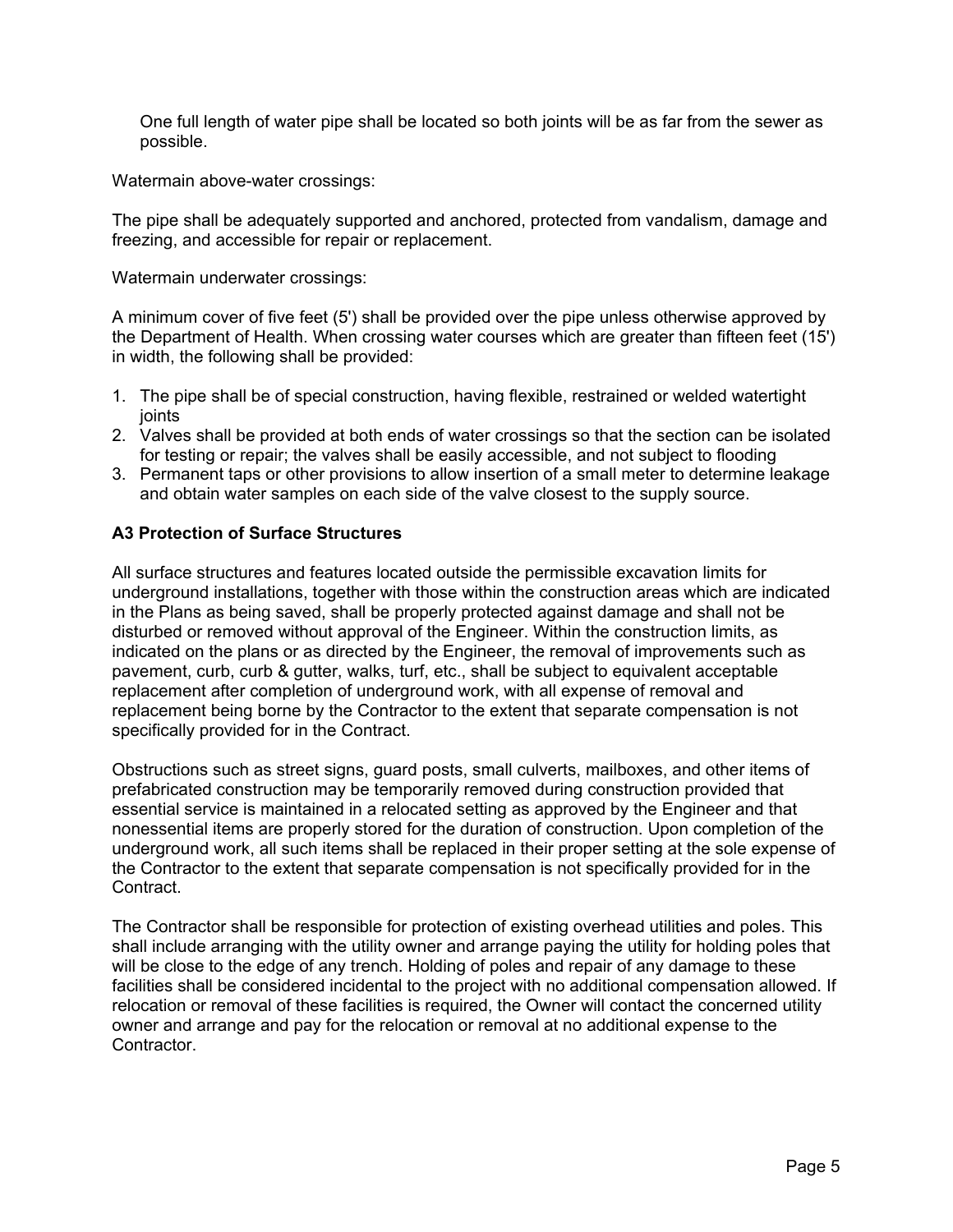In the event of damage to any surface improvements, either privately or publicly owned, in the absence of construction necessity, the Contractor will be required to replace or repair the damaged property to the satisfaction of the Engineer and without cost to the Owner.

#### **A4 Interference of Underground Structures**

When any underground structure interferes with the planned placement of the pipeline or appurtenances to such an extent that alterations in the work are necessary to eliminate the conflict or avoid endangering effects on either the existing or proposed facilities, the Contractor shall immediately notify the Engineer and the Owner of the affected structure. When any existing facilities are endangered by the Contractor's operations, the Contractor shall cease work at the site and take such precautions as may be necessary to protect the in-place structures until a decision is made as to how the conflict will be resolved.

Without specific authorization from the Engineer, no utility service shall be disrupted, nor shall any change be made in either the existing structures or the planned installations to overcome the interference. Alterations in existing facilities will be allowed only to the extent that service will not be curtailed and then only when the encroachment or relocation will satisfy all applicable regulations and conditions.

Wherever alterations are required as a result of unforeseen underground interferences not due to any fault or negligence of the Contractor, the Engineer will issue a written order covering any additional or extra work involved and specifying the revised basis of payment, if any. Any alterations made strictly for the convenience of the Contractor, shall be subject to prior approval and shall be at the Contractor's expense. No extra compensation will be allowed for delays caused by the interference of underground structures.

#### **A5 Removal of Surface Improvements**

Removal of surface improvements in connection with trench excavation shall be limited to actual needs for installation of the pipeline and appurtenances, based on the allowable trench widths and any other controls imposed in connection with the work. Removal operations shall be coordinated effectively with the excavation and installation operations as will cause the least practical disruption of traffic or inconvenience to the public. The debris resulting from removals shall become the property of the Contractor and shall be disposed of by the Contractor in accordance with MnDOT Specification 2104 and the Special Provisions. Removal debris shall not be deposited at locations that will block access to fire hydrants, private driveways, or other essential service areas, nor obstruct surface drainage. Removal and final disposal of debris shall be accomplished as a single operation wherever possible and, in any event, the debris shall be removed from the site before starting the excavating operations.

Removal of concrete or bituminous structures shall be by methods producing clean-cut breakage to pre-scored lines as will preserve the remaining structure without damage. Removal equipment shall not be operated in a manner that will cause damage to the remaining structure or adjoining property. Where not removed to an existing joint, concrete structures shall be sawed along the break lines to a minimum depth of one-third (1/3) of the structure depth.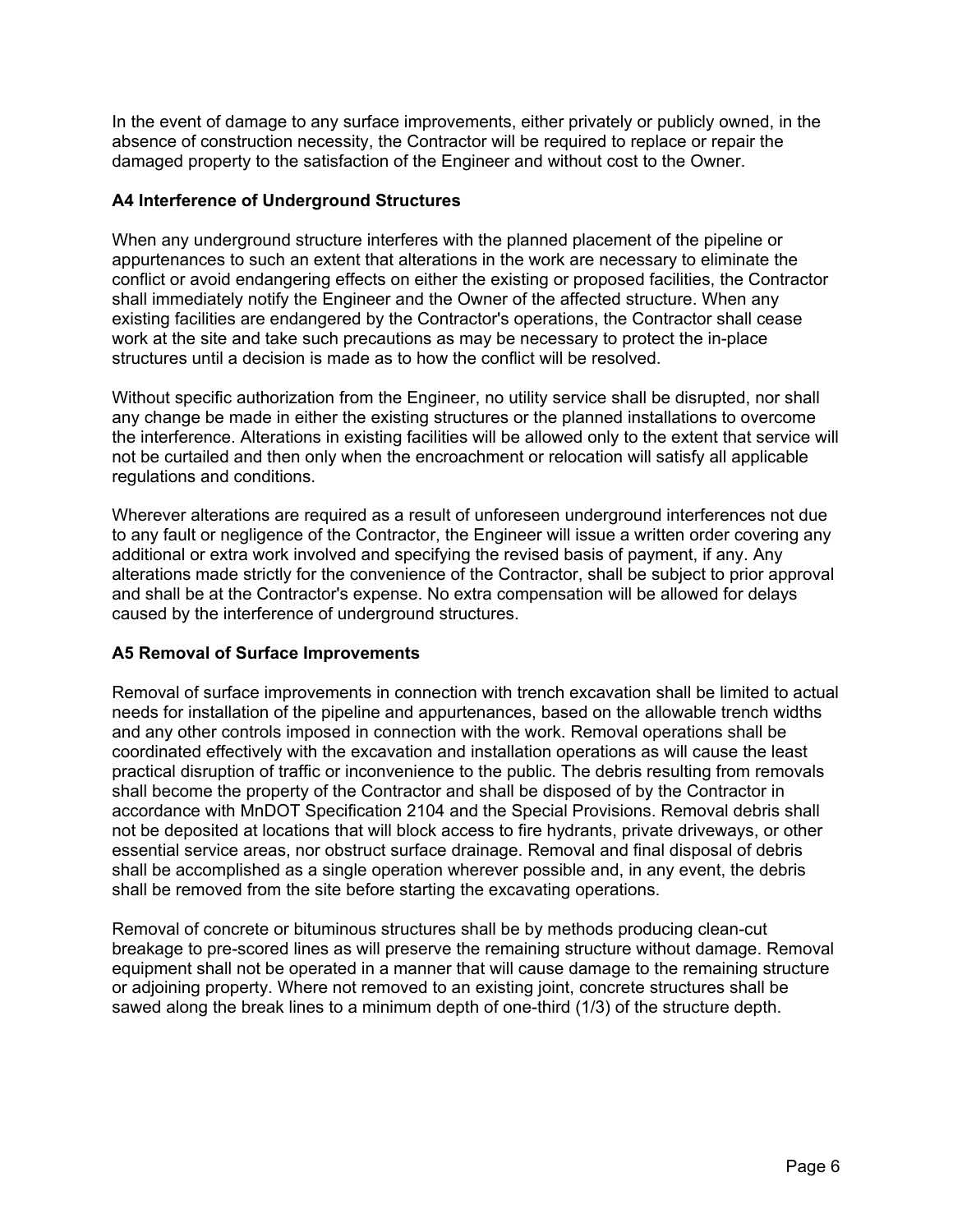Any reusable materials generated during the work, such as aggregate, sod, topsoil, shall be segregated from other waste materials and be stockpiled so as to maintain suitability and permit proper reuse.

The use of drop weight equipment for breaking pavement will be allowed to the extent that the Contractor shall assume full responsibility for any damages caused thereby. The pavement breaking operation shall not be allowed to become a nuisance to the public or a source of damage to underground or adjacent structures. The Engineer reserves the right to order discontinuance of drop weight breaking operations at any time.

#### **A6 Temporary Service Measures**

While any open excavations are maintained, the Contractor shall have available a supply of steel plates suitable for temporary bridging of open trench sections where either vehicular or pedestrian traffic must be maintained. Use of the plates shall be as directed or approved by the Engineer and where installed they shall be secured against possible displacement and be replaced with the permanent structure as soon as possible.

#### **B Excavation and Preparation of Trench**

#### **B1 Operational Limitations and Requirements**

Trench excavation must conform to all local, state and federal requirements. All work must be confined to the limits of the construction and to easements and right of way as indicated on the plans. The Contractor shall install at his expense the necessary trench support to meet the varying soil conditions and to protect existing structures and property. The trench shall be drained to provide stable excavation and permit the pipe to be laid in a dry trench.

Excavating operations shall proceed only so far in advance of pipe laying as will satisfy the needs for coordination of work and permit advance verification of unobstructed line and grade as planned, consistent with the Contractors methods and scheduling. Where interference with existing structures is possible or in any way indicated, and where necessary to establish elevation or direction for connections to in-place structures, the excavating shall be done at those locations in advance of the main operation so actual conditions will be exposed in sufficient time to make adjustments without resorting to extra work or unnecessary delay.

Wherever possible, excavated materials shall be placed in areas that will not block existing vehicle and pedestrian traffic and drainage ways. The Contractor shall review proposed methods of operation with the Engineer prior to beginning the work.

The Contractor shall backfill all trenches at the end of each work day, or upon written authorization of the Engineer, shall provide another approved method of protecting the trench area while work is not being performed.

All installations shall be accomplished by open trench with the exception that boring, jacking and tunnel construction methods shall be employed where specifically required by the Plans, Specifications, or Special Provisions.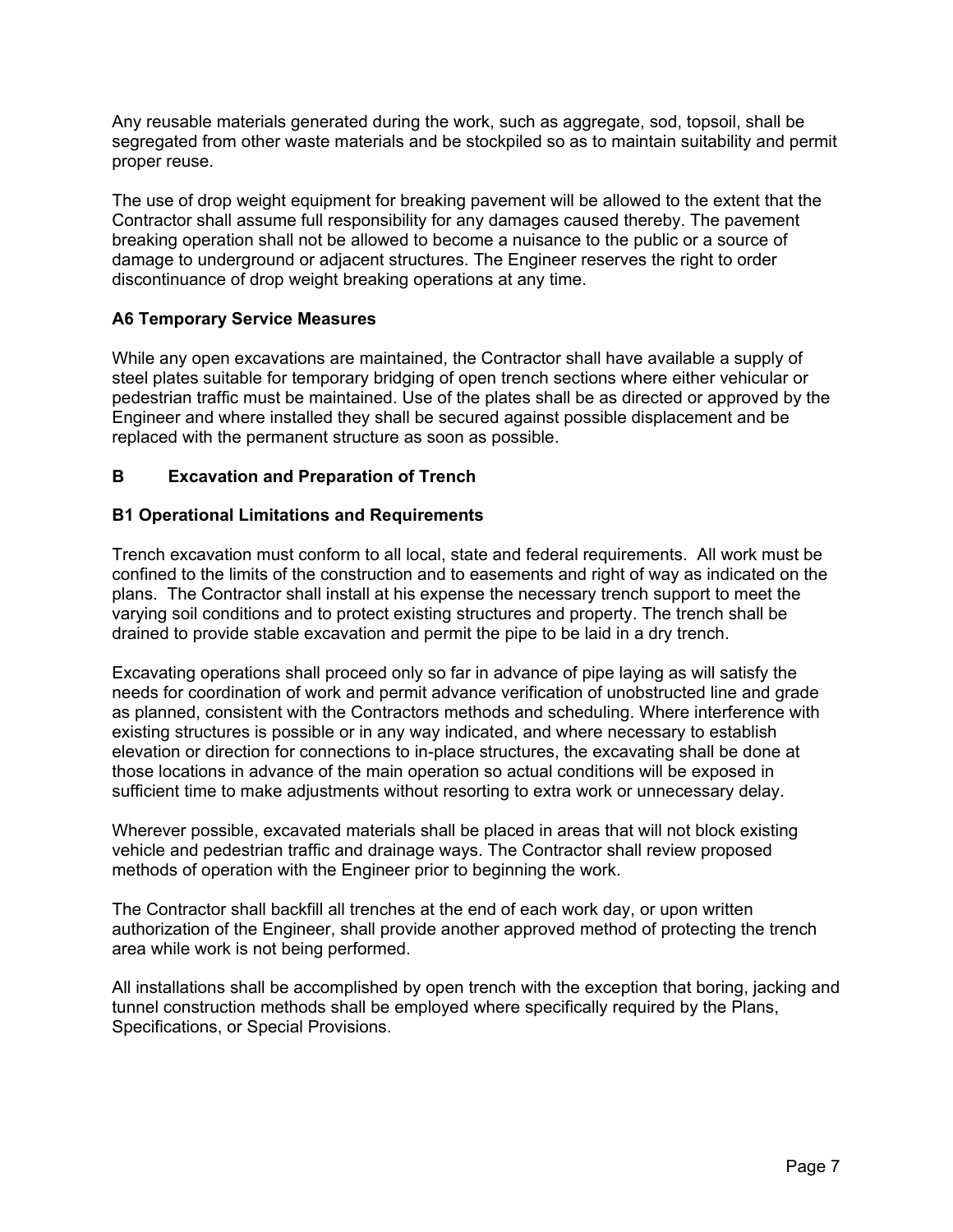The excavating operations shall be conducted so as to carefully expose all existing underground structures without damage. Wherever the excavation extends under or approaches so close to an existing structure as to endanger it in any way, precautions and protective measures shall be taken as necessary to preserve the structure and provide temporary support. Hand methods of excavating shall be utilized to probe for and expose such critical or hazardous installations as gas pipe, power and communication cables, watermain, gravity and pressure sewers, and respective service pipes.

The Engineer shall be notified of any need for blasting to remove materials which cannot be broken up mechanically, and there shall be no blasting operations conducted until the Engineer's approval has been secured. Blasting will be allowed only when proper precautions are taken to protect life and property, and then shall be restricted as the Engineer directs. The hours of blasting operations shall be set by the Owner. The Contractor shall assume full responsibility for any damages caused by blasting, regardless of the requirements for notification and approval. The Contractor shall secure any required permits for blasting and shall conduct blasting operations in conformance with all applicable local, state and federal laws, regulations, and ordinances.

#### **B2 Classification and Disposition of Materials**

Excavated materials will be classified for payment only when specifically provided in the Special Provisions, or the Proposal. All other materials encountered in the excavations will be considered incidental to utility construction, with no additional compensation provided thereto.

Miscellaneous excavated materials that are not specifically identified for payment in the Special Provisions or Proposal, exceed one (1) cubic yard in volume, cannot be re-used within the project limits, and in the opinion of the Engineer requires special means for handling and disposal, may be considered for payment through supplemental agreement as extra work. Miscellaneous excavated materials include but are not limited to organic soils, rubble, wood debris, boulder stone, masonry, concrete fragments, and metals.

Rock excavation shall be defined to include all hard, solid rock in ledge formation, bedded deposits and unstratified masses; all natural conglomerate deposits so firmly cemented as to present all the characteristics of solid rock; and any boulder stone, masonry or concrete fragments exceeding one (1) cubic yard in volume. Materials such as shale, hard pan, soft or disintegrated rock which can be dislodged with a hand pick or removed with a power operated excavator will not be classified as Rock Excavation.

Excavated materials will be classified for reuse as being either Suitable or Unsuitable for backfill or other specified use, subject to selective controls. All suitable materials shall be reserved for backfill to the extent needed, and any surplus remaining shall be utilized for other construction on the project as may be specified or ordered by the Engineer. To the extent practicable, granular materials and topsoil shall be segregated from other materials during the excavating and stockpiling operations so as to permit best use of the available materials at the time of backfilling. Unless otherwise specified in the Plans, Specifications, and Special Provisions, material handling as described above shall be considered incidental with no additional compensation provided.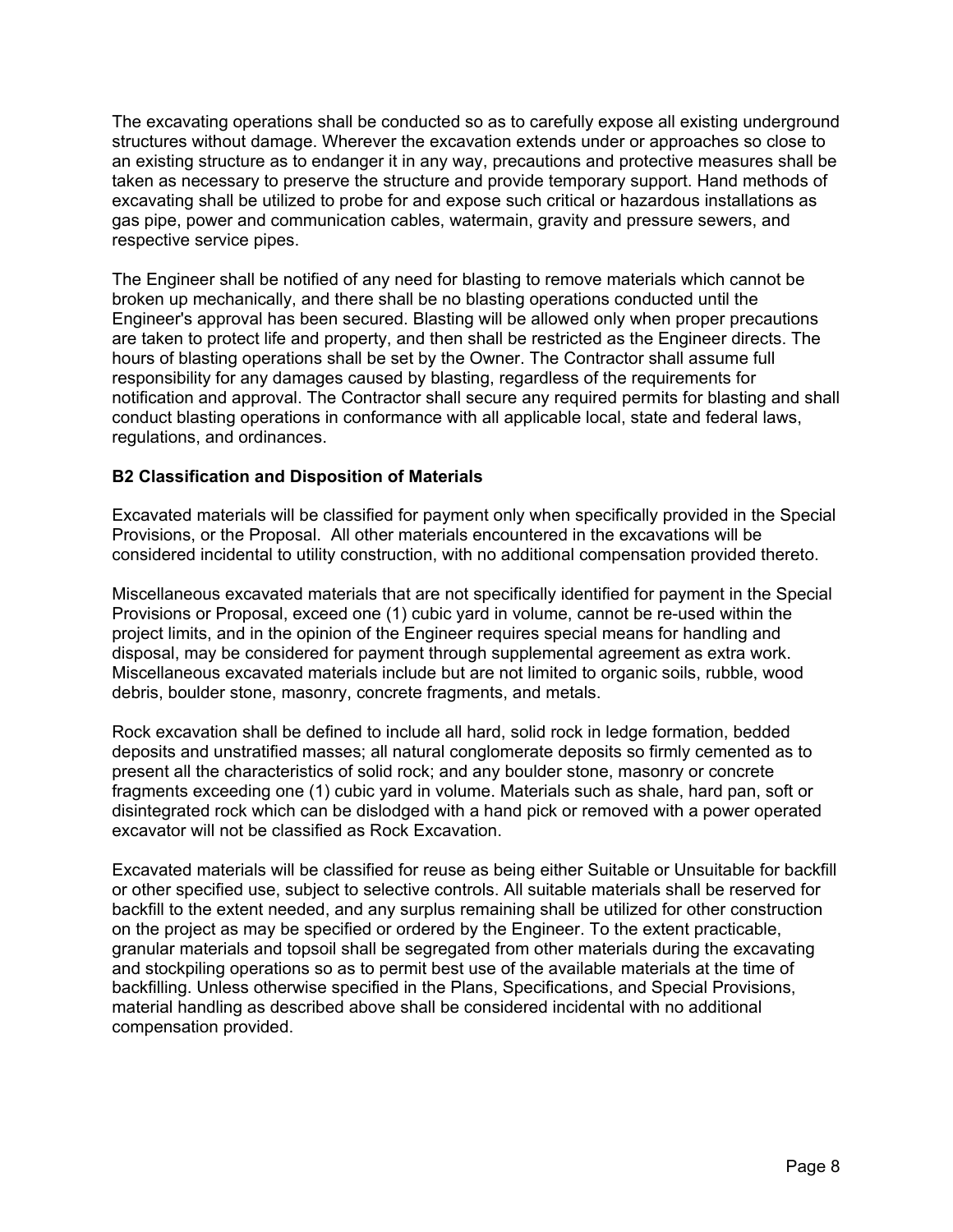All excavated materials reserved for backfill or other use on the project shall be stored at locations approved by the Engineer that will cause a minimum of inconvenience to public travel, adjacent properties, and other special interests. The material shall not be deposited so close to the edges of the excavations in a manner that could create hazardous conditions, nor shall any material be placed so as to block the access to emergency services. All materials considered unsuitable by the Engineer, for any use on the project, shall be immediately removed from the project and be disposed of as arranged for by the Contractor with no additional compensation.

#### **B3 Excavation Limitations and Requirements**

Trench excavating shall be to a depth that will permit preparation of the foundation as specified and installation of the pipeline and appurtenances at the prescribed line and grade, except where alterations are specifically authorized. Trench widths shall be sufficient to permit the pipe to be laid and joined properly and the backfill to be placed and compacted as specified. Extra width shall be provided as necessary to permit convenient placement of sheeting and shoring and to accommodate placement of appurtenances.

Excavations shall be extended below the bottom of structures as necessary to accommodate any required Granular Foundation material. When rock or unstable foundation materials are encountered at the established grade, additional materials shall be removed as specified or directed by the Engineer to produce an acceptable foundation. Unless otherwise indicated or directed, rock shall be removed to an elevation at least six inches (6") below the bottom surface of the pipe barrel and below the lowest projection of flange and bell/spigot joint. All excavations below grade shall be to a minimum width equal to the outside pipe diameter plus two feet (2'). Rock shall be removed to such additional horizontal dimensions as will provide a minimum clearance of six inches (6") on all sides of appurtenant structures such as valves, housings, access structures, etc.

Where no other grade controls are indicated or established for the pipeline, the excavating and foundation preparations shall be such as to provide a minimum cover over the top of the pipe as specified. Trench widths shall allow for at least six inches (6") of clearance on each side of the flange and bell/spigot joint. The maximum allowable width of the trench at the top of pipe level shall be the outside diameter of the pipe plus two feet (2'), subject to the considerations for alternate pipe loading set forth below. The width of the trench at the ground surface shall be held to a minimum to prevent unnecessary destruction of the surface structures.

The maximum allowable trench width at the top of pipe level may be exceeded only by approval of the Engineer, after consideration of pipe strength and loading relationships. Any alternate proposals made by the Contractor shall be in writing, giving the pertinent soil weight data and proposed pipe strength alternate, at least seven (7) days prior to the desired date of decision. Approval of alternate pipe designs shall be with the understanding that there will be no extra compensation allowed for any increase in material or construction costs.

If the trench is excavated to a greater width than that authorized, the Engineer may direct the Contractor to provide a higher class of bedding and/or a higher strength pipe than that required by the Plans, Specifications, and Special Provisions in order to satisfy design requirements, without additional compensation.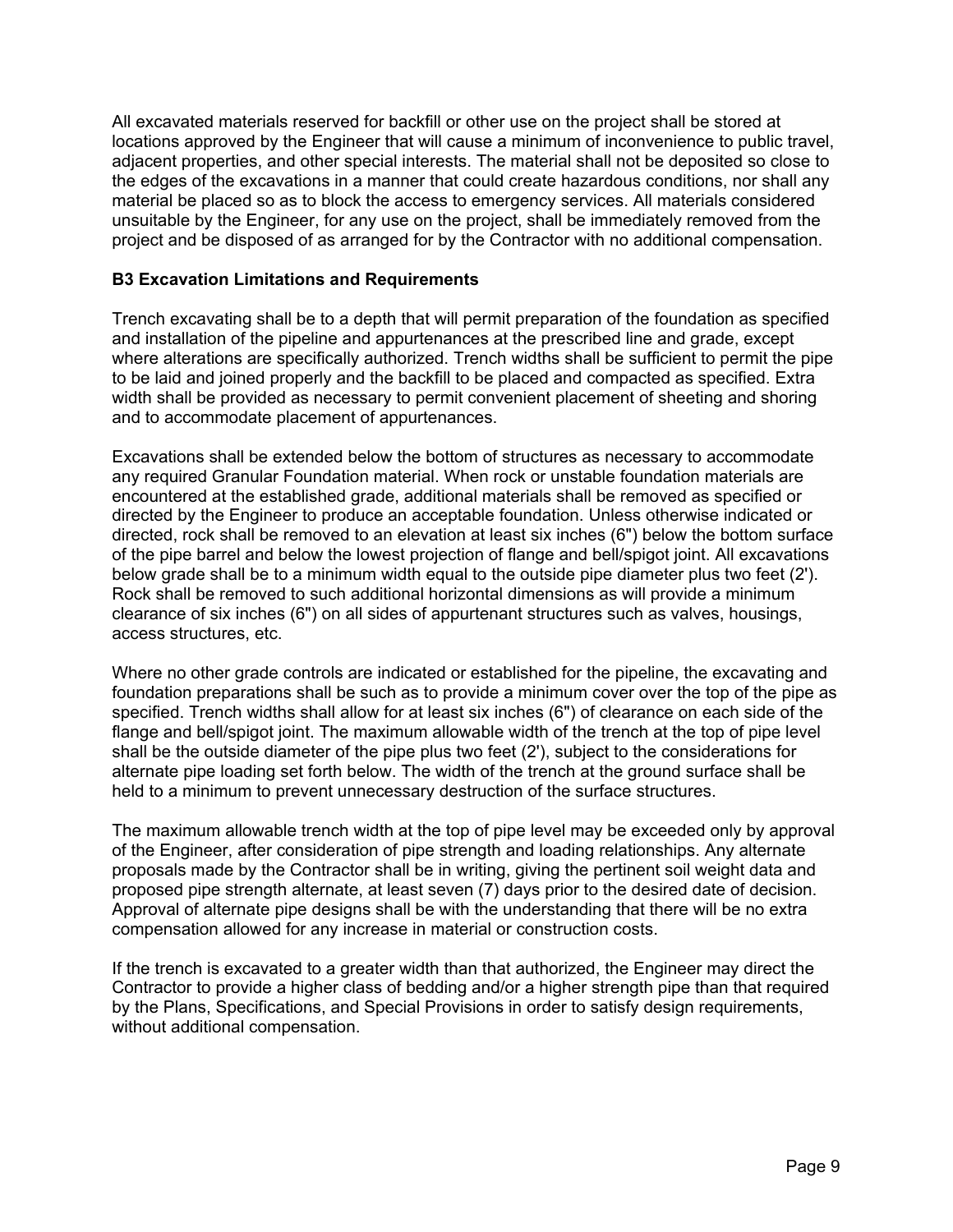Excess excavated materials generated by utility construction without a specified use on the project site, shall become the property of the Contractor and disposed of offsite. Offsite disposal of excess excavated materials is considered incidental to the construction with no additional compensation allowed thereto.

The use of granular foundation materials shall not be used as an aid to facilitate installation of pipe in wet soil conditions. Use of these materials in this manner in lieu of providing adequate dewatering measures shall be considered incidental to the construction with no additional compensation allowed therefore.

#### **B4 Sheeting and Bracing Excavations**

All trench excavations that require slope support shall be sheeted, shored, and braced in a manner that will meet all requirements of the applicable safety codes and regulations; comply with any specific requirements of the Contract; and prevent disturbance or settlement of adjacent surfaces, foundations, structures, utilities, and other properties. Any damage to the work under contract, to adjacent structures, or other property, caused by settlement, water or earth pressures, slides, cave-ins, or other causes due to the failure or lack of sheeting, shoring, or bracing, through negligence or fault of the Contractor in any manner shall be repaired at the Contractor's expense and without delay.

The Plans, Specifications, and Special Provisions may require special precautions to protect life and property. The Engineer may order other precautions when excavation conditions appear to warrant additional measures. Failure of the Engineer to order correction of improper or inadequate sheeting, shoring, or bracing shall not relieve the Contractor's responsibilities for protection of life, property, and the work.

The Contractor shall assume full responsibility for proper and adequate placement of sheeting, shoring, and bracing, to prevent displacement. Bracing shall be so arranged as to provide ample working space and without increase of stress or strain on the in-place structures to any extent that may cause damage.

Sheeting, shoring and bracing materials shall be removed only when and, in such manner, as will assure adequate protection of the in-place structures and prevent displacement of supported grounds. Sheeting and bracing shall be left in place only as required by the Plans, Specifications, and Special Provisions or ordered by the Engineer. Otherwise, sheeting and bracing may be removed as the backfilling reaches the level of respective support. Wherever sheeting and bracing is left in place, the upper portions shall be cut and removed to an elevation of three feet (3') or more below the established surface grade or as the Engineer may direct.

All costs of furnishing, placing and removing sheeting, shoring, and bracing materials, including the value of materials left in place as required by the Contract, shall be included in the prices bid for pipe installation and will not be compensated for separately. When sheeting, shoring, or bracing materials are left in place by written order of the Engineer, in the absence of specific requirements of the Contract, payment will be made for those materials by supplemental agreement.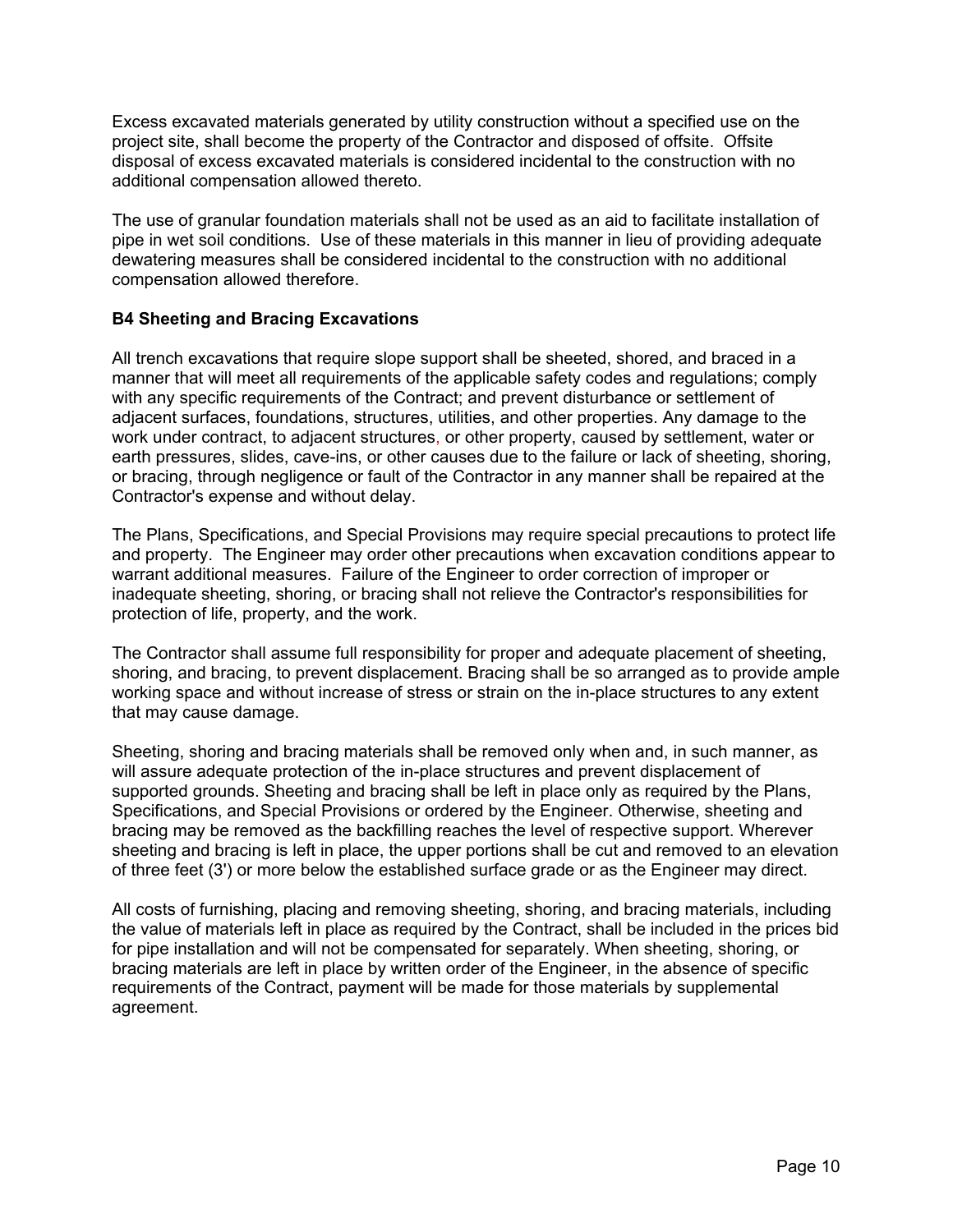#### **B5 Preparation and Maintenance of Foundations**

Foundation preparations shall be conducted as necessary to produce a stable foundation and provide continuous and uniform pipe bearing between bell holes. The initial excavating or backfilling operations shall produce a subgrade level slightly above finished grade as will permit hand shaping to finished grade by trimming of high spots and without the need for filling of low spots to grade. Final subgrade preparations shall be such as to produce a finished grade at the centerline of the pipe that is within three hundredths of a foot (0.03') of a straight line between pipe joints and to provide bell excavation at each joint as will permit proper joining of pipe and fittings.

In excavations made below grade to remove rock or unstable materials, the backfilling to grade shall be made with available suitable materials unless placement of Granular Foundation or Bedding material is specified or is ordered by the Engineer. Placement of the backfill shall be in relatively uniform layers not exceeding eight inches (8") in loose thickness. Each layer of backfill shall be compacted thoroughly, by means of approved mechanical compaction equipment, as will produce uniform pipe support throughout the full pipe length and facilitate proper shaping of the pipe bed.

It shall be the Contractor's responsibility to notify the Engineer of changing soil conditions which may be of poor bearing capacity and when organic soils are encountered. Where utilities are placed on unstable soils without notification of the Engineer, the Contractor shall be responsible for all repairs and correction of the installation without further compensation.

Care shall be taken during final subgrade shaping to prevent any over-excavation. Should any low spots develop, they shall only be filled with approved material, which shall have optimum moisture content and be compacted thoroughly without additional compensation to the Contractor. The finished subgrade shall be maintained free of water and shall not be disturbed during pipe lowering operations except as necessary to remove pipe slings. The discharge of trench dewatering pumps shall be directed to natural drainage channels or storm water drains. Draining trench water into sanitary sewers or combined sewers will not be permitted.

The Contractor shall install and operate a dewatering system of wells or points to maintain pipe trenches free of water whenever necessary or as directed by the Engineer. Unless otherwise specified in the Plans, Specifications, and Special Provisions such work shall be considered incidental.

All costs of excavating below grade and placing foundation or bedding aggregates as required shall be included in the bid prices for pipe items to the extent that the need for such work is indicated in the Contract provisions and the Proposal does not provide for payment under separate Contract Items. Any excavation below grade and any foundation or bedding aggregates required by order of the Engineer in the absence of Contract requirements will be compensated for separately.

If examination by the Engineer reveals that the need for placement of foundation aggregate was caused by the Contractor's manipulation of the soils in the presence of excessive moisture or lack of proper dewatering, the cost of the corrective measures shall be borne by the Contractor.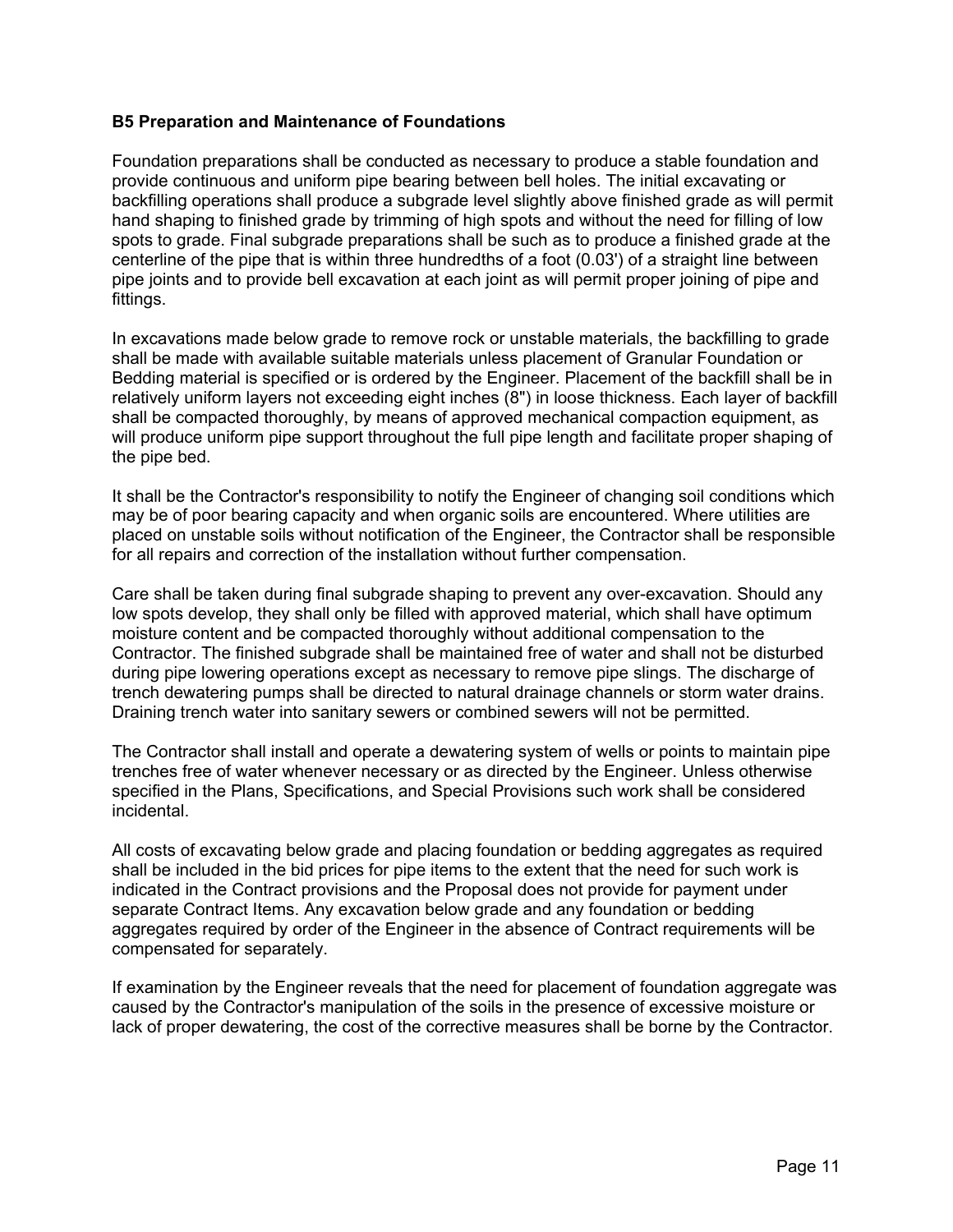#### **B6 Contaminated Materials and Regulated Wastes**

If during the course of the Project, the Contractor unexpectedly encounters any of the following conditions indicating the possible presence of contaminated soil, contaminated water, or regulated waste, the Contractor shall immediately stop work in the vicinity, and notify the Engineer.

At the direction of the Engineer, a documented inspection and evaluation will be conducted prior to the resumption of work. The Contractor shall not resume work in the suspected area without authorization by the Engineer.

Indicators of contaminated soil, groundwater or surface water include, but are not limited to the following:

- (1) Odor including gasoline, diesel, creosote (odor of railroad ties), mothballs, or another chemical odor.
- (2) Soil stained green or black (but not because of organic content), or with a dark, oily appearance, or any unusual soil color or texture.
- (3) A rainbow color (sheen) on surface water or soil.

Indicators of regulated wastes include, but are not limited to the following:

- (1) Cans, bottles, glass, scrap metal, wood (indicators of solid waste and a potential dump site).
- (2) Concrete and asphalt rubble (indicators of demolition waste).
- (3) Roofing materials, shingles, siding, vermiculite, floor tiles, transite or any fibrous material (indicators of demolition waste that could contain asbestos, lead or other chemicals).
- (4) Culverts or other pipes with tar-like coating, insulation or transite (indicators of asbestos).
- (5) Ash (ash from burning of regulated materials may contain lead, asbestos or other chemicals).
- (6) Sandblast residue (could contain lead).
- (7) Treated wood including, but not limited to products referred to as green treat, brown treat and creosote (treated wood disposal is regulated).
- (8) Chemical containers such as storage tanks, drums, filters and other containers (possible sources of chemical contaminants).
- (9) Old basements with intact floor tiles or insulation (could contain asbestos), sumps (could contain chemical waste), waste traps (could contain oily wastes) and cesspools (could contain chemical or oily wastes).

Discovery of contaminated soil, contaminated water, or regulated waste on State right of way, State property, and State funded projects shall be handled in accordance with guidance procedures of the MNDOT Office of Environmental Services (OES) and the MPCA requirements for materials handling, disposal, re-use and remediation.

Discovery of contaminated soil, contaminated water, or regulated waste on projects or properties that are not under the ownership or financed by the State shall be handled in accordance with guidance procedures of the MPCA requirements for materials handling, disposal, re-use and remediation.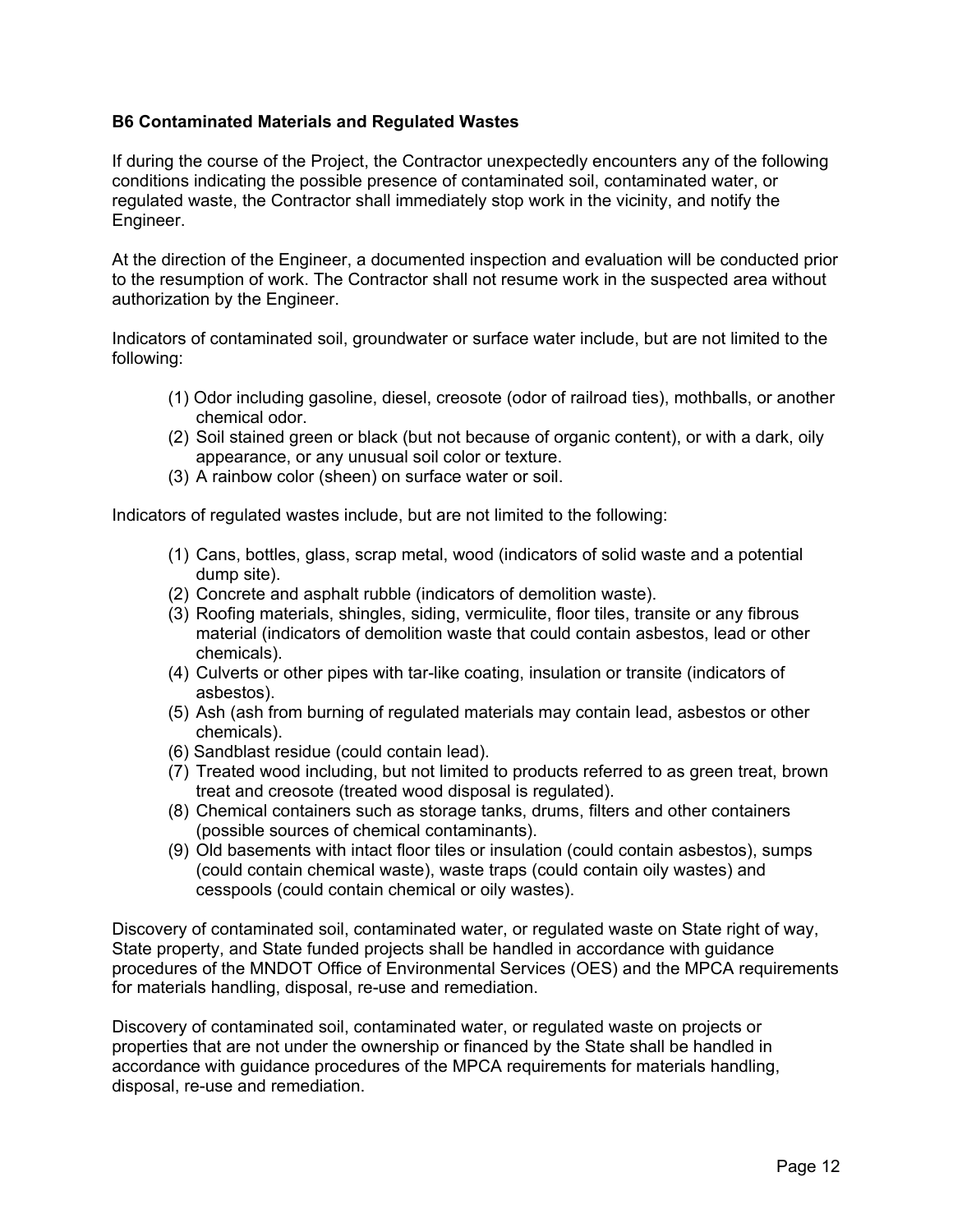#### **C Trenchless Pipe Installation**

The Contractor shall inspect and verify soil conditions as necessary in order to determine the type of construction to employ. Natural and/or manmade obstructions may be encountered in the soil. These contract documents do not warrant the nature or condition of the soils, and do not warrant that natural or manmade obstructions will not be encountered, nor guarantee the extent to which rocks, boulders, or other obstructions, regardless of size, may be encountered during boring operations. The Contractor shall not be entitled to additional compensation for any natural or manmade obstructions encountered during trenchless construction.

The Contractor shall be responsible for protecting all existing utilities within the construction limits.

#### **C1 Jacking/Boring**

The terms "auger", "boring", "jack", "jacking", and "tunneling" in the proposal, specifications, and plans refers only to trenchless construction.

The minimum diameter of the casing pipe shall be four inches (4") greater than the outside diameter of the bell of the carrier pipe.

The Contractor shall prevent excavated materials from flowing back into the excavation during the trenchless construction. This shall include the use of a shield conforming to the size and shape of the casing that will prevent materials from flowing into the leading edge of the casing. The machine used shall be capable of controlling line and grade and shall conform to the size and shape of the casing pipe.

No jacking/augering of pipe will be allowed below the water table unless the water table has been lowered sufficiently to keep the water below the pipe being installed. The use of water under pressure (jetting) or puddling will not be permitted to facilitate jacking/augering operations.

If any installation is augered, the head shall be approved by the Engineer and the auger shall be located six inches (6") behind the lead edge of the casing or carrier pipe.

The jacking system shall be provided with an integral grout pipe and casing pipe. A one-inch (1") grout pipe shall be tack welded to the front edge of the first length of casing pipe. The grout pipe shall be extended with the casing pipe, but not fastened to the casing pipe during the remaining jacking operations. After the pipes are through to the receiving pit, the grout pipe shall be cut free from the casing pipe. The grout pipe shall be pulled back through the embankment applying positive piston pressure on the grout along the outside of the casing pipe throughout the pulling operation. A cement slurry grout mix with as little water as possible shall be used. Bentonite shall not be used to fill voids. The Engineer shall approve grout and backfill material prior to placement of any material.

Deviation from the pipe grade, as provided by the Engineer, in excess of five tenths of a percent (0.05%) may be cause for removal and relaying of the pipe by the Contractor with no additional compensation allowed therefore.

If a void develops, the jacking or boring operation shall be stopped immediately and the void shall be filled by an approved method.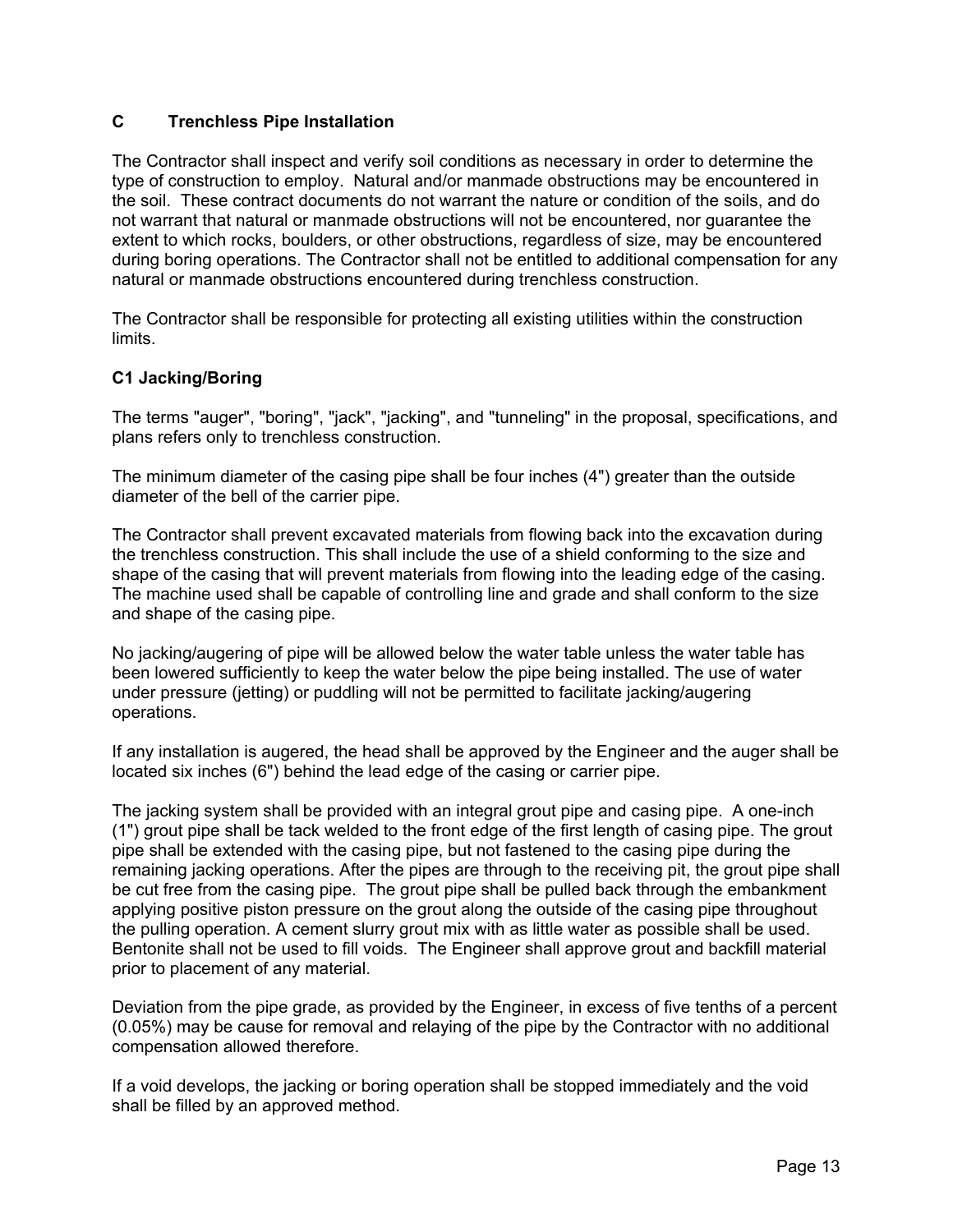The Contractor shall take the following precautions when boring:

Extend casing through entire distance bored.

Check grade and alignment after each casing section is installed.

Coordinate operations to provide continuous support to surrounding earth materials.

Excavation shall be carried on in such a manner as to provide adequate support to surface structures and roads above and adjacent to the boring and not create any hazards to overhead traffic and other activities.

These contract documents do not guarantee the extent to which rocks, boulders, or other obstructions, regardless of size, may be encountered during boring operations. No extra compensation will be made for removal of rocks, boulders or other natural or manmade obstructions encountered during trenchless construction or excavation.

All voids caused by boring shall be filled by pressure grouting. The grout material shall consist of sand cement slurry of at least two (2) sacks of cement per cubic yard and a minimum of water to assure satisfactory placement. All slurry shall be pre-approved by the Engineer prior to use by the Contractor.

The Contractor shall take the following precautions when jacking:

The jacking machine shall be capable of controlling line and grade.

Progressively push carrier pipe through completed casing.

Strap two (2) wooden saddle blocks to each pipe length to provide support at regular intervals.

Center carrier pipe in casing at all times.

Seal each end of the casing with a concrete block and mortar bulkhead with PVC filler and vent pipes at opposite ends.

Fill the annular space between casing and carrier pipe with dry blown sand. Space shall be considered filled when dry sand blows out of the vent pipe at the opposite end of casing pipe.

Seal the filler and vent pipes after the sand has been deposited.

The location, size, and configuration of all jacking pits shall be subject to approval of the Engineer.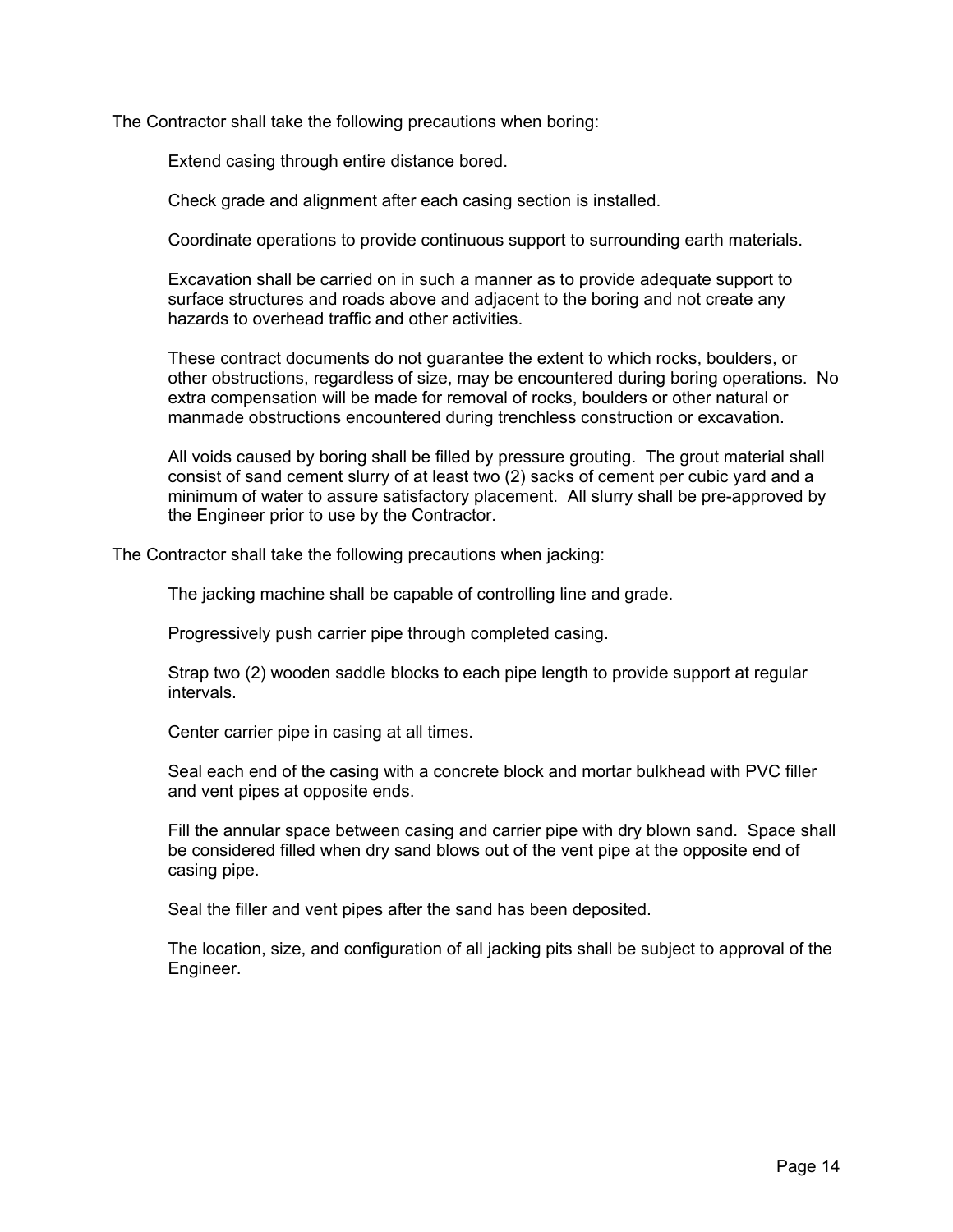#### **C2 Directional Boring**

Direction boring/drilling installation shall be accomplished where required on the Plans or in the Special Provisions to minimize disturbance of existing surface improvements. The installer shall have a minimum of five (5) years of experience in this method of construction and have successfully installed at least ten thousand feet (10,000') of eight inch (8") or larger diameter pipe to specified grades. The field supervisor employed by the Contractor shall have at least five (5) years of experience and shall be at the site at all times during the boring/drilling installation.

The Contractor shall submit boring/drilling pit locations to the Engineer before beginning construction. Boring pits may be located within roadway right-of-way and easements. Any other boring pit locations that may be desired by the Contractor for boring or other uses shall be the responsibility of the Contractor to attain authorization, including use of private property.

Unless otherwise provided in the Special Provisions, the Contractor shall be compensated for the restoration work only within the areas at the connection points, or other locations as may be approved by the Engineer. The Contractor shall be responsible for repairs, without compensation, for any other repair areas, including pit/boring points and areas above the drilled pipe where drilling fluid pressure may have caused heaving or damage to pavement and other surfaces.

The drilling equipment shall be capable of placing the pipe as shown on the plans. The installation shall be by a steerable drilling tool capable of installing continuous runs of pipe between appurtenances such as valves, manholes, etc., without intermediate pits. The guidance system shall be capable of installing pipe within one and one-half inch  $(1 \frac{1}{2})$  of the plan vertical dimensions and two inches (2") of the plan horizontal dimensions. The Contractor shall remove and reinstall pipes which vary in depth and alignment from these tolerances.

Pull back forces shall not exceed the allowable pulling forces for the pipe being installed. Drilling fluid shall be a mixture of water and bentonite clay and shall be suitable for existing soil conditions. Disposal of excess fluid and spoils shall be the responsibility of the Contractor.

#### **D Placement of Insulation**

Rigid insulation board shall be placed within the pipe encasement zone, six inches (6") above the pipe.

Insulation boards shall be placed with the long dimension parallel to the centerline of the pipe. Boards shall be placed in a single layer with tight joints. No continuous joints or seams shall be placed directly over the pipe. If two (2) or more layers of insulation boards are used, each layer shall be placed to cover the joints of the layer immediately below.

The Contractor shall exercise caution to ensure that all joints between boards are tight during placement and backfilling with only extruded ends placed end to end or edge to edge.

Backfill material shall be placed in such a manner that construction equipment does not operate directly on the insulation and compacted with equipment which exerts a contact pressure of less than eighty (80) psi.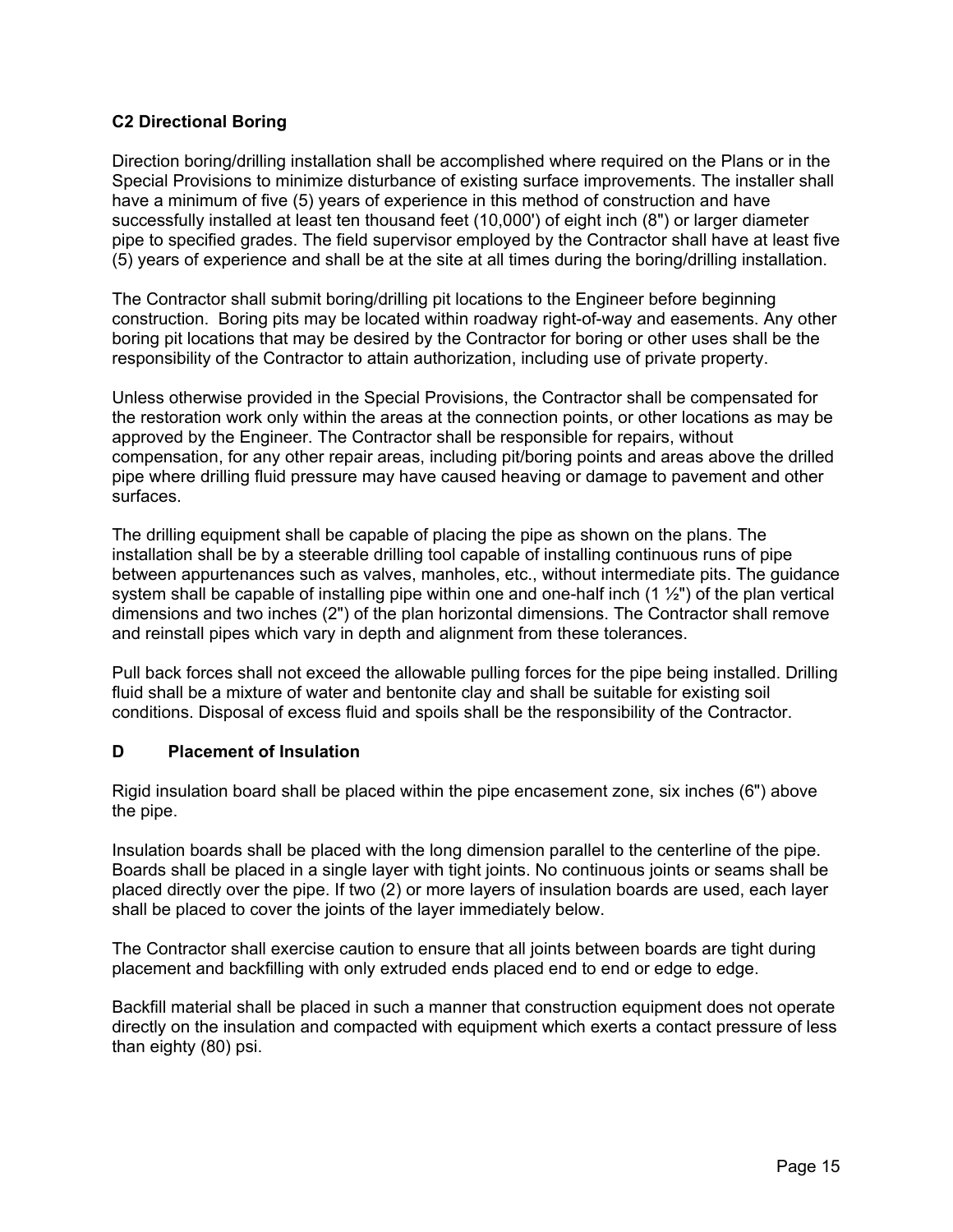#### **E Pipeline Backfilling Operations**

All pipeline excavations shall be backfilled to restore preexisting conditions as the minimum requirement, and fulfill all supplementary requirements indicated in the Plans, Specifications, and Special Provisions. The backfilling operations shall be started as soon as conditions will permit on each section of pipeline, so as to provide continuity in subsequent operations and restore normal public service as soon as practicable. All operations shall be pursued diligently, with proper and adequate equipment, to assure acceptable results.

The backfilling shall be accomplished with the use of Suitable Materials selected from the excavated materials to the extent available and practical. Should the materials available within the trench section be unsuitable or insufficient, the required additional materials shall be furnished from outside sources as provided in the Special Provisions, or as arranged otherwise through supplemental agreement.

Backfill material selection shall be such as to make the best and fullest utilization of what is available, taking into consideration particular needs of different backfill zones. Material containing stone, rock, or chunks of any sort shall only be utilized where and to the extent there will be no detrimental effects. Placement of backfill material containing stones, boulders, chunks, greater than eight inches (8") in any dimension shall not be allowed.

All flexible pipe shall be bedded in accordance with ASTM Specification D2321, "Standard Practice for Underground Installation of Thermoplastic Pipe for Sewers and Other Gravity Flow Applications". Where existing soils do not meet the requirements of bedding and encasement materials, the Contractor shall furnish the required granular materials. Placement and compaction of bedding and encasement materials around the pipe shall be considered incidental to the installation of the pipe.

Compaction of materials placed within the pipe bedding and encasement zones shall be accomplished with portable or hand equipment methods, so as to achieve thorough consolidation under and around the pipe and avoid damage to the pipe. Above the cover zone material, the use of heavy roller type compaction equipment shall be limited to safe pipe loading.

Backfill materials shall be carefully placed in uniform loose thickness layers up to twelve inches (12") thick spread over the full width and length of the trench section to provide simultaneous support on both sides of the pipeline. Granular backfill may be placed in layers up to twelve inches (12") above an elevation one foot (1') above the top of the pipe.

Each layer of backfill material shall be compacted effectively, by approved mechanical or hand methods, until there is no further visual evidence of increased consolidation or the density of the compacted layer conforms to the density requirements specified in the Special Provisions. Compaction of each layer shall be completed acceptably before placing material for a succeeding layer thereon. The manner of placement, compaction equipment, or procedure effectiveness shall be subject to approval of the Engineer.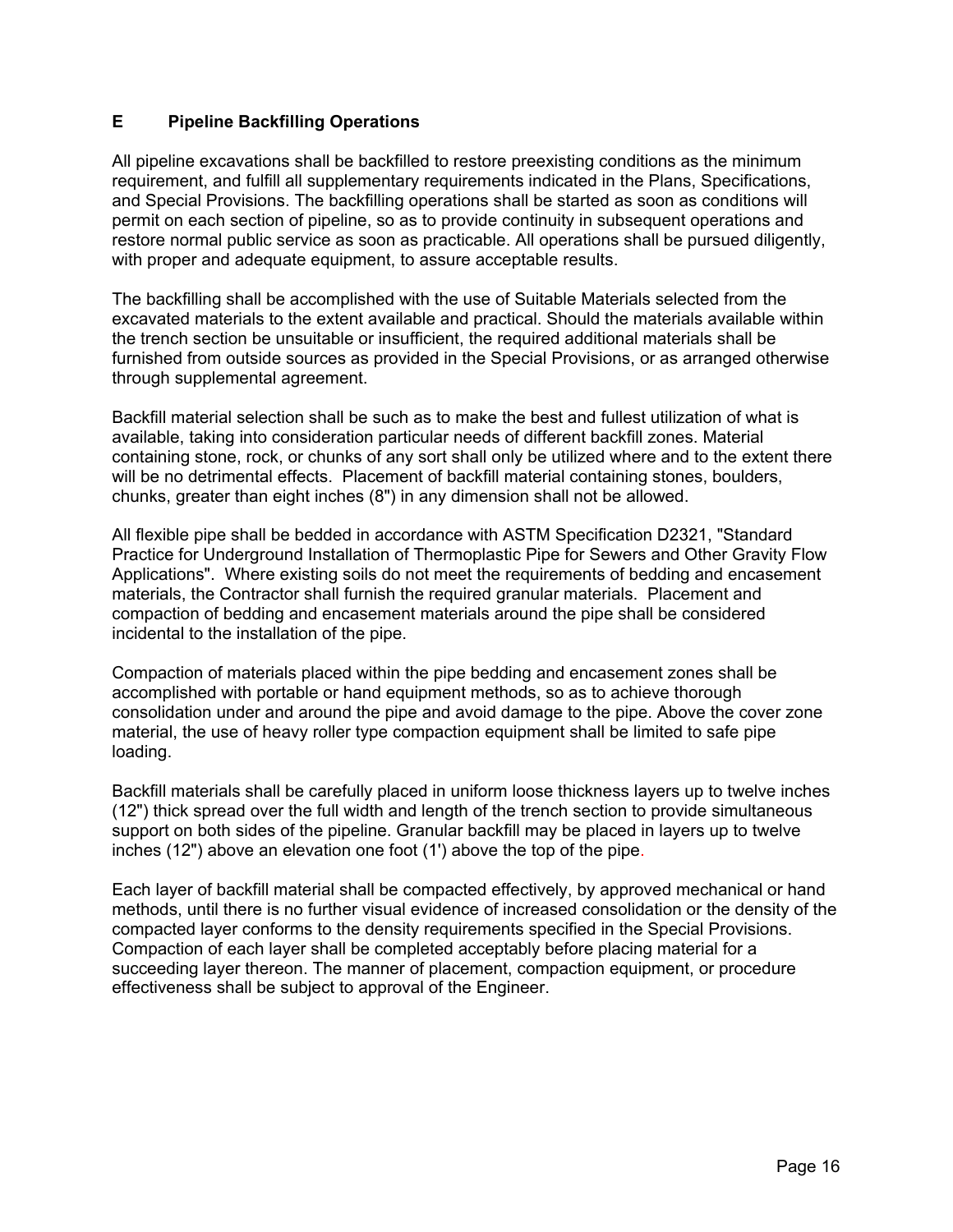All surplus or waste materials remaining after completion of the backfilling operations shall be disposed of in an acceptable manner within twenty-four (24) hours after completing the backfill work on each particular pipeline section. Disposal at locations within the project limits shall be as specified, or as approved by the Engineer; otherwise, disposal shall be accomplished outside the project limits at the Contractor's discretion. The backfilling and surplus or waste disposal operations shall be a part of the work required under the pipeline installation items, without until final cleanup.

Compaction of backfill within Roadbed areas shall meet the density requirements of MnDOT Specification 2105.3 F1. Compaction of backfill in all other areas shall be as required in the Special Provisions.

Until expiration of the guarantee period, the Contractor shall assume full responsibility and expense for all backfill settlement and shall refill and restore the work as directed to maintain an acceptable surface condition, regardless of location. All additional materials required shall be furnished without cost to the Owner.

Any settlement of road surfaces placed under this Contract and that are within the guarantee period that are in excess of one inch (1"), as measured by a ten foot (10') straight edge shall be considered failure of the mechanical compaction. The Contractor shall be required to repair such settlement without cost to the Owner.

#### **F Restoration of Surface Improvements**

Wherever any surface improvements such as pavement, curbing, pedestrian walks, fencing, or turf have been removed, damaged or otherwise disturbed by the Contractor's operations, they shall be repaired or replaced to the Engineer's satisfaction, as will restore the improvement in kind and structure to the preexisting condition. Each item of restoration work shall be done as soon as practicable after completion of installation and backfilling operations on each section of pipeline.

In the absence of specific payment provisions, as separate Contract Items, the restoration work shall be compensated for as part of the work required under those Contract Items which necessitated the destruction and replacement or repair, and there will be no separate payment. If separate pay items are provided for restoration work, only that portion of the repair or reconstruction which was necessitated by the Contract work will be measured for payment. Any improvements removed or damaged unnecessarily or undermined shall be replaced or repaired at the Contractor's expense.

#### **G Maintenance and Final Cleanup**

All subgrade surfaces shall be maintained acceptably until the start of surfacing construction or restoration work, and until the work has been finally accepted. Additional materials shall be provided and placed as needed to compensate for trench settlement and to serve as temporary construction pending completion of the final surface improvements.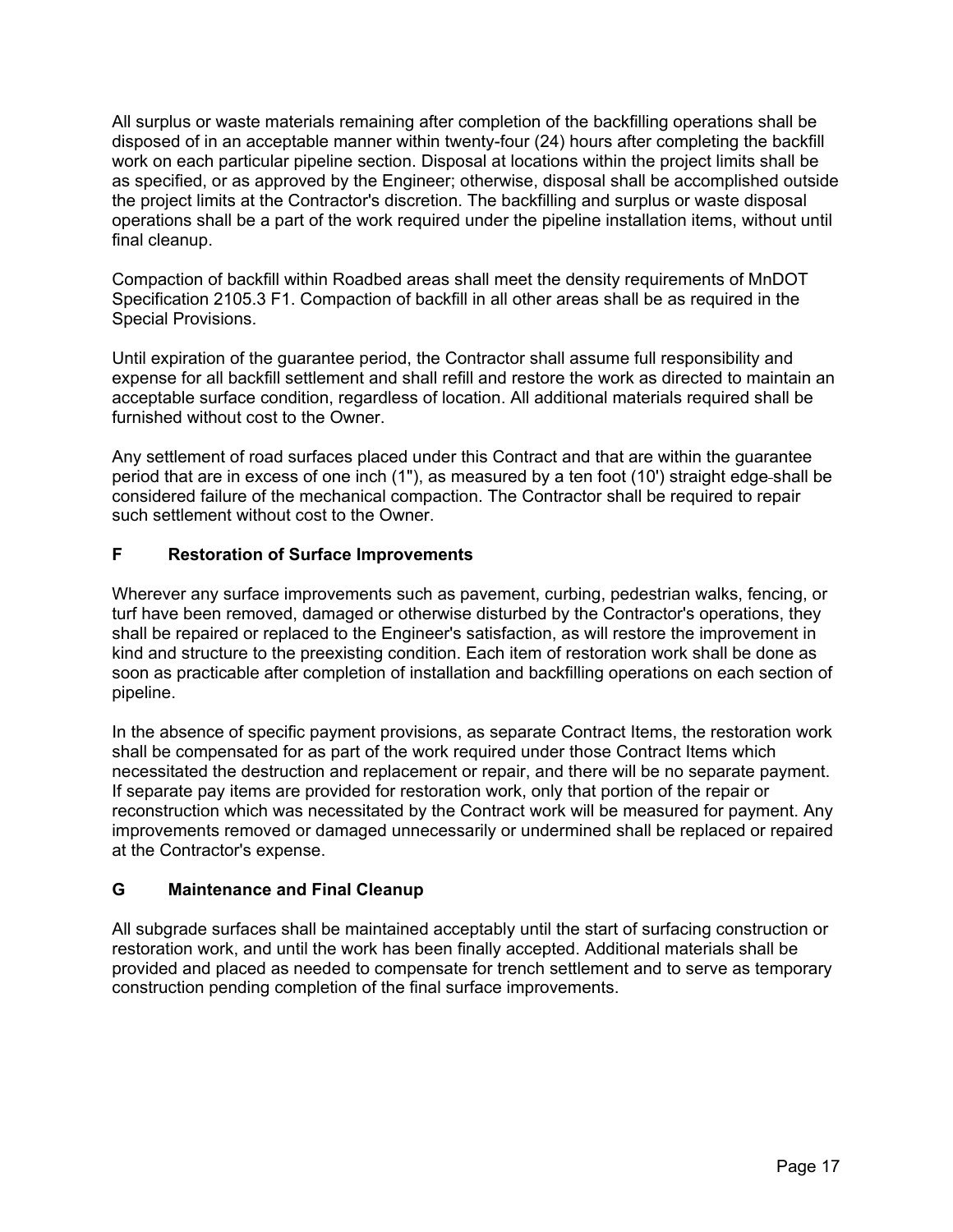Final disposal of debris, waste materials, and other remains or consequences of construction, shall be accomplished intermittently as new construction items are completed and shall not be left to await final completion of all work. Cleanup operations shall be considered an incidental part of the work covered under the Contract Items.

If disposal operations and other cleanup work are not conducted properly as the construction progresses, the Engineer may withhold partial payments until such work is satisfactorily performed or the Engineer may deduct the estimated cost of its performance from the partial estimate value.

#### **2600.4 METHOD OF MEASUREMENT**

All items will be measured separately according to design designation as indicated in the Pay Item name and as may be detailed and defined in the Plans, Specifications, or Special Provisions. Complete-in-Place items shall include all component parts thereof as described or required to complete the unit, but excluding any excesses covered by separate Pay Items.

#### **A Rock Excavation**

Rock Excavation shall be measured by volume in cubic yards. Depth shall be measured from the top of the rock to a point six inches below the outside barrel of the pipe and width shall be the inside diameter of the pipe plus twenty-four inches (24") (12" from each side). The minimum width of measurement shall be four feet (4').

#### **B Granular Materials**

Granular materials furnished and placed as special foundation, bedding, encasement, or backfill construction will be measured by weight or volume of material furnished by the Contractor from outside sources and placed within the limits defined. Unless otherwise specified, volume will be determined by vehicular measure (loose volume) at the point of delivery. Measurements will not include any materials required to be placed as a component part of other Contract Items as may be specified.

#### **C Geotextile Fabric**

Where geotextile fabric is used for improving pipe foundation, it shall be measured by the square yard of material installed.

#### **D Insulation**

Rigid board insulation shall be measured on a square yard basis installed to the specified thickness noted on the Plans, Specifications, and Special Provisions and shall include all materials, equipment, and labor required for placement.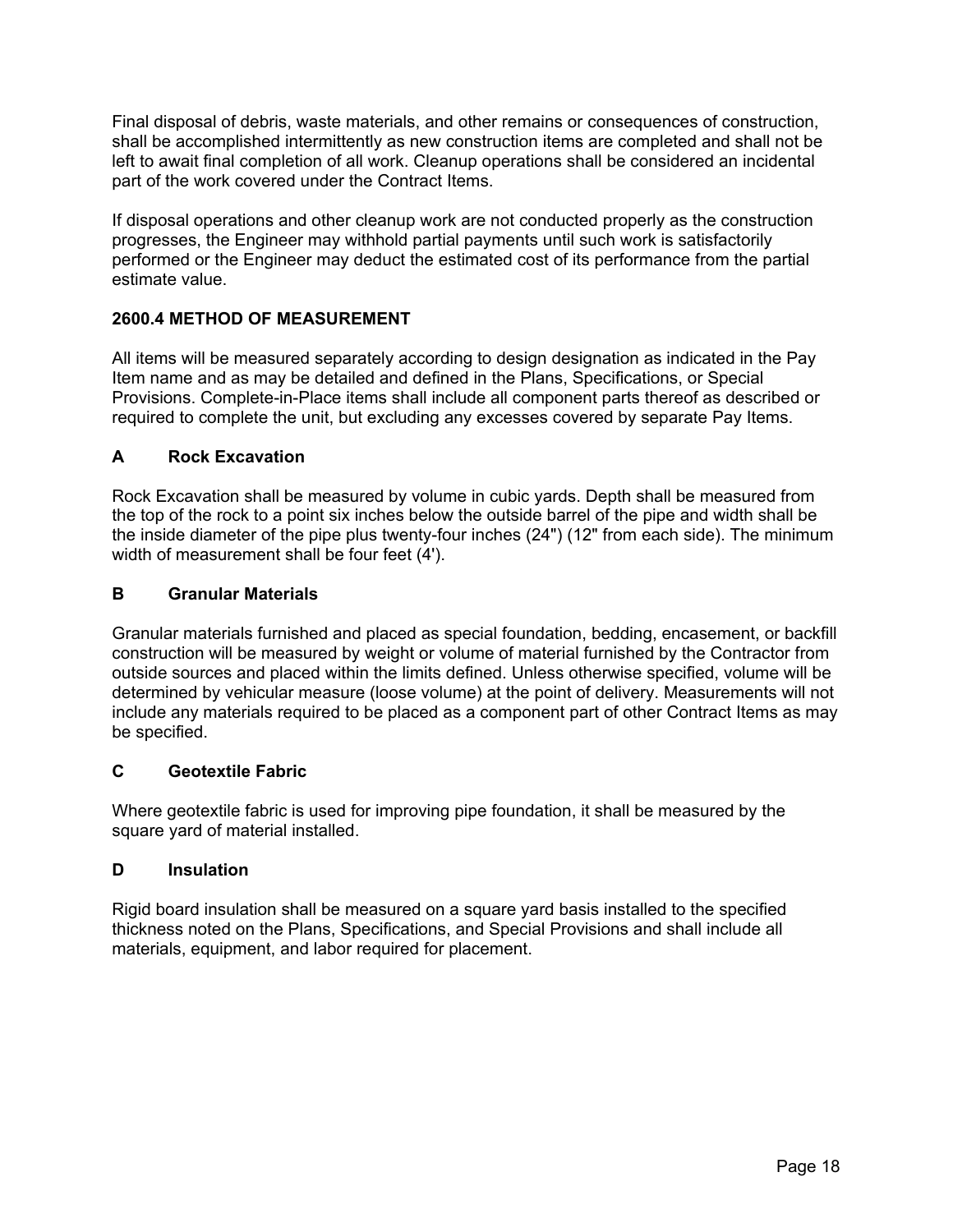#### **2600.5 BASIS OF PAYMENT**

All costs of excavating to foundation grade, preparing the foundation, placing and compacting backfill materials, restoring surface improvements, and other work necessary for prosecution and completion of the work as specified, shall be included for payment as part of the pipe and pipe appurtenance items without any direct compensation being made.

In the absence of special payment provisions, all costs of restoring surface improvements as required, disposal of surplus or waste materials, maintenance and repair of completed work, and final cleanup operations shall be incidental to the Contract Items under which the costs are incurred.

Granular materials furnished for foundation, bedding, cover, or backfill placement as specified in connection with pipe or structure items will only be paid for as separate Contract Items to the extent that the Proposal contains specific Pay Items. Otherwise the furnishing and placing of granular materials as specified shall be incidental to the pipe or structure item without any direct compensation being made.

Materials utilized for filling annular spaces due to jacking/boring and drilling fluids for directional boring shall be incidental to the installation of the casing and pipe installed.

Contaminated Materials and Regulated Wastes not anticipated in the plans, specifications and special provisions and unexpectedly discovered during construction shall be compensated for as negotiated by supplemental agreement.

Contaminated Materials and Regulated Wastes specifically identified for payment in the plans, specifications, and special provisions, will be paid for under separate Contract Items provided in the Proposal.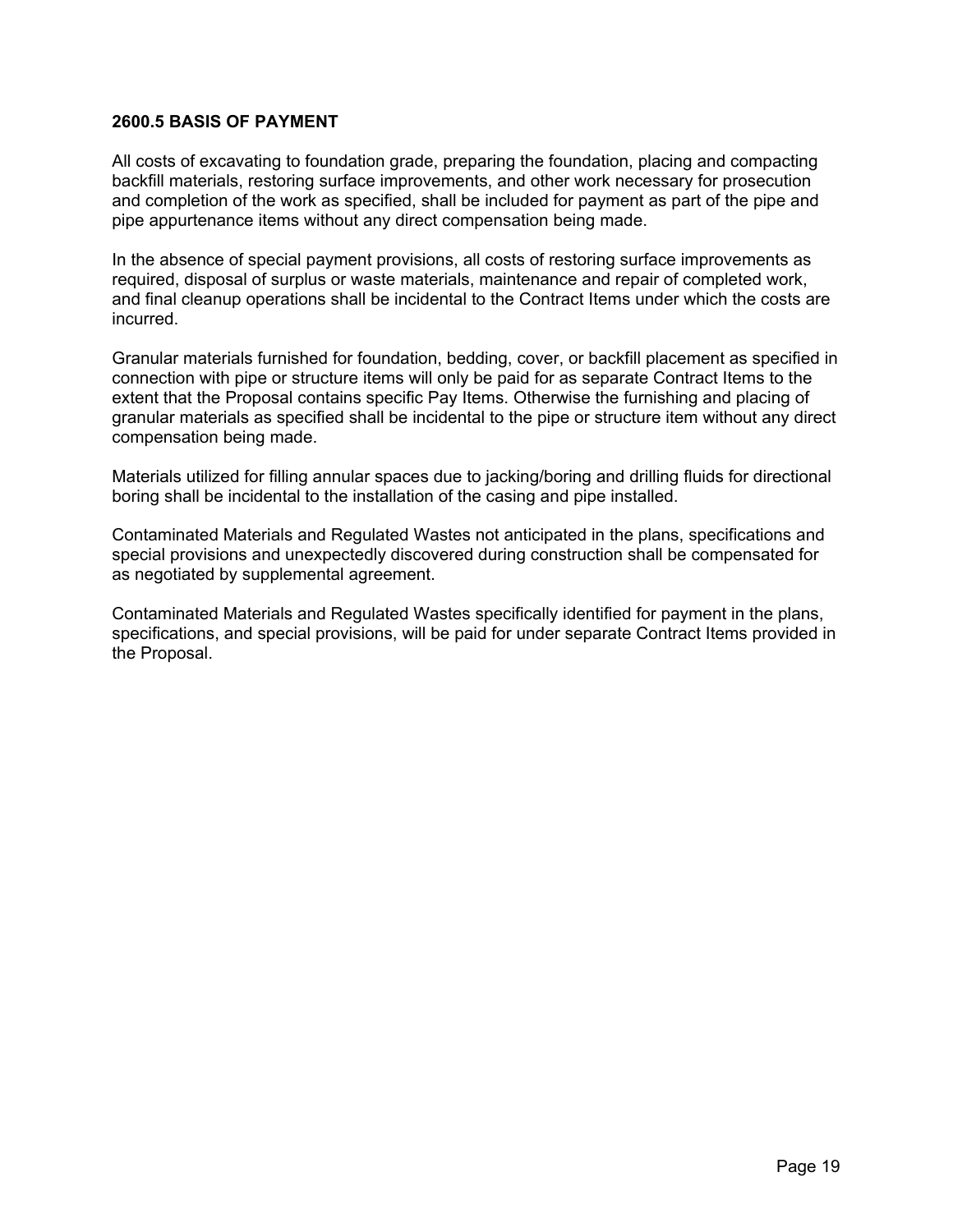#### **SECTION 2611 – STANDARD SPECIFICATIONS FOR WATERMAIN AND SERVICE LINE INSTALLATION**

#### **2611.1 DESCRIPTION**

This work shall consist of the construction of watermain and building service pipelines utilizing plant fabricated pipe and other appurtenant materials, installed for conveyance of potable water. The work includes the relocation or adjustment of existing facilities as may be specified in the Plans, Specifications and Special Provisions.

The use of the term "Plans, Specifications, and Special Provisions" within this specification shall be construed to mean those documents which compliment, modify, or clarify these specifications and are an enforceable component of the Contract Documents.

All references to MnDOT Specifications shall mean the latest published edition of the Minnesota Department of Transportation "Standard Specifications for Construction", and all supplements and amendments thereto, published prior to the date of advertisement for bids.

All reference to other Specifications of AASHTO, ASTM, ANSI, AWWA, etc. shall mean the latest published edition available on the date of advertisement for bids.

The following American Water Works Association (AWWA) Specifications and American Society for Testing and Materials (ASTM) Standards have been referenced in this Specification:

AWWA C104 Standard for Cement-Mortar Lining for Ductile-Iron Pipe and Fittings for Water AWWA C105 Standard for Polyethylene Encasement for Ductile-Iron Pipe Systems

- AWWA C110 Standard for Ductile-Iron and Gray-Iron Fittings, 3 In. Through 48 In. (75 mm Through 1200 mm)
- AWWA C111 Standard for Rubber-Gasket Joints for Ductile-Iron Pressure Pipe and Fittings
- AWWA C115 Standard for Flanged Ductile-Iron Pipe with Ductile-Iron or Gray-Iron Threaded Flanges
- AWWA C116 Standard for Protective Fusion-Bonded Coatings for the Interior and Exterior Surfaces of Ductile-Iron and Gray-Iron Fittings
- AWWA C150 Standard for Thickness Design of Ductile-Iron Pipe
- AWWA C151 Standard for Ductile-Iron Pipe, Centrifugally Cast
- AWWA C153 Standard for Ductile-Iron Compact Fittings, 3 In. through 64 In. (80 mm Through 1,600 mm)
- AWWA C301 Standard for Prestressed Concrete Pressure Pipe, Steel-Cylinder Type
- AWWA C304 Standard for Design of Prestressed Concrete Cylinder Pipe
- AWWA C500 Standard for Metal-Seated Gate Valves for Water Supply Service
- AWWA C502 Standard for Dry-Barrel Fire Hydrants
- AWWA C504 Standard for Rubber-Seated Butterfly Valves
- AWWA C509 Standard for Resilient-Seated Gate Valves for Water Supply
- AWWA C515 Standard for Reduced-Wall, Resilient-Seated Gate Valves for Water Supply **Service**
- AWWA C550 Standard for Protective Interior Coatings for Valves and Hydrants
- AWWA C600 Standard for Installation of Ductile-Iron Water Mains and Their Appurtenances
- AWWA C605 Standard for Underground Installation of Polyvinyl Chloride (PVC) and Molecularly Oriented Poly Vinyl Chloride (PVCO) Pressure Pipe and Fittings
- AWWA C651 Standard for Disinfecting Water Mains
- AWWA C800 Standard for Underground Service Line Valves and Fittings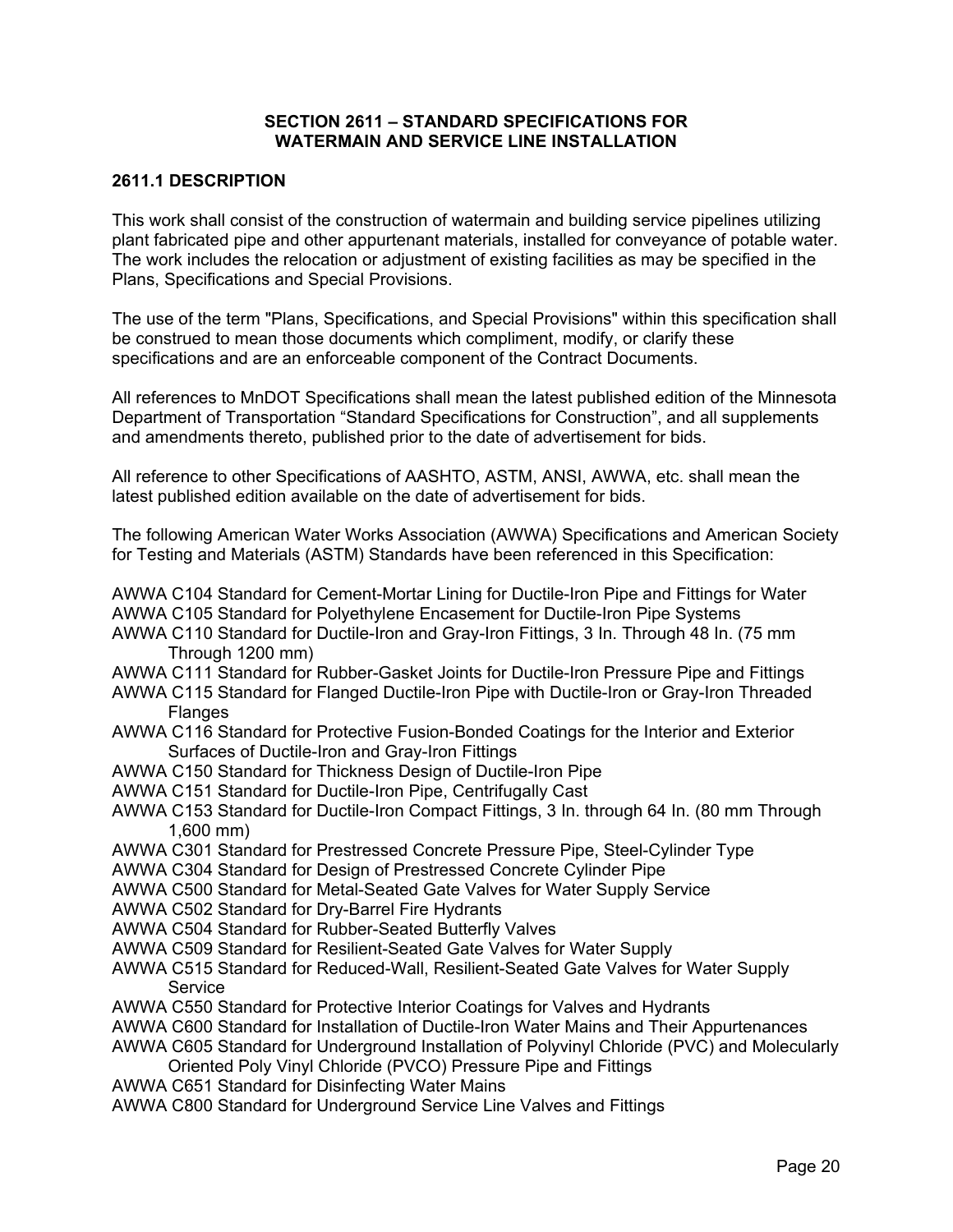- AWWA C900 Standard for Polyvinyl Chloride (PVC) Pressure Pipe and Fabricated Fittings, 4 In. Through 60 In.
- AWWA C901 Standard for Polyethylene (PE) Pressure Pipe and Tubing, 3/4 In. Through 3 In., for Water Service
- AWWA C904 Standard for Crosslinked Polyethylene (PEX) Pressure Pipes, ½ In. (13 mm) Through 3 In. (76 mm) for Water Service
- AWWA C906 Standard for Polyethylene (PE) Pressure Pipe and Fittings, 4 In. Through 65 In., for Waterworks
- AWWA C907 Standard for Injection-Molded Polyvinyl Chloride (PVC) Pressure Fittings, 4 In. Through 12 In. (100mm Through 300 mm) for Water, Wastewater, and Reclaimed Water **Service**
- AWWA M55 Manual for P.E. Pipe Design and Installation
- ASTM A48 Standard Specification for Gray Iron Castings
- ASTM A536 Standard Specification for Ductile Iron Castings
- ASTM B88 Standard Specification for Seamless Copper Water Tube
- ASTM C270 Standard Specification for Mortar for Unit Masonry
- ASTM C478 Standard Specification for Circular Precast Reinforced Concrete Manhole Sections
- ASTM D543 Standard Practices for Evaluating the Resistance of Plastics to Chemical Reagents
- ASTM D1248 Standard Specification for Polyethylene Plastics Extrusion Materials for Wire and **Cable**
- ASTM D1784 Standard Specification for Rigid Poly (Vinyl Chloride) (PVC) Compounds and Chlorinated Poly (Vinyl Chloride) (CPVC) Compounds
- ASTM D1785 Standard Specification for Poly (Vinyl Chloride) (PVC) Plastic Pipe, Schedules 40, 80, and 120
- ASTM D2241 Standard Specification for Poly (Vinyl Chloride) (PVC) Pressure Rated Pipe (SDR Series)
- ASTM D2466 Standard Specification for Poly (Vinyl Chloride) (PVC) Plastic Pipe Fittings, Schedule 40
- ASTM D2467 Standard Specification for Poly (Vinyl Chloride) (PVC) Plastic Pipe Fittings, Schedule 80
- ASTM D3035 Standard Specification for Polyethylene (PE) Plastic Pipe (DR PR) Based on Controlled Outside Diameter
- ASTM D3261 Standard Specification for Butt Heat Fusion Polyethylene (PE) Plastic Fittings for Polyethylene (PE) Plastic Pipe and Tubing
- ASTM D3350 Standard Specification for Polyethylene Plastics Pipe and Fittings Materials
- ASTM F593 Standard Specification for Stainless Steel Bolts, Hex Cap Screws, and Studs
- ASTM F594 Standard Specification for Stainless Steel Nuts
- ASTM F714 Standard Specification for Polyethylene (PE) Plastic Pipe (DR PR) Based on Outside Diameter
- ASTM F876 Standard Specification for Crosslinked Polyethylene (PEX) Tubing
- ASTM F877 Standard Specification for Crosslinked Polyethylene (PEX) Hot and Cold-Water Distribution Systems

Service installations shall include either Branch Service Lines or Tapped Service Lines in accordance with the standards set forth herein.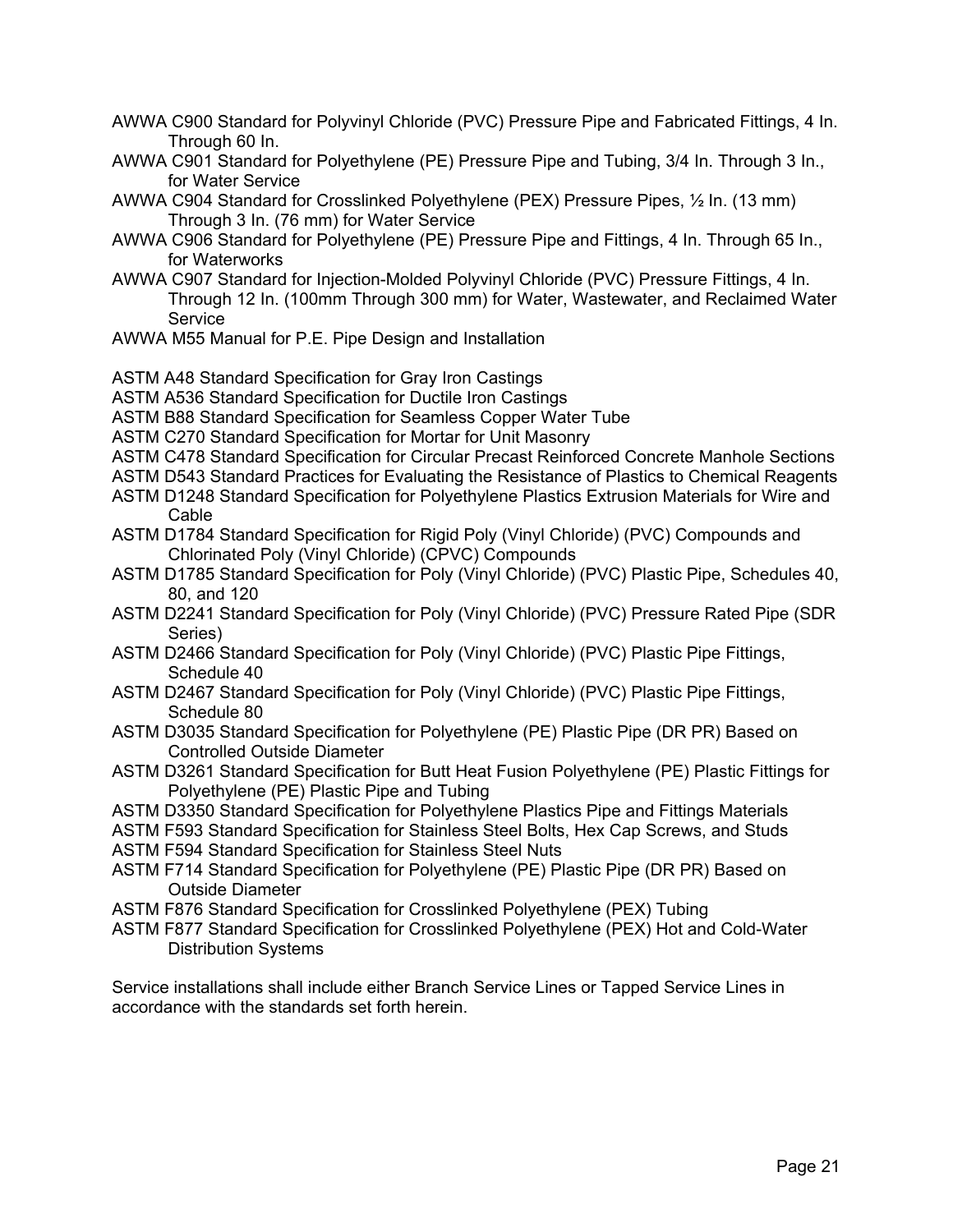Tapped Service installations shall include all water service lines less than three inches (3") nominal inside diameter pipe. The component parts of a tap service installation shall include a corporation stop coupling complete with watermain tap and saddle where required; a curb stop coupling complete with service box; and service piping extending from the corporation stop to the curb stop coupling and beyond to the property line or to the limits as established by the Engineer.

Branch Service installations shall include all water service lines of three inches (3") nominal inside diameter pipe and larger. The component parts of a branch service installation shall include a tapping sleeve and valve or a tee connection and valve complete with valve box, and piping extending from the watermain connection, to the property line or to the limits as specified by the Engineer.

All references to "structure" shall include any man-made object that is not otherwise exempted by special terminology or definition.

#### **2611.2 MATERIALS**

All materials required for this work shall be new material conforming to requirements of the reference specifications for the class, kind, type, size, grade, and other details indicated in the Contract. Unless otherwise indicated, all required materials shall be furnished by the Contractor. If any options are provided for, as to type, grade, or design of the material, the choice shall be limited as may be stipulated in the Plans, Specifications, or Special Provisions.

All manufactured products shall conform in detail to such standard design drawings as may be referenced or furnished in the Plans. Otherwise, the Owner may require advance approval of material suppliers, product design, or other unspecified details as it deems desirable for maintaining adopted standards.

At the request of the Engineer, the Contractor shall submit, in writing, a list of materials and suppliers for approval.

A Certificate of Compliance shall be furnished stating that the materials furnished have been tested and are in compliance with the specification requirements.

#### **A Water Pipe Materials**

All pipe furnished for watermain and branch line installations shall be of the type, kind, size, and class indicated for each particular line segment as shown in the Plan and designated in the Contract Items. Wherever connection of dissimilar materials or designs is required, the method of joining and any special fittings employed shall be subject to approval of the Engineer.

#### **A1 Ductile Iron Pipe and Ductile Iron and Gray Iron Fittings**

The pipe furnished shall be Ductile Iron pipe and pipe fittings furnished shall be of the Ductile Iron or Gray Iron type as specified for each particular use of installation. When Gray Iron is specified, either type may be furnished. Gray Iron may not be substituted for Ductile Iron unless specifically authorized in the Special Provisions.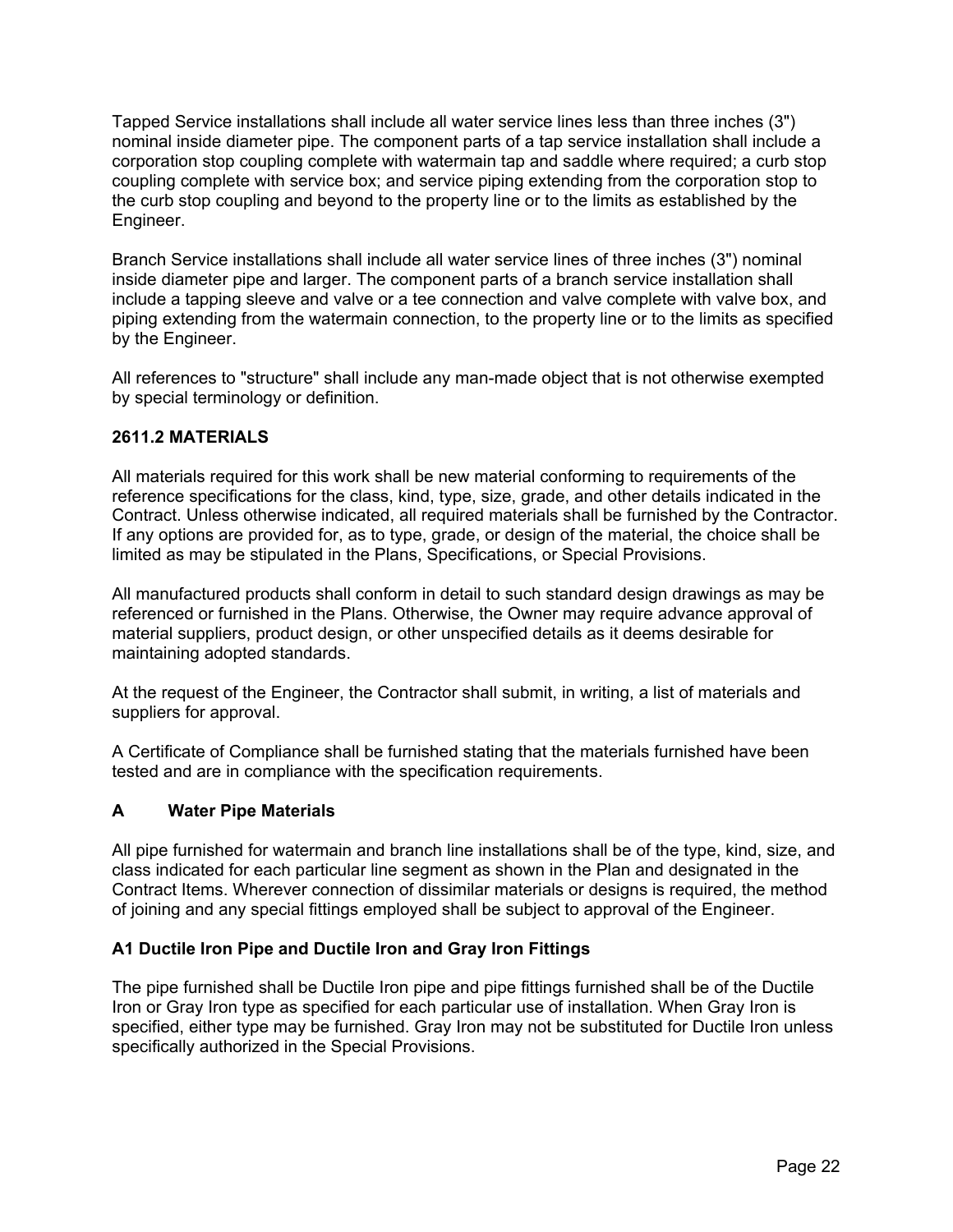Ductile iron pipe shall conform to the requirements of AWWA C115 or C151 for potable water, and thickness design shall conform to AWWA C150. In addition, the pipe shall comply with the following supplementary provisions:

- (1) Fittings shall conform to the requirements of AWWA C110 (Gray Iron and Ductile Iron Fittings) or AWWA C153 (Ductile Iron Compact Fittings) for the joint type specified.
- (2) Unless otherwise specified all pipe and fittings shall be furnished with cement mortar lining meeting the requirements of AWWA C104 for standard thickness lining. All exterior surfaces of the pipe and fittings shall have an asphaltic coating at least one mil thick. Spotty or thin seal coating, or poor coating adhesion, shall be cause for rejection.

Fittings specified to be furnished with fusion bonded epoxy external coating and/or interior lining shall conform to the requirements of AWWA C550 and C116/A21.16, with 6-8 mil nominal thickness.

- (3) Rubber gasket joints for Ductile Iron Pressure Pipe and fittings shall conform to AWWA C111.
- (4) The nuts and bolts shall be constructed of corrosion resistant, high-strength, lowalloy steel with a ceramic filled, baked on fluorocarbon resin. The nuts and bolts shall be in compliance with ANSI/AWWA C111/A21.11.
- (5) Conductivity shall be maintained through pipe and fittings with an external copper jumper wire or specialty gaskets which are capable of meeting conductive requirements. Wedge type connectors will not be allowed.

#### **A2 Polyvinyl Chloride (PVC) Pressure Pipe and Fittings**

Polyvinyl chloride (PVC) pressure pipe shall be manufactured with compounds conforming to ASTM D1784 and shall conform to the requirements of AWWA C900 and Fusible C900, for the size, grade, and pressure class indicated on the Plans, Specifications, and Special Provisions. Fittings shall be the same pressure class as the pipe and shall conform to AWWA C907. PVC pressure pipe and fittings shall have a pressure rating of one hundred sixty (160) psi or greater, unless otherwise provided in the special provisions. The grade used shall be resistant to aggressive soils or corrosive substances in accordance with the requirements of ASTM D543. Unless otherwise specified, the dimensions and tolerances of the pipe barrel should conform to ductile iron or cast-iron pipe equivalent outside diameters.

#### **A3 Polyethylene (PE) Pressure Pipe and Fittings**

Polyethylene pressure pipe and fittings shall be manufactured with compounds conforming to ASTM D3350 and shall conform to ASTM D3035 and AWWA C-901(for 0.75" to 3" diameters) and ASTM F714 and AWWA C906 (for 4" to 65" diameters) for the size, grade and pressure class indicated on the plans, specifications and special provisions. Polyethylene pipe and fittings shall be PE 3608 or PE 4710 for potable water transmission and pressure rating of one hundred sixty (160) psi or greater, unless otherwise provided in the special provisions. The pipe and fittings shall be manufactured from the same resin type, grade, and cell classification. Unless otherwise specified, the dimensions and tolerances of the pipe barrel shall conform to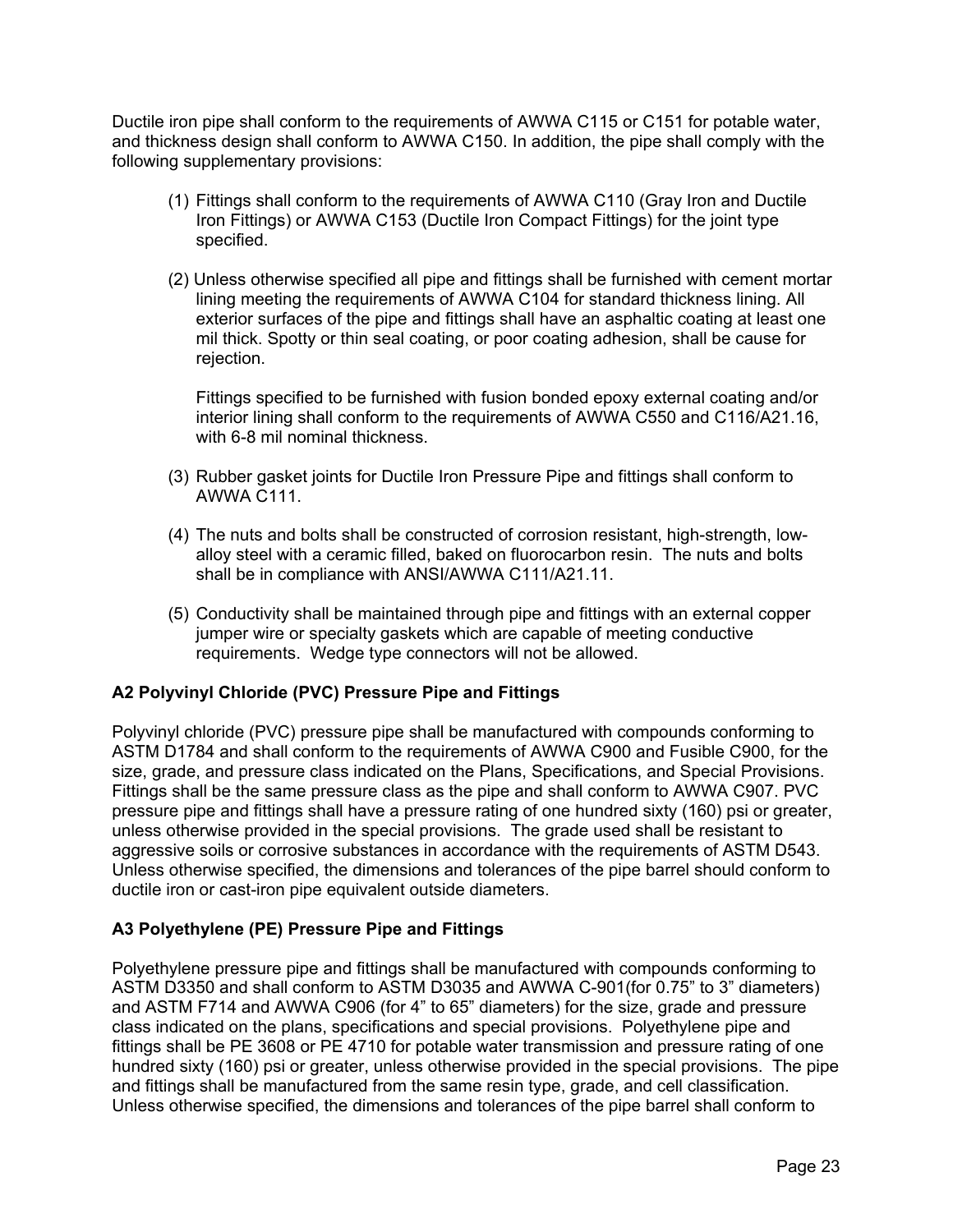Ductile Iron Pipe equivalent outside diameters (DIPS) for pipe diameters greater than three inches (3"). The method of joining material shall be by the Thermal Butt Heat Fusion Method in accordance with ASTM D3261.

The minimum "quick-burst" strength of the fittings shall not be less than that of the pipe with which the fitting is to be used.

#### **B Fire Hydrants**

Fire hydrants shall be of the type, size, and construction specified in the Plans and shall conform to the applicable requirements of AWWA C502.

Unless otherwise specified in the Plans, Specifications, and Special Provisions, hydrants shall be furnished in conformance with the following supplementary requirements:

- (1) Hydrants shall have a five inch (5") (nominal diameter) main valve opening of the type that opens against water pressure.
- (2) Hydrant barrels shall be two (2) piece, non-jacket type, with flanged joint above finished grade line and with mechanical joint connection at the hub end for joining a six inch (6") ductile iron branch pipe.
- (3) Hydrant operating rod shall be equipped with a breakable joint coinciding with the flange joint above the grade line.
- (4) Hydrant bury length shall be measured from the bottom of the branch pipe connection to the finished ground line at the hydrant.
- (5) Hydrants shall have two (2) outlet nozzles for two and one-half inch (2-1/2") (I.D.) hose connection and one outlet nozzle for four-inch (4") (I.D.) steamer connection. All outlet nozzle threads shall be National Standard Fire-Hose Coupling Screw Threads (NFPA 1963).
- (6) Hydrant operating mechanisms shall be provided with "O" ring seals preventing entrance of moisture and shall be lubricated through an opening in the operating nut or bonnet.
- (7) Hydrants shall be provided with outlets for drainage in the base or barrel, or between the base and barrel, unless the Special Provisions require that drain outlets be omitted or plugged.
- (8) The hydrant operating nut shall be rotated counterclockwise to open.
- (9) Detailed drawings, catalog information, and maintenance data shall be furnished as requested by the Engineer.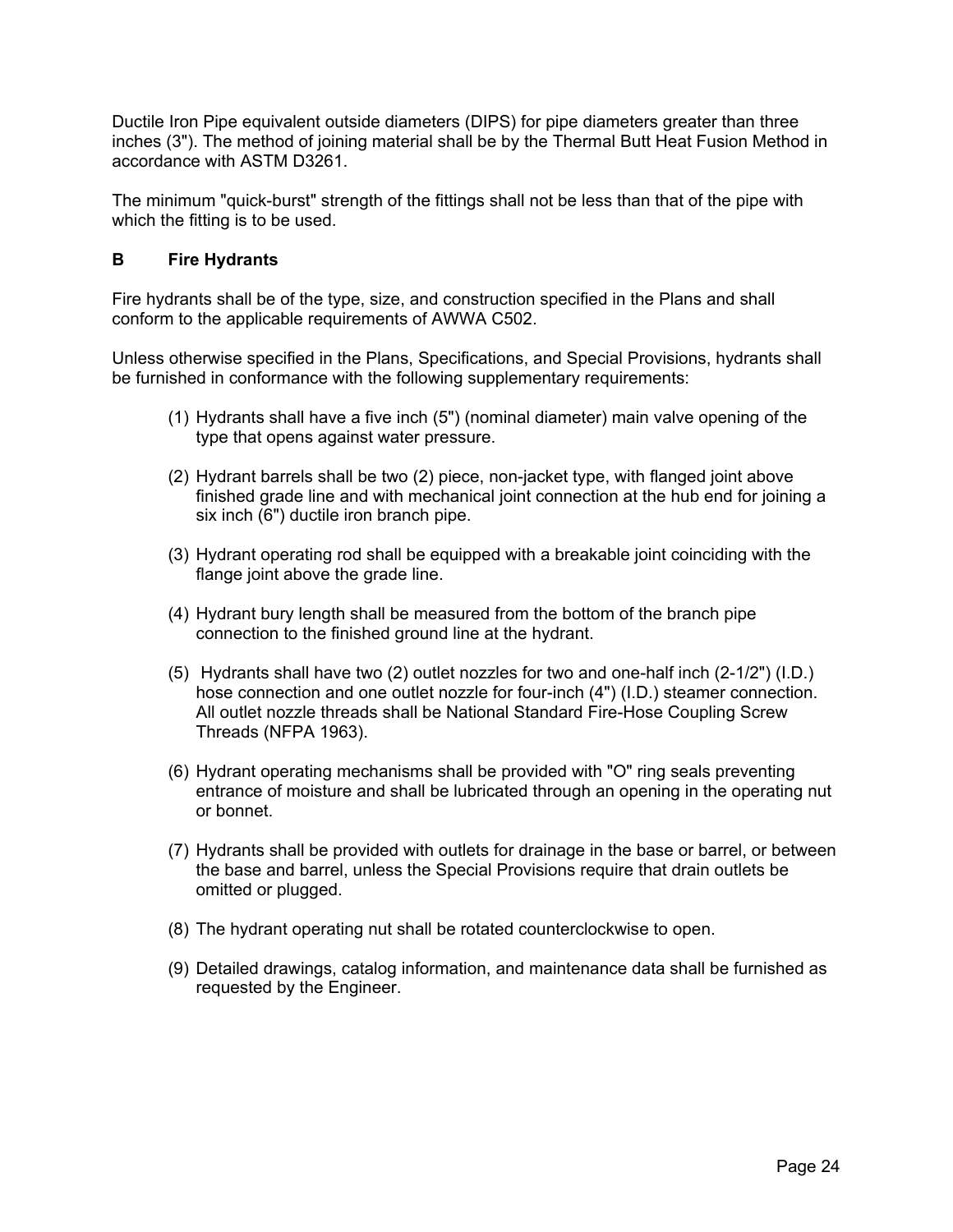(10) Hydrant body bolts shall be corrosion resistant, stainless steel conforming to the requirements of ASTM F593 and F594, alloy group 1, 2, 3, suitable for exterior use above and below ground. Bolts shall conform to manufacturer recommendation for tensile strength and torque.

#### **C Valves and Valve Housing**

#### **C1 Valve Housings**

Valve housings shall be of ductile or cast iron, High Density Polyethylene or masonry construction as specified in the Plans, Specifications, and Special Provisions for the particular valve size or installation. Masonry manhole or vault type units shall be constructed in accordance with the provisions of MnDOT Specification 2506. Precast Concrete Manholes shall conform to ASTM C478 suitable for HS 20 traffic loading for all units located in driving areas. Ductile or cast-iron valve boxes and all castings for manhole or vault type units shall conform to the requirements of MnDOT Specification 3321.

#### **C2 Gate Valves**

Gate Valves shall conform to all applicable requirements of AWWA C500 or AWWA C509 or AWWA C515, together with such supplementary requirements as may be covered in the Plans, Specifications, and Special Provisions. Unless otherwise specified gate valves shall comply with the following supplementary requirements:

- (1) Gate valves meeting the requirements of AWWA C500 shall be two-faced, double disc type, with parallel seats. Gate valves meeting the requirements of AWWA C509 and C515 shall be single disc type with resilient seat bonded or mechanically attached to either the gate or valve body, and the wedge shall be ductile iron fully encapsulated with EPDM rubber, shall be symmetrical and seal equally well with flow in either direction without misalignment. All valves shall be provided with a two-inch square operating nut opening counterclockwise and mechanical joint ends.
- (2) All gate valves shall be non-rising stem (NRS) type furnished with O-Ring stem seals.
- (3) All gate valves sixteen inches (16") or larger in size shall be arranged for operation in the horizontal position and shall be equipped with bypass valves.
- (4) All gears on gate valves shall be cut tooth steel gears, housed in heavy ductile or cast iron extended type grease cases of approved design.
- (5) All gate valves shall have an open indicating arrow, the manufacturer's name, pressure rating and year of manufacture cast on the valve bodies.
- (6) All internal and external surfaces of the valve body and bonnet shall have an epoxy coating, complying with ANSI/AWWA C550.
- (7) All gate valves shall have stainless steel body bolts unless otherwise specified.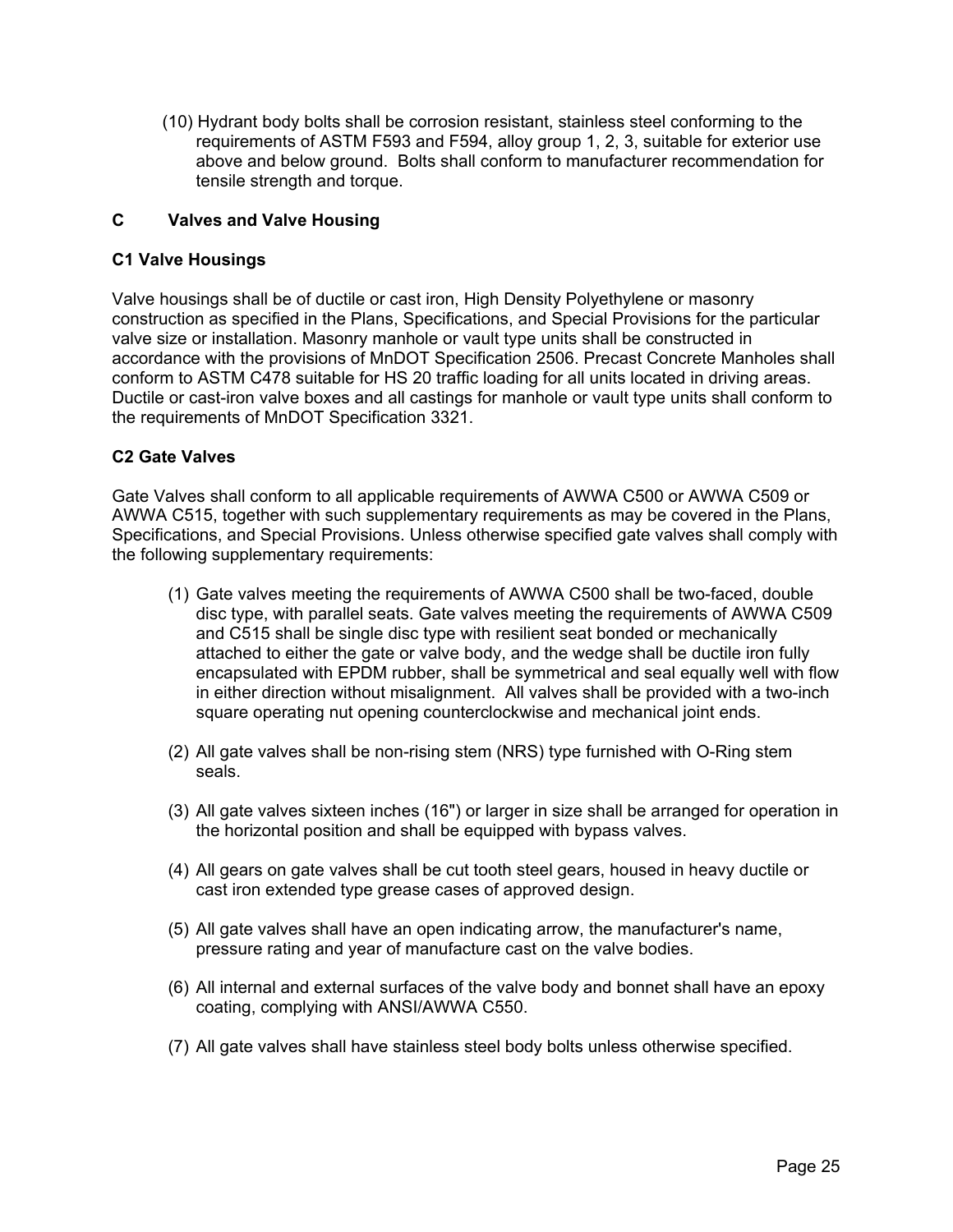#### **C3 Butterfly Valves**

Butterfly valves shall be manufactured in conformance with all applicable requirements of AWWA C504 for 150 p.s.i. working pressure minimum, together with such supplementary requirements as may be covered in the Plans, Specifications, and Special Provisions. Unless otherwise specified, the butterfly valves furnished shall comply with the following supplementary requirements.

- (1) The butterfly valves shall be short body of ductile or cast iron with mechanical joint ends.
- (2) The butterfly valves shall be rubber seated with ductile or cast disc, non-rising stem type furnished with O-ring stem seals.
- (3) The butterfly valves shall be equipped with a two-inch square operating nut opening counterclockwise.
- (4) The butterfly valves shall be designed for direct burial installation.
- (5) All butterfly valves shall have an open indicating arrow, the manufacturer's name, pressure rating and year of manufacture on the valve bodies.
- (6) All internal and external surfaces of the valve body and bonnet shall have an epoxy coating, complying with ANSI/AWWA C550.
- (7) All butterfly valves shall have stainless steel body bolts unless otherwise specified.

#### **D Water Service Pipe and Fittings**

Water service pipe of 3 inches or larger inside diameter shall conform to the requirements as set forth under the provisions of 2611.2.

Water service pipe of less than three inch (3") inside diameter shall conform to the requirements of ASTM B88 for Seamless Copper Water Tube, Type K, Soft Annealed temper; Polyethylene Pipe as per AWWA C901 and ASTM D3350, or Polyvinyl Chloride Pipe and fittings as per a ASTM D1785, D2241, D2466, D2467 and D2740, or Cross-linked Polyethylene (PEX) pipe as per ASTM F876, ASTM F877, and AWWA C904, NSF/ANSI Standard 61 for potable water distribution, as specified on the Proposal or in the Special Provisions. Water service piping supplied shall include markings indicating the type, pressure class, testing certification, and use for potable water systems.

Corporation stops, saddles, curb stops, and curb stop service boxes shall conform to the requirements of AWWA C800 and as detailed in the Plans, Specifications, and Special Provisions or approved designations.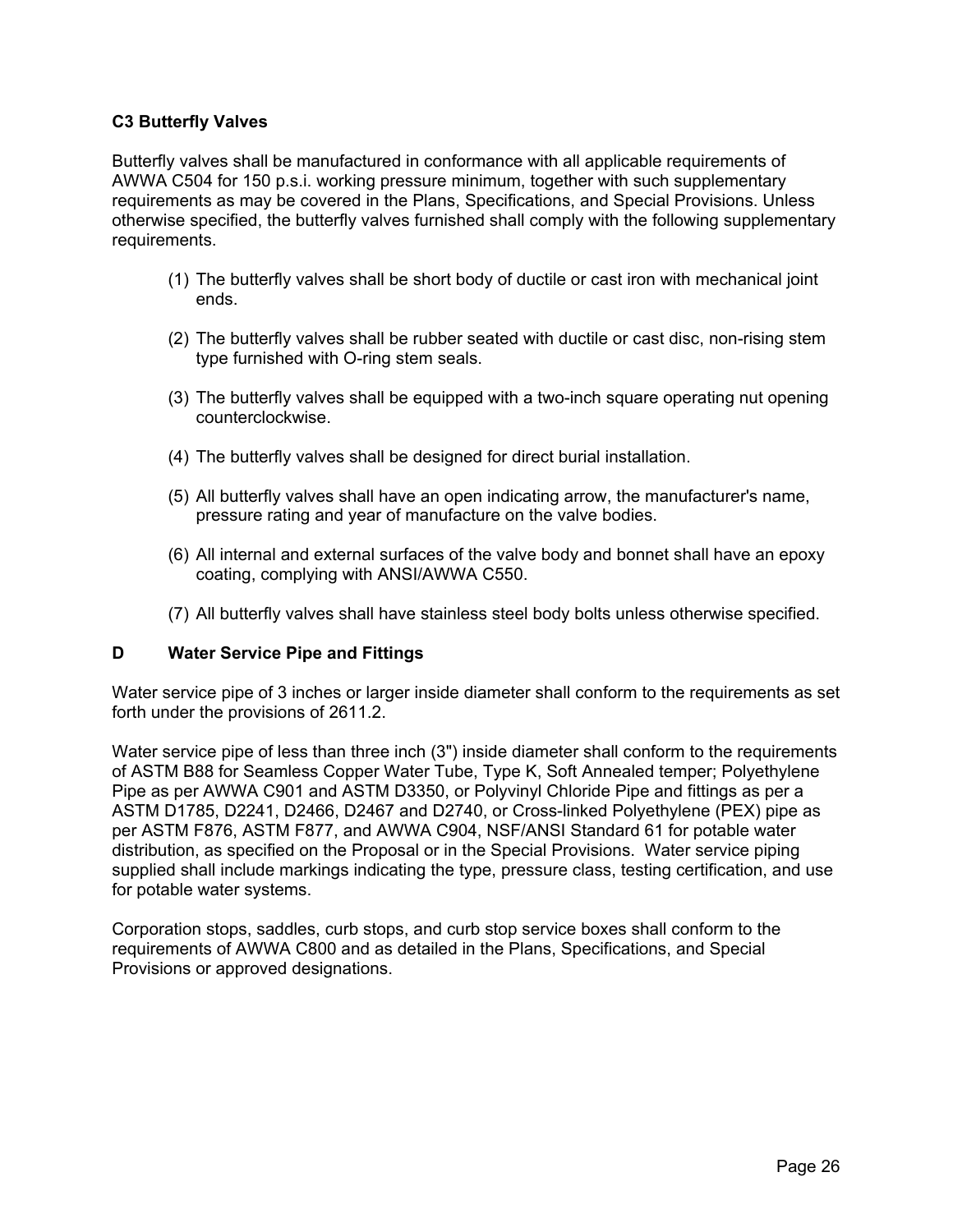Saddles for Polyethylene Pipe shall conform to the requirements of AWWA C800 and shall be thermal fusion polyethylene type; ductile iron with dual stainless steel straps, spring washers, bolts and washers; or stainless steel sleeve type, with stainless steel bolts, nuts, and spring washers. Stainless steel bolts, nuts, and washers. Spring washers shall be manufactured from type 304 stainless steel, special "spring grade". Saddles shall include threaded outlet tapping sleeves and Nitrile Butadiene Rubber (NBR) gaskets.

All fittings for copper tubing shall be cast brass, having uniformity in wall thickness and strength, and shall be free of defects affecting serviceability. All copper pipe fittings shall be flared or compression type. All threads for underground service line fittings shall conform to the requirements of AWWA C800. Each fitting shall be permanently and plainly marked with the name or trademark of the manufacturer. Fittings for thermoplastic pipe types shall be of the same material and pressure class as the piping.

Curb stop service boxes shall be gray iron conforming to the requirements of ASTM A 48 for Class 20 or higher tensile strength and shall have at least twelve inches (12") of vertical adjustment for the cover depth specified in the Plans, Specifications, and Special Provisions.

#### **E Polyethylene Encasement Material**

Polyethylene encasement material shall conform to the requirements of AWWA C105 for tube type installation and 8 mil nominal film thickness.

#### **F Mechanical Joint Restraints**

Mechanical joint restraints shall be ductile iron conforming to the requirements of ASTM A536 and AWWA C600. Joint restraints shall be Lug or Grip Ring type, and be designed to withstand the design pressures indicated in the Plans, Specifications, and Special Provisions. Mechanical joint restraints shall be fusion bonded epoxy coated meeting the requirements of AWWA C116.

All nuts, bolts, and tie rod type restraints shall be stainless steel, corrosion-resistant coating, or coated with an owner approved rustproofing material.

#### **G Mortar**

Mortar for use in masonry construction shall meet the requirements of MNDOT 2506.2B and ASTM C270.

#### **H Concrete**

Concrete used for cast-in-place masonry construction shall be produced and furnished in accordance with the provisions of MnDOT Specification 2461 for the mix design indicated in the Plans, Specifications, or Special Provisions. The requirements for Grade B concrete shall be met where a higher grade is not specified. Type 3, air-entrained, concrete shall be furnished and used in all structures having weather exposure.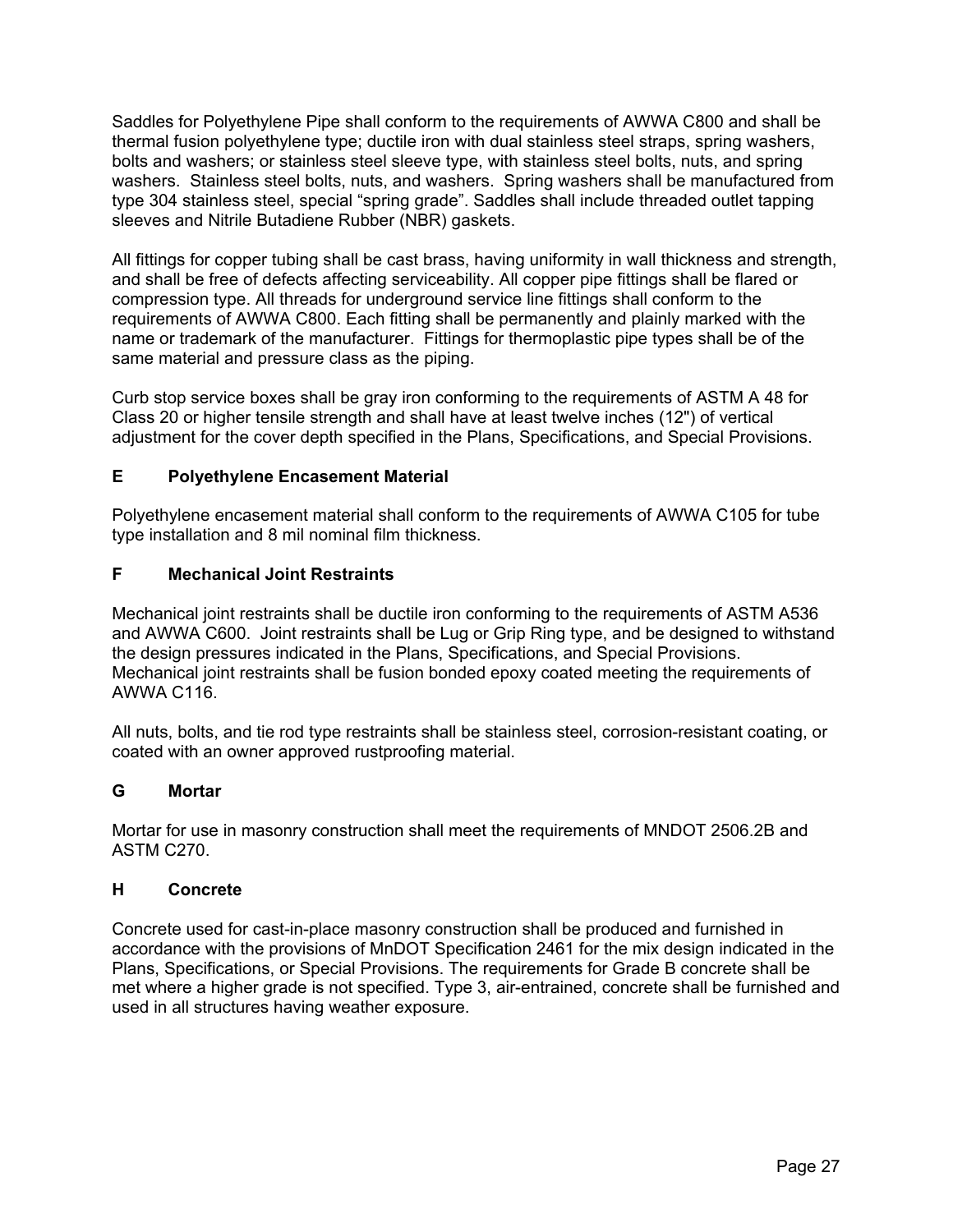#### **I Tracer Wire for Non-Conductive Pipe**

Tracer wire for use with all thermoplastic pipe types shall be Underwriters Laboratories (UL) listed for use in direct burial applications, color coated per APWA uniform color code for the specific utility being marked. Tracer wire shall be a minimum 12 AWG copper clad steel rated to 30 volts, insulation shall be High Molecular Weight Polyethylene (HMWPE) meeting ASTM D1248, with designation identified on the outside of the wire casing. Tracer wire shall meet the following additional criteria for the construction method specified:

Open Trench - Trace wire shall be High Strength with minimum 450 lb. break load, with minimum 30 mil HDPE insulation thickness.

Directional Drilling/Boring - Trace wire shall be Extra High Strength with minimum 1,150 lb. break load, with minimum 30 mil HDPE insulation thickness.

Pipe Bursting/Slip Lining - Trace wire shall be 7 x 7 Stranded Copper Clad Steel, Extreme Strength with 4,700 lb. break load, with minimum 50 mil HDPE insulation thickness.

Connectors for tracer wire shall meet the following:

All mainline trace wires must be interconnected at tees and crosses, joined using a single 3-way or 4-way lockable connector for tees and crosses, respectively.

Lockable connectors shall be for direct bury application and shall be dielectric silicon filled to seal out moisture and corrosion.

#### **2611.3 CONSTRUCTION REQUIREMENTS**

#### **A Installation of Pipe and Fittings**

Installation of ductile iron watermains and their appurtenances shall conform to the requirements of AWWA C600, the Plans, Specifications and Special Provisions.

Installation of Polyvinyl Chloride (PVC) pipe and their appurtenances shall conform to the requirements of AWWA C605, and the bedding and backfill conditions specified by the Manufacturer, Plans, Specifications, and Special Provisions.

Installation of Polyethylene Pipe and their appurtenances shall conform to the requirements of AWWA M55 and to the bedding and backfill conditions specified by the Manufacturer, Plans, Specifications, and Special Provisions.

No existing valves or hydrants shall be operated by individuals other than personnel from the City Public Works Department. Only under emergency conditions or after specific authorization is given by the City Public Works Department shall the Contractor operate valves or hydrants.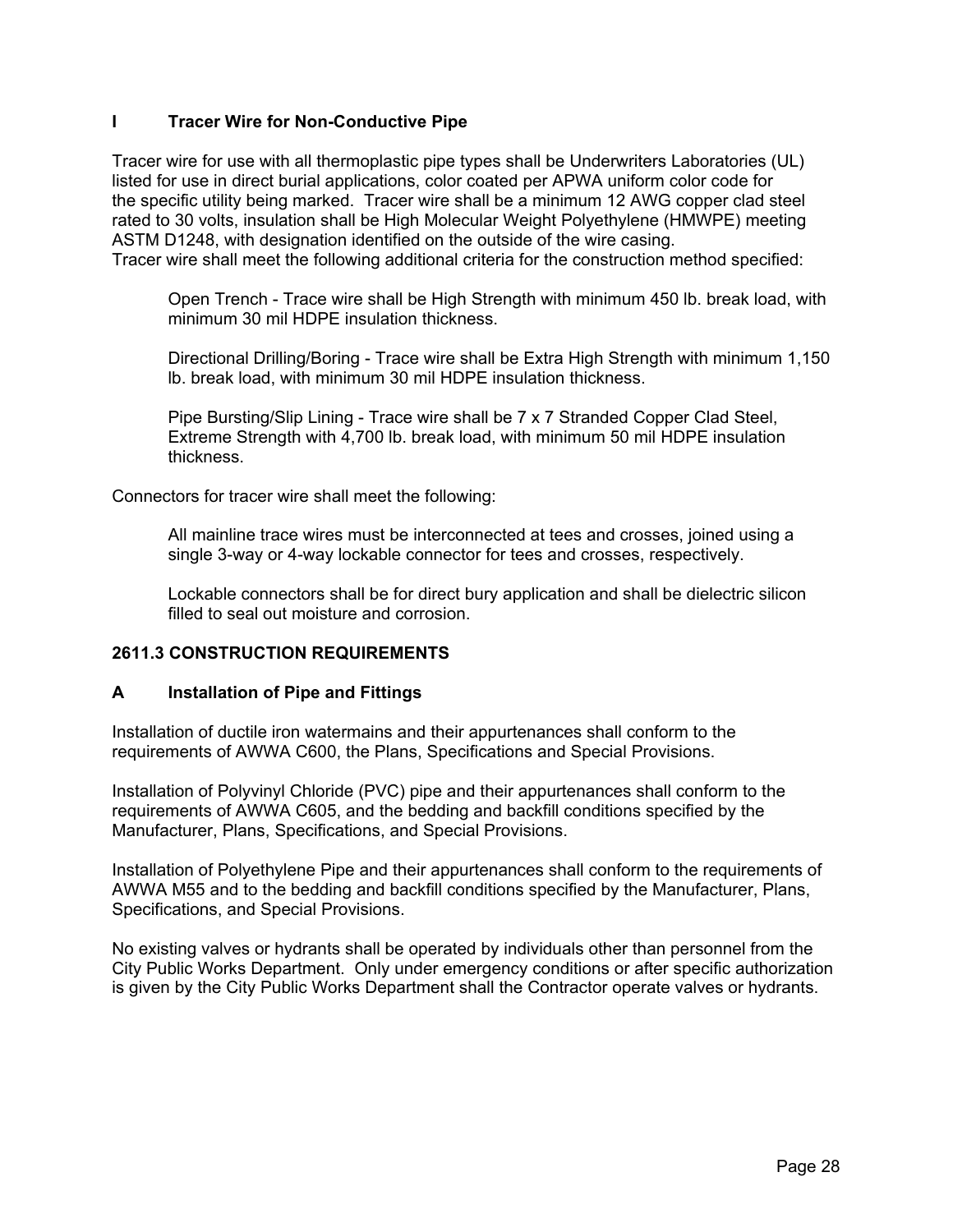Installation of pipe and fittings shall also conform to the following general guidelines:

#### **A1 Inspection and Handling**

Proper and adequate implements, tools, and facilities satisfactory to the Engineer shall be provided and used by the Contractor for the safe and convenient prosecution of the work.

During the process of unloading delivered materials, all pipe and accessories shall be inspected by the Contractor for damage. The Contractor shall notify the Engineer of all material found to have cracks, flaws or other defects. The Engineer shall inspect the damaged material and have the right to reject any materials found to be unsatisfactory. The Contractor shall promptly remove all rejected material from the site.

All materials shall be handled carefully, as will prevent damage to protective coatings, linings, and joint fittings; preclude contamination of interior areas; and avoid jolting contact, dropping, or dumping.

During pipe laying operations, each pipe section and shall be inspected by the Contractor. The Contractor shall inform the Engineer of any defects discovered and the Engineer will prescribe the required corrective actions or order rejection.

Immediately before placement, the joint surfaces of each pipe section and fitting shall be inspected for the presence of foreign matter, coating blisters, rough edges or projections, and any imperfections so detected shall be corrected by cleaning, trimming, or repair.

#### **A2 Pipe Laying Operations**

Trench excavation and bedding preparations shall proceed ahead of pipe placement as will permit proper placement and joining of the pipe and fittings at the prescribed grade and alignment without unnecessary hindrance. All foreign matter or dirt shall be removed from the inside of the pipe and fittings before they are lowered into position in the trench, and they shall be kept clean. The watermain materials shall be carefully lowered into laying position by the use of suitable restraining devices. Under no circumstances shall the pipe be dropped or dumped into the trench.

As each length of bell and spigot pipe is placed in laying position, the spigot end shall be centered in the bell and the pipe forced home and brought to correct line and grade. The pipe shall be secured in place with approved encasement and backfill materials.

When pipe laying is not in progress, all open ends of the pipe line shall be closed by watertight plugs or other means approved by the Engineer. If water is present in the trench, the plugs shall remain in-place until the trench is pumped completely dry.

When connecting to existing stubs, the Contractor shall prevent dirt or debris from entering the existing pipe.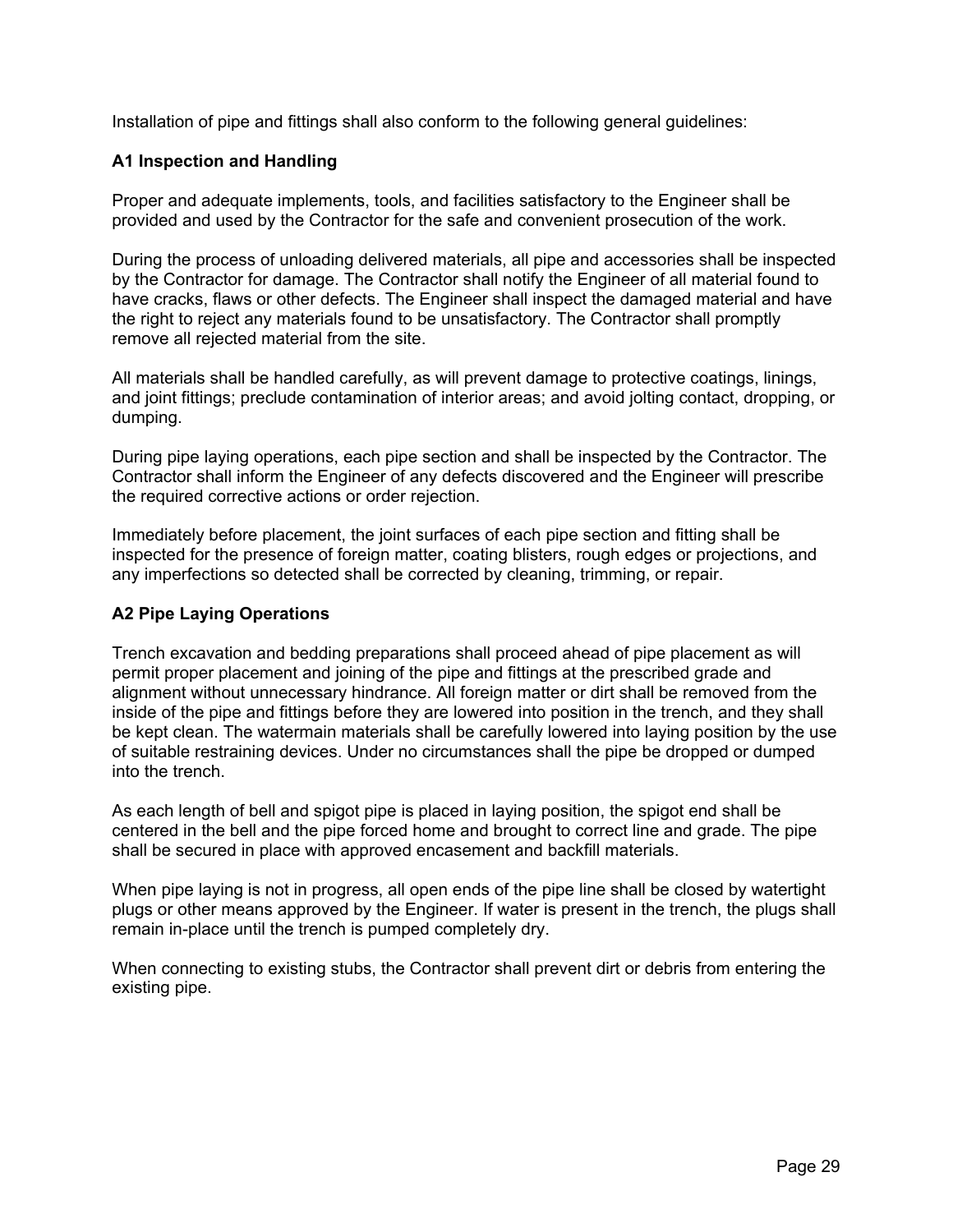# **A3 Aligning and Fitting of Pipe**

The cutting of pipe for inserting valves, fittings, or closure pieces shall be done in a neat and workmanlike manner without damage to the pipe and so as to leave a smooth square-cut end. Pipe shall be cut with approved mechanical tools. Flame cutting will not be allowed under any conditions. All rough edges shall be removed from the cut ends of pipe and, where rubber gasket joints are used, the outer edge shall be rounded or beveled by grinding or filing to produce a smooth fit.

When necessary to deflect pipe from a straight line either in the vertical or horizontal plane to avoid obstructions, plumb stems, or produce a long radius curve when permitted, the amount of deflection allowed at each joint shall not exceed the-limits to maintain a satisfactory joint seal in conformance with AWWA C600 for ductile iron pipe mechanical and push-on joints, AWWA C605 for PVC pipe and AWWA M55 for PE pipe. The maximum angular deflection at any joint for other pipe materials and joints shall not exceed the manufacturer's recommendations. If the specified alignment requires angular deflections greater than recommended or allowed, the Contractor shall provide appropriate bends or shorter pipes such that the maximum angular deflection is not exceeded

## **A4 Blocking and Anchoring of Pipe**

All plugs, caps, tees, bends, and other thrust points shall be provided with reaction backing, or movement shall be prevented by attachment of suitable restraining devices or tie rods, in accordance with the requirements of the Plans, Specifications, and Special Provisions.

In the absence of other specified requirements for reaction backing or restraining devices, the following provisions shall apply:

- (1) All horizontal bends exceeding twenty (20) degrees deflection, and all caps, plugs, and branch tees shall be provided with concrete buttress blocking.
- (2) All vertical bends exceeding twenty (20) degrees deflection shall be provided with concrete buttress blocking at the low points and with metal tie rod or strapping restraints at the high points.
- (3) Offset bends made with standard offset fittings need not be strapped or buttressed.
- (4) Hardwood blocking shall not be used.

Concrete buttresses shall be poured against firm, undisturbed ground and shall be formed in such a way that the joints will be kept free of concrete and remain accessible for repairs. The concrete mix used in buttress construction shall meet the requirements for Grade B concrete in conformance with MnDOT Specification Section 2461. Buttress dimensions shall be a minimum of twelve inches (12") in thickness, and the minimum area, in square feet shall be as follows.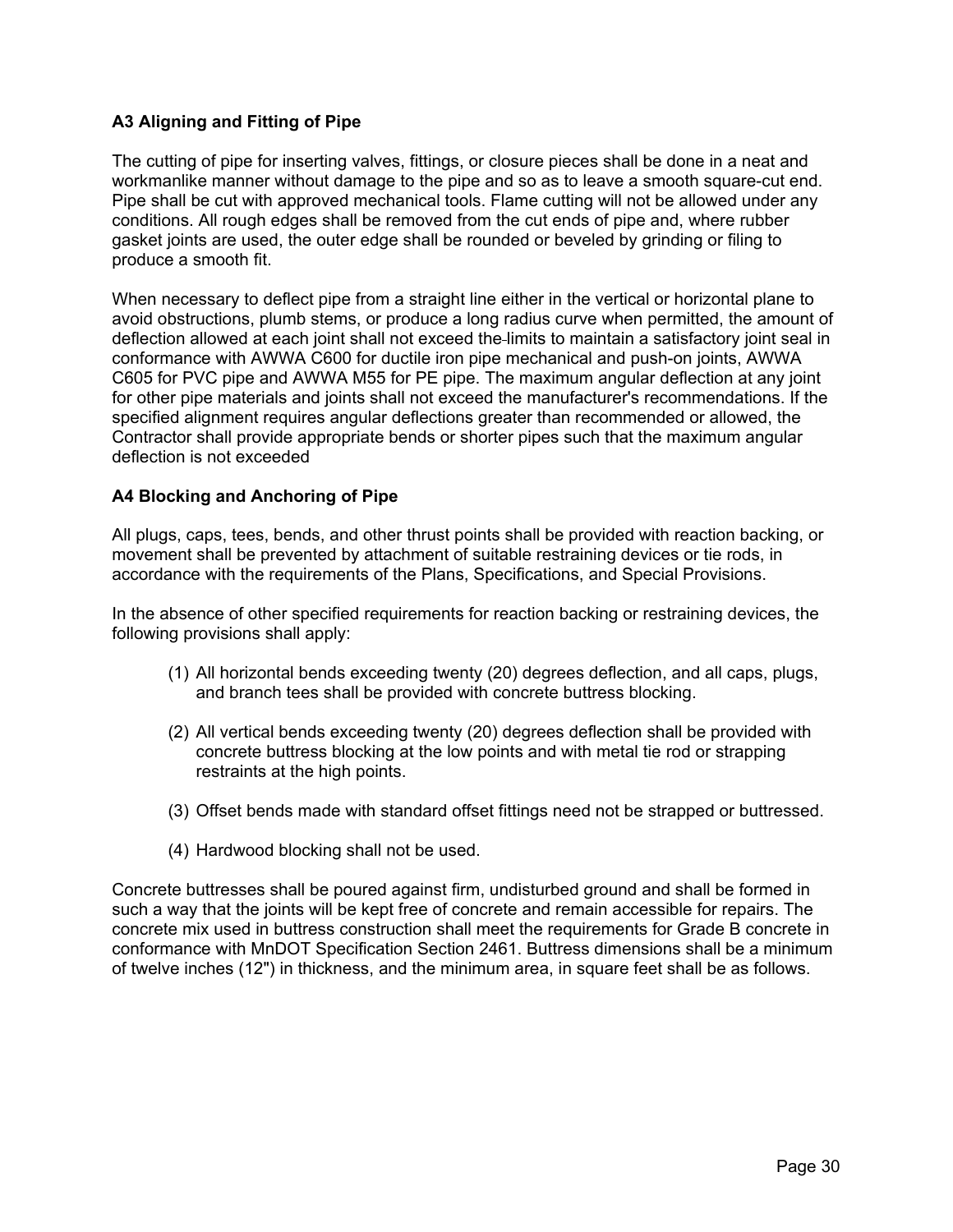| <b>PIPE</b> | <b>TEE OR</b> |                 |                 | 1/32 BEND |
|-------------|---------------|-----------------|-----------------|-----------|
| <b>SIZE</b> | <b>PLUG</b>   | <b>1/4 BEND</b> | <b>1/8 BEND</b> | 1/16 BEND |
| 6"          | 2.9           | 3.1             | 1.6             | 0.8       |
| 8"          | 3.7           | 5.3             | 2.9             | 1.4       |
| 10"         | 5.7           | 8.1             | 4.4             | 2.2       |
| 12"         | 8.1           | 13.4            | 6.6             | 3.2       |
| 16"         | 15.1          | 21.4            | 11.6            | 5.9       |
| 20"         | 23.2          | 30.2            | 18.1            | 9.3       |
| 24"         | 33.6          | 48.5            | 26.1            | 13.3      |

Contractors are instructed to size concrete buttress blocking on fittings and dead ends where the blocking must withstand the pressure of larger main line fittings equipped with reducers, for the larger sized main line thrust and not for smaller fitting size only. This is of particular importance on tees and crosses where the main size is reduced on the run from large to small size by use of reducers.

All metal parts of tie rod or strap type restraints shall be galvanized or coated with other approved asphaltic type rustproofing.

All necessary fittings, bands, tie rods, nuts, and washers, and all labor and excavation required for installation of reaction restraints shall be incidental to the installation of the pipe, unless a specific payment item is provided in the bid proposal.

### **A5 Polyethylene Encasement of Pipeline**

Wherever so required by the Plans, Specifications, or Special Provisions the pipeline, including valves, fittings, and appurtenances, shall be fully encased in polyethylene film meeting the requirements of these Specifications. The film shall be furnished in tube form for installation on pipe and all pipe-shaped appurtenances such as bends, reducers, off- sets, etc. Sheet film shall be provided and used for encasing all odd-shaped appurtenances such as valves, tees, crosses, etc.

The polyethylene tubing shall be installed on the pipe prior to being lowered into the trench. Tubing length shall be sufficient to provide a minimum overlap at all joints of one foot or more. Overlap may be accomplished with a separate sleeve tube placed over one end of the pipe prior to connecting another section of pipe, or by bunching extra overlap material at the pipe ends in accordion fashion. After completing the pipe jointing and positioning the overlap material, the overlap shall be secured in place with plastic adhesive tape wrapped circumferentially around the pipe not less than three (3) turns.

After encasement, the circumferential slack in the tubing film shall be folded over at the top of the pipe to provide a snug fit along the barrel of the pipe. The fold shall be held in place with plastic adhesive tape applied at intervals of approximately three feet (3') along the pipe length. Also, any rips, punctures, or other damage to the tubing shall be repaired as they are detected. These repairs shall be made with adhesive tape and overlapping patches cut from sheet or tubing material.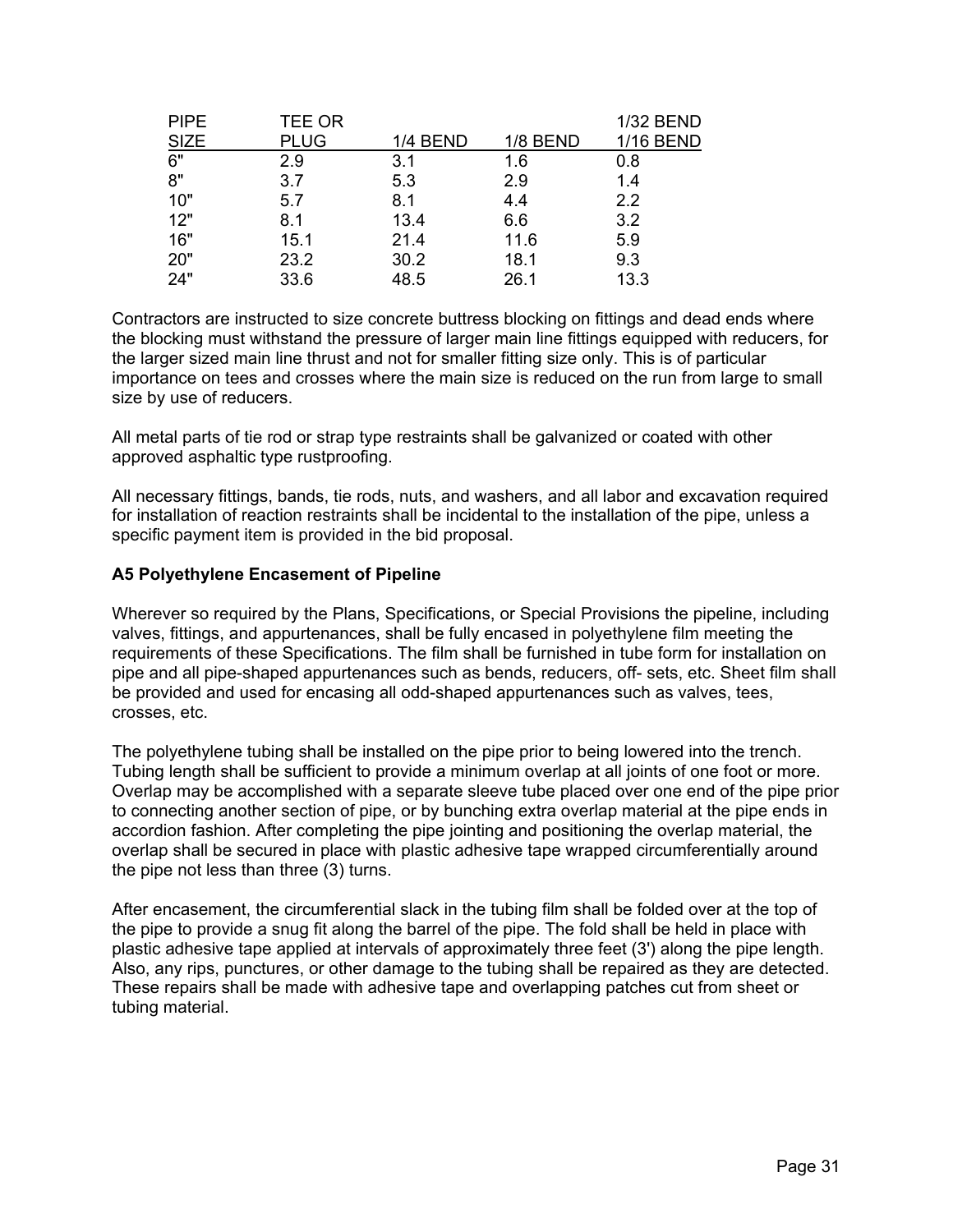At odd-shaped appurtenances such as gate valves, the tubing shall overlap the joint and be secured with tape, after which the appurtenant piece shall be wrapped with a flat film sheet or split length of tubing by passing the sheet under the appurtenance and bringing it up around the body. Seams shall be made by bringing the edges together, folding over twice, and taping down. Wherever encasement is terminated, it shall extend for at least two feet (2') beyond the joint area.

Openings in the tubing for branches, service taps, air valves and similar appurtenances shall be made by cutting an X-shaped slit and temporarily folding back the film. After installing the appurtenance, the cut tabs shall be secured with tape and the encasement shall be completed as necessary for an odd-shaped appurtenance.

Unless otherwise specified in the Plans, Specifications, and Special Provisions, hydrants encased in polyethylene tubing shall have plugged drain outlets.

## **B Connection and Assembly of Joints**

Where rubber gasket joints are specified, care shall be taken during the laying and setting of piping materials to ensure that the units being joined have the same nominal dimension of the spigot outside diameter and the socket inside diameter. A special adaptor shall be provided to make the connection when variations in nominal dimension might cause unsatisfactory joint sealing.

Immediately before making the connection, the inside of the bell or socket and the outer surface of the spigot ends shall be thoroughly cleaned to remove oil, grit, excess coating, and other foreign matter. Insertion of spigot ends into the socket or bell ends shall be accomplished in a manner that will assure proper centering and insertion to full depth. The joint seal and securing requirements shall be as prescribed below for the applicable pipe and joint type.

# **B1 Ductile Iron Pressure Pipe and Fitting Joints**

## *B1a Push-On Joints*

The circular rubber gasket shall be kept in a warm, flexible condition at all times, and for purposes of placement shall be flexed inward and inserted in the gasket recess of the bell socket. A thin film of approved gasket lubricant shall be applied to either the inside surface of the gasket or the outside surface of the spigot end, or to both. Care shall be taken while inserting the spigot end to prevent introduction of contaminants. The joint shall be completed by forcing the spigot end to the bottom of the socket using suitable pry-bar or jack type equipment. Spigot ends which do not have depth marks shall be marked before assembly to ensure full insertion. The use of the bucket on the excavation equipment to force the pipe into the socket shall not be permitted.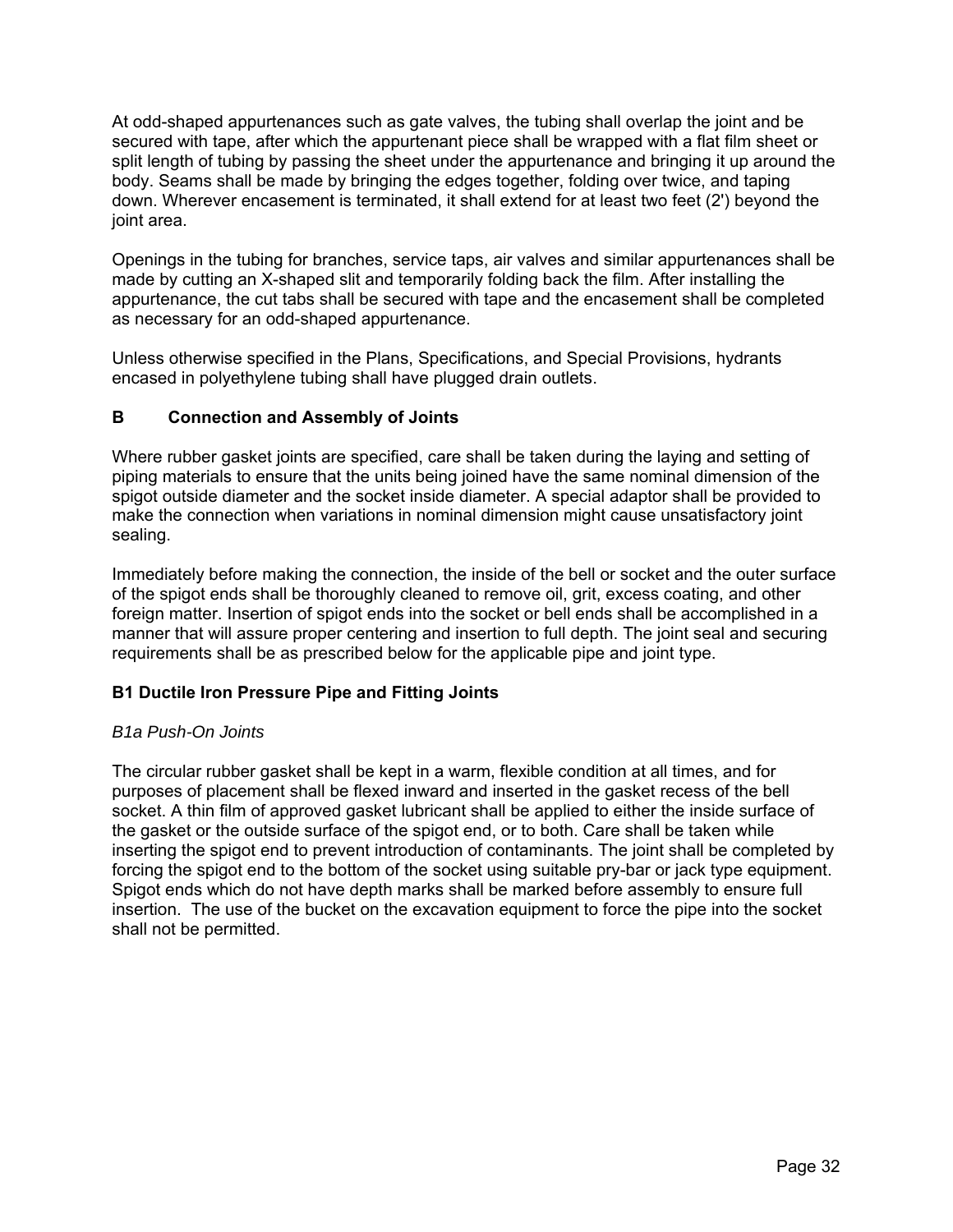#### *B1b Mechanical Joints*

The last eight inches (8") of the outside spigot surface and the inside bell surface of each pipe and appurtenance joint shall be painted with a thin film of approved gasket lubricant after being thoroughly cleaned. The gland shall then be slipped on the spigot end with the lip extension toward the socket or bell end. The rubber gasket shall be kept in a warm, flexible condition at all times, and for purposes of placement shall be painted with a thin film of approved gasket lubricant and be placed on the spigot end with the thick edge toward the gland

After the spigot end is inserted into the socket to full depth and centered, the gasket shall be pressed into place within the bell evenly around the entire joint. After the gland is positioned behind the gasket, all bolts shall be installed and the nuts tightened alternately to the specified torque, such as to produce equal pressure on all parts of the gland.

Unless otherwise specified, the bolts shall be tightened by means of a suitable torque-limiting wrench to within a foot-pound range of: 45 to 60 for 5/8 inch bolts; 75 to 90 for 3/4 inch bolts; 85 to 100 for 1 inch bolts; and 105 to 120 for 1-1/4 inch bolts. After tightening, all exposed parts of the bolts and nuts shall be completely coated with an approved asphaltic type rust preventive material.

### *B1c Flanged Joints*

Flanged joints shall be installed only in above grade or exposed locations and shall conform to the requirements of AWWA C115, the Plans, Specifications and Special Provisions. Flanged joints shall have full face gaskets.

## **B2 Polyvinyl Chloride Pipe Joints**

## *B2a Push-On Joints*

The circular rubber gasket shall be bonded to the inner wall of the gasket recess of the bell socket. Installation of pipe spigot into the bell socket shall conform to the requirements for Ductile Iron Push-On Joints as set forth under the provisions of 2611.3B1a.

## **B3 Polyethylene Pipe Joints**

Polyethylene pipe joints shall conform to the requirements of AWWA C906, and shall be made by the Thermal Butt Heat Fusion Method, Mechanical Flange Adaptor Method, Mechanical Joint Adaptor Method and Mechanical Transition Fittings. Mechanical joints shall include stainless steel pipe stiffeners. Compression fittings are not allowed for pipe diameters greater than two inches (2") in diameter.

## **B4 Tracer Wire for Non-conductive Pipe**

Tracer wire shall be installed along the length of all non-conductive mainline pipes, laterals, and services with vertical riser to the surface, at gate valve boxes, hydrants, curb boxes, and/or utility location boxes as required by the Special Provisions. Tracer wire shall be taped, clamped or affixed to the pipe in another manner as approved by the Engineer.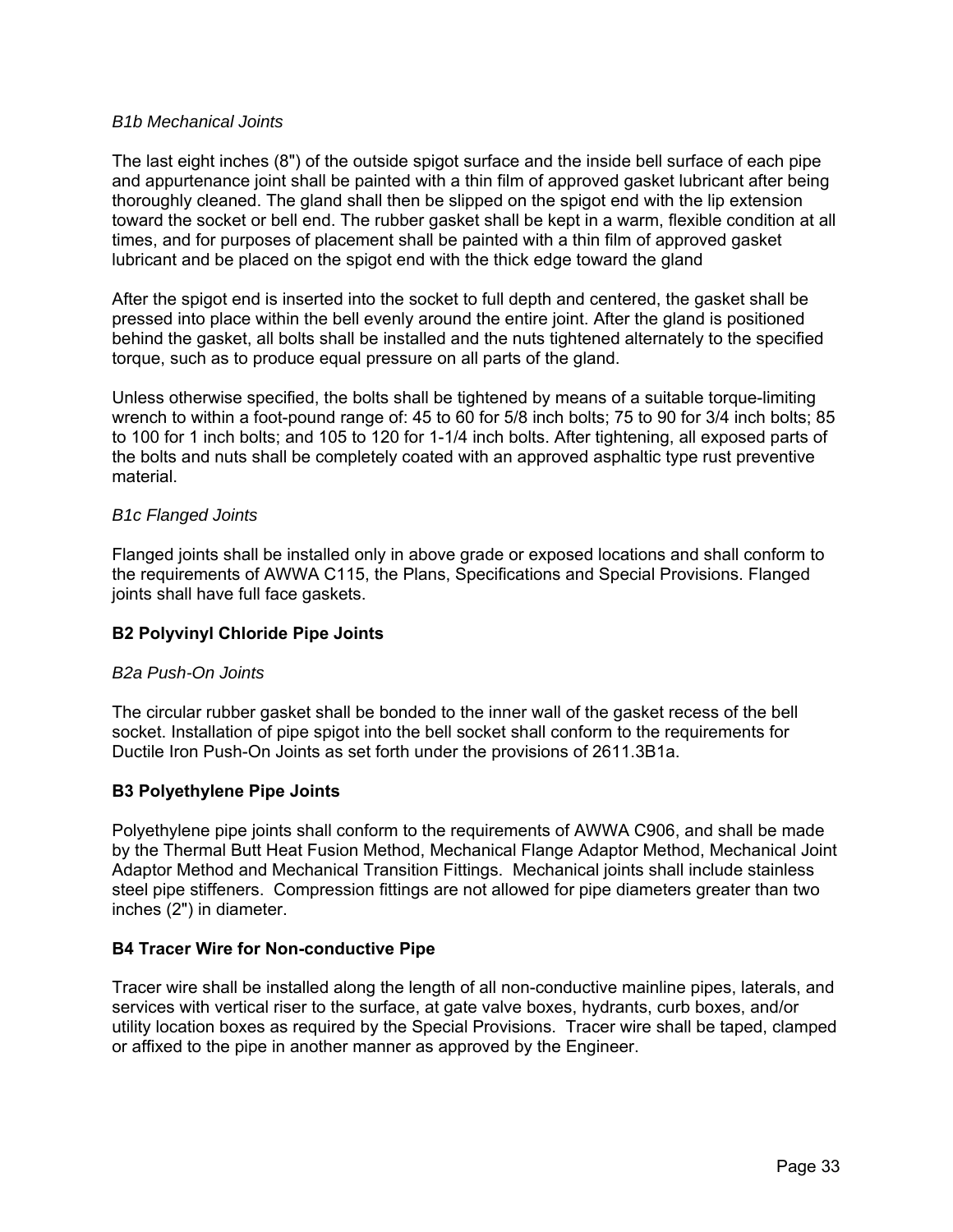Splicing tracer wire shall be in a manner to prevent any uninsulated wire exposure.

A twelve-inch (12") tracer wire loop shall be provided on each side of a spliced connection.

Tracer wire lengths greater than 500 linear feet without service laterals or hydrants are to include an approved grade level/in-ground access box, located at the edge of the road right-ofway and outside of the roadway.

Tracer wire shall be grounded at all terminal ends (stubs, plugs).

## **C Water Service Installations**

Water service facilities consisting of Tap Service Lines and Branch Service Lines, complete with all required appurtenances, shall be installed as required by in the Plans, Specifications, and Special Provisions, in accordance with all pertinent requirements for main line installations together with the provisions hereof.

It shall be the responsibility of the Contractor to keep an accurate record of the location, depth and size of each service connection and other pertinent data such as the location of curb stops and pipe endings. Tap locations shall be recorded in reference to survey line stationing. Curb stops shall be tied to definable land marks such as building corners, lot corner markers, hydrants, gate valves, etc. Pipe terminals at the property line shall be marked to the ground surface with a suitable wood timber four by four inch (4"x4"), eight feet (8') long set vertically into the ground with the top two feet (2') painted blue. Approved record keeping forms will be furnished by the Engineer and the completed records shall be submitted by the Contractor upon completion of the work.

Water service lines shall be subject to the same requirements as prescribed for the main pipeline installation.

Water service lines shall be installed to provide a minimum of six inches (6") of clearance shall be maintained in crossing over or under other structures. Where the service pipe may be exposed to freezing due to insufficient cover or exposure from other underground structures, the water pipe shall be insulated as directed by the Engineer.

## **C1 Tee Branch Service Lines**

Tee branch service piping shall be of the type, size, and wall thickness specified. The pipe and appurtenances shall have rubber gasketed push-on or mechanical joints. Tee branch service lines shall be provided as required by the Plans.

Installation of tee branch service facilities shall be in accordance with all applicable requirements of these specifications as pertain to the mainline installations.

#### **C2 Tapped Service Lines**

Service piping shall be of the size and type specified. Unless otherwise specified, minimum pipe size for tap service installations shall be one inch (1") nominal inside diameter. Larger size pipe may be specified for commercial and industrial uses or for some domestic service as specifically identified.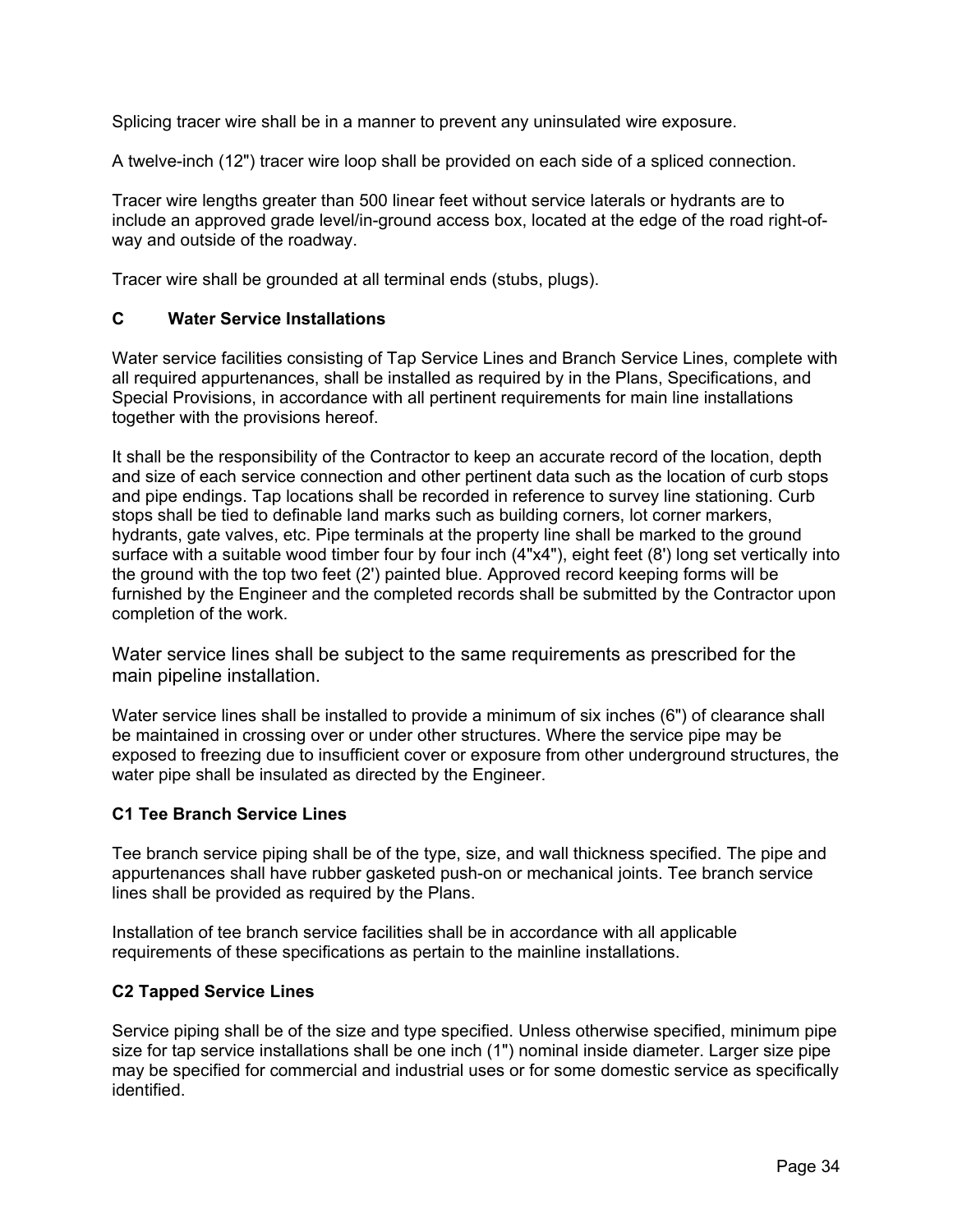Installation of service facilities shall be in accordance with all applicable requirements of these specifications as pertain to the mainline installations, subject to the exceptions and supplementary provisions set forth hereinafter.

Installation of tapped service lines shall be performed while the mainline watermain is at system operating pressure. Dry tapping watermain pipe will not be allowed.

Unless otherwise indicated, service piping may be laid directly on any solid foundation soil that is free of stones and hard lumps. However, when specified or ordered, aggregate materials shall be furnished and placed as necessary to secure proper foundation drainage, pipe covering, or backfill support.

Tapped service piping of three quarters inch (3/4") to and including one and one quarter inches (1-1/4") in diameter shall be installed in one piece without intermediate joint couplings between the corporation stop and the curb stop. Service pipe of one and one half inches (1-1/2") in diameter and larger shall be furnished in standard roll lengths to eliminate any intermediate joints. When full roll lengths are less than the service length the rolls may be joined with approved couplings.

Unless otherwise specified, connection of tapped service lines to the watermain shall be made at an angle of not more than twenty-two (22) degrees from the horizontal. A double wrap of Teflon tape shall be placed on the corporation stop threads prior to installation in the main.

Unless otherwise indicated, tap service lines shall be installed on a straight line at right angles to the watermain or property line as directed by the Engineer. In the absence of specific requirements, the service line shall be terminated at the property line, where it shall be connected to an existing line or, in the case of undeveloped property, it shall be capped, plugged, or peened as approved by the Engineer.

The flaring of new copper tubing ends shall be accomplished only with the use of the proper size and type of tools as designed for the purpose. Tubing shall be cut squarely and all edge roughness shall be removed prior to flaring. All couplings shall be tightened securely, so the flared end fits snugly against the bevel of the fitting without leakage. The flared joint couplings shall be made up without the use of jointing compounds.

The service pipe and curb stop coupling depth shall be such as to maintain not less than the specified minimum cover. The service box shall be connected to or centered over the curb stop and be firmly supported on concrete blocking as required by the Plans, Specifications, and Special Provisions. Clearance shall be provided so the service box does not rest on the water pipe. Service boxes shall be installed plumb.

The service boxes shall be brought to proper surface grade when the final ground surface has been established.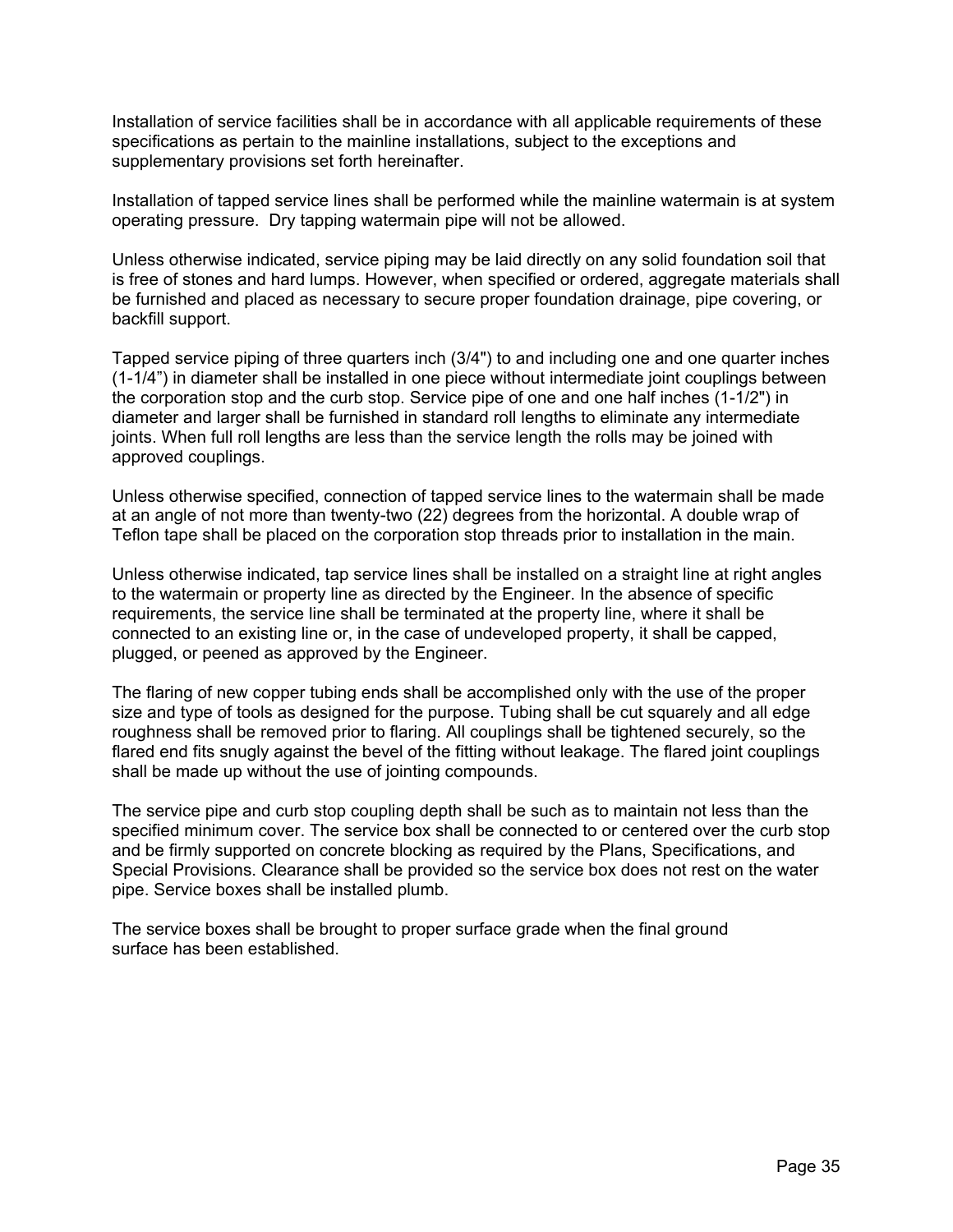## **D Setting Valves, Hydrants, Fittings and Specials**

Valves, hydrants, fittings, and specials shall be provided and installed as required by the Plans, Specifications, and Special Provisions with the exact locations and setting as directed by the Engineer, and with each installation accomplished in accordance with the requirements for installation of mainline pipe to the extent applicable. Support blocking, reaction backing, and anchorage devices shall be provided as required by the Plans, Specifications, and Special Provisions or as otherwise ordered by the Engineer.

Hydrants shall be installed plumb, with the height and orientation of nozzles as shown in the Plans or as directed by the Engineer. Unless otherwise specified, the hydrants shall be connected to the mainline pipe with six-inch (6") diameter pipe, controlled by an independent valve.

When a hydrant with an open drain outlet is set in clay or other impervious soil, a drainage pit of at least one cubic yard shall be excavated below and around the hydrant base and the pit shall be filled with Foundation Material to a level six inches (6") above the drain outlet. MnDOT 3733 geotextile Type 5, or other material approved by the Engineer, shall be carefully placed over the rock to prevent backfill material from entering voids in the rock drain. Hydrants located where the groundwater table is above the drain outlet shall have the outlet drain hole plugged or the drain tube cut off to prevent draining, and shall be equipped with a tag stating, "Pump After Use".

Valve boxes shall be centered over the valve wrench nut and be installed plumb, with the box cover flush with the surface of the finished pavement or at such other level as may be directed.

Valve box adaptors for use to stabilize the valve box in a centered position over the valve wrench nut shall include a rubber gasket between the adaptor plate and valve body. The adaptor shall be epoxy coated conforming to the requirements for fittings in section 2611.2A1, or as otherwise allowed by the plans, specifications and special provisions. Gate valve box adaptors shall be incidental to the valve box unless otherwise provided in the bid proposal.

Masonry valve pit structures, for valves with exposed gearing or operating mechanisms, shall be constructed in accordance with the details shown in the Plans and with the applicable provisions of these Specifications.

Drainage blow-offs, air vents, and other special appurtenances shall be provided and installed as required by the Plans, Specifications, and Special Provisions.

All dead ends shall be closed with approved plugs or caps and shall be equipped with suitable blow-off facilities.

## **E Disinfection of Watermains**

Before being placed in service, the completed water main shall be disinfected. Disinfection materials and procedures, and the collection and testing of water samples, shall be in accordance with the provisions of AWWA C651. After the final flushing of watermain, the water shall be tested for bacteriologic quality and found to meet the standards prescribed by the Minnesota Department of Health.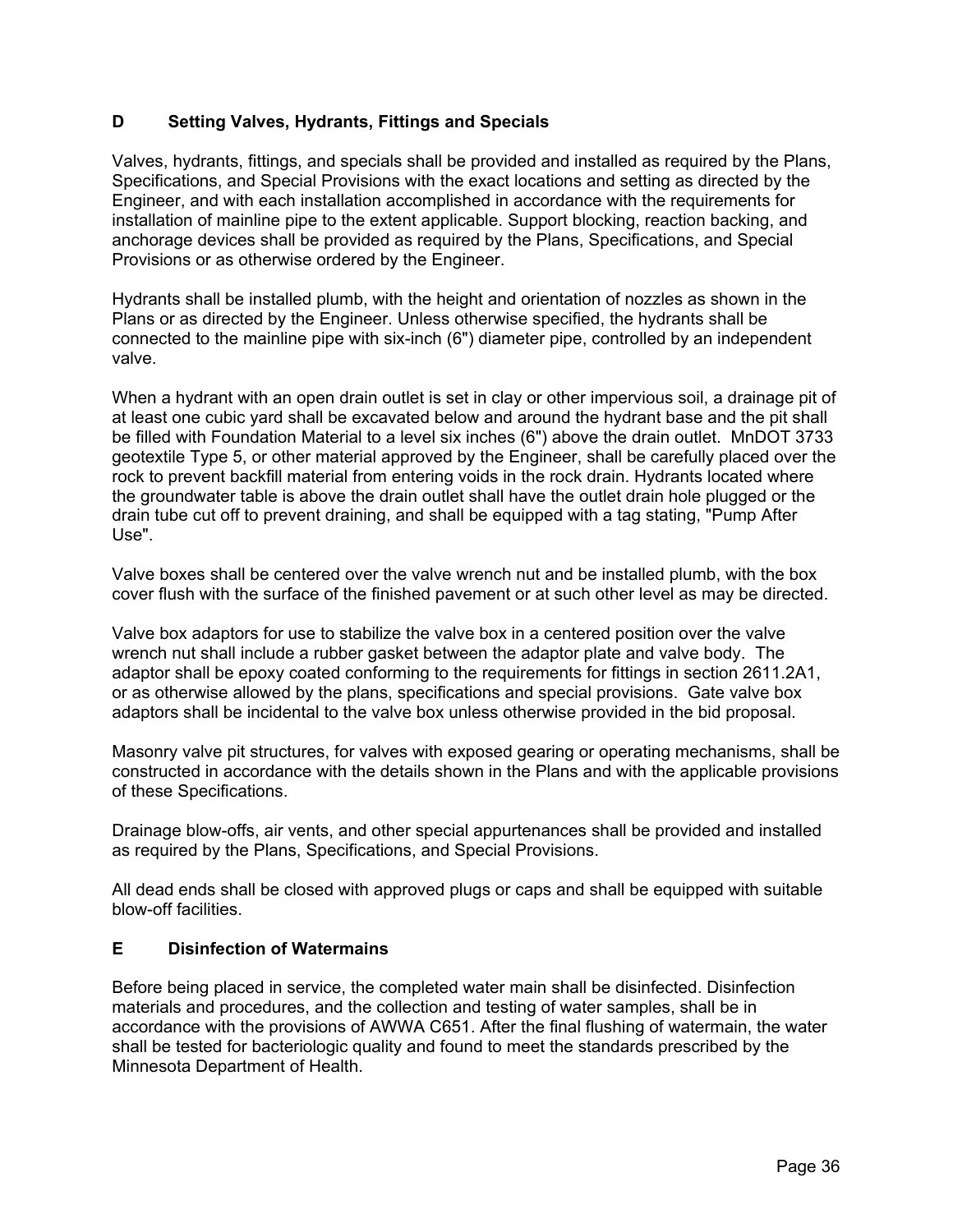Where an existing watermain is cut for the installation of any fitting, the pipe and fittings proposed to be installed shall be disinfected prior to installation as follows:

- (1) The interior of the pipe and fittings shall be cleaned of all dirt and foreign material.
- (2) The interior of the pipe and fittings shall be thoroughly swabbed or sprayed with a one percent (1%) minimum hypochlorite solution.

Unless otherwise indicated in the Plans, Specifications, and Special Provisions, the Contractor shall furnish all materials and perform the disinfecting, flushing, and testing as necessary for meeting the water quality requirements.

The flushing operations and the form of chlorine and method of application to be used shall be subject to approval by the Engineer.

## **F Electrical Conductivity Test**

The Contractor shall perform a conductivity test within one week after completion of pressure testing of the main on all watermains to ensure continuous conductivity for locating watermain. Sufficient conductivity shall be provided to allow for the location of watermain, services, hydrant leads, and laterals for mainline segments at least one thousand two hundred (1,200) linear feet in length

## **G Hydrostatic Testing of Watermains**

After the pipe has been laid, including fittings and valves and blocking, all newly-laid pipe or any section between valves thereof, unless directed otherwise by the Engineer, shall be subject to hydrostatic pressure of one hundred fifty (150) pounds per square inch. The duration of each such test shall be at least two (2) hours.

Each section of pipe to be tested shall be filled with water and all air expelled at the highest point. The required taps to expel air or to fill the watermain shall be supplied and installed by the Contractor, shall be three quarters inch (3/4") and shall include an approved service saddle when required.

The test apparatus shall be applied at the lowest elevation on the section to be tested. The apparatus shall be connected to the main at a service tap or special tap location.

The pressure gauge shall be a standard pressure gauge. The dial shall register from 0 - 200 psi and have a dial size of four and one half inches (4-1/2") with one (1) psi increments.

The hydrostatic test pressure requirement for an acceptable test shall be a maximum pressure drop of two (2) psi during the last hour of the two (2) hour pressure test. The test pressure shall not drop more than five (5) psi for the duration of the test.

If this test requirement cannot be met, the Contractor shall investigate the cause, make corrections, and retest until the pressure drop requirement can be met.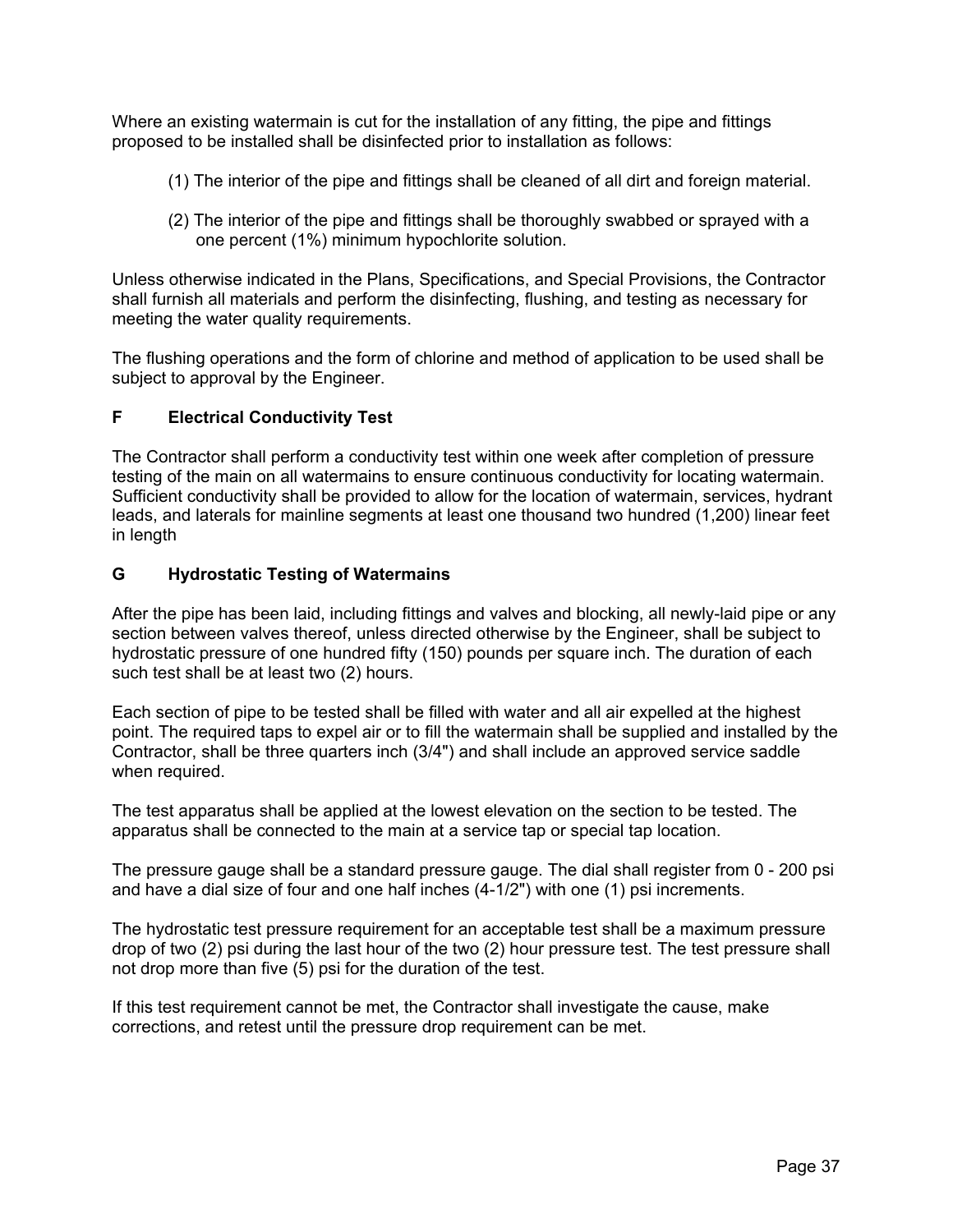Only if several consecutive tests indicate a consistent pressure drop and only after the Contractor has made numerous attempts to resolve the problem, acceptable to the Engineer, may the Contractor request in writing and the Engineer consider the use of the leakage test. The leakage test may be performed by the Contractor to determine the magnitude of the leak, however, meeting the leakage allowance shall not automatically be considered acceptance, in lieu of the pressure test, for the section being tested. Final acceptance shall be at the discretion of the Engineer.

When allowed, the leakage test shall be performed in accordance with AWWA C600.

# **H Operational Inspection**

At the completion of the project and in the presence of the Engineer and the Contractor, representatives of the Owner shall operate all valves, hydrants, and water services to ascertain that the entire facility is in good working order; that all valve boxes are centered and valves are opened; that all hydrants operate and drain properly; that all curb boxes are plumb and centered; and that water is available at all curb stops.

# **2611.4 METHOD OF MEASUREMENT**

All items will be measured separately according to design designation as indicated in the Pay Item name and as may be detailed and defined in the Plans, Specifications, or Special Provisions. Pipe will generally be designated by size (inside diameter or span), strength class, kind or type, and laying condition. Payment shall include all component parts thereof as described or required to complete the unit, but excluding any item covered by a separate pay item. Lineal measurement of piping will include the running length of any special fittings (tees, wyes, bends, gates, etc.) installed within the line of measure between specified terminal points.

# **A Water Pipe**

Mainline pipe and service pipe of each kind and size will be measured separately by the overall length along the axis of the pipeline, from beginning to end of each installation and without regard to intervening valves or specials. Terminal points of measure will be the spigot or cut end, base of hub or bell end, center of valves or hydrants, intersecting centers of tee or wye branch service connections, and center of corporation stop or curb stop couplings.

# **B Valves**

Valves of each size and type will be measured separately as complete units, including the required manhole or valve box setting.

# **C Corporation Stops**

Corporation stops of each size and type will be measured separately by the number of units installed, including the watermain tap and saddle.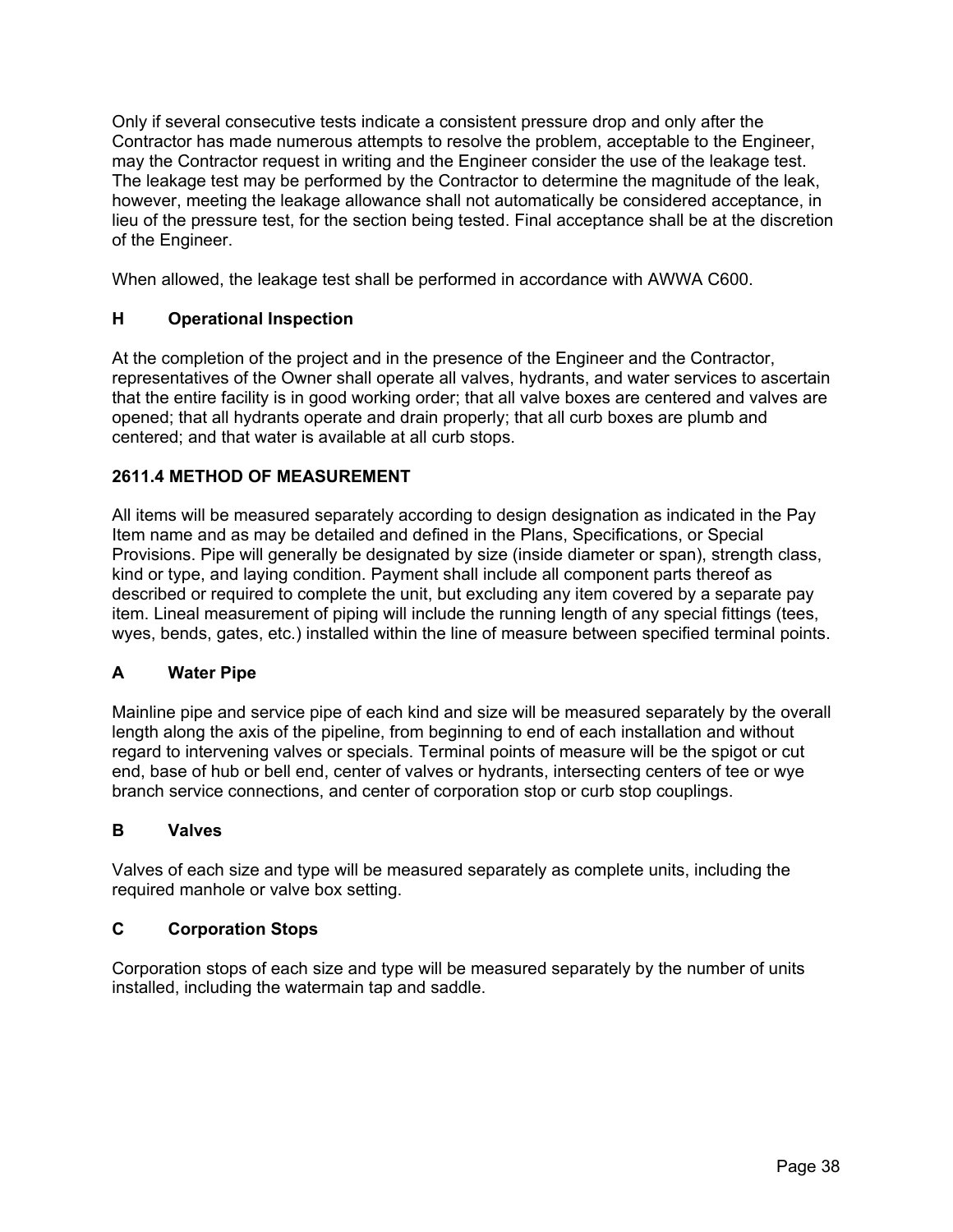# **D Curb Stops**

Curb stops of each size and type will be measured separately by the number of units installed, including the required curb box.

### **E Hydrants**

Hydrants will be measured by the number of units installed.

### **F Air Vents**

Air vents of each type and size will be measured separately by the number of complete units installed, including the required manhole or valve box setting.

### **G Polyethylene Encasement**

Polyethylene encasement of pipe will be measured by the linear foot of pipe encased of each specified size.

### **H Ductile and Gray Iron Fittings**

Ductile Iron and Gray Iron fittings shall be measured by the pound without joint accessories or on an each basis as specified on the Proposal or in the Special Provisions. Joint accessories including tie rods, joint restraints, nuts and bolts shall be incidental to the watermain unless otherwise provided on the Proposal or in the Special Provisions.

The standard weight of Ductile Iron and Gray Iron fittings, for payment basis, shall be as published in AWWA C153 and C110, respectively.

## **I Polyvinyl Chloride or Polyethylene**

Polyvinyl Chloride or Polyethylene fittings shall be measured on an each basis as specified and shown on the Proposal or in the Special Provisions.

#### **J Access Structures**

Access structures, such as valve boxes, service boxes, manholes and vaults, will be measured for payment only when and to the extent that the Proposal contains specific items therefore. Otherwise, the required structures are included for payment as part of the pipe appurtenance (Gate Valve, Curb Stop, Air Vent, etc.) item which is served. When applicable, measurement will be by the number of individual units installed of each type and design.

#### **2611.5 BASIS OF PAYMENT**

Payment for construction of water distribution facilities will be made as detailed in the method of measurement and as shown on the Bid Proposal or detailed in the Special Provisions. Payment shall include all costs of furnishing and installing the complete facility as required by the Plans, Specifications, and Special Provisions.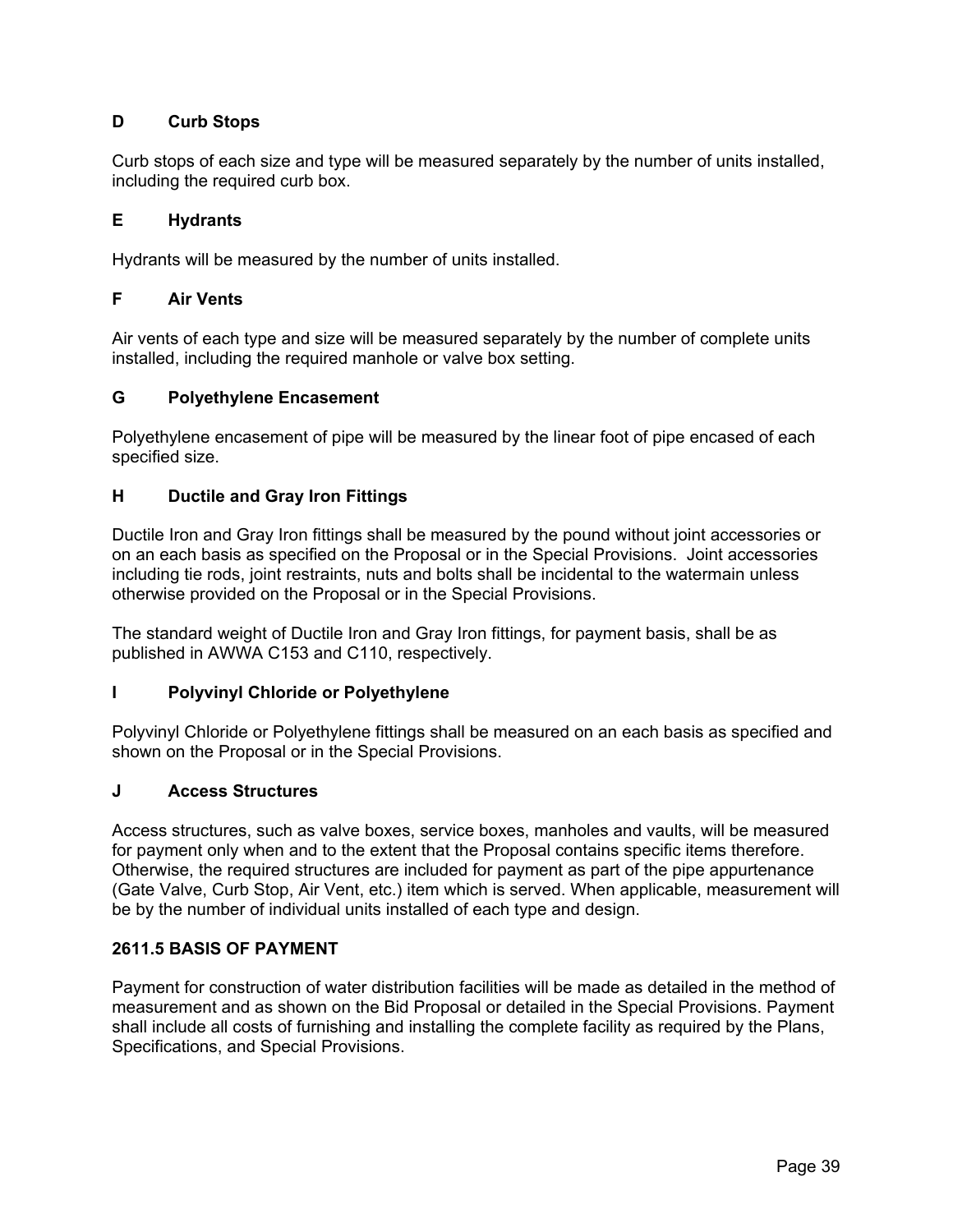Payment shall be made for Watermain Pipe, Service Pipe, and Tapped Service Pipe, of each size and kind at the appropriate Contract prices per linear foot installed All costs of pipeline disinfection, leakage testing, pipe jointing materials, dead end plugs and caps, making connections to existing facilities, blocking and anchorage materials, and other work necessary for proper installation of pipe as specified shall be included for payment as part of the pipe item, without any direct compensation being made therefore unless specific pay items are included on the Proposal.

Payment shall be made for Valves, Corporation Stops, Curb Stops, Hydrants, Air Vents, Polyethylene Encasement, Insulation, and other specially identified appurtenant items, at the appropriate Contract prices per unit of measure for each size and type or kind installed.

Access structures such as Valve Boxes, Service Boxes, Manholes, and Vaults will be paid for as separate items only when separate pay items are included on the Proposal. Payment for rearrangement of in-place facilities or vertical offset of proposed facilities shall be made under specially named items at the appropriate Contract prices per unit of measure and shall be compensation in full for all costs of performing the work as specified.

All costs of excavating to foundation grade, preparing the foundation, placing and compacting backfill materials, restoring surface improvements, and other work necessary for prosecution and completion of the work as specified, shall be included for payment as part of the pipe and pipe appurtenance items without any direct compensation being made therefore, unless specific pay items are included on the Proposal.

Watermain connections shall be paid per each connection to new watermain. All necessary labor, materials, and work required to make the connection shall be included in the price per each as provided in the bid proposal.

Installation of tracer wire for thermoplastic and other non-conductive pipe materials shall be considered incidental with no direct compensation made thereto, except where noted otherwise.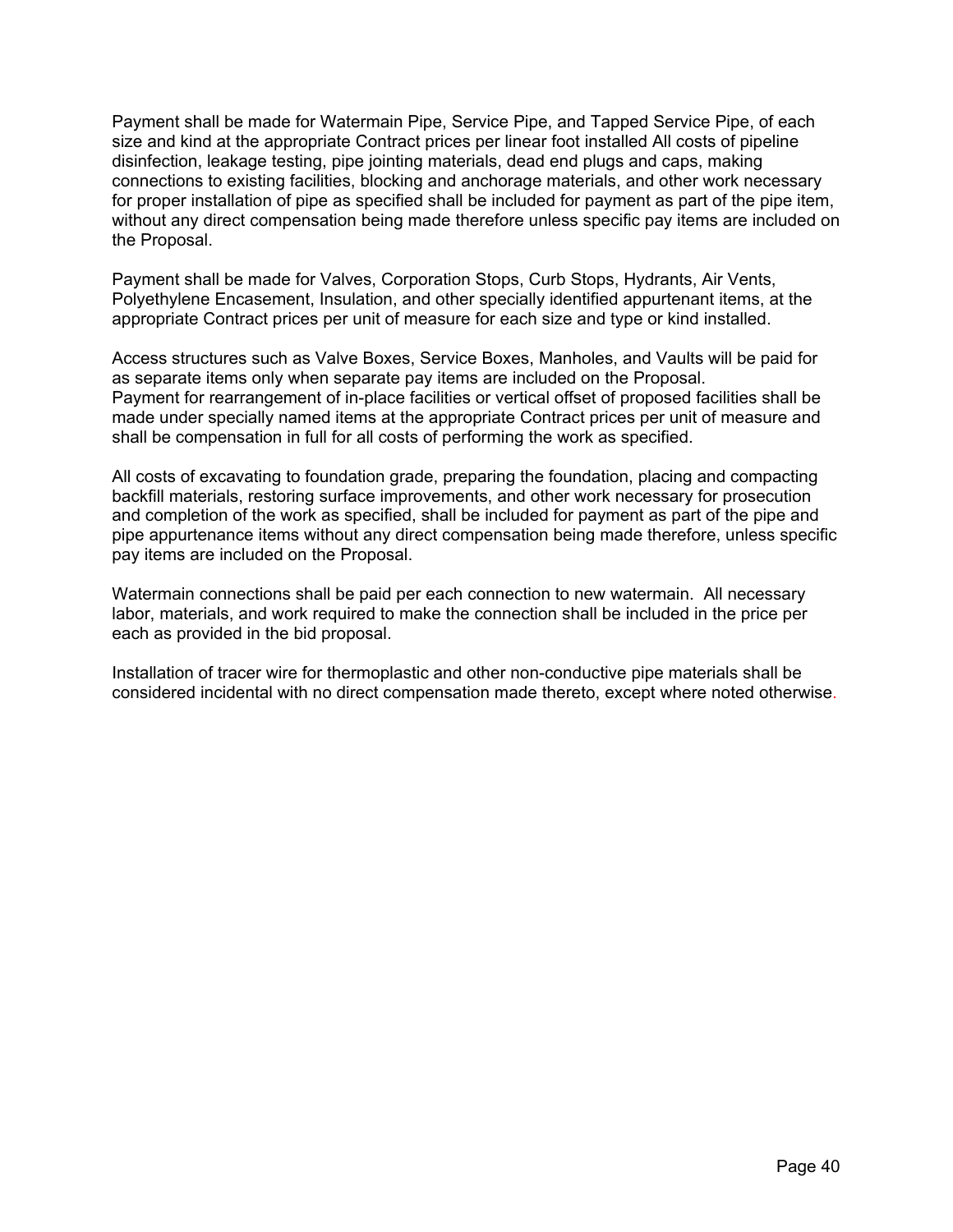### **SECTION 2621 – STANDARD SPECIFICATIONS FOR SANITARY SEWER AND STORM SEWER INSTALLATION**

### **2621.1 DESCRIPTION**

This work shall consist of the construction of pipe sewers utilizing plant fabricated pipe and other appurtenant materials, installed for conveyance of sewage, industrial wastes, or storm water. The work includes construction of manhole and catch basin structures and other related items as specified.

The use of the term "Plans, Specifications and Special Provisions" within this specification shall be construed to mean those documents which compliment, modify, or clarify these specifications and are an enforceable component of the Contract Documents.

All references to MnDOT Specifications shall mean the latest published edition of the Minnesota Department of Transportation "Standard Specifications for Construction", and all supplements and amendments thereto published prior to the date of advertisement for bids.

All references to other Specifications of AASHTO, ASTM, ANSI, AWWA, etc. shall mean the latest published edition available on the date of advertisement for bids.

The following specifications have been referenced in this Specification:

- AASHTO M198 Standard Specification for Joints for Concrete Pipe, Manholes, and Precast Box Sections Using Preformed Flexible Joint Sealants
- AASHTO M294 Standard Specification for Corrugated Polyethylene Pipe, 300-mm to 1500-mm (12-in. to 60-in.) Diameter
- ASTM A48 Standard Specification for Gray Iron Castings
- ASTM A74 Standard Specification for Cast Iron Soil Pipe and Fittings
- ASTM A798 Standard Practice for Installing Factory Made Corrugated Steel Pipe for Sewers and Other Applications
- ASTM C12 Standard Practice for Installing Vitrified Clay Pipe Lines
- ASTM C76 Standard Specification for Reinforced Concrete Culvert, Storm Drain, and Sewer **Pipe**
- ASTM C270 Standard Specification for Mortar for Unit Masonry
- ASTM C301 Standard Test Methods for Vitrified Clay Pipe
- ASTM C361 Standard Specification for Reinforced Concrete Low Head Pressure Pipe
- ASTM C425 Standard Specification for Compression Joints for Vitrified Clay Pipe and Fittings
- ASTM C443 Standard Specification for Joints for Concrete Pipe and Manholes Using Rubber **Gaskets**
- ASTM C478 Standard Specification for Circular Precast Reinforced Concrete Manhole Sections
- ASTM C564 Standard Specification for Rubber Gaskets for Cast Iron Soil Pipe and Fittings
- ASTM C700 Standard Specification for Vitrified Clay Pipe, Extra Strength, Standard Strength, and Perforated
- ASTM C969 Standard Practice for Infiltration and Exfiltration Acceptance Testing of Installed Precast Concrete Pipe Sewer Lines
- ASTM C1479 Standard Practice for Installation of Precast Concrete Sewer, Storm Drain, and Culvert Pipe Using Standard Installations
- ASTM D543 Standard Practice for Evaluating the Resistance of Plastics to Chemical Reagents
- ASTM D2321 Standard Practice for Underground Installation of Thermoplastic Pipe for Sewers and Other Gravity Flow Applications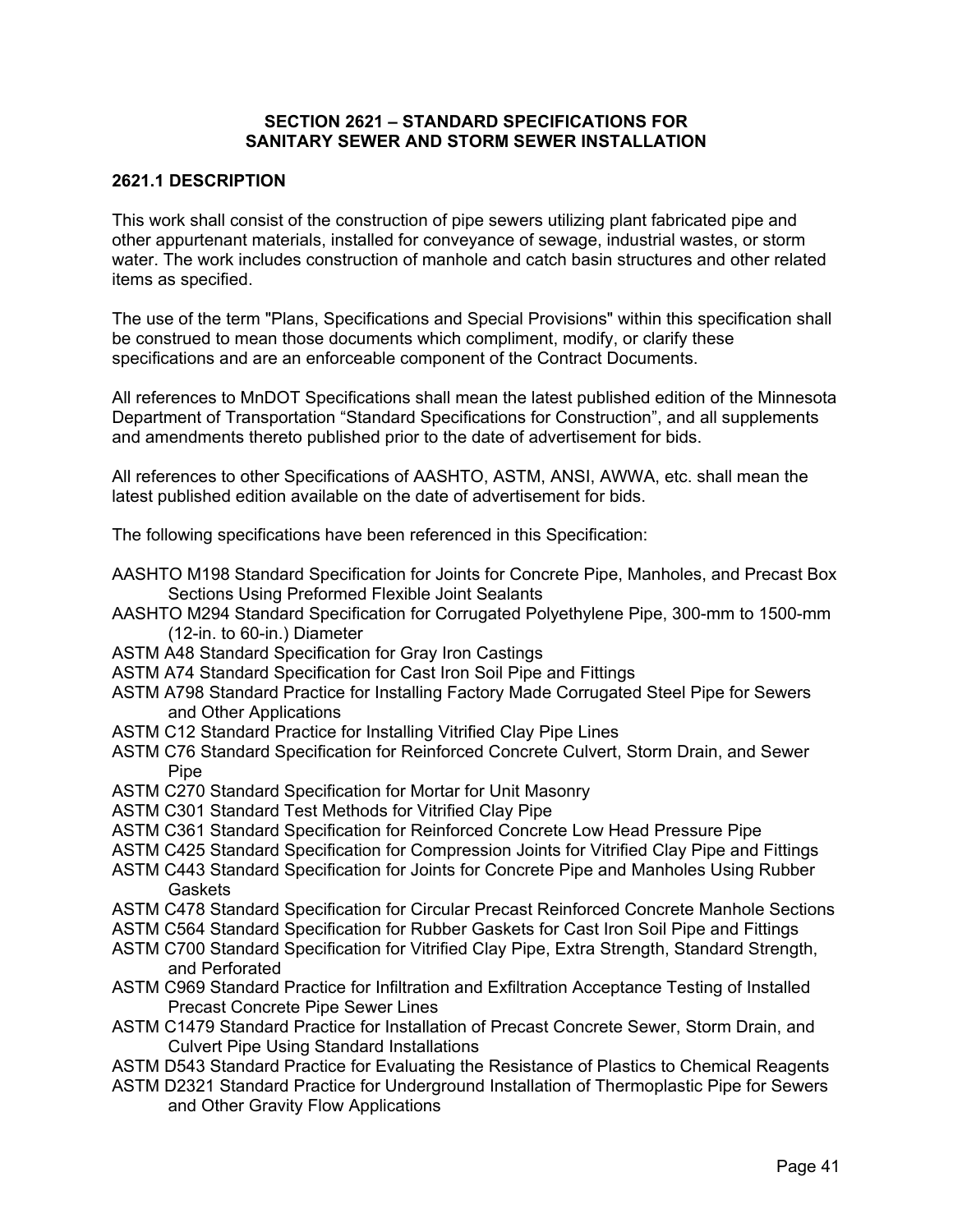- ASTM D2751 Standard Specification for Acrylonitrile-Butadiene-Styrene (ABS) Sewer Pipe and Fittings (Withdrawn 2014)
- ASTM D3034 Standard Specification for Type PSM Poly(Vinyl Chloride) (PVC) Sewer Pipe and **Fittings**
- ASTM D3212 Standard Specification for Joints for Drain and Sewer Plastic Pipes Using Flexible Elastomeric Seals
- ASTM D3262 Standard Specification for "Fiberglass" (Glass Fiber Reinforced Thermosetting Resin) Sewer Pipe
- ASTM D3839 Standard Guide for Underground Installation of "Fiberglass" (Glass Fiber Reinforced Thermosetting Resin) Pipe
- ASTM D4161 Standard Specification for Fiberglass (Glass Fiber Reinforced Thermosetting Resin) Pipe Joints Using Flexible Elastomeric Seals
- ASTM F477 Standard Specification for Elastomeric Seals (Gaskets) for Joining Plastic Pipe
- ASTM F679 Standard Specification for Poly(Vinyl Chloride) (PVC) Large-Diameter Plastic Gravity Sewer Pipe and Fittings
- ASTM F949 Specification for Poly (Vinyl Chloride) (PVC) Corrugated Sewer Pipe with a Smooth Interior and Fittings
- ASTM F1417 Standard Practice for Installation Acceptance of Plastic Non pressure Sewer Lines Using Low Pressure Air
- ASTM F2764 Standard Specification for 6 to 60 in. [150 to 1500 mm] Polypropylene (PP) Corrugated Double and Triple Wall Pipe and Fittings for Non-Pressure Sanitary Sewer **Applications**
- ASTM F3219 Standard Specification for 3 to 30 in. (75 To 750 mm) Polypropylene (PP) Corrugated Single Wall Pipe and Fittings
- AWWA C104 American National Standard for Cement-Mortar Lining for Ductile-Iron Pipe and **Fittings**
- AWWA C110 Standard for Ductile-Iron and Gray-Iron Fittings
- AWWA C111 Standard for Rubber-Gasket Joints for Ductile-Iron Pressure Pipe and Fittings
- AWWA C115 Standard for Flanged Ductile-Iron Pipe With Ductile-Iron or Gray-Iron Threaded Flanges
- AWWA C116 Standard for Protective Fusion-Bonded Coatings for the Interior and Exterior Surfaces of Ductile-Iron and Gray-Iron Fittings
- AWWA C150 Standard for Thickness Design of Ductile-Iron Pipe
- AWWA C151 Standard for Ductile-Iron Pipe, Centrifugally Cast
- AWWA C153 Standard for Ductile-Iron Compact Fittings
- AWWA C550 Standard for Protective Interior Coatings for Valves and Hydrants

# **2621.2 MATERIALS**

All materials required for this work shall be new material conforming to requirements of the referenced specifications for the class, kind, type, size, grade, and other details indicated in the Contract. Unless otherwise indicated, all required materials shall be furnished by the Contractor. If any options are provided for, as to type, grade, or design of the material, the choice shall be limited as may be stipulated in the Plans, Specifications, or Special Provisions.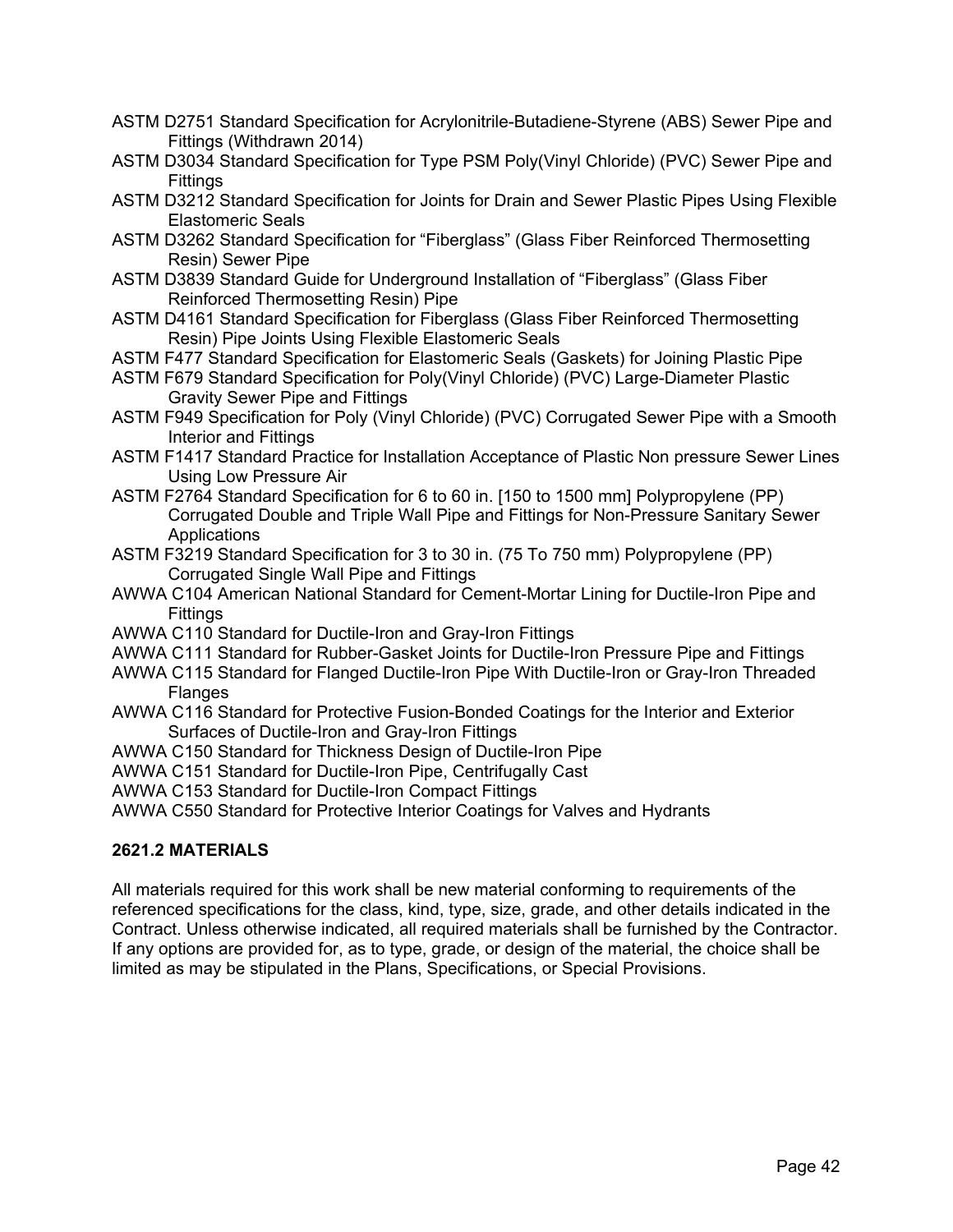All manufactured products shall conform in detail to such standard design drawings as may be referenced or furnished in the Plans. Otherwise, the Owner may require advance approval of material suppliers, product design, or other unspecified details as it deems desirable for maintaining adopted standards.

At the request of the Engineer, the Contractor shall submit in writing a list of materials and suppliers for approval. Suppliers shall submit a Certificate of Compliance that the materials furnished have been tested and are in compliance with the specifications.

## **A Sewer Pipe and Service Line Materials**

All pipe furnished for main sewer and service line installations shall be as indicated for each particular line segment as shown in the Plans and designated in the Contract Items. Wherever connection of dissimilar materials or designs is required, the method of joining and any special fittings employed shall be products specifically manufactured for this purpose and subject to approval by the Engineer.

## **A1 Vitrified Clay Pipe and Fittings**

Vitrified clay extra strength pipe and fittings shall conform to the requirements of ASTM C700 for the size and type and class specified, subject to the following supplementary provisions:

- (1) Unless otherwise specified, the pipe and fittings shall be non-perforated, full circular type, either glazed or unglazed.
- (2) All pipe and fittings manufactured with bell-and-spigot ends shall be furnished with factory fabricated compression joints conforming to the requirements of ASTM C425.
- (3) In lieu of the bell-and-spigot jointing requirements, the pipe and fittings may be furnished with plain ends, in which case the jointing shall be by means of compression couplings conforming to the requirements of ASTM C425, Type B.
- (4) All clay pipe fittings (wyes, tees, bends, plugs, etc.) shall be of the same pipe class and joint design as the pipe to which they are to be attached.

#### **A2 Ductile Iron Pipe and Ductile Iron and Gray Iron and Fittings**

The pipe furnished shall be Ductile Iron pipe and pipe fittings furnished shall be of the Ductile Iron or Gray Iron type as specified for each particular use of installation. When Gray Iron is specified, either type may be furnished. Gray Iron may not be substituted for Ductile Iron unless specifically authorized in the Special Provisions.

Ductile iron pipe shall conform to the requirements of AWWA C115 or C151 for water, and thickness design shall conform to AWWA C150. In addition, the pipe shall comply with the following supplementary provisions: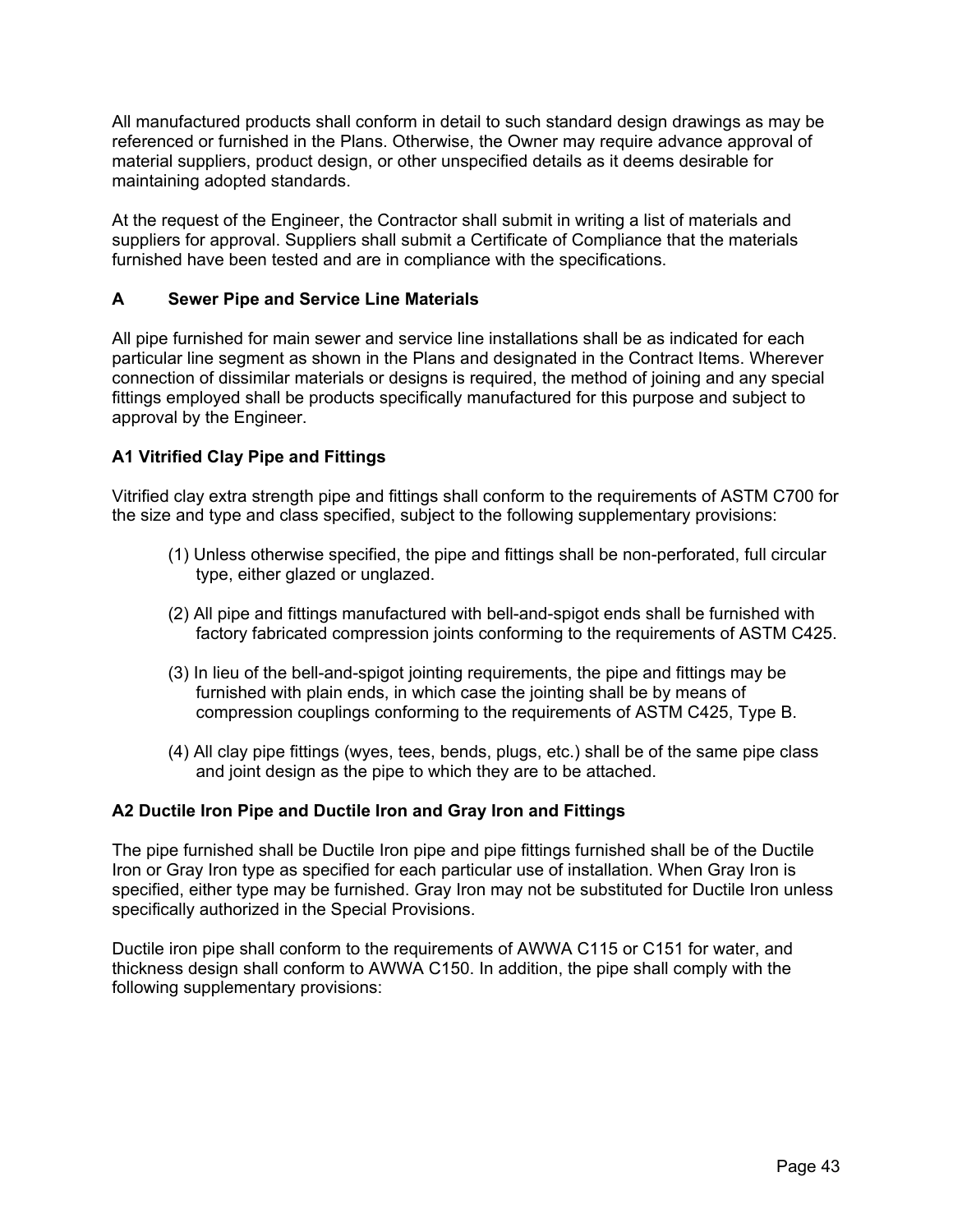- (1) Fittings shall conform to the requirements of AWWA C110 (Gray Iron and Ductile Iron Fittings) or AWWA C153 (Ductile Iron Compact Fittings) for the joint type specified.
- (2) Unless otherwise specified all pipe and fittings shall be furnished with cement mortar lining meeting the requirements of AWWA C104 for standard thickness lining. All exterior surfaces of the pipe and fittings shall have an asphaltic coating at least one mil thick. Spotty or thin seal coating, or poor coating adhesion, shall be cause for rejection.

Fittings specified to be furnished with fusion bonded epoxy external coating and/or interior lining shall conform to the requirements of AWWA C550 and C116/A21.16, with 6-8 mil nominal thickness.

- (3) Rubber gasket joints for Ductile Iron Pressure Pipe and fittings shall conform to AWWA C111.
- (4) The nuts and bolts shall be constructed of corrosion resistant, high-strength, lowalloy steel with a ceramic filled, baked on fluorocarbon resin. The nuts and bolts shall be in compliance with ANSI/AWWA C111/A21.11.
- (5) Conductivity, when required by the Special Provisions, shall be maintained through pipe and fittings with an external copper jumper wire or specialty gaskets which are capable of meeting conductive requirements. Wedge type connectors will not be allowed.

## **A3 Reinforced Concrete Pipe and Fittings**

Reinforced concrete (RC) pipe, fittings and specials shall conform to the requirements of MnDOT 2501, 2503, 3236, and ASTM C76 (Reinforced Concrete Pipe) with rubber O-ring or profile joints for the type, size, and strength class specified, subject to the following supplementary provisions:

- (1) All branch fittings such as tees, wyes, etc. shall be cast as integral parts of the pipe. All fittings and specials shall be of the same strength class as the pipe to which they are attached.
- (2) Joints shall meet the requirements of ASTM C361, and ASTM C443.
- (3) Lift holes will not be permitted unless specifically authorized in the Plans, Specifications, and Special Provisions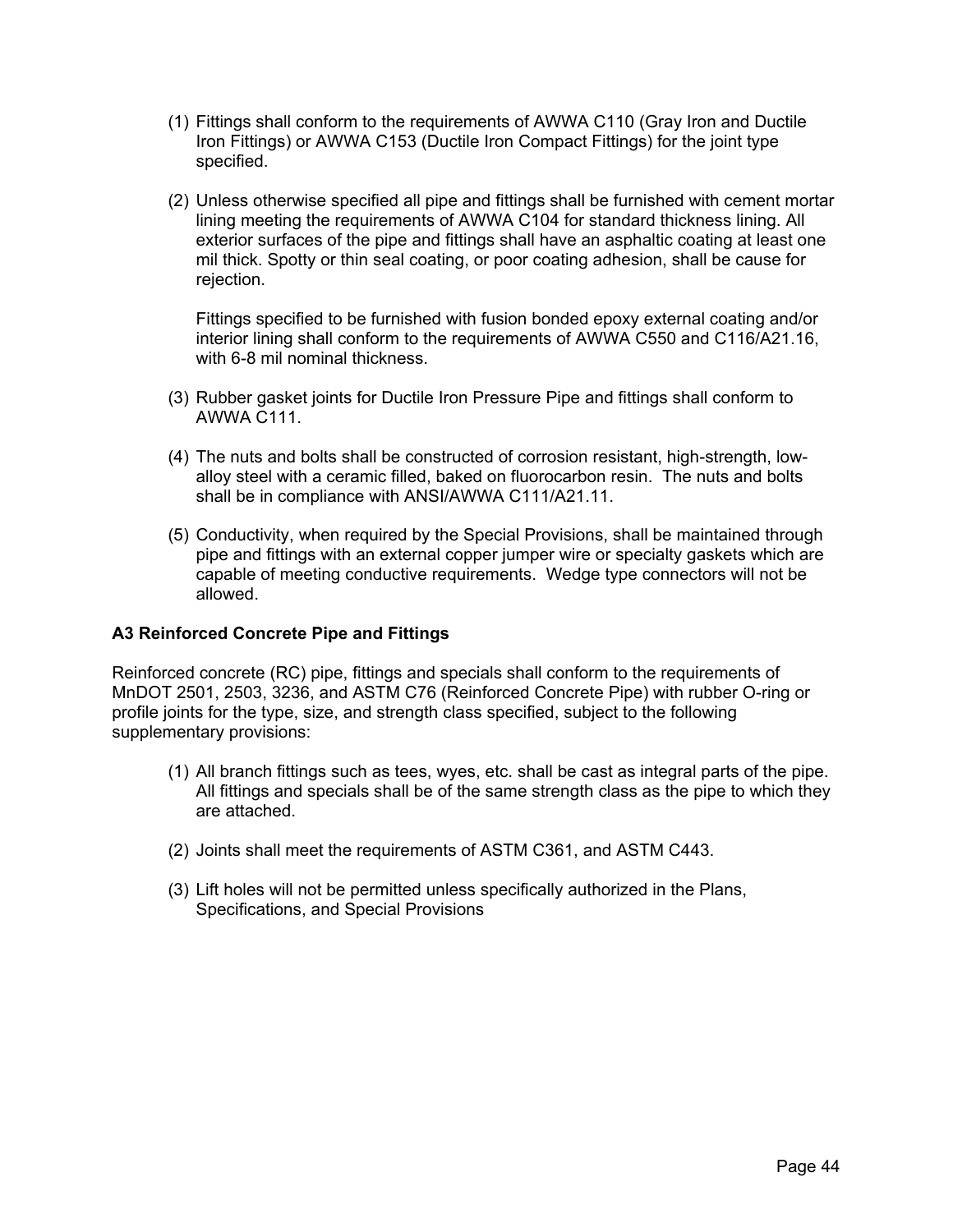## **A4 Corrugated Steel Pipe and Fittings**

Corrugated Steel (CS) Pipe and fittings shall conform to the requirements of MnDOT 2501, 2503, and 3226 (CS) Pipe for the application, type, size and sheet thickness specified. Joints for joining CS Pipe shall be the band type or bell/spigot type, soil-tight and watertight, with preformed gasket seals meeting MnDOT 3726. Fittings and bands for joining pipe sections shall be of the same material and thicknesses as the mainline pipe.

Specialty coatings for the pipe shall be as indicated in the Plans, Specifications, and Special Provisions.

## **A5 Polyvinyl Chloride Pipe and Fittings**

Smooth walled polyvinyl chloride pipe and fittings shall conform to the requirements of ASTM D3034 and ASTM F679 for the size, standard dimension ratio (SDR), and strength requirements indicated on the Plans, Specifications, and Special Provisions. The grade used shall be resistant to aggressive soils or corrosive substances in accordance with the requirements of ASTM D543.

Pipe fittings shall be of the same class and grade as specified for the pipe, unless otherwise specified in the special provisions.

Unless otherwise specified, all pipe and fittings shall be SDR 35 and connections shall be pushon with elastomeric gasket joints which are bonded to the inner wall of the gasket recess of the bell socket.

PVC pipe and fittings for pressure sewer and forcemains shall meet the requirements of 2611.2 A3 for watermain class pipe.

Corrugated polyvinyl chloride pipe and fittings with smooth interior shall conform to the requirements of ASTM F949 for the size and wall thickness indicated on the Plans, Specifications, and Special Provisions. Unless otherwise specified, all pipe and fittings shall be push-on with snug fit elastomeric joints meeting tightness requirements of ASTM D3212 and ASTM F477.

## **A6 Cast Iron Soil Pipe**

Unless otherwise specified in the Plans, Specifications, and Special Provisions, cast iron soil pipe shall be service weight pipe meeting the requirements of ASTM A74 and the Plans, Specifications, and Special Provisions. Unless otherwise specified, pipe joints shall be push-on, sealed with elastomeric gaskets, meeting the requirements of ASTM C564.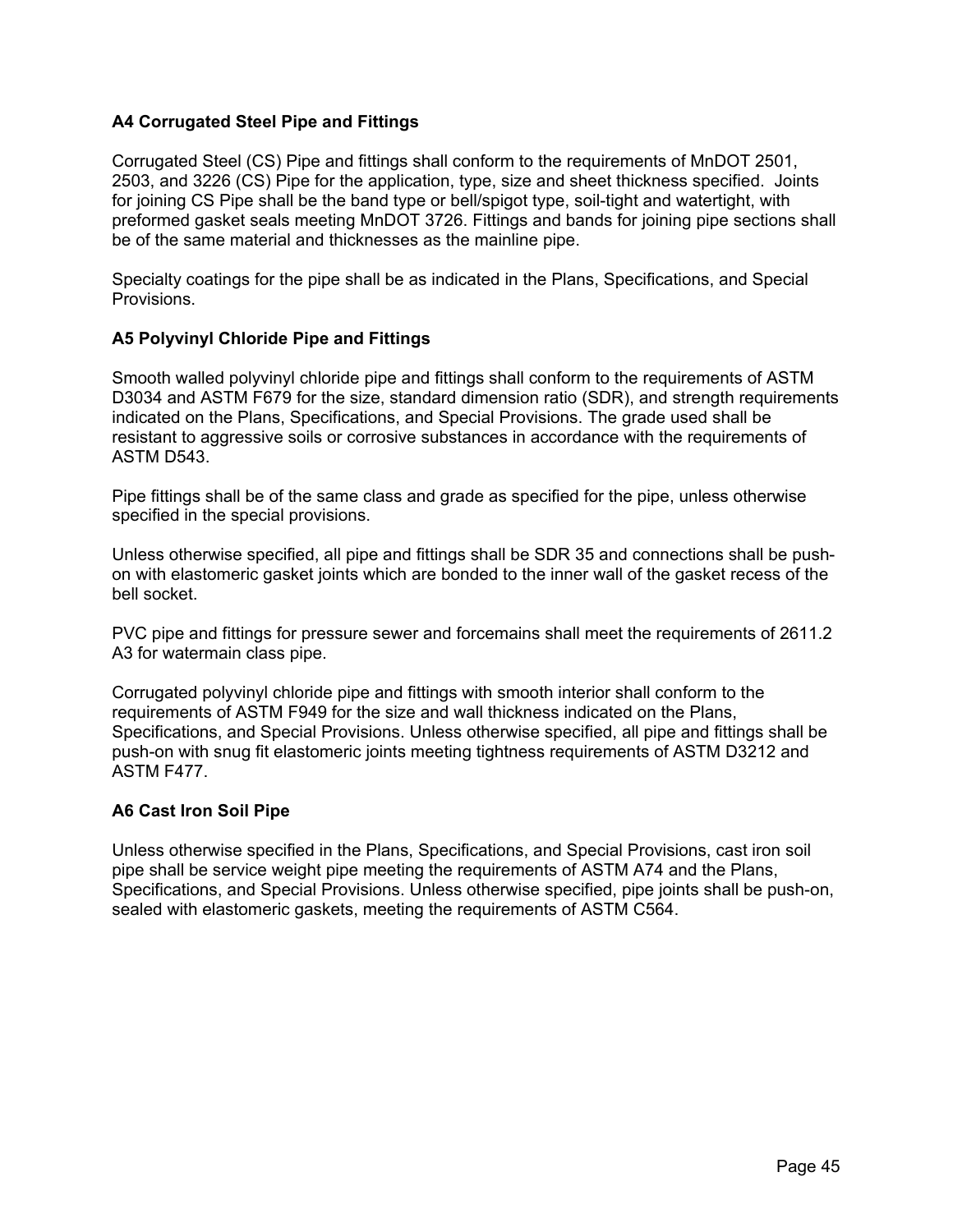## **A7 Acrylonitrile-Butadiene-Styrene Pipe**

Acrylonitrile-Butadiene-Styrene (ABS) solid wall pipe and fittings shall conform to the requirements of ASTM D2751 (Withdrawn 2014) and shall be gasket seal joints, assembled as recommended by the pipe manufacturer. Unless otherwise specified, all pipe and fittings shall be push-on with snug fit elastomeric joints meeting tightness requirements of ASTM D3212 and ASTM F477. Solvent cemented joints, assembled as recommended by the pipe manufacturer, shall be provided only where specifically indicated in the Plans, Specifications, and Special Provisions.

## **A8 Corrugated Polyethylene Pipe**

Dual-Wall and Triple-Wall Corrugated Polyethylene Pipe (PE/HDPE) for gravity sewers shall conform to the requirements of AASHTO M294 for storm sewer pipe sizes twelve inch (12") through sixty inch (60"). Joints shall be bell and spigot push-on type, soil-tight and watertight joints in accordance with ASTM D3212 and ASTM F477. Pipe manufacture, watertight joint testing, and installation shall conform to MnDOT 2501, 2503, 3247, ASTM C969, and as indicated in the Plans, Specifications, and Special Provisions.

## **A9 Solid Wall High Density Polyethylene Pipe**

Solid wall HDPE for pressure and gravity sewer pipes shall meet the requirements of 2611.2A4.

## **A10 Fiberglass Reinforced Pipe**

Fiberglass Reinforced Pipe (FRP/GRP) for gravity sewers shall meet requirements of ASTM D3262 for Glass-Fiber-Reinforced Thermosetting Resin pipe, such as reinforced thermosettingresin pipe (RTRP) and reinforced polymer mortar pipe (RPMP; natural polymers not included) for use in gravity-flow systems. The pipe shall be manufactured with polyester resin systems with a proven history of performance in this application.

The reinforcing glass fibers used to manufacture the components shall be of highest quality commercial grade E-glass filaments with binder and sizing compatible with impregnating resins.

Sand used to manufacture the pipe and fittings shall be minimum ninety eight percent (98%) silica sand with a maximum moisture content of two tenths of a percent (0.2%).

Pipe resin additives, such as curing agents, pigments, dyes, fillers, thixotropic agents, etc., when used, shall not detrimentally effect the performance of the products.

Gaskets shall be supplied by approved gasket manufacturers and be suitable for the service intended. Minimum pressure rating of gaskets shall be two hundred fifty (250) psi.

Unless otherwise specified, the pipe shall be field connected with fiberglass sleeve couplings that utilize elastomeric sealing gaskets made of EPDM rubber compound to provide watertight joints meeting the requirements of ASTM D4161. Joints at tie-ins, when needed, may utilize fiberglass, gasket-sealed closure couplings.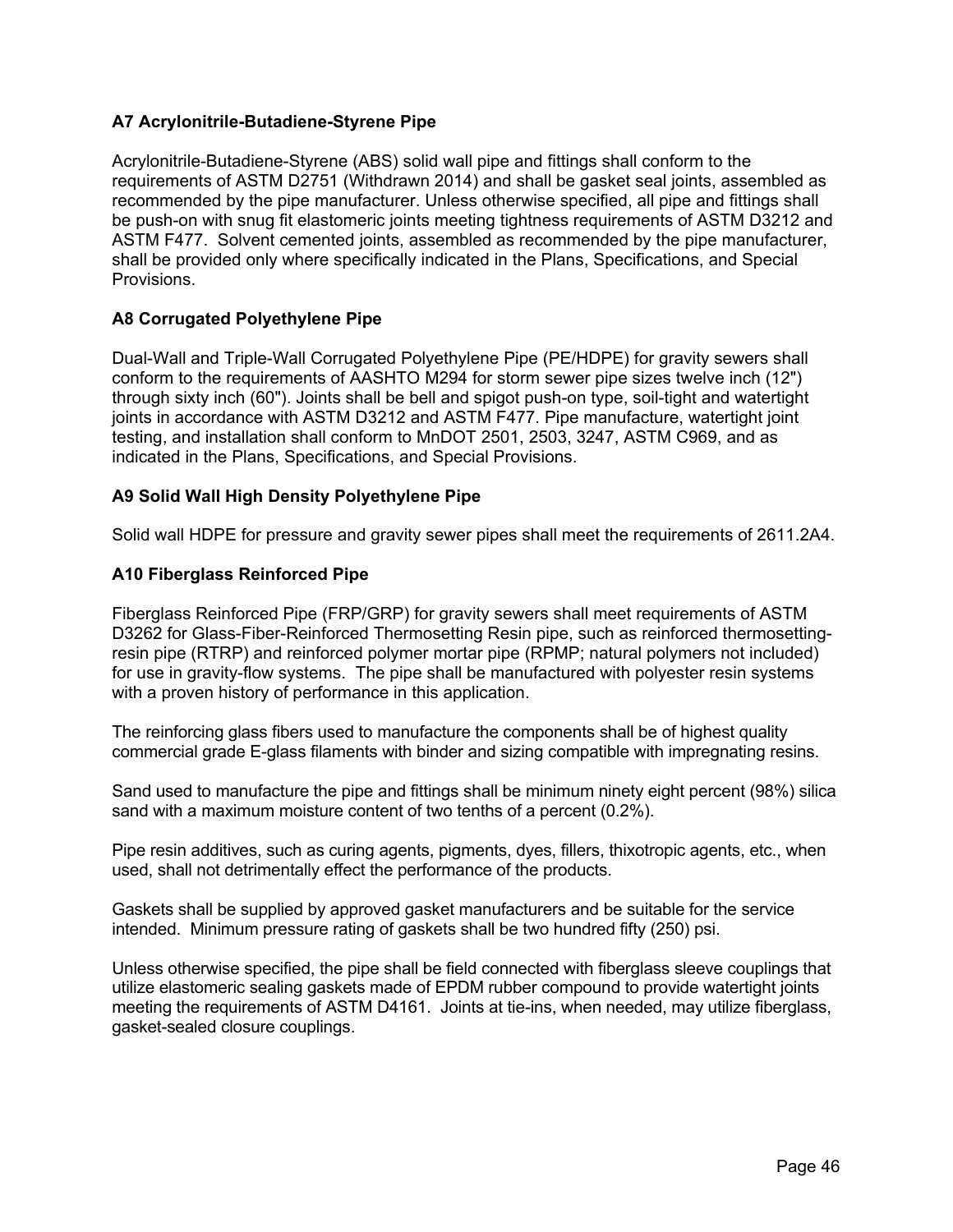Fittings shall be capable of withstanding all operating conditions when installed. They may be contact molded or manufactured from mitered sections of pipe joined by glass-fiber-reinforced overlays. Properly protected standard ductile iron, fusion-bonded epoxy-coated steel and stainless steel fittings are allowed unless otherwise stated in the Special Provisions.

The actual outside diameter (eighteen inch (18") to forty eight inch (48")) of the pipes shall be in accordance with ASTM D3262. Other pipe diameter OD's shall be per manufacturer's literature.

Pipe shall be supplied in nominal lengths of twenty feet (20') except where noted otherwise on the drawings. Actual laying length shall be nominal ±1/4 inches. At least ninety percent (90%) of the total footage of each size and class of pipe, excluding special order lengths, shall be furnished in nominal length sections.

Pipe ends shall be square to the longitudinal pipe axis with a maximum tolerance of one-eighth inch (1/8").

Pipe shall be marked identifying each pipe with the name of manufacturer, plant location, code date of manufacturer, nominal pipe size, pipe stiffness designation and ASTM D3262.

Service lateral connections (wye, tee, bend) to the sanitary sewer shall be as recommended by the main line sewer pipe manufacturer recommendation.

### **A11 Polypropylene Pipe**

Corrugated Polypropylene Pipe (PP) for gravity sewers shall conform to ASTM F2881. Pipe joints shall be bell and spigot push-on type, soil-tight and watertight joints in accordance with ASTM D3212 and ASTM F477, and shall conform to the requirements of AASHTO M330 dual wall Type "S" pipe for storm sewer pipe sizes twelve inch (12") through sixty inch (60"). Pipe manufacture, watertight joint testing, and installation shall conform to current MnDOT requirements, ASTM F1417, and as indicated in the Plans, Specifications, and Special Provisions.

#### **A12 Tracer Wire for Non-conductive Pipe**

Tracer wire for use with all thermoplastic pipe types shall be Underwriters Laboratories (UL) listed for use in direct burial applications, color coated per APWA uniform color code for the specific utility being marked. Tracer wire shall be a minimum 12 AWG copper clad steel rated to 30 volts, insulation shall be High Molecular Weight Polyethylene (HMWPE) meeting ASTM D1248, with designation identified on the outside of the wire casing. Tracer wire shall meet the following additional criteria for the construction method specified:

Open Trench - Trace wire shall be High Strength with minimum 450 lb. break load, with minimum 30 mil HDPE insulation thickness.

Directional Drilling/Boring - Trace wire shall be Extra High Strength with minimum 1,150 lb. break load, with minimum 30 mil HDPE insulation thickness.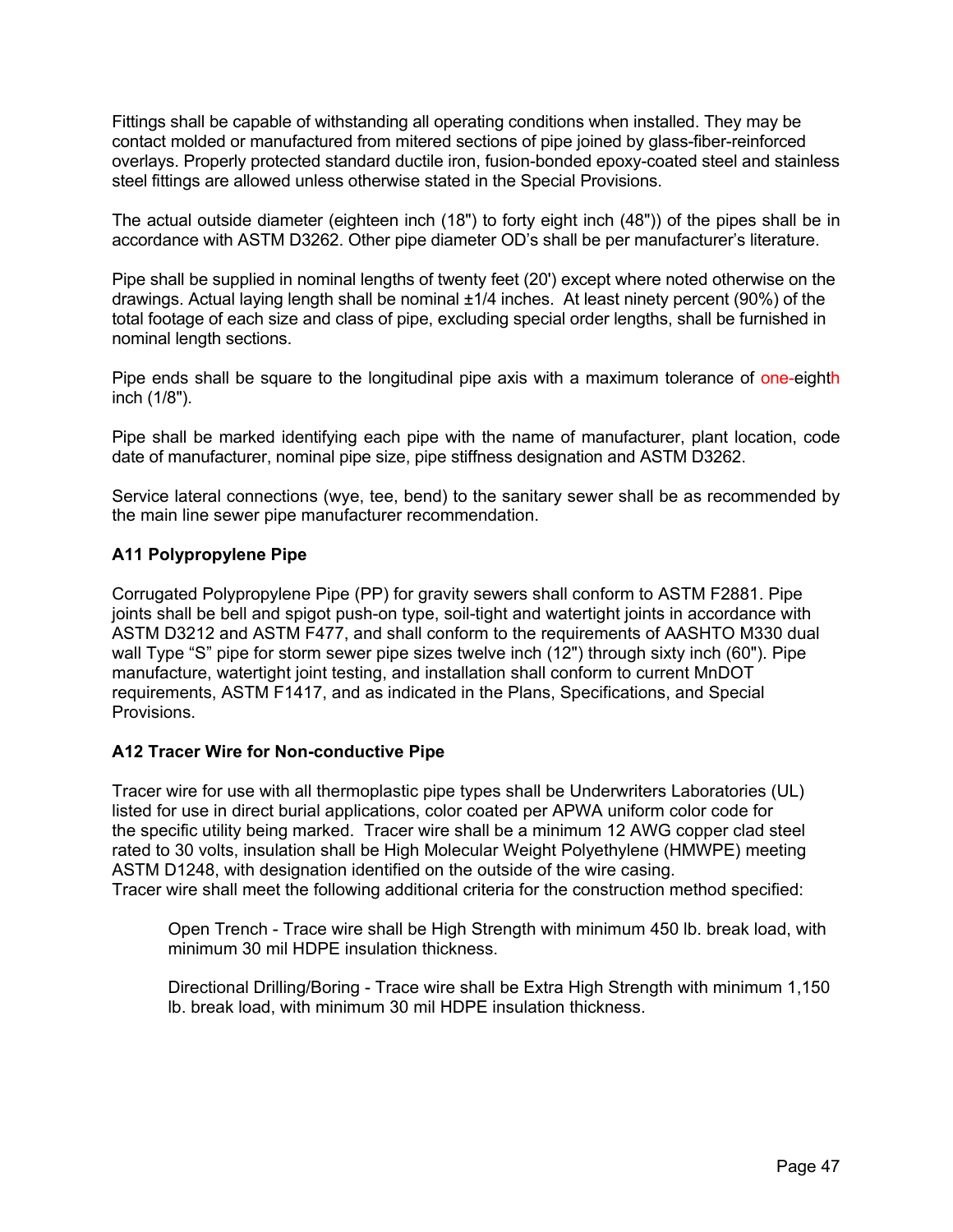Pipe Bursting/Slip Lining - Trace wire shall be 7 x 7 Stranded Copper Clad Steel, Extreme Strength with 4,700 lb. break load, with minimum 50 ml HDPE insulation thickness.

Connectors for tracer wire shall meet the following:

All mainline trace wires must be interconnected at tees and crosses, joined using a single 3-way or 4-way lockable connector for tees and crosses, respectively.

Lockable connectors shall be for direct bury application, and shall be dielectric silicon filled to seal out moisture and corrosion.

### **B Metal Sewer Castings**

Metal castings for sewer structures such as manhole frames and covers, catch basin frames, grates and curb boxes, shall conform to the requirements of ASTM A48 (Gray Iron Castings), subject to the following supplementary provisions:

- (1) Casting assemblies or dimensions, details, weights, and class shall be as indicated in the detailed drawings for the design designation specified. Unless otherwise specified, the castings shall be Class 30 or better.
- (2) Lid-to-frame surfaces on round casting assemblies shall be machine milled to provide true bearing around the entire circumference.
- (3) Casting weight shall be not less than ninety five percent (95%) of theoretical weight for a unit cast to exact dimensions, based on four hundred forty two (442) pounds per cubic foot.
- (4) A Certificate of Compliance shall be furnished with each shipment of castings stating that the materials furnished have been tested and are in compliance with the specification requirements.
- (5) Unless otherwise specified, sanitary sewer manholes shall have self-sealing lids and concealed pick holes.

## **C Precast Concrete Manhole and Catch Basin Sections**

Precast concrete riser sections and appurtenant units (grade rings, top and base slabs, special sections, etc.) used in the construction of manhole and catch basin structures shall conform with the requirements of ASTM C478, MnDOT 2506 and the following supplementary provisions:

- (1) The precast sections and appurtenant units shall conform to all requirements as shown on the detailed drawings.
- (2) Joints of manhole riser sections shall be tongue and groove with rubber "O" ring or profile gaskets conforming to the requirements of ASTM C443..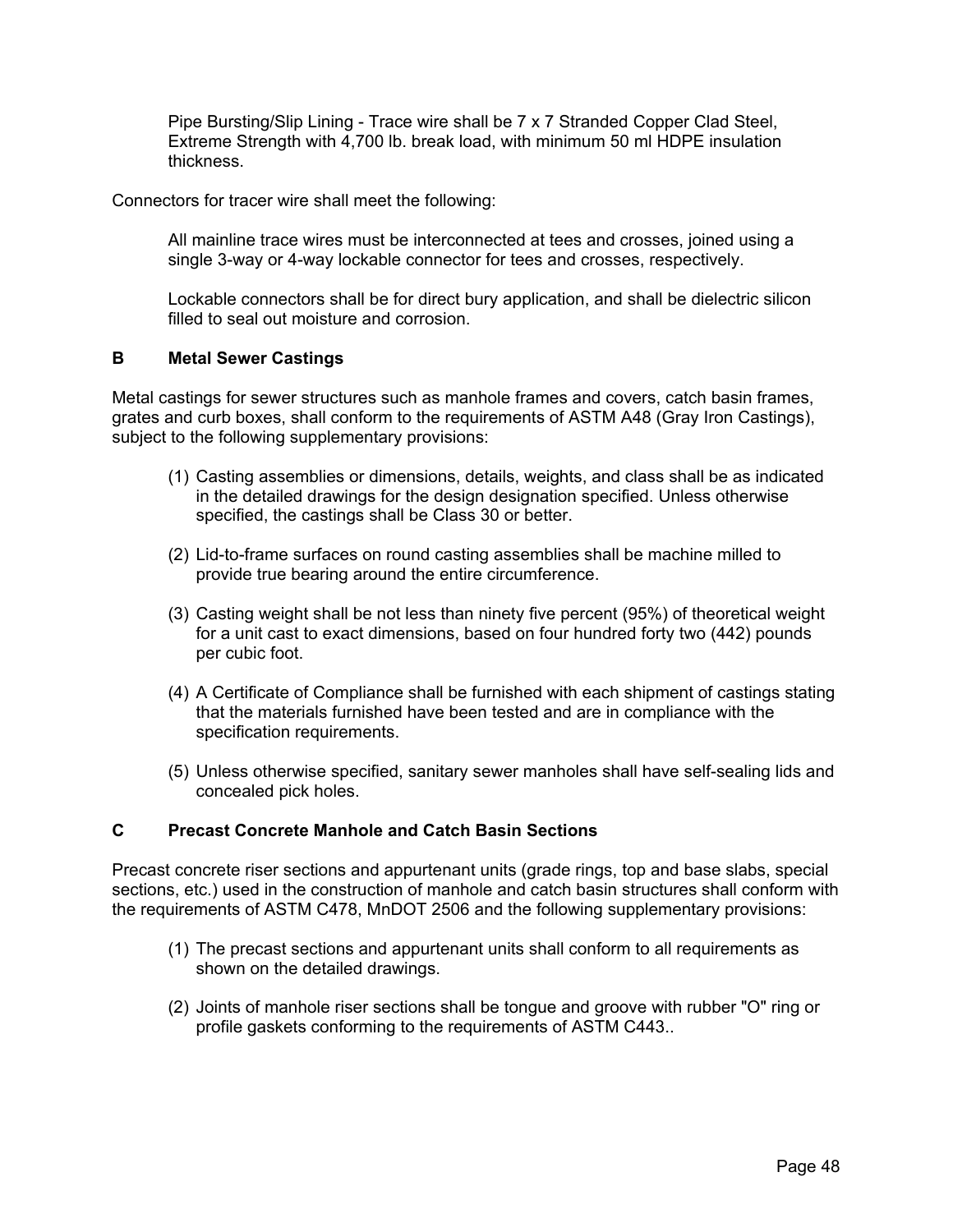- (3) Sanitary sewer inlet and outlet pipes shall be joined to the manhole with a gasketed, flexible, watertight connection, watertight boot, or any watertight connection arrangement approved by the Engineer that allows differential settlement of the pipe and manhole wall to take place.
- (4) Air-entrained concrete shall be used in the production of all wet-cast units. Air content shall be maintained within the range of five (5) to eight (8) percent (%).
- (5) A Certificate of Compliance shall be furnished with each shipment of precast manhole and catch basin sections stating that the materials furnished have been tested and are in compliance with the specification requirements.
- (6) Lift holes will not be permitted in precast manholes.

## **D Mortar**

Mortar for use in masonry construction shall meet the requirements of MNDOT 2506.2B and ASTM C270.

## **E Concrete**

Concrete used for cast-in-place masonry construction shall be produced and furnished in accordance with the provisions of MnDOT Specification 2461, Table 2461-6, for the mix design indicated in the Plans, Specifications, or Special Provisions. Type 3, air-entrained, concrete shall be furnished and used in all structures having weather exposure.

# **2621.3 CONSTRUCTION REQUIREMENTS**

## **A Installation of Pipe and Fittings**

The Contractor shall take all necessary precautions to handle and install all pipe and appurtenances as recommended by the manufacturer, Engineer, Plans, Specifications, and the Special Provisions.

Installation of PVC pipe and fittings for pressure sewer and forcemains shall meet the requirements of 2611.3 for watermain class pipe.

# **A1 Inspection and Handling**

Proper and adequate implements, tools, and facilities satisfactory to the Engineer shall be provided and used by the Contractor for the safe and convenient prosecution of the work. During the process of unloading, all pipe and accessories shall be inspected by the Contractor for damage. The Contractor shall notify the Engineer of all material found to have cracks, flaws or other defects. The Engineer shall inspect the damaged materials and have the right to reject any materials found to be unsatisfactory. The Contractor shall promptly remove all rejected material from the site. All materials shall be handled carefully, as will prevent damage to protective coatings, linings, and joint fillings; preclude contamination of interior areas; and avoid jolting contact, dropping, or dumping.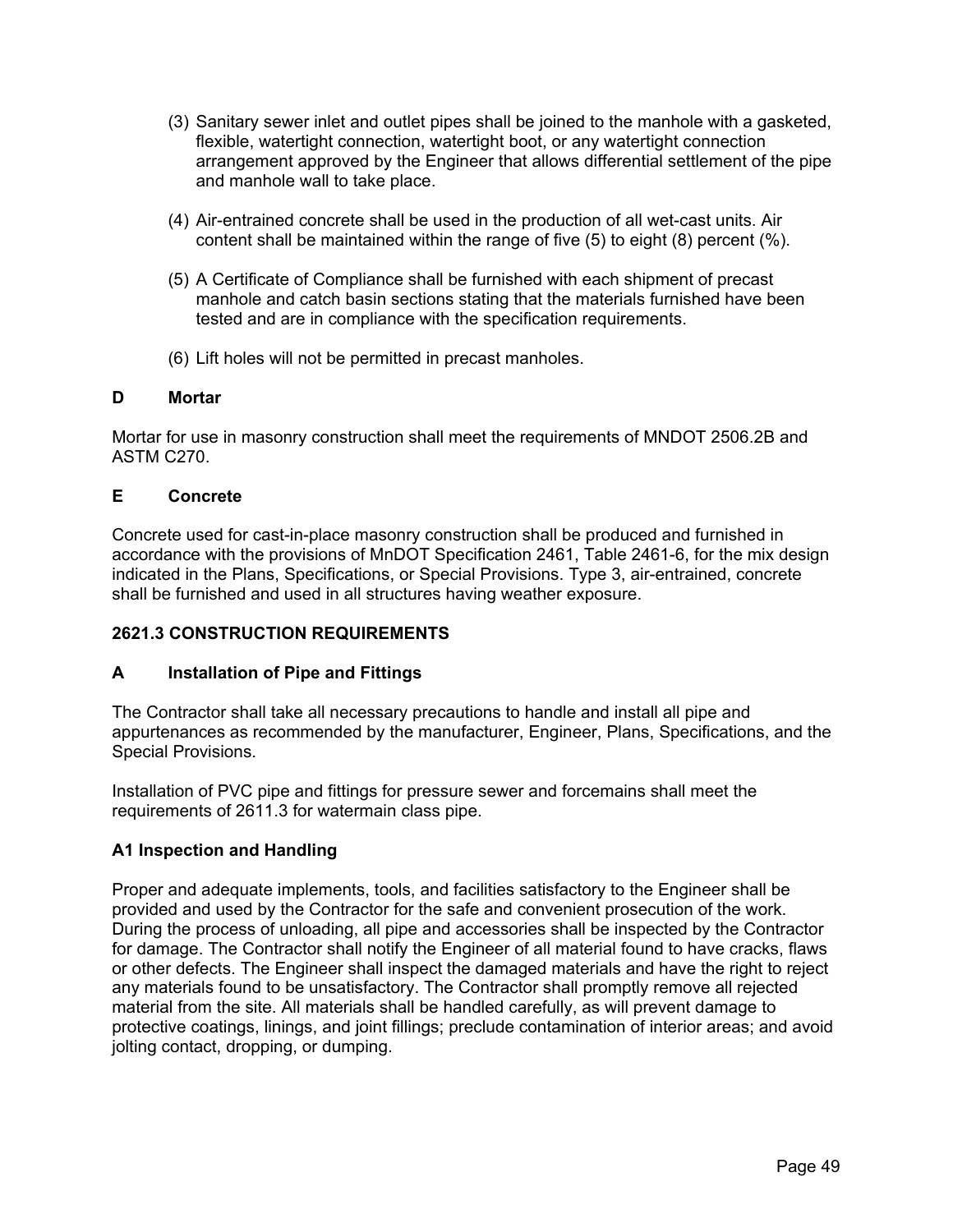All work and materials are subject to tests by the Owner at such frequency as may be determined by the Engineer.

While suspended and before being lowered into laying position, each pipe section and appurtenant unit shall be inspected by the Contractor to detect damage or unsound conditions that may need corrective action or be cause for rejection. The Contractor shall inform the Engineer of any defects discovered and the Engineer will prescribe the required corrective actions or order rejection.

Immediately before placement, the joint surfaces of each pipe section and fitting shall be inspected for the presence of foreign matter, coating blisters, rough edges or projections, and any imperfections so detected shall be corrected by cleaning, trimming, or repair as needed.

# **A2 Pipe Laying Operations**

Trench excavation and bedding preparations shall proceed ahead of pipe placement as will permit proper laying and joining of the units at the prescribed grade and alignment without unnecessary deviation or hindrance.

All foreign matter or dirt shall be removed from the inside of the pipe and fittings before they are lowered into position in the trench and they shall be kept clean. The sewer materials shall be carefully lowered into laying position by the use of suitable restraining devices. Under no circumstances shall the pipe be dropped into the trench.

Unless otherwise permitted by the Engineer, bell and spigot pipe shall be laid with the bell ends facing upgrade and the laying shall start on the downgrade end and proceed upgrade. As each length of bell and spigot pipe is placed in laying position, the spigot end shall be centered in the bell and the pipe forced home and brought to correct line and grade. The pipe shall be secured in place with approved backfill material.

Connection of pipe to existing lines or previously constructed manholes or catch basins shall be accomplished as shown in the Plans or as otherwise approved by the Engineer. Where necessary to make satisfactory closure or produce the required curvature, grade or alignment, deflections at joints shall not exceed that which will assure watertight joints and shall comply with the pipe manufacturer recommendations.

Entrance of foreign matter into pipeline openings shall be prevented at all times to the extent that suitable plugs or covering can be kept in place over the openings without interfering with the installation operations.

Installation of thermoplastic pipe shall conform to ASTM D2321; FRP/GRP pipe to ASTM D3839, and the manufacturers' recommendations; ASTM A798 for CS pipe, and ASTM C1479 for RC pipe.

#### **A3 Connection and Assembly of Joints**

All pipe and fitting joints shall fit tightly and be fully closed. Spigot ends shall be marked as necessary to indicate the point of complete closure. All joints shall be soil tight and watertight in all sanitary sewer and storm sewer pipe.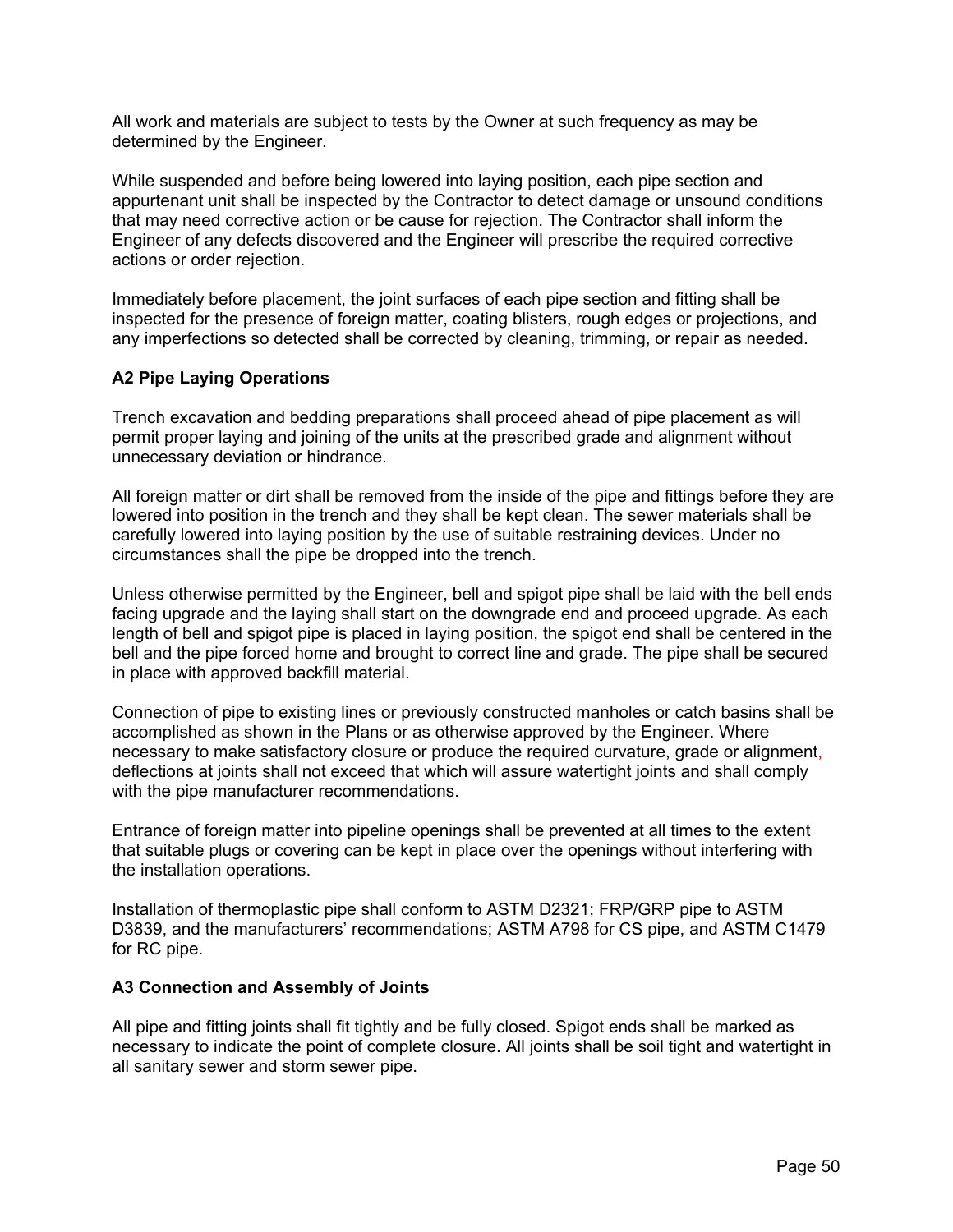## **A4 Bulkheading Open Pipe Ends**

All pipe and fitting ends left open for future connection shall be bulkheaded by approved methods prior to backfilling. Unless otherwise specified or approved, all openings of twenty four inches (24") in diameter or less shall be closed off with prefabricated plugs or caps and all openings larger than twenty four inches (24") in diameter shall be closed off with masonry bulkheads.

Prefabricated plugs and caps shall be of the same material as the pipe material, or an approved alternate material, and they shall be installed with watertight seal as required for the pipeline joints. Masonry bulkheads shall be constructed with clay or concrete brick to a wall thickness of eight inches (8").

Bulkheads installed for temporary service during construction may be constructed with two inch (2") timber planking securely fastened together and adequately braced, as an alternate to the masonry construction.

## **A5 Tracer Wire**

Tracer wire shall be installed along the length of all non-conductive mainline pipe, laterals, and services with vertical riser to the surface, at manholes, catch basins, stubs, laterals, services, and/or utility location boxes as required by the Special Provisions. Tracer wire shall be taped, clamped or affixed to the pipe in another manner as approved by the Engineer.

Splicing tracer wire shall be by mechanical split bolt type or a crimp type compression fitting fully encased in approved electrical insulation putty. A twelve inch (12") tracer wire loop shall be provided on each side of a spliced connection.

Tracer wire lengths greater than 500 linear feet are to include an approved grade level/inground access box, located at the edge of the road right-of-way and outside of the roadway.

Tracer wire shall be grounded at all terminal ends (stubs, plugs).

## **B Appurtenance Installations**

Appurtenance items such as aprons, trash guards, gates and castings shall be installed where and as required by the Plans and in accordance with such standard detail drawings or supplementary requirements as may be specified.

Casting assemblies installed on manhole or catch basin structures shall be set in a full mortar bed and be adjusted to the specified elevation without the use of shims or blocking.

Sewer aprons shall be subject to all applicable requirements for installation of pipe. All aprons and outfall end sections shall have the last three (3) sections tied. Two (2) tie bolt fasteners shall be placed in each of the last three joints, one on each side of top center at the sixty (60 degree point (from vertical). Tie bolt diameter shall be: 5/8 inch for 12" to and including 27" pipe; 3/4 inch for 30" to and including 66" pipe; 1 inch for 72" to and including 144" pipe. The tie bolts shall be of a design approved by the Engineer.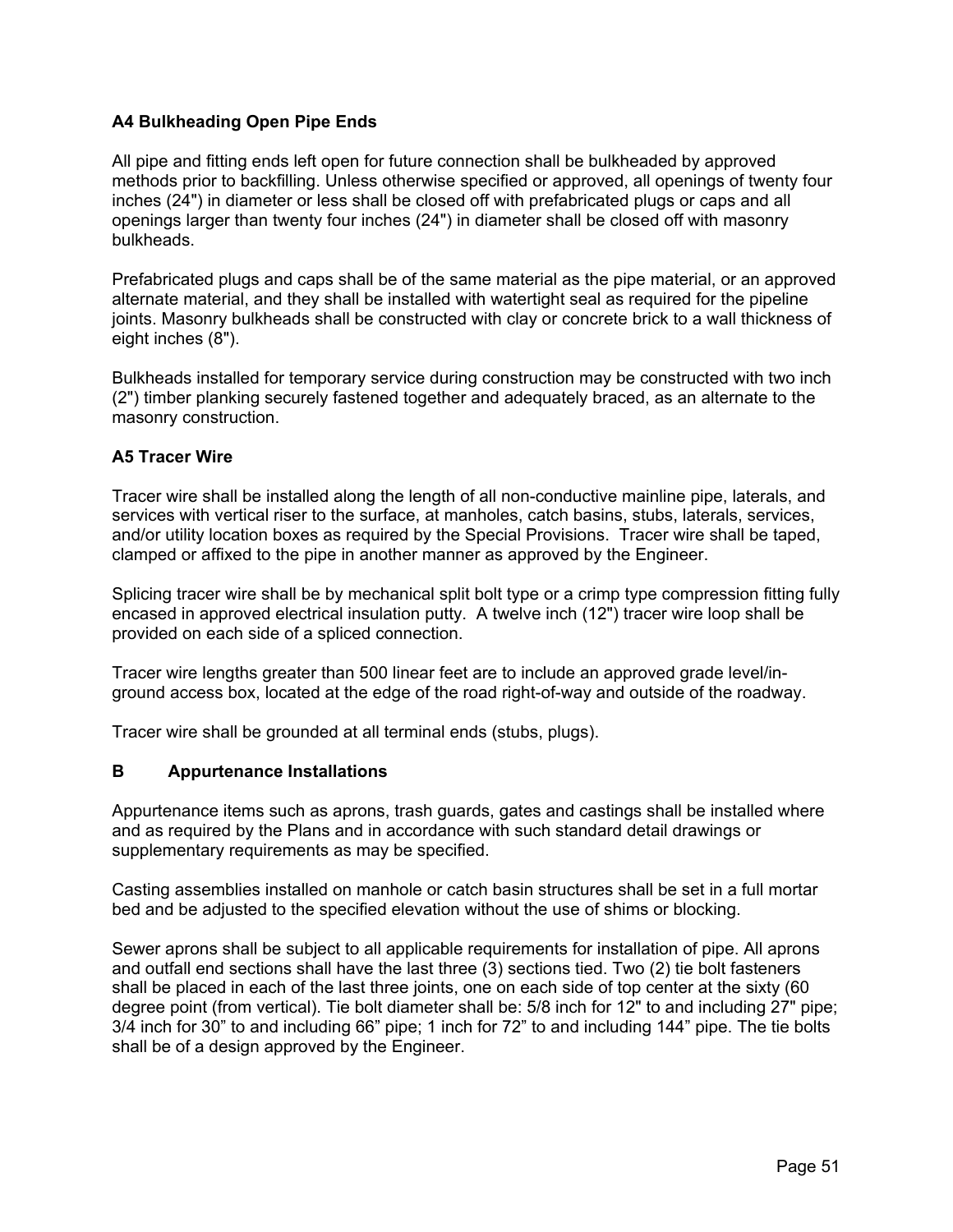## **C Sewer Service Installations**

Main sewer service connections and building service sewer pipe shall be installed as provided for in the Contract and as may be directed by the Engineer. The sewer service connections and pipe lines shall be installed in conformance with all applicable requirements of the main sewer installation and as more specifically provided for herein.

The Engineer, with the assistance of the Contractor, shall keep accurate records of all service installations as to type, location, elevation, point of connection and termination, etc. This service record shall be maintained jointly by the Contractor and Engineer on forms provided by the Engineer. The service installations shall not be backfilled until all required information has been obtained and recorded.

The main sewer service connection shall consist of installing a Branch Tee or Wye section in the main sewer line at designated locations or providing an insert type Saddle Tee or Wye fitting in a pipe cut-out where specified. Orientation of service connection fitting shall be as shown in the standard drawings unless otherwise directed by the Engineer.

Where the depth of cover over the main sewer invert is greater than fifteen (15) feet (or such other maximum as may be indicated), the service connection shall be extended upward by means of a Service Riser Section.

Unless otherwise specified, service pipe shall be installed at right angles to the main sewer and at a straight line grade to the property line. The standard and minimum grades shall be a uniform rise of one inch (1") in four feet (4') (two percent (2%)) for sanitary service lines and one inch (1") in eight feet (8') (one percent (1%)) for storm sewer service lines. These minimum grades may be reduced (by not more than one-half (1/2) pitch) where the Engineer so approves in the case of restrictive elevation differences.

Building service pipe lines shall generally be kept as deep as required to serve the building elevation and maintain the specified minimum pipe grades. Pipe bends shall be provided as necessary to bring the service lines to proper location and grade. Pipe bends shall not exceed twenty-two and one half (22-1/2) degrees without approval of the Engineer.

Unless otherwise indicated, service pipe installation shall terminate at property line or as designated on the Plans, with a gasketed plug placed in the end, at which point the Contractor shall furnish and set a four inch by four inch (4" x 4") wooden timber six feet (6') to eight feet (8') in length embedded four feet (4') below grade, or approved steel post to mark the exact end of pipe. The timber or post shall be set vertically, with the top two feet (2') painted green.

Wherever service line connections to the main sewer are permitted or required to be made by the open cut-out method in the absence of a built-in Tee or Wye fitting, the connection shall be made by using an approved type of Saddle Tee or Wye fitting. The pipe cut-out shall be made with an approved type coring machine or by other approved methods producing a uniform, smooth circular cut-out as required for proper fit. The cut-out discs shall be retrieved and shall not be allowed to remain within the main sewer pipe. The Saddle Tee shall be securely fastened to the main sewer pipe by means of epoxy resin or other approved adhesive. The entire connection fitting shall be encased in concrete to a minimum thickness of six inches (6") and as may be shown in the standard drawings.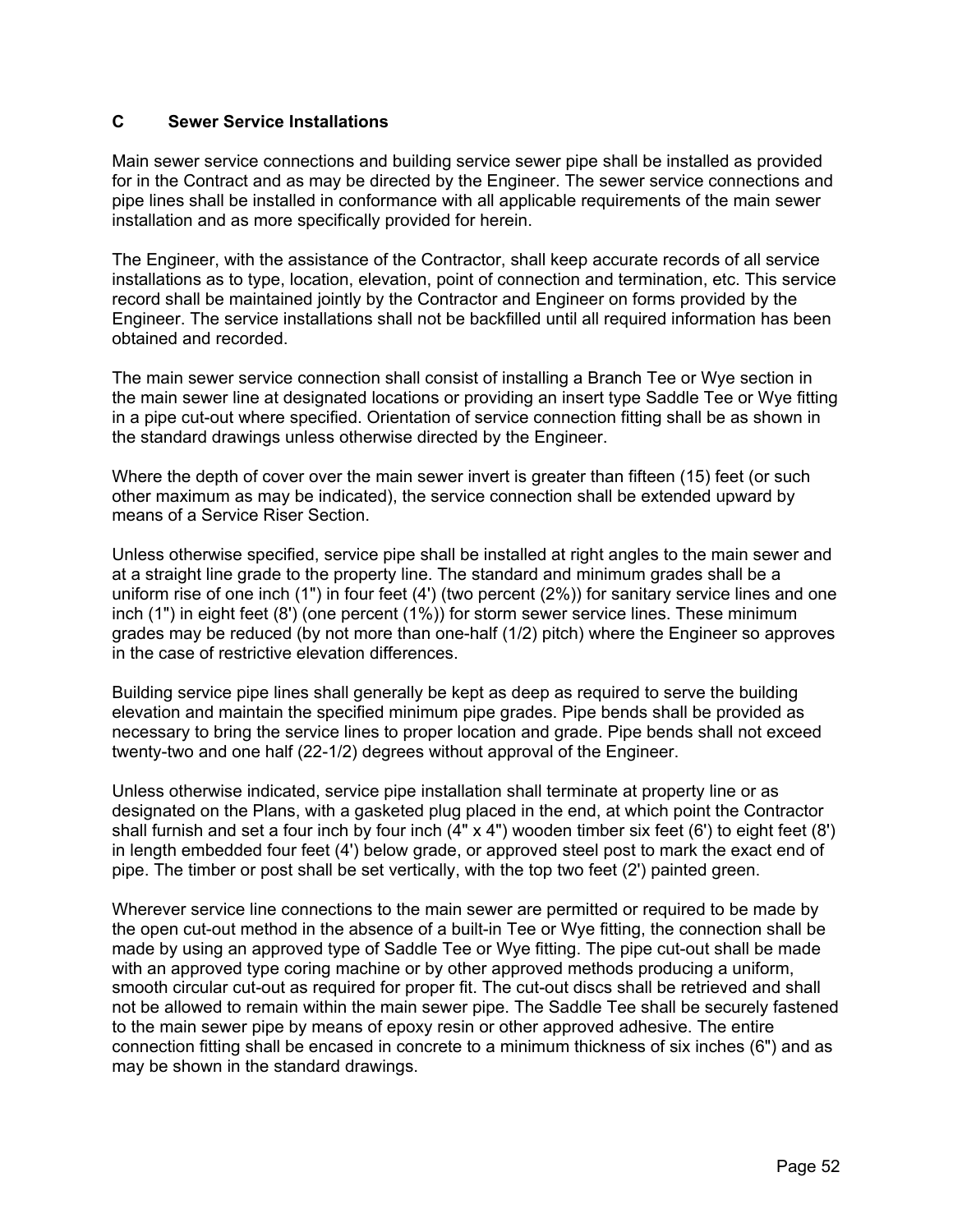Wherever service line connections to the main sewer are required to be made by means of builtin Branch Tee or Wye fittings, the Contractor shall, in the absence of such fitting, remove a section of the main sewer pipe and replace it with the required Branch Tee or Wye section connected by means of an approved sleeve coupling.

Sanitary sewer service lines shall not be connected to a manhole at an elevation more than twenty-four inches (24") above the crown of the outgoing sewer. Where the elevation difference is greater than twenty-four inches (24"), the connection shall be made by means of an Outside Drop Connection in accordance with the details shown in the standard drawings.

All pipe and fitting openings at temporary terminal points shall be fitted with suitable plugs or shall be bulkheaded as required for the main sewer pipe.

## **D Manhole and Catch Basin Structures**

Manholes, catch basins, and other special access structures shall be constructed at designated locations as required by the Plans and in accordance with any standard detail drawings or special design requirements given therefor.

Unless otherwise specified or approved, storm sewer manholes and catch basins shall be constructed on a precast or cast-in-place concrete base and the barrel riser sections, and cone section shall all be of precast concrete. Sanitary sewer manholes shall be constructed with precast concrete integral base with pre-formed invert barrel section and with watertight boots at all pipe locations. All units shall be properly fitted and sealed to form a completely watertight structure. Manholes and catch basin structures shall be fabricated to provide a twelve-inch (12") or sixteen inch (16") barrel section immediately below the cone or top slab whenever possible. Barrel and cone height shall be such as to permit placement of at least two (2) and not more than six (6) standard two-inch (2") precast concrete or high density polyethylene adjusting immediately below the casting assembly. Sanitary manhole adjustment rings and casting flange shall be fitted with specified method/materials as indicated in the Special Provisions to reduce inflow and infiltration. Storm sewer manhole and drainage structure adjustment rings and casting flange shall be wrapped with a Type 2 Geotextile fabric meeting MnDOT 3733.

Unless otherwise specified or approved, manholes and catch basins shall have an inside barrel diameter at the bottom of forty-eight inches (48") minimum and the inside diameter at the top of the cone section and all adjusting rings shall be of the same size and shape as the casting frame. Casting assemblies shall be as specified in the Plans

Concrete cast-in-place base shall be poured on undisturbed or firmly compacted foundation material which shall be trimmed to proper elevation. The bottom riser section shall be set in fresh concrete or mortar and all other riser section joints of the tongue and groove design shall be sealed with rubber gaskets. The concrete base under an outside drop connection shall be monolithic with the manhole base.

Wherever special designs so require or permit, and as may be approved by the Engineer, a precast concrete base may be used or the structure may be constructed with solid sewer brick or block units or with cast-in-place concrete. Any combination of cast-in-place concrete and brick or block mortar construction will be allowed and may be required where it is impossible to complete the construction with standard precast manhole sections.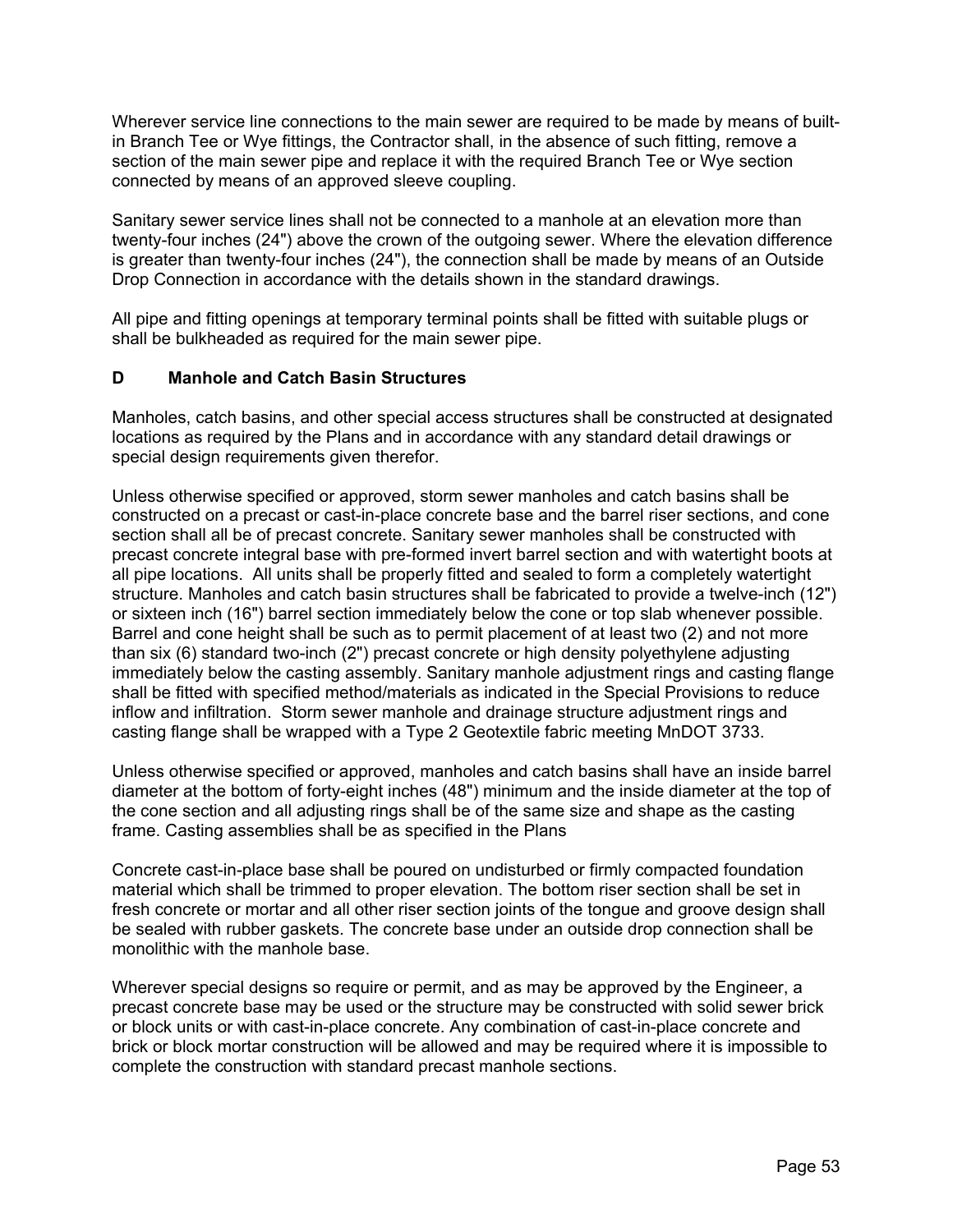All manhole and catch basin structure doghouses shall be completely filled with mortar, concrete masonry, or concrete to completely seal the pipes into the structure wall. When formed inverts are specified, the inside bottom of each manhole and catch basin shall be shaped with fresh concrete to form free flow invert troughs.

When connecting to an existing sanitary sewer manhole without an existing opening for sewer pipe, the Contractor shall be required to core-drill an opening of the correct size and elevation for the proposed sanitary sewer facility. The Contractor shall set the connecting pipe through the full thickness of the wall flush with the inner face of the wall. Connection to the structure shall be made with a watertight joint, by means of a rubberized boot. The Contractor shall ensure the flow line of the manhole is constructed in a manner to provide steady flow from the new sanitary line to the existing sanitary line. The flow line and the core-drilled hole are to be grouted smooth. The Contractor shall install a plug in the connecting pipe once the connection is complete and construction has advanced to the next manhole to prevent rainwater or sediment from entering the existing system. The plug shall be removed once all the proposed sanitary sewer mains on the project have been installed, tested, inspected, and approved.

## **E Sanitary Sewer Leakage Testing**

All sanitary sewer lines, including service connections, shall be substantially watertight and shall be tested for excessive leakage upon completion and before connections are made to the service by Others. Each test section of the sewer shall be subjected to exfiltration testing, either by hydrostatic or air test method as described below and at the Contractor's option. The requirements set forth for maximum leakage shall be met as a condition for acceptance of the sewer section represented by the test.

If the ground water level is greater than three feet above the invert elevation of the upper manhole and the Engineer so approves, infiltration testing may be allowed in lieu of the exfiltration testing, in which case the allowable leakage shall be the same as would be allowed for the Hydrostatic Test.

All testing shall be performed by the Contractor without any direct compensation being made therefore, and the Contractor shall furnish all necessary equipment and materials, including plugs and standpipes as required.

## **E1 Air Test Method**

#### *E1a Gravity Sewers*

All gravity sanitary sewer lines, including service connections, shall be substantially watertight and shall be tested for excessive leakage upon completion and before connections are made to the service by Others. Each test section of the sewer shall be subjected to exfiltration testing by the ASTM F1417 (low pressure air) test method regardless of pipe material.

The requirements set forth for maximum leakage shall be met as a condition for acceptance of the sewer section represented by the test. All testing shall be performed by the Contractor without any direct compensation being made therefore, and the Contractor shall furnish all necessary equipment and materials, including plugs and standpipes as required.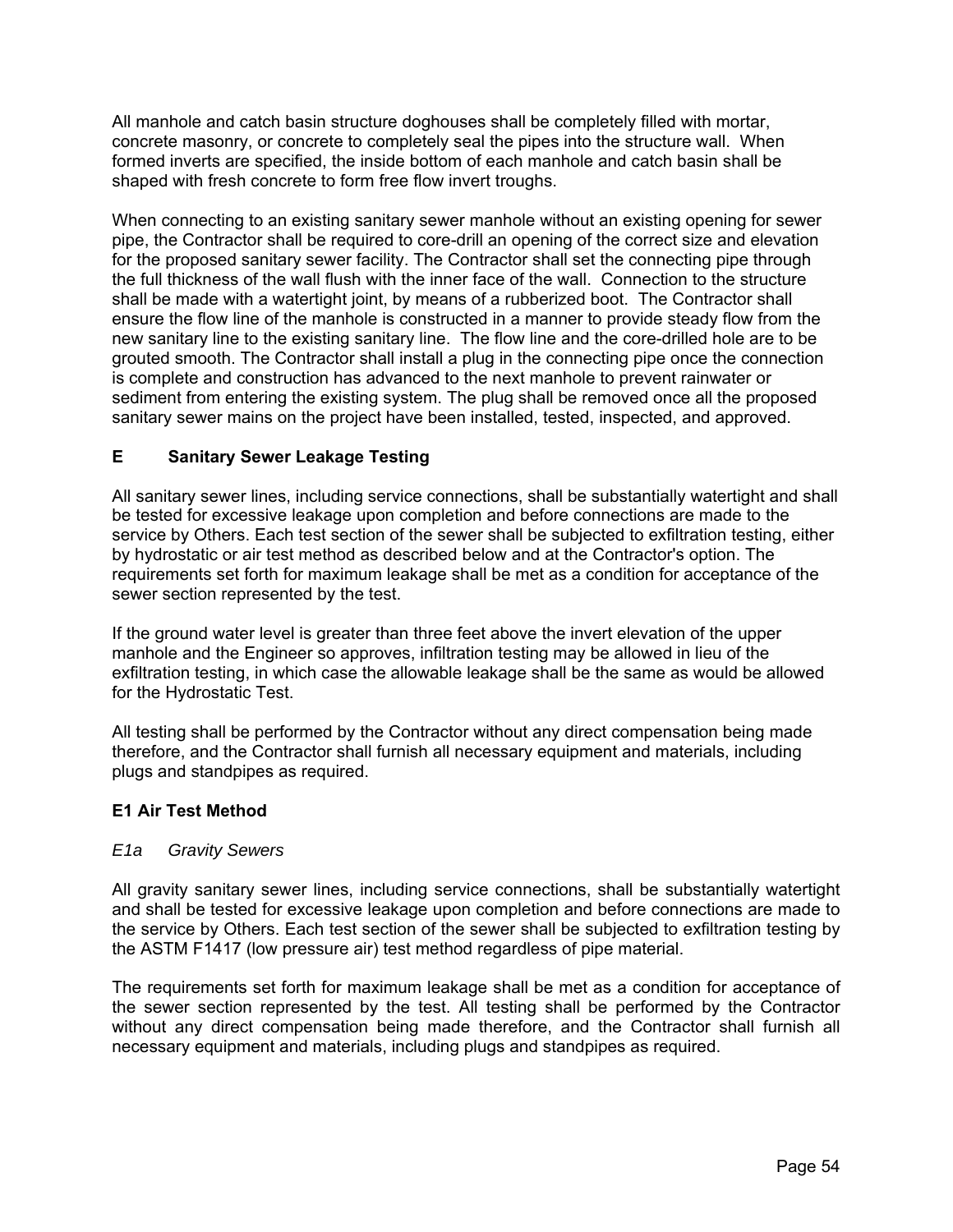The sewer pipe section under test shall be clean at the time of testing but the pipe may be wetted. Pneumatic balls shall be used to plug the pipe ends at manholes. Low pressure air shall be introduced to the plugged line until the internal air pressure reaches three and one half (3.5) psi greater than the average back pressure of any ground water pressure that may submerge the pipe. At least two (2) minutes shall be allowed for the air temperature to stabilize before readings are taken and the timing started. During this time the Contractor shall check all plugs to detect plug leakage. If plugs are found to leak, air shall be bled off, the plugs shall be retightened, and the air shall be reintroduced into the line.

The sewer section under test will be accepted as having passed the air leakage test when the rate of air loss as measured by pressure drop, does not exceed a specified amount in a specified time. Pressure drop may be determined by using the table below, or calculated by use of the formulas provided below.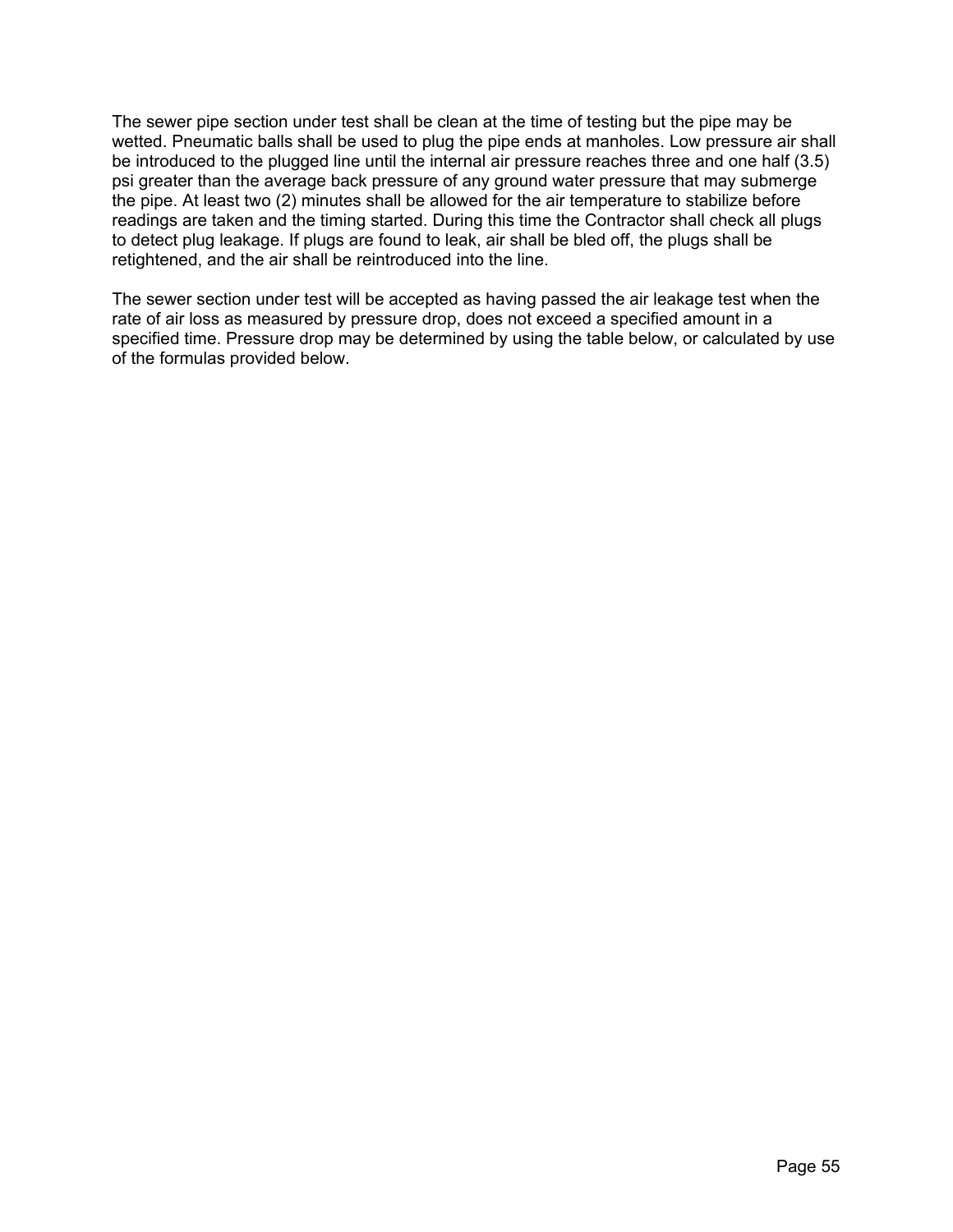#### **TABLE**

## **Minimum Specified Time Required for a 0.5 psig Pressure Drop for Size and Length of Pipe Indicated for Q = 0.0015 CFM/SF**

| Pipe<br>Diameter | <b>Minimum</b><br><b>Time</b> | Length for<br>Min. Time | Time for<br>increased |         |         |         |         | Specification Time for Length (L) Shown | (Min:Sec) |         |         |
|------------------|-------------------------------|-------------------------|-----------------------|---------|---------|---------|---------|-----------------------------------------|-----------|---------|---------|
| (Inches)         | (Min:Sec)                     | (Feet)                  | Length (Sec)          | 100 Ft. | 150 Ft. | 200 Ft. | 250 Ft. | 300 Ft.                                 | 350 Ft.   | 400 Ft. | 450 Ft. |
|                  |                               |                         |                       |         |         |         |         |                                         |           |         |         |
| 4                | 1:53                          | 597                     | 0.190L                | 1:53    | 1:53    | 1:53    | 1:53    | 1:53                                    | 1:53      | 1:53    | 1:53    |
| 6                | 2:50                          | 398                     | 0.427L                | 2:50    | 2:50    | 2:50    | 2:50    | 2:50                                    | 2:50      | 2:51.   | 3:12    |
| 8                | 3:47                          | 298                     | 0.760L                | 3:47    | 3:47    | 3:47    | 3:47    | 3:48                                    | 4:26      | 5:04    | 5:42    |
| 10               | 4:43                          | 239                     | 1.187L                | 4:43    | 4:43    | 4:43    | 4:57    | 5:56                                    | 6:55      | 7:54    | 8:54    |
| 12               | 5:40                          | 199                     | 1.709L                | 5:40    | 5:40    | 5:42    | 7:08    | 8:33                                    | 9:58      | 11:24   | 12:50   |
| 15               | 7:05                          | 159                     | 2.671L                | 7:05    | 7:05    | 8:54    | 11:08   | 13:21                                   | 15:35     | 17:48   | 20:02   |
| 18               | 8:30                          | 133                     | 3.846L                | 8:30    | 9:37    | 12:49   | 16:01   | 19:14                                   | 22:26     | 25:38   | 28:51   |
| 21               | 9:55                          | 114                     | 5.235L                | 9:55    | 13:05   | 17:27   | 21:49   | 28:11                                   | 30:32     | 34:54   | 39:16   |
| 24               | 11:20                         | 99                      | 6.837L                | 11:24   | 17:57   | 22:48   | 28:30   | 34:11                                   | 39:53     | 45:35   | 51:17   |
| $*27$            | 12:45                         | 88                      | 8.653L                | 14:25   | 21:38   | 28:51   | 36:04   | 43:18                                   | 50:30     | 57:42   | 64:54   |
| $*30$            | 14:10                         | 80                      | 10.683L               | 17:48   | 26:43   | 35:37   | 44:31   | 53:25                                   | 62:19     | 71:131  | 80:07   |
| $*33$            | 15:35                         | 72                      | 12.926L               | 21:33   | 32:19   | 43:56   | 53:52   | 64:38                                   | 75:24     | 86:10   | 96:57   |
| $*36$            | 17:00                         | 66                      | 15.384L               | 25:39   | 38:28   | 51:17   | 64:06   | 76:55                                   | 89:44     | 102:34  | 115:23  |

\*NOTE - Consult with pipe and appurtenance manufacturer for maximum test pressure for pipe size greater than twenty four inches (24") in diameter.

#### **FORMULA**

The formula below calculates the specified minimum time required for a **1.00 psig pressure drop** from a starting pressure of 3.5 psig to a final pressure of 2.5 psig using a leakage rate of 0.0015 cubic feet/minute/square foot of internal surface.

Calculate all test times by the following formula:

#### **T= 0.085 DK/Q**

where:

T = shortest time allowed for the **air pressure to drop 1.0 psig**, sec.

 $K = 0.000419$  DL but not less than 1.0,

 $Q =$  leak rate = 0.0015 CFM/SF,

D = measured average inside diameter of sewer pipe, in., and

 $L =$  length of test section, ft.

#### **E2 Hydrostatic Test Method**

*E2a Gravity Sewers* 

After bulkheading the test section, the pipe shall be subjected to a hydrostatic pressure produced by a head of water at a depth of three feet (3') above the invert elevation of the sewer at the upstream manhole of the test section. In areas where ground water exists, this head of water shall be three feet (3') above the existing water table.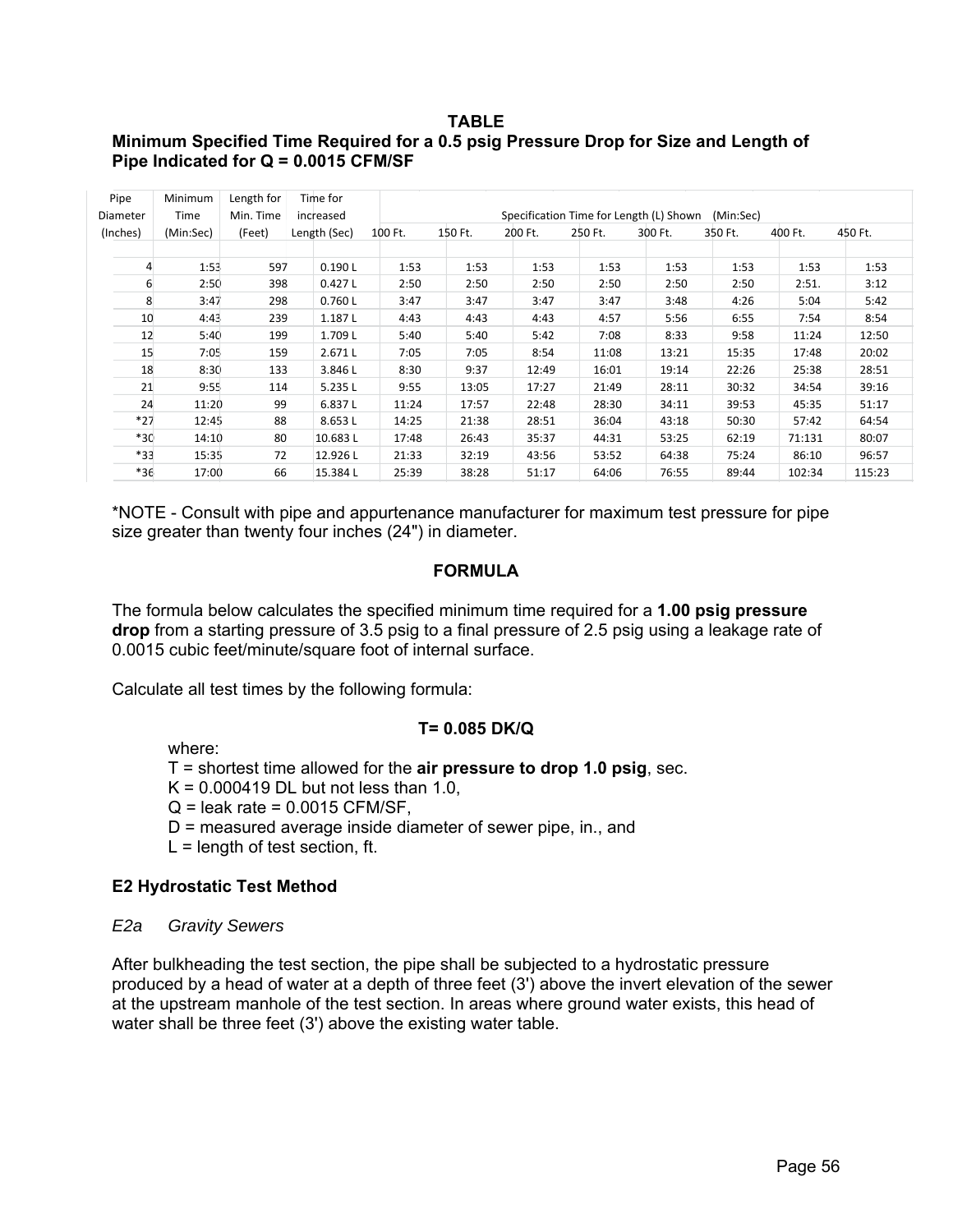The water head shall be maintained for a period of one (1) hour during which time it will be presumed that full absorption of the pipe body has taken place, and thereafter for an extended period of one (1) hour the water head shall be maintained as the test period. During the test period, the measured water loss within the test section, including service stubs, shall not exceed an infiltration / exfiltration rate of thirty five (35) gallons / inch diameter / mile / day.

If measurements indicate exfiltration within a test action section is not greater than the allowable maximum, the section will be accepted as passing the test.

### *E2b Pressure Sewers*

For sewers designated as pressure pipe sewers, the sewer shall be subjected to hydrostatic testing under 2611.3G Hydrostatic Testing of Watermains, except the hydrostatic testing pressure shall be two (2) times the maximum design operating pressure, but not less than one hundred (100) psig and the duration of the test shall be one hour.

### **E3 Test Failure and Remedy**

In the event of test failure on any test section, testing shall be continued until all leakage has been detected and corrected to meet the requirements. All repair work shall be subject to approval of the Engineer. Introduction of sealant substances by means of the test water will not be permitted.

Unsatisfactory repairs or test results may result in an order to remove and replace pipe as the Engineer considers necessary for test conformance. All repair and replacement work shall be at the Contractor's expense.

#### **F Deflection Test**

Deflection tests shall be performed on all plastic gravity sewer pipes. The test shall be conducted after the sewer trench has been backfilled to the desired finished grade and has been in place for thirty (30) days.

The deflection test shall be performed by pulling a rigid ball or nine-point mandrel in accordance with MnDOT 2503.3 C.4. Direct measurement of the pipe diameter to determine deflection is not allowed. The ball or mandrel shall have a minimum diameter equal to ninety five percent (95%) of the actual inside diameter of the pipe. The maximum allowable deflection shall not exceed five percent (5%) of the pipe's internal diameter. The line will be considered acceptable if the mandrel can progress through the line without binding. The time of the test, method of testing, and the equipment to be used for the test shall be subject to the approval of the Engineer.

All testing shall be performed by the Contractor at his expense without any direct compensation being made therefore, and he shall furnish all necessary equipment and materials required.

#### **F1 Test Failure and Remedy**

In the event of test failure on any test section, the section shall be replaced, with all repair work subject to approval of the Engineer. The replaced section shall be retested for leakage and deflection in conformance with the specifications contained herein. All repairs, replacement, and retesting shall be at the Contractor's expense.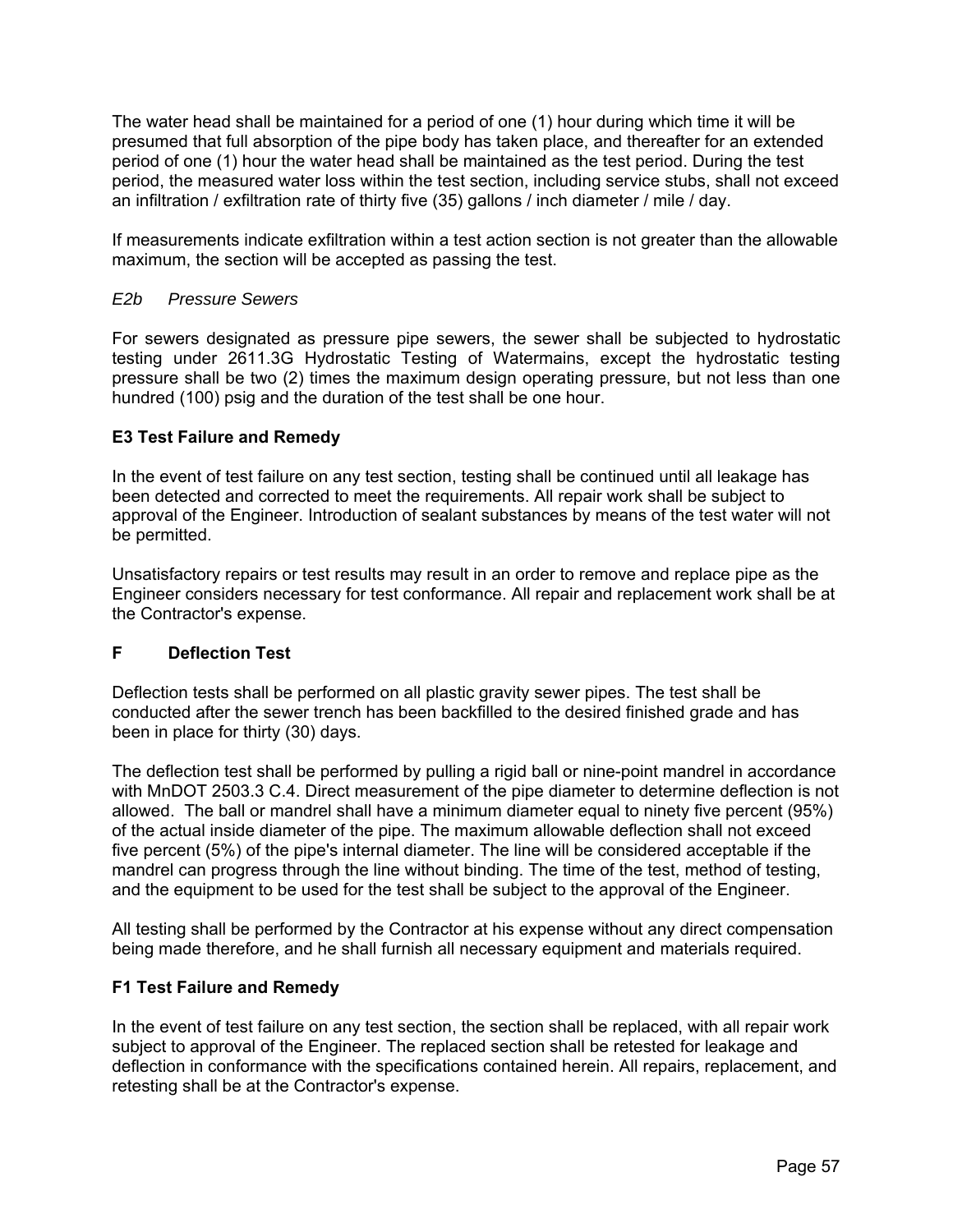# **G Televising**

Sewer line televising may be required by the Engineer, at the cost of the Contractor, if visual inspection, leakage testing, or deflection testing indicate the sewer has not been constructed in accordance with these specifications and the requirements of the Plans, Specifications, and Special Provisions.

### **2621.4 METHOD OF MEASUREMENT**

All items will be measured separately according to design designation as indicated in the Pay Item name and as may be detailed and defined in the Plans, Specifications, or Special Provisions.

Complete-in-place items shall include all component parts thereof as described or required to complete the unit, but excluding any excesses covered by separate Pay Items. Linear measurement of piping will include the running length of any special fittings (tees, wyes, elbows, gates, etc.) installed within the line of measure between specified terminal points.

## **A Sewer Pipe**

Sewer pipe of each design designation will be measured by length in linear feet along the line of pipe. Terminal points of measurement will be the pipe end at free outlets; the point of connection with in-place pipe; the center of manholes or catch basins; the point of centerline intersections at branch fittings; or the point of juncture with other appurtenances or units as defined.

Separation of quantities according to "depth zone classification", when so designated in the Pay Item, will be determined by depth of pipe invert below the ground surface profile.

## **B Manholes**

Manholes of each design designation will be measured by number of each constructed complete-in-place, including the base and castings as required, but excluding any excess depth greater than eight feet (8') measured from top of manhole cover to invert elevation of lowest pipe.

Excess manhole depth of each design designation will be measured by the linear foot difference in depth between the eight feet (8') allowed as standard and the actual increased depth as constructed.

## **C Catch Basins**

Catch basins of each design designation will be measured by number of each constructed complete-in-place, including the base and castings as required, but excluding any excess depth greater than five feet (5') measured from top of grate (low point) to invert elevation of lowest outlet pipe.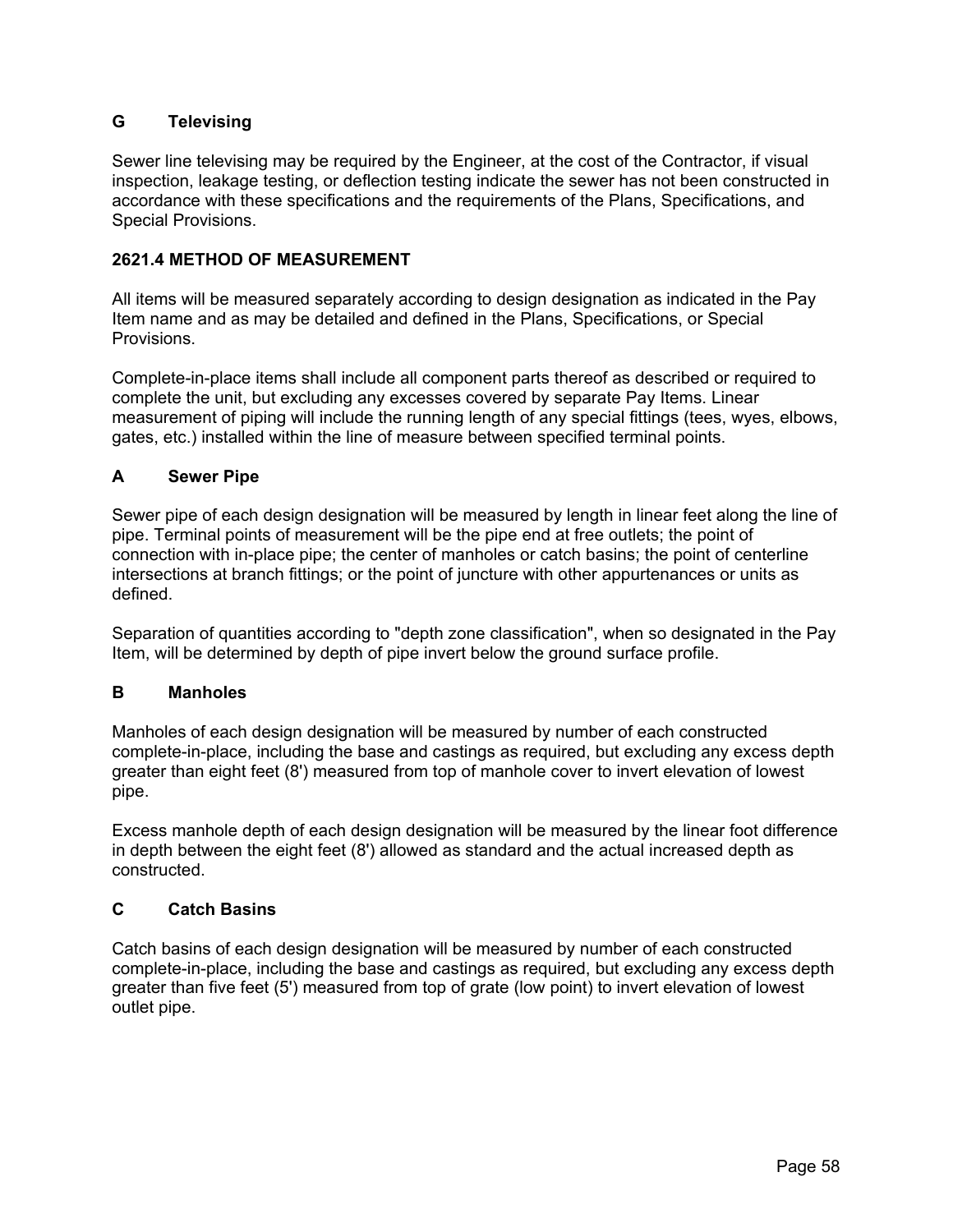Excess catch basin depth of each design designation will be measured by the linear foot difference in depth between the five feet (5') allowed as standard and the actual increased depth as constructed.

# **D Outside Drop Connection**

Outside drop connections of each design will be measured by linear foot constructed completein-place, and shall include granular encasement, fittings, any special piping required, including coring holes and watertight boots for existing manholes for the drop connection. Measurement shall be made vertically from the invert of the lower outside drop invert to the upper outside drop invert.

## **E Service Connection**

Service Connections of each design will be measured by number of each constructed completein-place as specified.

## **F Service Pipe**

Service pipe of each design will be measured separately by length in linear feet, horizontally along the line of installation, between the service end and the point of juncture with the main pipe connection fitting.

## **G Special Pipe Fittings**

Special pipe fittings (wyes, tees, bends, etc.) of each design designation will be measured by number of each installed complete-in-place as specified, but excluding any such fittings required to be installed as a component part of any other Work Unit.

## **H Appurtenant Items**

Appurtenant items such as aprons, trash guards, gates and other prefabricated units or assemblies as identified by Pay Item name will be measured separately by number of each installed complete-in-place as specified.

## **2621.5 BASIS OF PAYMENT**

Payment for sewer pipe and service pipe items at the Contract prices per linear foot of pipe of each design shall be compensation in full for all costs of providing a complete-in-place pipeline, including excavation, foundation preparation, backfilling, leakage testing, restoration of surface improvements, disposal of surplus or waste materials, final cleanup, and such other work as may be specified, but excluding the construction of other structures or special sections and the placement of special fittings, appurtenances or materials specifically designated for payment under other Contract Items.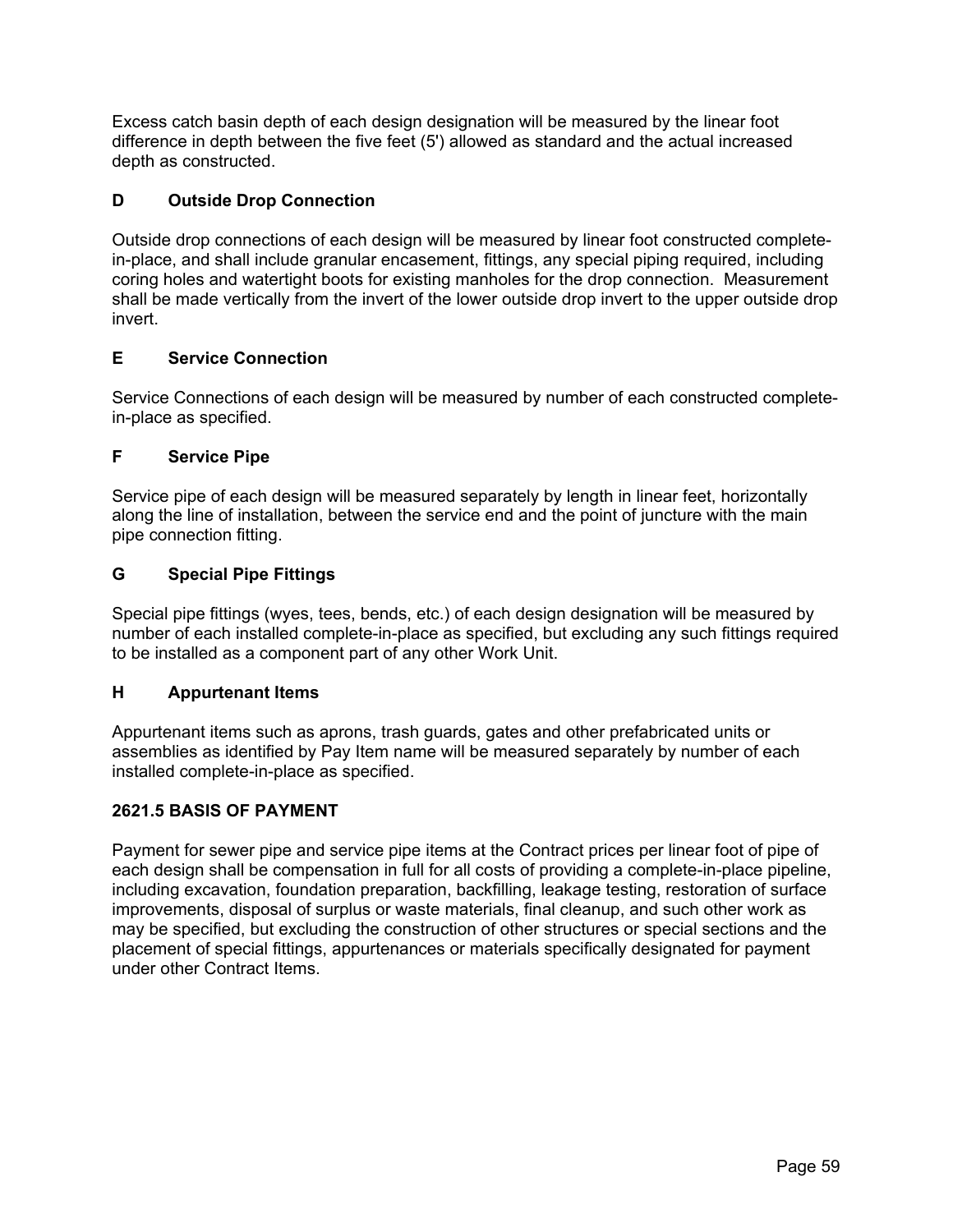Payment for manhole, catch basin, outside drop connection, service connection, and other structures as specified, at the Contract prices per structure, shall be compensation in full for all costs of constructing each unit complete-in-place as specified, including all required castings, special fittings, base or encasement, and appurtenant materials as specified for the complete structure or section, but excluding such additional work as may be designated for payment under other Contract Items.

Where the specified standard manhole, catch basin, or outside drop connection depths are exceeded, the excess depth of each design will be paid for separately as linear footage items and payment at the Contract prices therefor shall be compensation in full for all costs of providing the extra depth.

Special pipe fittings such as wyes, tees and bends will be paid for as separate Contract Items to the extent they are required to be installed in the sewer pipe and service pipe lines and not as a component part of a complete-in-place structure (outside drop connections, service connections, etc.)

Appurtenant items such as aprons, trash guards, drainage gates, and other prefabricated units or assemblies and specials as designated will be paid for as separate Contract Items to the extent they are not included as a component part of any complete-in-place structure.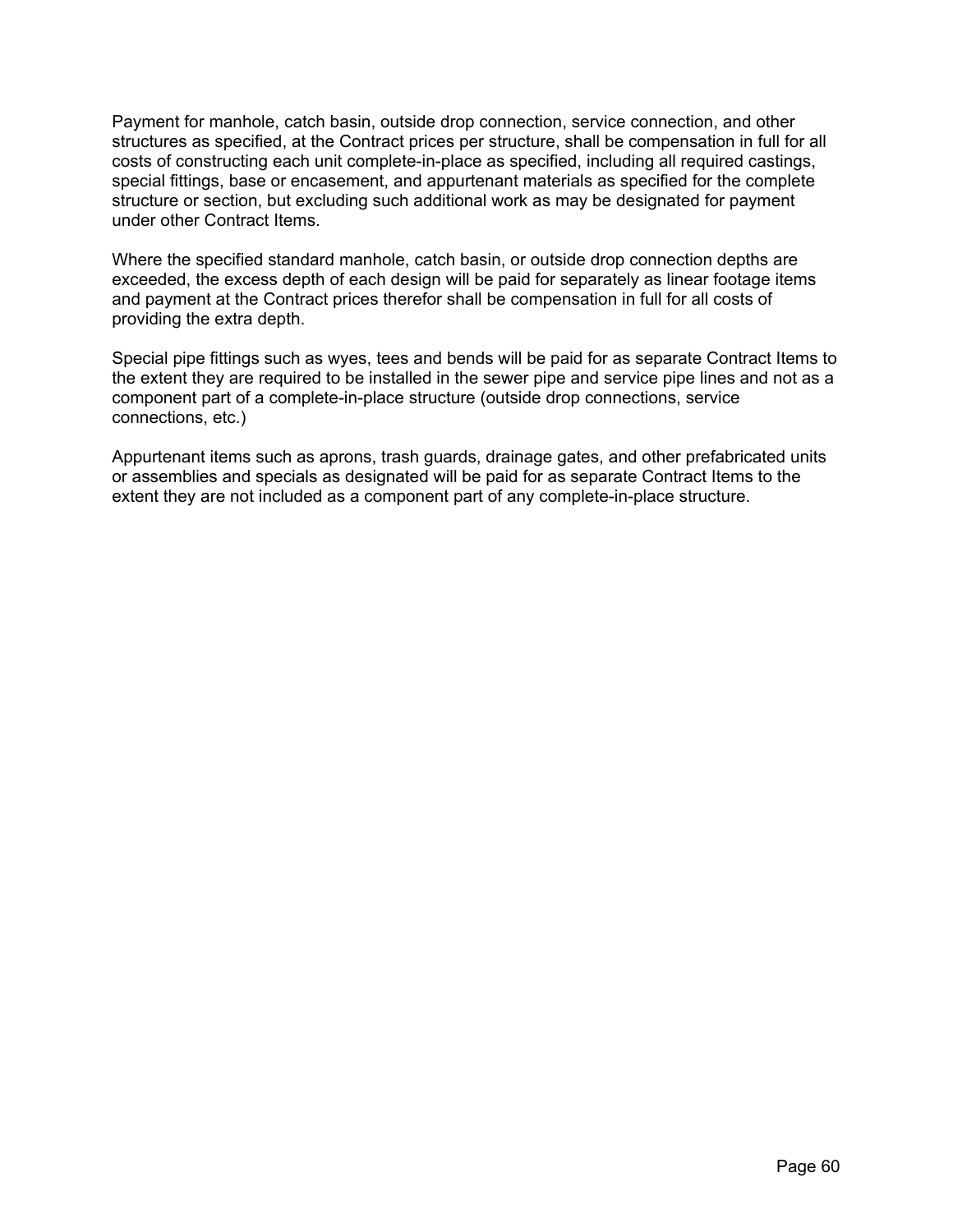### **SECTION 2631 CIPPS – STANDARD SPECIFICATIONS FOR SEWER PIPE REHABILITATION WITH CURED IN-PLACE PIPE SYSTEMS (CIPPS)**

### **2631.1 CIPPS DESCRIPTION**

### **A General**

This work shall consist of the rehabilitation of pipelines and conduits by the installation of a resin-impregnated flexible tube Cured-In-Place Pipe System (CIPPS). The rehabilitation of pipelines shall be constructed by the installation of a resin-impregnated flexible tube which, when cured, shall be continuous and tight-fitting throughout the entire length of the original pipe. The CIPP shall extend the full length of the original pipe and provide a structurally sound, joint less and watertight new pipe within the existing pipe. The Contractor is responsible for proper, accurate and complete installation of the CIPP using the system selected by the Contractor.

Neither the CIPP system, nor its installation, shall cause adverse effects to any downstream facilities. The use of the product shall not result in the formation or production of any detrimental compounds or by-products that may affect downstream structures, pups, pipe, equipment and wastewater treatment facilities. The Contractor shall notify the Engineer and identify any byproducts produced as a result of the installation operations, test and monitor the levels, and comply with any and all local waste discharge requirements. The Contractor shall cleanup, restore existing surface conditions and structures, and repair any of the CIPP system determined to be defective. The Contractor shall conduct installation operations and schedule cleanup in a manner to cause the least possible obstruction and inconvenience to traffic, pedestrians, businesses, and residents.

The use of the term "Plans, Specifications, and Special Provisions" within this specification shall be construed to mean those documents which compliment, modify, or clarify these specifications and are an enforceable component of the Contract Documents.

All references to MnDOT Specifications shall mean the latest published edition of the Minnesota Department of Transportation "Standard Specifications for Construction", and all supplements and amendments thereto, published prior to the date of advertisement for bids.

All references to other Specifications of AASHTO, ASTM, ANSI, AWWA, etc. shall mean the latest published edition available on the date of advertisement for bids.

The following specifications have been referenced in this Specification:

ASTM F1216 Standard Practice for Rehabilitation of Existing Pipelines and Conduits by the Inversion and Curing of a Resin-Impregnated Tube

ASTM F1743 Standard Practice for Rehabilitation of Existing Pipelines and Conduits by Pulledin-Place Installation of Cured-in-Place Thermosetting Resin Pipe (CIPP)

ASTM D543 Standard Practice for Evaluating the Resistance of Plastics to Chemical Reagents ASTM D638 Standard Test Method for Tensile Properties of Plastics

ASTM D790 Standard Test Methods for Flexural Properties of Un-reinforced and Reinforced Plastics and Electrical Insulating Materials

ASTM D792 Standard Test Methods for Density and Specific Gravity of Plastics by displacement.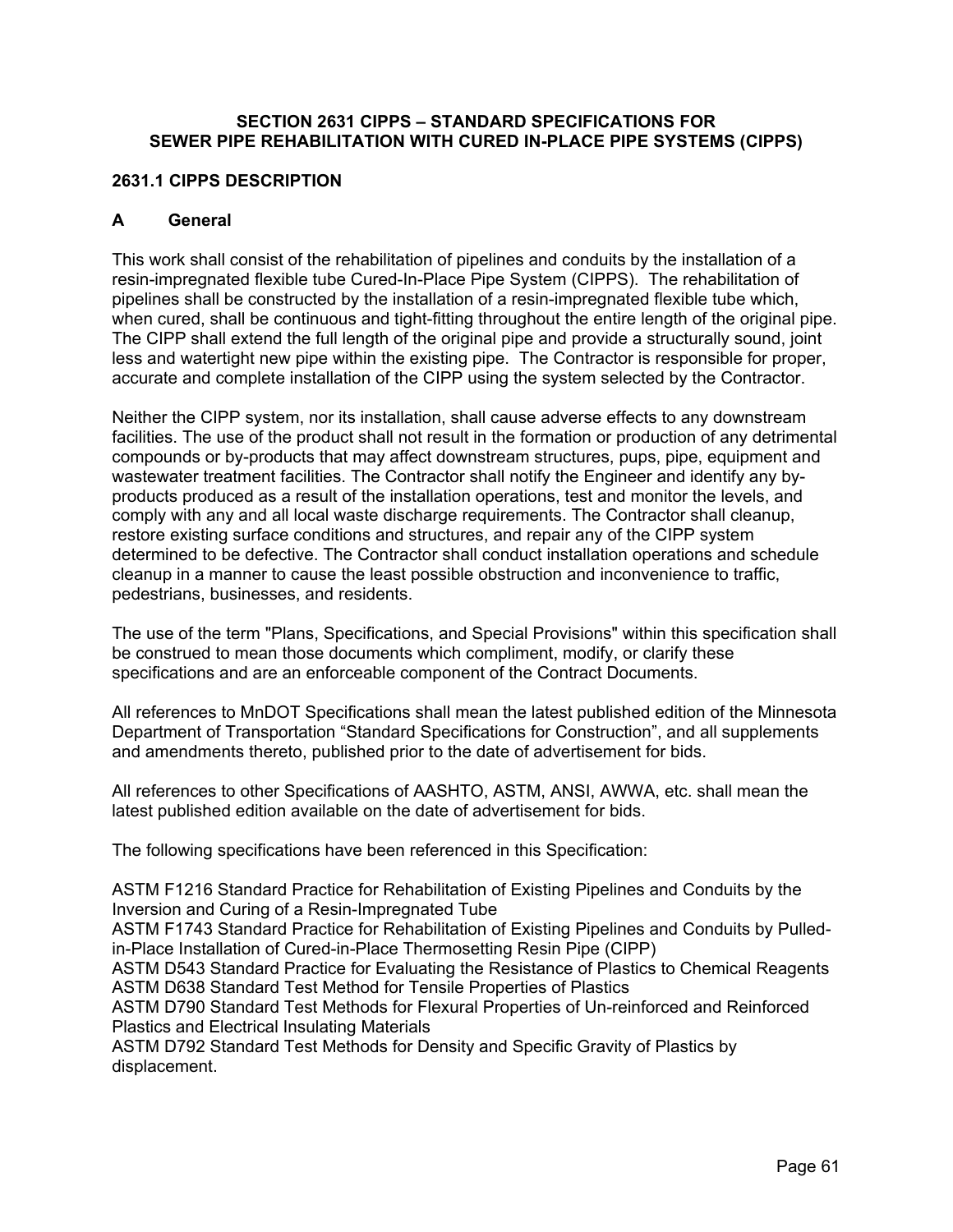ASTM F2019 Standard Practice for Rehabilitation of Existing Pipelines and Conduits by the Pulled in Place Installation of Glass Reinforced Plastic (GRP) Cured-in- Place Thermosetting Resin Pipe (CIPP)

ASTM D2122 Standard Test Method for Determining Dimensions of Thermoplastic Pipe and **Fittings** 

ASTM D2990 Standard Test Methods for Tensile, Compressive, and Flexural Creep and Creep-Rupture of Plastics

ASTM D5813 Standard Specification for Cured-in Place Thermosetting Resin Sewer Piping Systems

## **B Qualifications**

The Contractor shall be responsible for all aspects of the design of the liner pipe. The Contractor shall guarantee that the installed liner is capable of sustaining outside loads, resist chemical attack that normally occurs in sanitary and storm sewer systems, and will maintain hydraulic characteristics over a fifty (50) year design life.

Unless provided otherwise in the plans or Special Provisions, the existing sewer pipe shall be considered to be in a fully deteriorated condition, is not structurally sound, and cannot support soil and live loads. The cured-in-place pipe shall be designed to support hydraulic, soil, and live loads.

The sewer products are intended to have a fifty (50) year or greater design life, and in order to minimize the Owner's risk, only proven products with substantial successful long term track records will be approved.

## **B1 Manufactured Products and Installation**

Contractors must meet all of the following criteria:

- a. For a Product to be considered acceptable, a minimum of 100,000 linear feet or two hundred fifty (250) manhole-to-manhole line sections of successful wastewater collection system installations in the U.S. must be documented to the satisfaction of the Engineer. In addition, at least 50,000 linear feet of the product shall have been in successful service within the State for a minimum of five (5) years.
- b. The Contractor's personnel must satisfy all insurance, financial, and bonding requirements of the Owner, and must have had at least 5 (five) years active experience in the commercial installation of the product bid. In addition, the Contractor's personnel must have successfully installed at least 100,000 feet of the same product bid. The Field Supervisor/Foreman shall have a minimum five (5) years as a foreman/superintendent for a cured-in-place lining crew (installing actual product included with this bid/proposal), and a minimum of 100,000 lineal feet of cured-in-place lining, diameters up to and including twenty-four inches (24") installed under his/her supervision. Such experience shall include the actual product, by trade name, Contractor proposes to install. Acceptable documentation of these minimum installations must be submitted to the Engineer.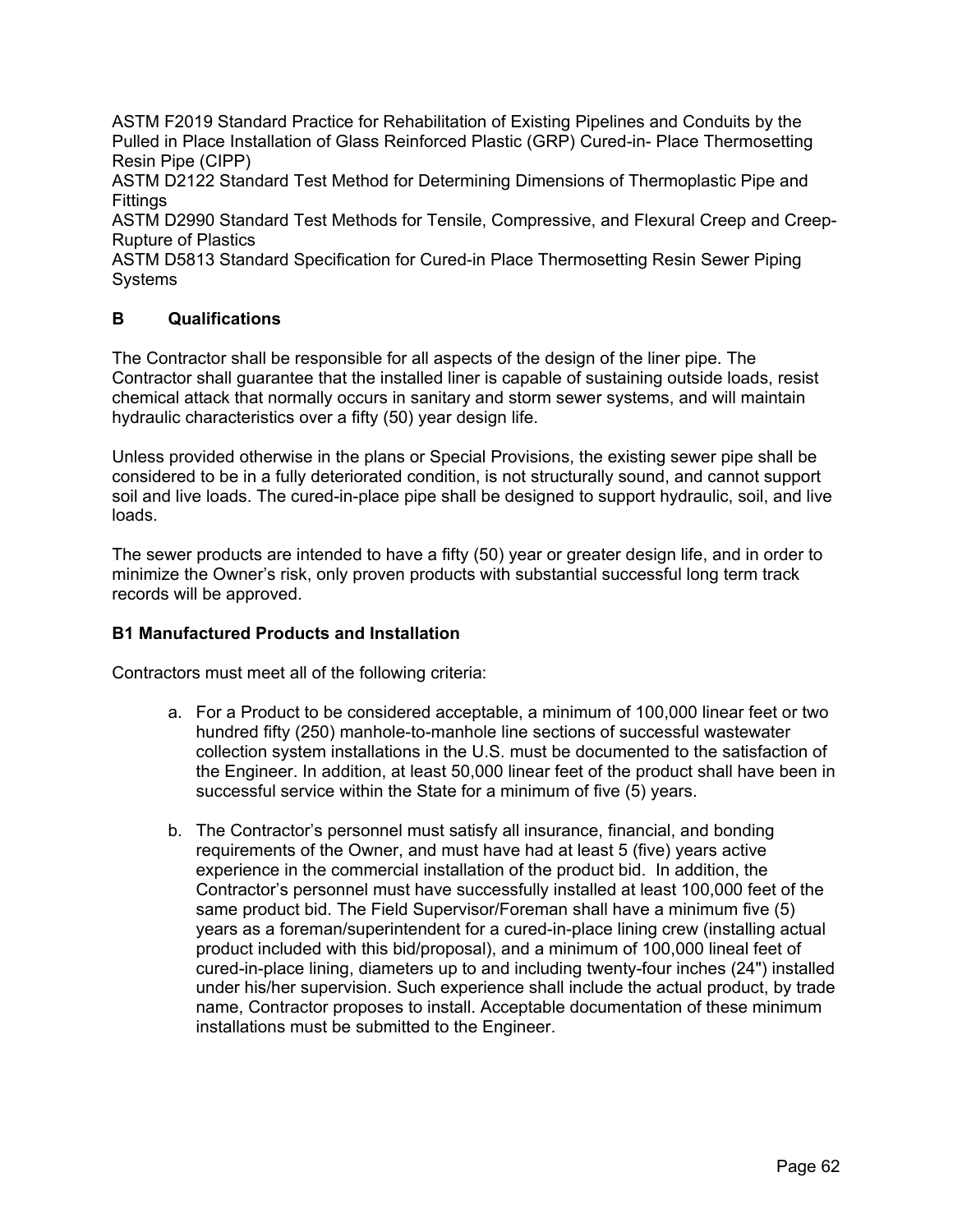c. Sewer rehabilitation products submitted for approval must provide Third Party Test Results supporting the long-term performance and structural strength of the product and such data shall be satisfactory to the Engineer. Test samples shall be prepared so as to simulate installation methods and trauma of the product. No product will be approved without independent third party testing verification.

## **2631.2 CIPPS MATERIALS**

#### **A General**

All materials required for this work shall be new material conforming to requirements of the referenced specifications for the class, kind, type, size, grade, and other details indicated in the Contract. Unless otherwise indicated, all required materials shall be furnished by the Contractor. If any options are provided for, as to type, grade, or design of the material, the choice shall be limited as may be stipulated in the Plans, Specifications, or Special Provisions.

All manufactured products shall conform in detail to such standard design drawings as may be referenced or furnished in the Plans. Otherwise, the Owner may require advance approval of material suppliers, product design, or other unspecified details as it deems desirable for maintaining adopted standards.

All materials shipped to the project site shall be accompanied by test reports certifying that the material conforms to the ASTM standards listed herein. Materials shall be shipped, stored, and handled in a manner consistent with written recommendations of the CIPP manufacturer to avoid damage. Damage includes but is not limited to, gouging, abrasion, flattening, cutting, puncturing, and ultra-violet (UV) degradation. All damaged materials shall be promptly removed from the project site at no cost to the Owner. On site material storage locations shall be approved by the Engineer.

## **A1 CIPPS Fabric Tube**

The CIPPS fabric "Tube" shall consist of one or more layers of absorbent non-woven felt fabric, felt/fiberglass or fiberglass and meet the requirements of ASTM F 1216, ASTM F 1743, ASTM D5813 & ASTM F2019. The fabric Tube shall be capable of absorbing and carrying resins, manufactured to withstand installation pressures and curing temperatures, have sufficient strength to bridge missing pipe segments, and stretch to fit irregular pipe sections.

The fabric Tubes shall have a uniform thickness that when compressed at installation pressures will equal the specified nominal tube thickness.

The wet-out fabric tube shall have a uniform thickness and excess resin distribution that when compressed at installation pressures will meet or exceed the design thickness after cure.

The fabric tube shall be manufactured to a size and length that when installed will tightly fit the internal circumference and length of the original pipe. Allowance shall be made for circumferential stretching during installation. The tube shall be properly sized to the diameter of the existing pipe and the length to be rehabilitated and be able to stretch to fit irregular pipe sections and negotiate bends. The Contractor shall determine the minimum tube length necessary to effectively span the designated run between manholes. The Contractor shall verify the lengths in the field prior to ordering and prior to impregnation of the tube with resin, to ensure that the tube will have sufficient length to extend the entire length of the run. The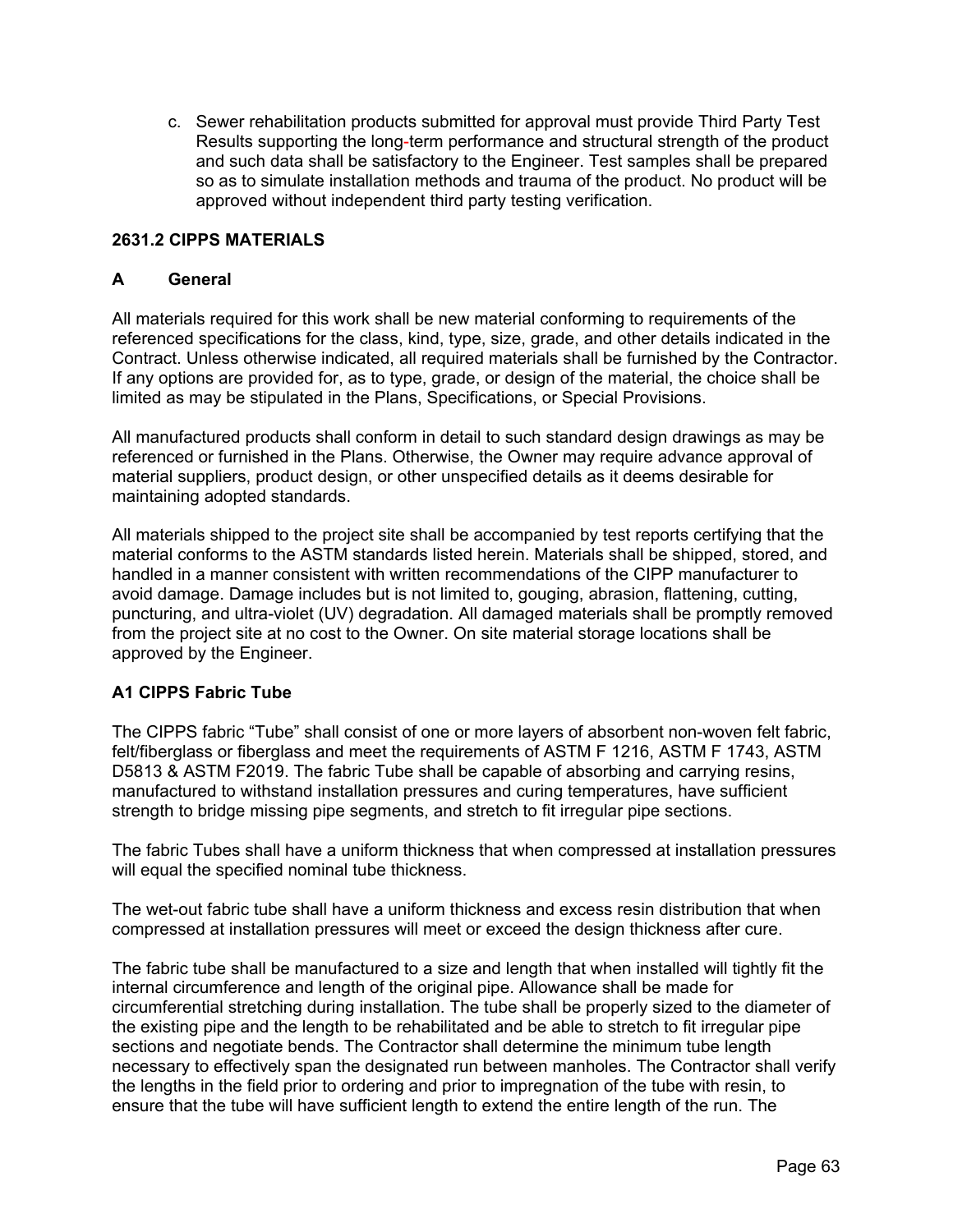Contractor shall also measure the inside diameter of the existing pipelines in the field prior to ordering liner so that the liner can be installed in a tight-fitted condition. Overlapped layers of felt in longitudinal seams that cause lumps in the final product shall not be allowed.

The minimum length of the fabric tube shall be that deemed necessary by the installer to effectively span the distance from the starting manhole to the terminating manhole or access point, plus that amount required to run-in and run-out for the installation process.

The outside and/or inside layer of the fabric tube (before inversion/pull-in, as applicable) shall be coated with an impermeable, flexible membrane that will contain the resin and facilitate, if applicable, vacuum impregnation and monitoring of the resin saturation during the resin impregnation (wet-out) procedure.

No material shall be included in the fabric tube that may cause de-lamination in the cured CIPP. No dry or unsaturated layers shall be acceptable upon visual inspection as evident by color contrast between the felt fabric and the activated resin containing a colorant. The tube shall be homogeneous across the entire wall thickness containing no intermediate or encapsulated elastomeric layers. No materials shall be included in the tube that is subject to delamination in the CIPPS.

The wall color of the interior pipe surface of CIPP after installation shall be a light reflective color so that a clear detailed examination with closed circuit television inspection equipment may be made. The hue of the color shall be dark enough to distinguish a contrast between the fully resin saturated felt fabric and dry or resin lean areas.

Seams in the fabric tube, if applicable, shall meet the requirements of ASTM D5813. The outside of the fabric tube shall be marked every five feet (5') with the name of the manufacturer or CIPP system, manufacturing lot and production footage.

The nominal fabric tube wall thickness shall be constructed to the nearest 0.5 mm increment, rounded up from the design thickness for that section of installed CIPP. Wall thickness transitions, in 0.5 mm increments or greater as appropriate, may be fabricated into the fabric tube between installation entrance and exit access points. The quantity of resin used in the impregnation shall be sufficient to fill all of the felt voids for the nominal felt thickness.

The resin shall be a corrosion resistant polyester or vinyl ester resin and catalyst system that when properly cured within the tube composite meets the requirements of ASTM F1216, ASTM F1743 or F2019, the physical properties herein, and those, which are to be utilized in the design of the CIPP for this application. The resin shall produce CIPP which will comply with or exceed the structural and chemical resistance requirements of this specification.

## **A2 CIPPS Structural Requirements**

The physical properties and characteristics of the finished liner will vary considerably, depending on the types and mixing proportions of the materials used, and the degree of cure executed. It shall be the responsibility of the Contractor to control these variables and to provide a CIPP system which meets or exceeds the minimum properties specified herein: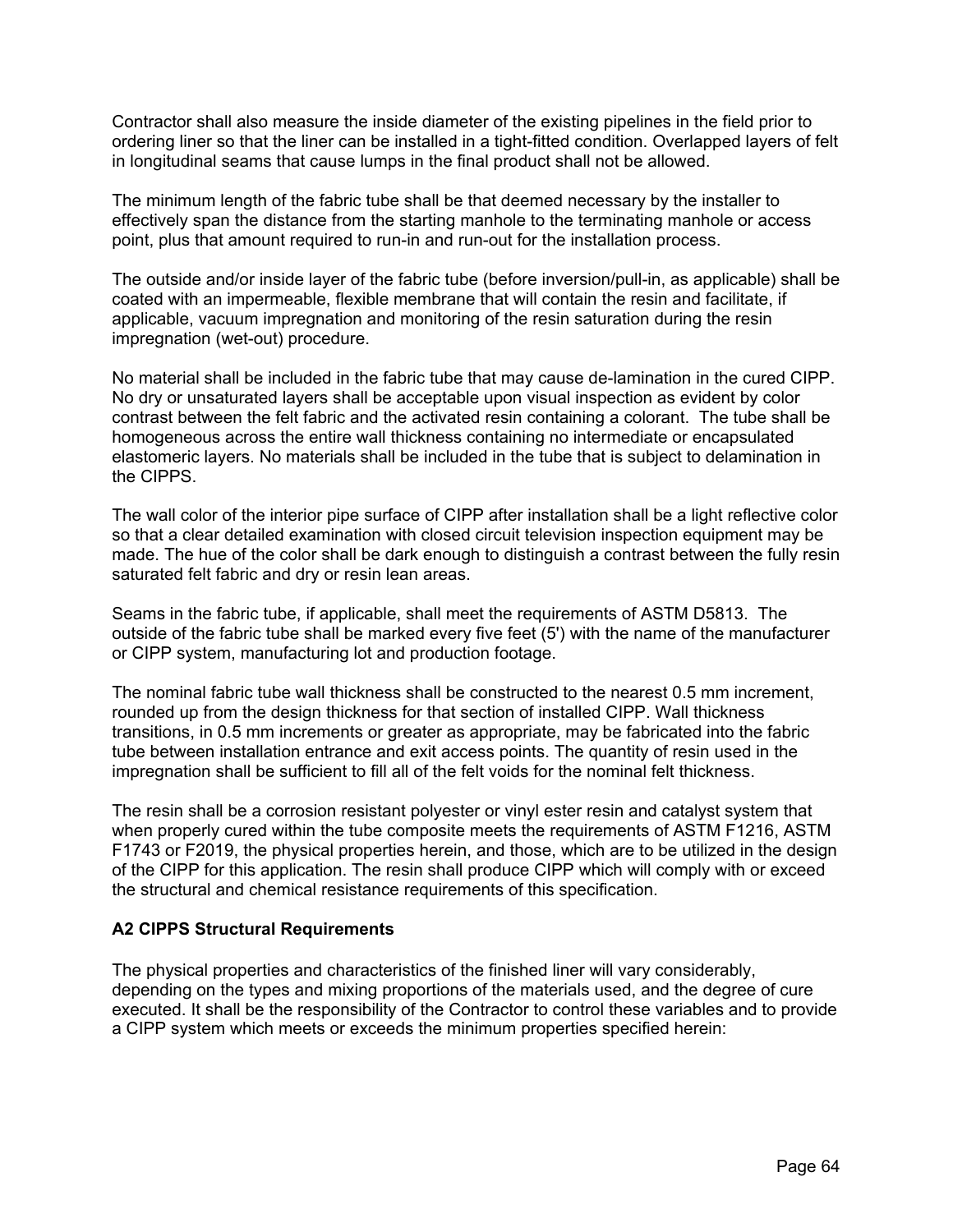- (1) The CIPP shall be designed as per ASTM standards. The CIPP design shall assume no bonding to the original pipe wall.
- (2) The design engineer shall set the long term (fifty (50) year extrapolated) Creep Retention Factor at thirty three percent (33%) of the initial design flexural modulus as determined by ASTM D-790 test method. This value shall be used unless the Contractor submits long term test data (ASTM D2990) to substantiate a higher retention factor.
- (3) The layers of the cured CIPP shall be uniformly bonded. It shall not be possible to separate any two (2) layers with a probe or point of a knife blade so that the layers separate cleanly or the probe or knife blade moves freely between the layers. If separation of the layers occurs during testing of field samples, new samples will be cut from the work. Any reoccurrence may cause rejection of the work.

Minimum Physical Properties: The cured pipe material (CIPP) shall, at a minimum, meet or exceed the structural properties, as listed in the table below.

| Property                                                | Test Method | Cured<br><b>Composite Per</b><br><b>ASTM F1216</b> | <b>Cured Composite</b><br>Per Design |
|---------------------------------------------------------|-------------|----------------------------------------------------|--------------------------------------|
| <b>Flexural Modulus of Elasticity (Short</b> )<br>Term) | ASTM D790   | 250,000 Psi                                        | <b>Contractor Value</b>              |
| Flexural Strength (Short Term)                          | ASTM D790   | 4,500 Psi                                          | <b>Contractor Value</b>              |

The required structural CIPP wall thickness shall be based as a minimum, on the physical properties listed above and in accordance with the Design Equations in the appendix of ASTM F 1216, and the following design parameters:

| Design Safety Factor            | 2.0 (1.5 For Pipes 36" Or Larger)              |  |  |
|---------------------------------|------------------------------------------------|--|--|
| <b>Creep Retention Factor</b>   | 33%                                            |  |  |
| Ovality                         | 2% Or As Measured By Field Inspection          |  |  |
| <b>Constrained Soil Modulus</b> | Per AASHTO LRFD Section 12 And AWWA Manual M45 |  |  |
| <b>Groundwater Depth</b>        | As Specified Or Indicated On The Plans         |  |  |
| Soil Depth (Above The Crown)    | As Specified Or Indicated On The Plans         |  |  |
| Live Load                       | H <sub>20</sub> Highway                        |  |  |
| Soil Load (Assumed)             | 120 Lb/Cu. Ft.                                 |  |  |
| Minimum Service Life            | 50 Years                                       |  |  |

The Contractor shall submit, prior to installation of the lining materials, certification of compliance with these specifications and/or the requirements of the pre-approved CIPP system. Certified material test results shall be included that confirm that all materials conform to these specifications. Materials not complying with these requirements will be rejected.

CIPP Short-Liners or segmental liners shall be of the same materials and meet the structural requirements of the full CIPP Tube liner.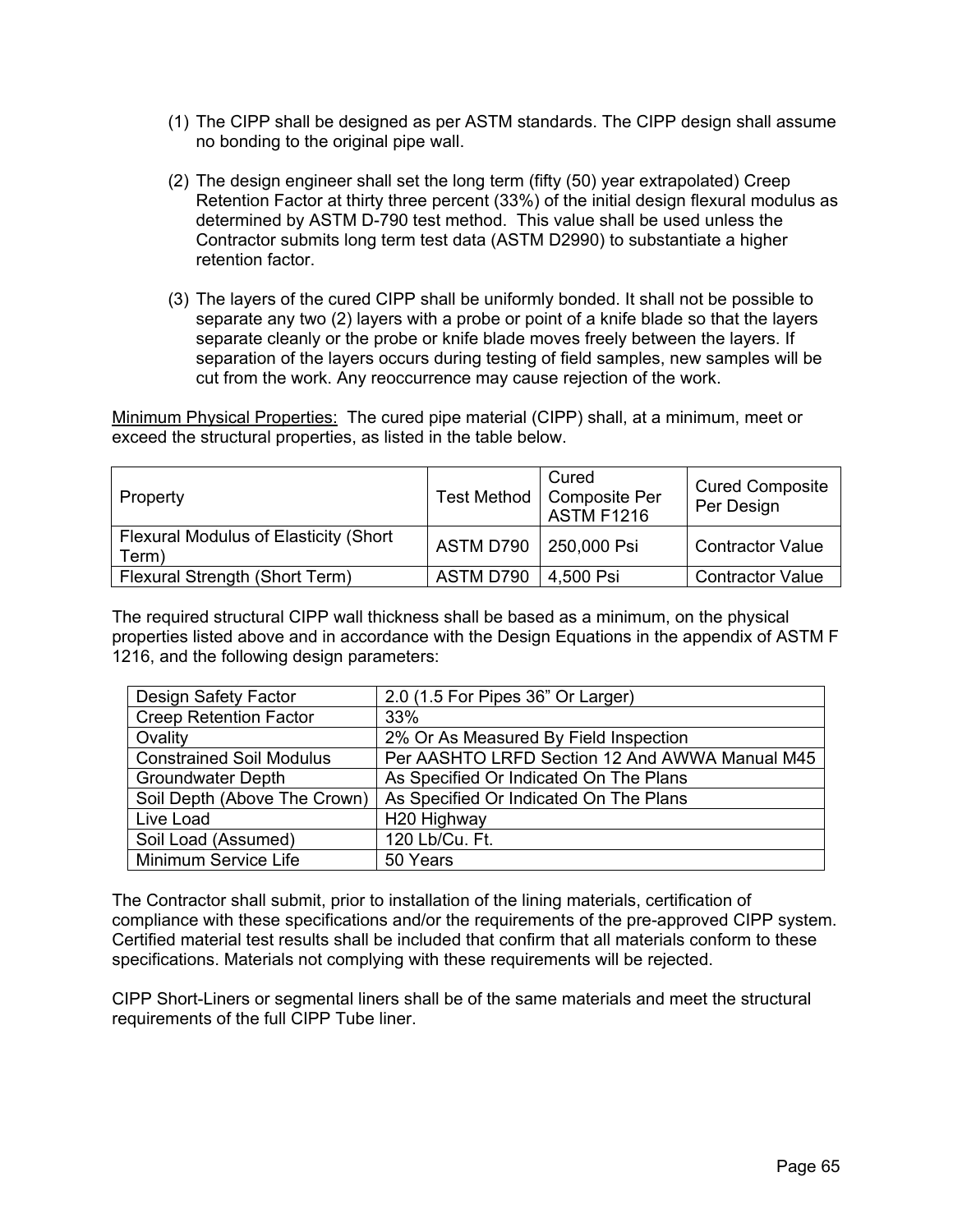## **A3 Material Testing Requirements**

- (1) Chemical Resistance The CIPP shall meet the chemical resistance requirements of ASTM F1216, Appendix X2. CIPP samples for testing shall be of tube and resin system similar to that proposed for actual construction. It is required that CIPP samples with and without plastic coating meet these chemical testing requirements.
- (2) Hydraulic Capacity Overall, the hydraulic profile shall be maintained as large as possible. The CIPP shall have a minimum of the full flow capacity of the original pipe before rehabilitation. Calculated capacities may be derived using a commonly accepted roughness coefficient for the existing pipe material taking into consideration its age and condition.
- (3) CIPP Field Samples When requested by the Owner, the Contractor shall submit test results from field installations in the USA of the same resin system and tube materials as proposed for the actual installation. These test results must verify that the CIPP physical properties specified in above have been achieved in previous field applications. Samples for this project shall be made and tested as described herein.

## **2631.3 CIPPS CONSTRUCTION REQUIREMENTS**

The Contractor shall clean the interior of the existing host pipe prior to installation of the CIPP liner. All debris and obstructions that will affect the installation and the final CIPP product shall be removed and disposed of. The CIPP liner shall be constructed of materials and methods, that when installed, shall provide a joint less and continuous structurally sound liner able to withstand all imposed static and dynamic loads on a long-term basis.

### **A Installation of CIPPS**

### **A1 Access**

It will be the responsibility of the Owner to locate and designate all manhole access points open and accessible for the work, and provide rights of access to these points. If a street must be closed to traffic because of the orientation of the sewer, the Contractor shall institute the actions necessary to do this for the mutually agreed time period. Traffic Control shall be the responsibility of the Contractor and shall conform to the latest revision of the MMUTCD and other provisions of this specification herein. The Contractor shall keep the roadway open to traffic at all times unless given prior approval by the Engineer.

### **A2 Water Usage**

Water is available from the City at designated locations for cleaning, inversion, and other work items requiring water. Use of an approved double check backflow assembly shall be required. The Contractor shall provide his own approved assembly. The Contractor may use City water but shall inform the Public Works Department of such use and obtain a meter for documenting water usage. No fees will be charged for water.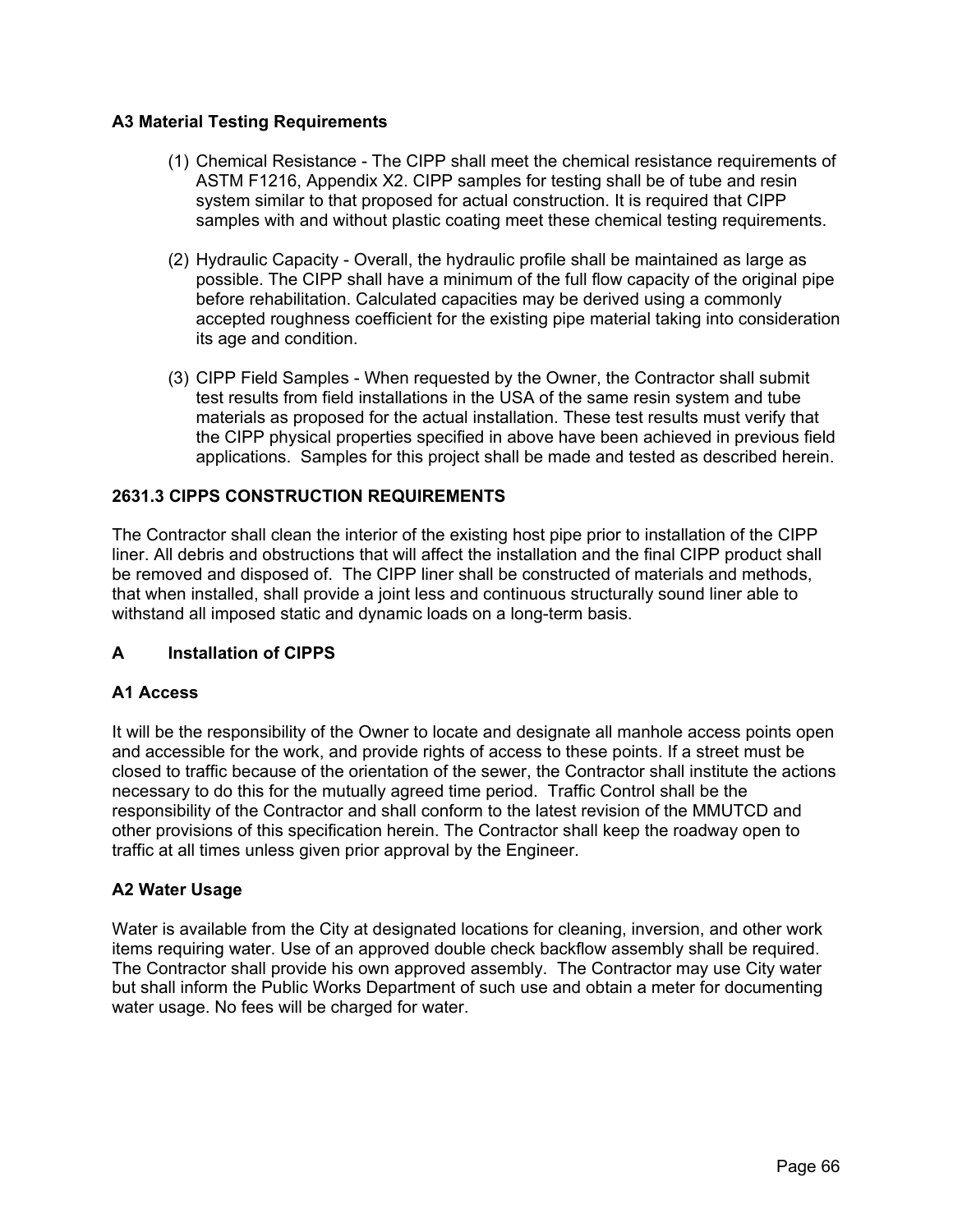# **A3 Cleaning of Sewer Lines**

The Contractor shall remove all internal debris from the pipe line that will interfere with the installation and the final product delivery of the CIPP as required in these specifications. Solid debris and deposits shall be removed from the system and disposed of properly by the Contractor. Moving material from manhole section to manhole section shall not be allowed. As applicable the contractor shall either plug or install a flow bypass pumping system to properly clean the pipe lines. The Contractor shall ensure that no debris is transferred downstream during cleaning operations. The Contractor shall use a vacuum vehicle or similar means to remove debris during cleaning operations. Precaution shall be taken, by the Contractor in the use of cleaning equipment to avoid damage to the existing pipe. The repair of any damage, caused by the cleaning equipment, shall be the responsibility of the Contractor. Disposal of the cleaning debris shall be in accordance with local, State and Federal Law and shall be incidental to the CIPPS.

## **A4 Bypassing Wastewater**

The Contractor shall provide a by-pass for the flow of existing mainline and service connection effluent around the section or sections of pipe designated for CIPP installation. Installation of the liner shall not begin until the Contractor has installed a sewage by-pass system and all pumping facilities have been installed and tested under full operating conditions including the bypass of mainline and side sewer flows. Once the lining process has begun, existing sewage flows shall be maintained, until the resin/felt tube composite is fully cured, cooled down, fully televised and the CIPP ends finished. The Contractor shall coordinate sewer bypass and flow interruptions with the Engineer at least fourteen (14) days in advance and with the property owners and businesses at least three (3) business days in advance. The pump and bypass lines shall be of adequate capacity and size to handle peak flows. The Contractor shall submit a detail of the bypass plan and design to the Engineer prior to proceeding with any CIPP installation. Compensation for by-pass pumping and all associated plans and approvals shall be included in the price bid for CIPPS Installation.

### **A5 Inspection of Pipelines**

Inspection of pipelines shall be performed by experienced personnel trained in locating breaks, obstacles, and service connections by closed circuit television. The interior of the pipeline shall be carefully inspected to determine the location of any conditions which may prevent proper installation of the CIPPS into the pipelines and it shall be noted so that these conditions can be corrected. A video and suitable log shall be kept for later reference by the Owner. The Owner has copies of a video inspection of the sewers to be relined, and these are available for prospective bidders. However, since the deterioration of sewer is an ongoing process, and roots, solids, and deposits can accumulate over time, the Contractor shall base the design of the liner on inspections made immediately prior to installation.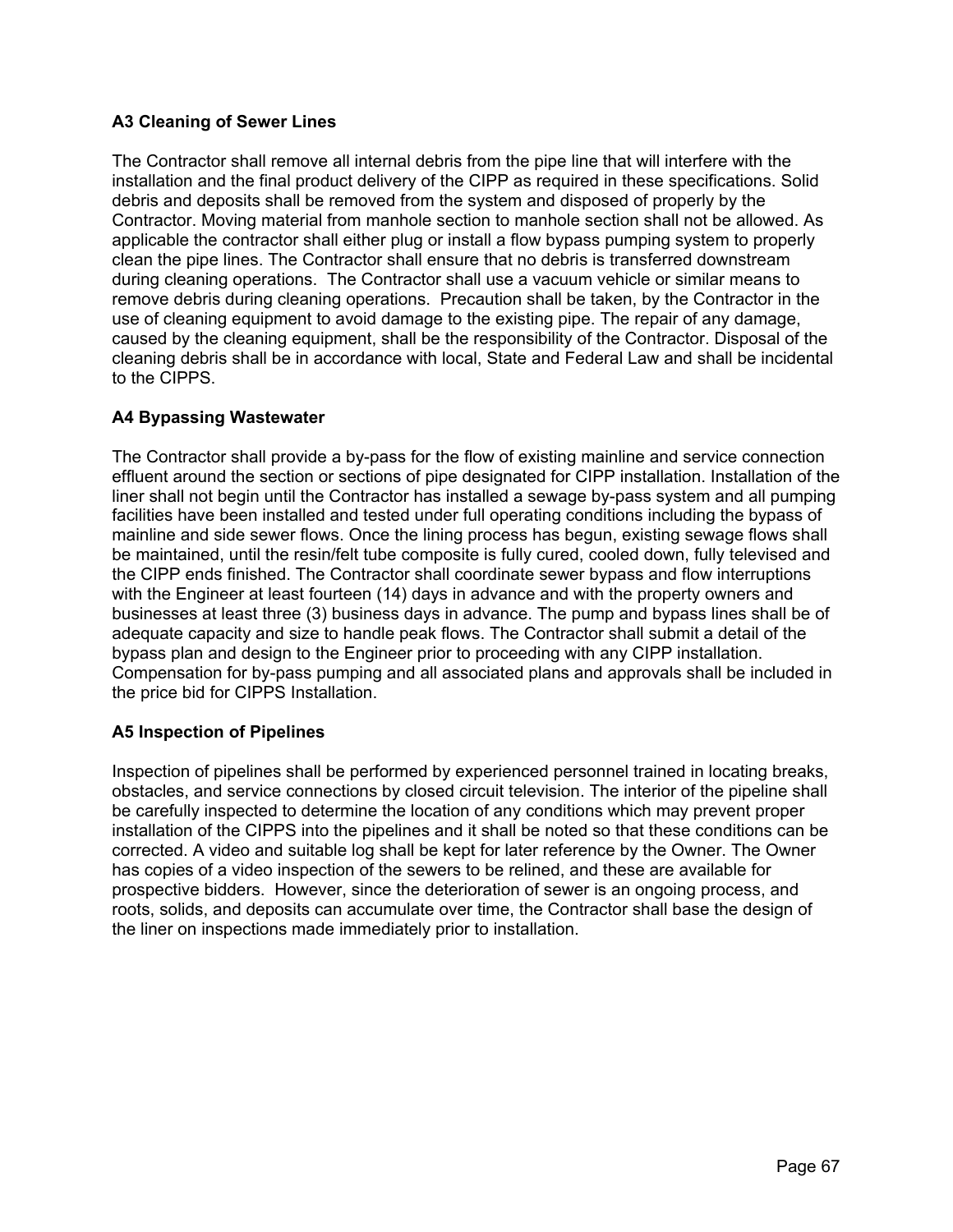## **A6 Line Obstructions**

It shall be the responsibility of the Contractor to clear the line of obstructions such as solids and roots that will prevent the insertion of CIPP. If pre-installation inspection reveals an obstruction such as a protruding service connection, dropped joint, or a collapse that will prevent the inversion process, that was not evident on the pre-bid video and it cannot be removed by conventional sewer cleaning equipment, if directed by the Owner, the Contractor shall make a point repair excavation to uncover and remove or repair the obstruction. Such excavation shall be approved in writing by the Owner's representative prior to the commencement of the work and shall be considered as a separate pay item.

## **A7 Public Notification**

The Contractor shall make every effort to maintain service usage throughout the duration of the project. In the event that a service will be out of service, the maximum amount of time of no service shall be eight (8) hours for any property served by the sewer. A public notification program shall be implemented, and shall as a minimum, require the Contractor to be responsible for contacting each home or business connected to the sanitary sewer and informing them of the work to be conducted, and when the sewer will be off-line. The Contractor shall also provide the following:

- (1) Written notice to be delivered to each home or business the day prior to the beginning of work being conducted on the section, and a local telephone number of the Contractor they can call to discuss the project or any problem which could arise.
- (2) Personal contact with any home or business, which cannot be reconnected within the time stated in the written notice.
- (3) Notification shall include advisory statements to the resident that:
	- a. To minimize odor problems during the installation of CIPP, residents should be advised to ensure that their sewer traps are in a proper state of repair. In cases of damaged, dry, or non-existent traps, the areas or rooms where floor drains or access to traps are located should be ventilated, if possible, by leaving doors or windows open to the outside during the CIPP installation process.

The Contractor shall be responsible for confirming the locations of all branch service connections prior to installing and curing the CIPP.

### **A8 Liner Installation**

CIPP installation shall be in accordance with the applicable ASTM standards with the following modifications:

(1) The wet-out tube shall be positioned in the pipeline using the method specified by the manufacturer. Care should be exercised not to damage the tube as a result of installation. The tube should be pulled-in or inverted through an existing manhole or approved access point and fully extend to the next designated manhole or termination point. If pulled into place, a power winch should be utilized, and care should be exercised not to damage the tube as a result of pull-in friction.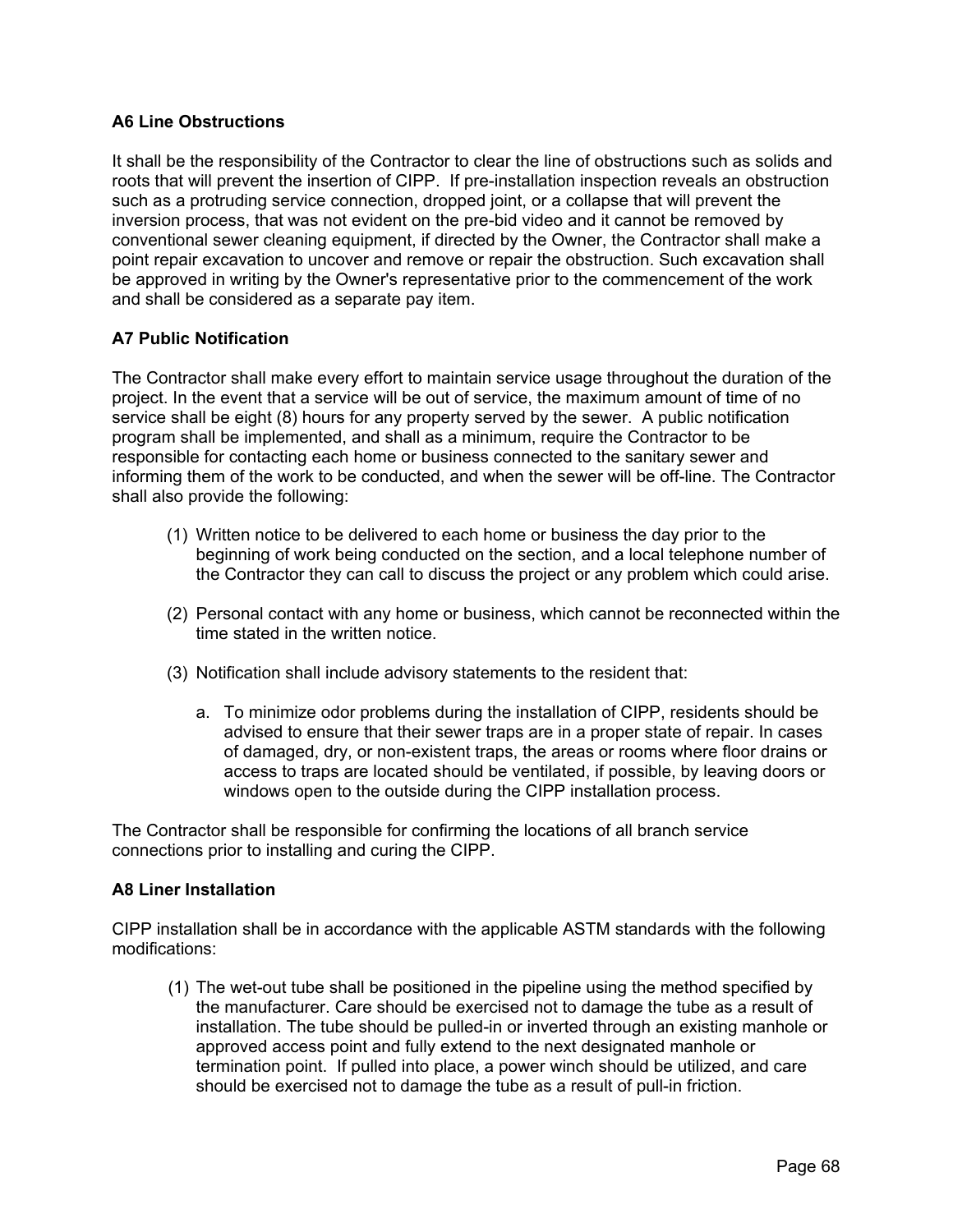- (2) Prior to installation and as recommended by the manufacturer remote temperature gauges or sensors shall be placed inside the host pipe to monitor the temperatures during the cure cycle. Liner and/or host pipe interface temperature shall be monitored and logged during curing of the liner.
- (3) Curing shall be accomplished by utilizing the appropriate medium in accordance with the manufacturer's recommended cure schedule. The curing source or in and output temperatures shall be monitored and logged during the cure cycles. The manufacturer's recommended cure schedule shall be used for each line segment installed, and the liner wall thickness and the existing ground conditions with regard to temperature, moisture level, and thermal conductivity of soil, per ASTM as applicable, shall be taken into account by the Contractor.
- (4) The Contractor shall remove protruding taps to the inside wall of the pipe. In no case shall the pipe be less than ninety five percent (95%) open to flow.

## **A9 Resin Impregnation**

The quantity of resin used for tube impregnation shall be sufficient to fill the volume of air voids in the tube with additional allowances for polymerization shrinkage and the loss of resin through cracks and irregularities in the original pipe wall. A vacuum impregnation process shall be used. To insure a through wet-out, the point of vacuum shall be no further than twenty-five feet (25') from the point of initial resin introductions. After vacuum in the tube is established, the vacuum points shall be no further than seventy-five feet (75') from the leading edge of the resin. The leading edge of the resin slug shall be as near to perpendicular to the longitudinal axis of the tube as possible. A roller system shall be used to uniformly distribute tie resin throughout the tube. If the Installer proposes an alternate method of resin impregnation, the method must produce the same results and the method approved by the Engineer.

### **A10 Cool Down**

The Contractor shall cool the CIPP in accordance with the manufacturer's recommendations. Temperatures and curing data shall be monitored and recorded, by the Contractor, throughout the installation process to ensure that each phase of the process is achieved as approved in accordance with the CIPP System manufacturer's recommendations.

Proper curing and handling of CIPP systems shall be done using the following guidelines for discharge of by-products:

Water Curing Method:

Sanitary Sewers

(1) Release process water to the sewer after per industry standards during/after cooldown.

Storm Sewers and Culverts

- (1) Based upon receiving waterway's assimilative capacity
	- a. Discharge water when cooled to ambient air temperature
		- b. Discharge water once styrene concentration is confirmed to be at or below 25ppm; or,
		- c. Transport process water to nearest wastewater treatment facility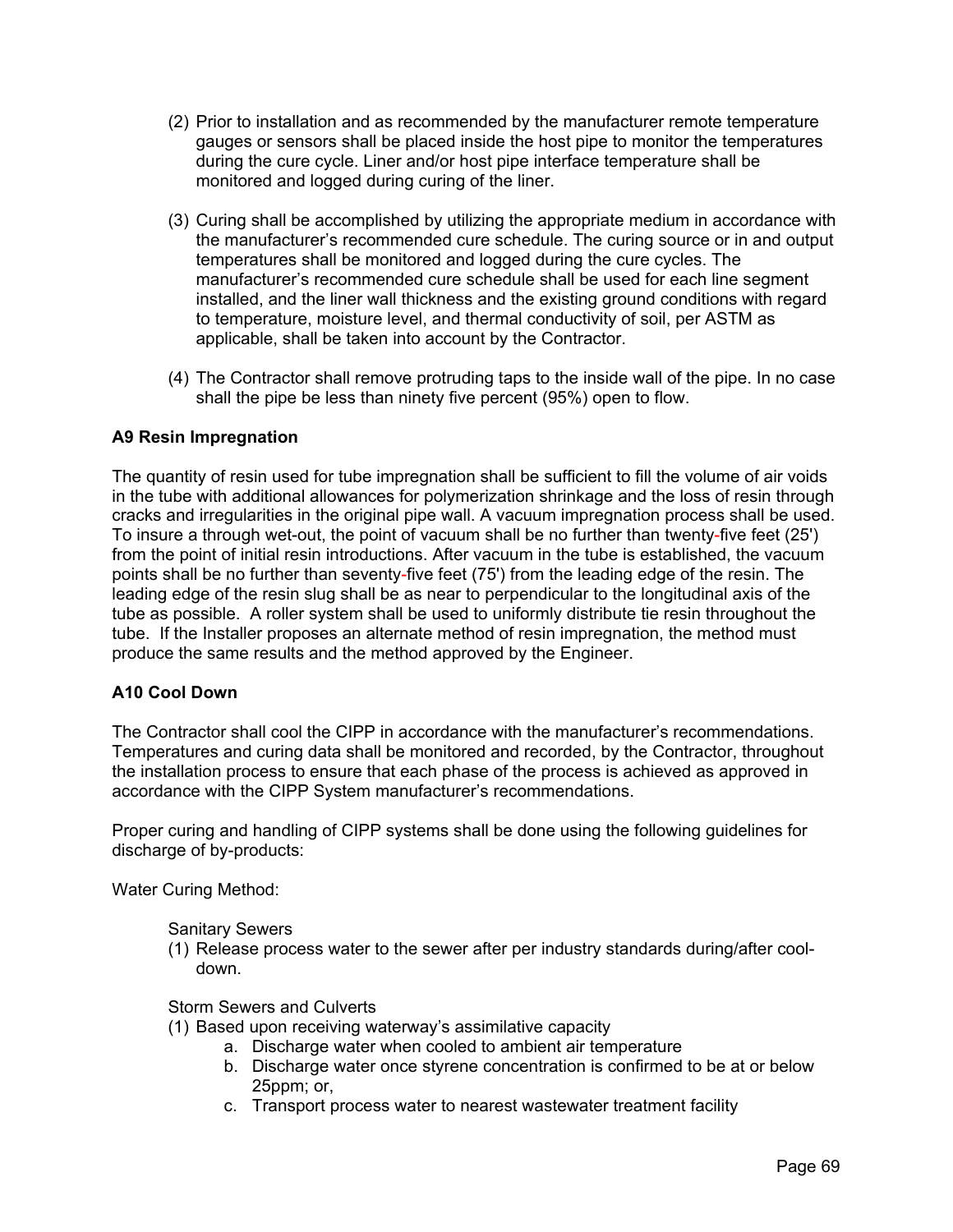Steam Curing Method:

Sanitary Sewers

(1) Release condensate water directly to receiving sewer while processing

Storm Sewers and Culverts

- (1) Based upon receiving waterway's assimilative capacity
	- a. Detain condensate in a lined holding pond until it cools to ambient
	- b. Discharge water once styrene concentration is confirmed to be less than 25ppm; or
	- c. Retrieve condensate by pumping it into the steam generation truck's reservoir; or
	- d. Transport condensate to nearest wastewater treatment facility.

## **A11 Finishing Operations**

The installed CIPP shall be continuous over the entire length of a sewer line section and be free from visual defects such as foreign inclusions, dry spots, pinholes, major wrinkles and delamination. The lining shall be impervious and free of any leakage from the pipe to the surrounding ground or from the ground to inside the lined pipe. Any defect, which will or could affect the structural integrity or strength of the linings, shall be repaired at the Contractor's expense. The beginning and end of the CIPP shall be sealed to the existing host pipe. The sealing material shall be compatible with the pipe end and shall provide a watertight seal. If any of the service connections leak water between the host pipe and the installed liner, the connection mainline interface shall be sealed to provide a watertight connection. If the wall of the CIPP leaks, it shall be repaired or removed and replaced with a watertight pipe as recommended by the manufacture of the CIPP system.

At all points where the liner pipe has been exposed (such as service connection fittings, or other points where the old pipe must be removed), the liner pipe and fittings shall be encased in cement-stabilized sand or other high density material as specified by the Engineer to prevent deflection due to difference in subsidence. After the encasement material is in place and accepted by the Engineer, backfill is placed and compacted to require finish grade in accordance with the specifications. Particular care should be taken to ensure compaction of earth beneath the lateral/service pipe in order to reduce subsidence and resultant bending at the lateral connection at the sewer main.

### **A12 Manhole Connections**

A seal, consisting of a resin mixture or hydrophilic seal compatible with the installed CIPP shall be applied at manhole walls in accordance with the CIPP System manufacturer's recommendations.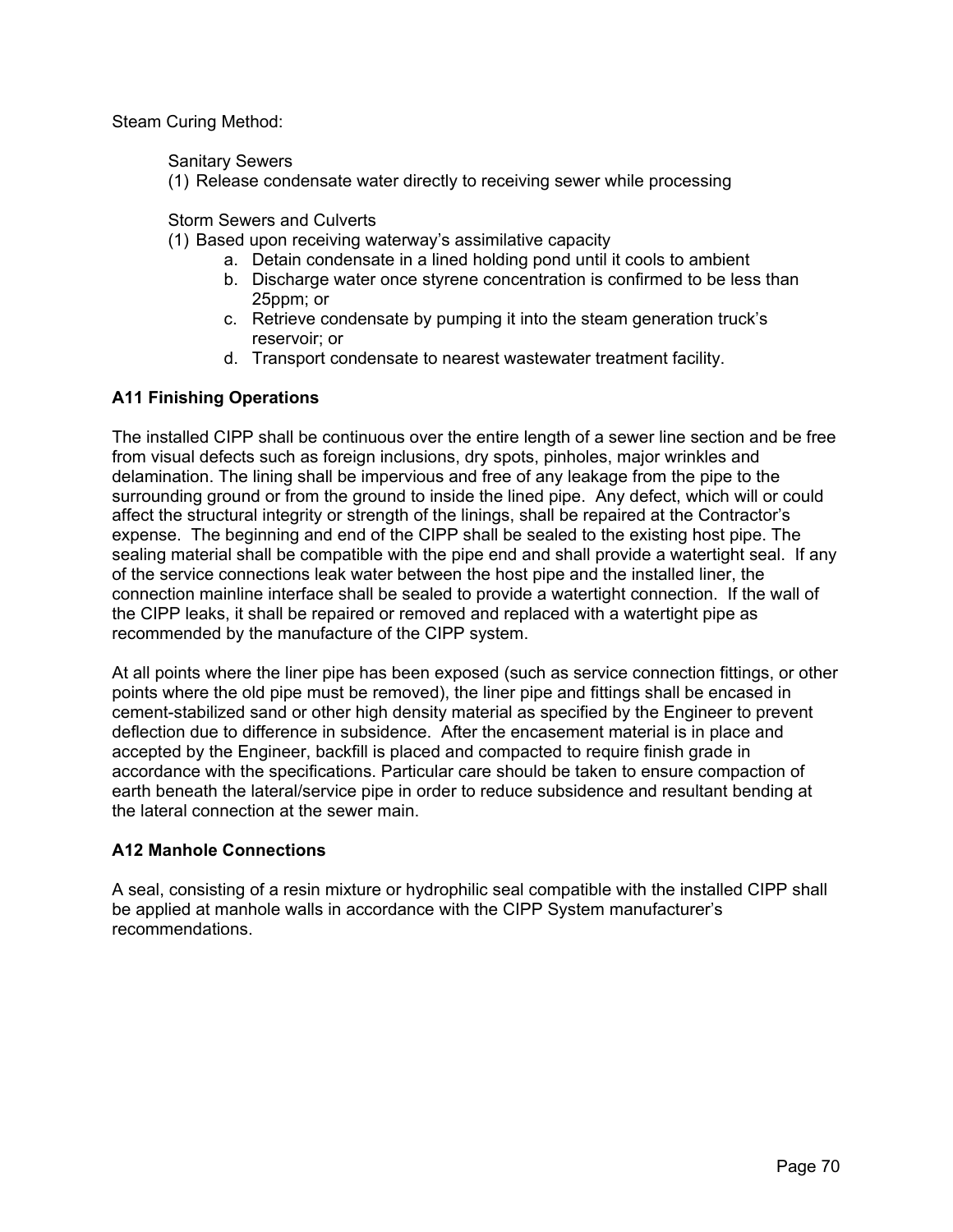## **A13 Reconnections of Existing Services**

Services shall be identified by the Contractor prior to lining work. After the pipe has been reconstructed and tested, the service connections shall be reconnected. It is the Contractor's responsibility to make sure that all service connections are reconnected, unless otherwise directed by the Engineer. A CCTV camera and remote cutting tool shall be used for internal reconnections. The machined opening shall be at least ninety five percent (95%) of the service connection opening and the bottom of both openings must match. The opening shall not be more than one hundred percent (100%) of the service connection opening.

The edges of the opening shall not have pipe fragments or liner fragments, which may obstruct flow or snag debris. In the event that service reinstatements result in openings that are greater than one hundred percent (100%) of the service connection opening, the Contractor shall install a CIPP type repair, sufficiently in size to completely cover the over-cut service connection. No additional compensation will be paid for the repair of over-cut service connections. Discs of pipe material resulting from service tap cutting shall be collected at the next manhole downstream of the pipe rehabilitation operation prior to leaving the site. Discs shall not be allowed to pass through the system.

## **A14 CIPP Short-Liner**

The CIPP short-liner shall meet the requirements of the full length CIPP liner and the following:

- (1) The Short-Liner shall be inserted into the existing sewer line with a power winch and steel cable attached to the end of the liner by use of an appropriate pulling head. Length of the liner to be inserted at any one time shall be governed by the length of the section in need of repair or the maximum length of the installation equipment considering the size and condition of the sewer.
- (2) A mobile installation unit shall be brought to the site ready to process the liner. The installation unit shall contain heat generating equipment, CCTV facility and other auxiliary miscellaneous equipment necessary for controlling processing of the Short-Liner pipe. The equipment shall be positioned next to the point of entry with minimum obstruction to the other side activities and shall be operated by trained personnel only.
- (3) The pressure shall be increased to compensate for the heating-cooling transition and it shall be maintained until the temperature at the lowest critical point is 100 $\degree$  F (38 $\degree$ ) C). This shall constitute completion of the Short-Liner pipe processing. The pipe within the pipe shall be tight fitting and adapted to the existing sewer pipe.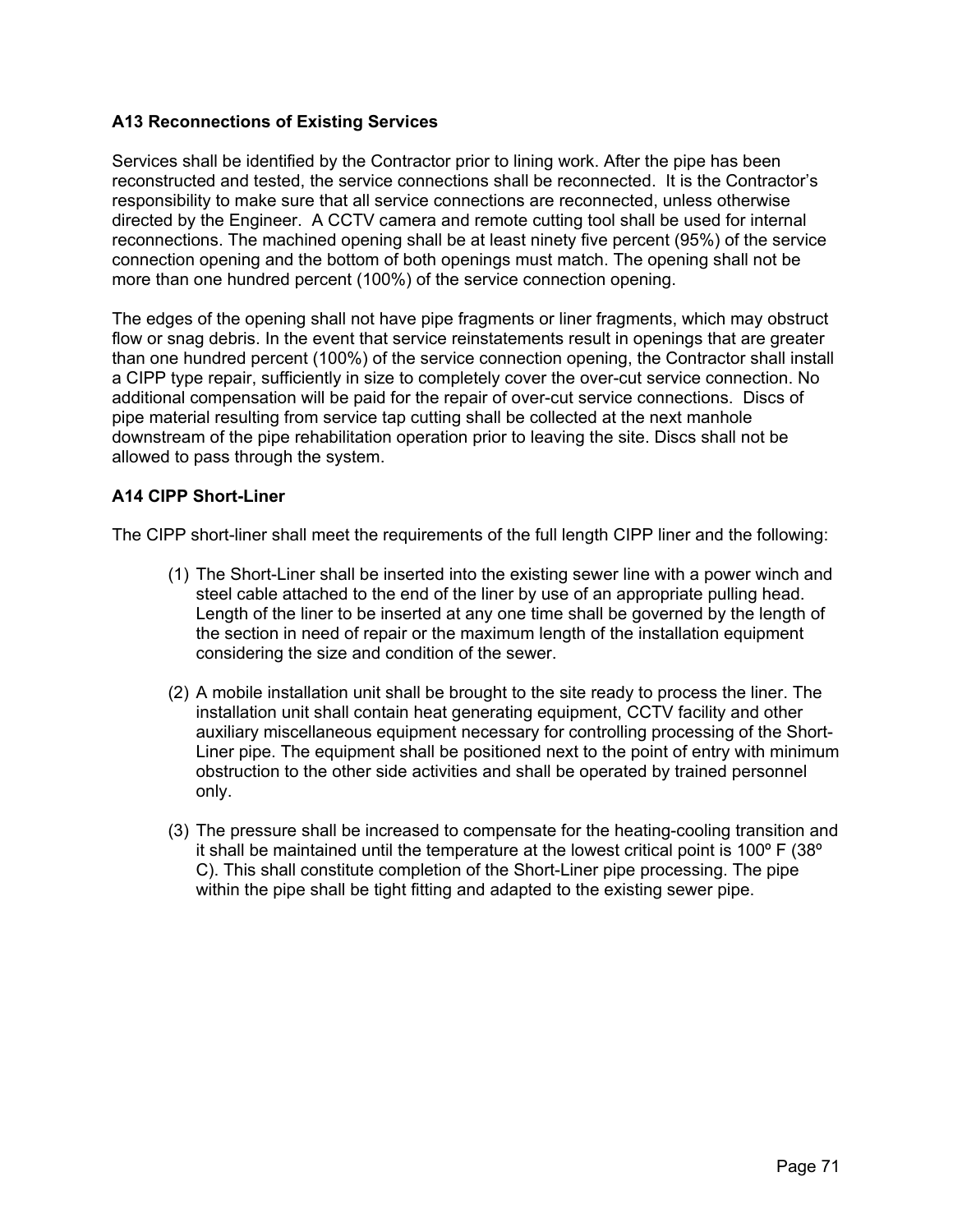# **B TESTING AND INSPECTION**

## **B1 Testing**

CIPP samples shall be prepared and tested in accordance with ASTM F1216, Section 8.1, using either method proposed. Leakage testing of the CIPP shall be accomplished during cure while under a positive head. CIPP products in which the pipe wall is cured while not in direct contact with the pressurizing fluid (e.g., a removable bladder) must be tested by an alternative method approved by the Engineer.

### **B2 Inspection**

Visual inspection of the CIPP shall be in accordance with ASTM F1216, Section 8.4. The relined pipe shall be continuous without joints through the entire pipe length. The liner shall be free of all visible defects except those resulting from pre-lined conditions which the Contractor has noted prior to lining. There shall be no pits, pinholes, cracks, or crazing, and the surface shall be smooth and free of waviness throughout the pipe. Any defects shall be repaired by the Contractor with no expense to the Owner. Where leakage is observed through the wall of the pipe, the contractor shall institute additional testing including but not limited to air testing, localized testing and any other testing that will verify the leak proof integrity of the installed CIPP to the satisfaction of the Owner.

### **B3 Televising**

Prior to final acceptance of any sanitary sewer relining including short-liners, the Contractor shall inspect by means of remote closed circuit television equipment the entire segment of sanitary sewer, manhole-to manhole. Sewer shall be cleaned prior to inspection. A video of the inspection shall be furnished to the City. The following conditions shall apply to the sewer acceptance TV inspection:

- (1) The video shall be in a format to be decided by the Owner, that creates high quality picture and sound and shall be recorded in color.
- (2) The TV camera shall be pulled through the sewer at a maximum rate of thirty-five feet (35') per minute.
- (3) The camera shall be pulled downstream in all cases.
- (4) The lens of the camera shall be cleaned at each manhole or when directed by the Owner.
- (5) The recording shall have an on-screen display showing the following:
	- a. Upstream and downstream manhole numbers
	- b. Footage from the upstream manhole
	- c. Inspection date
- (6) Sewers shall not be televised within forty-eight (48) hours of a rainfall event greater than one half inch  $(\frac{1}{2})$ .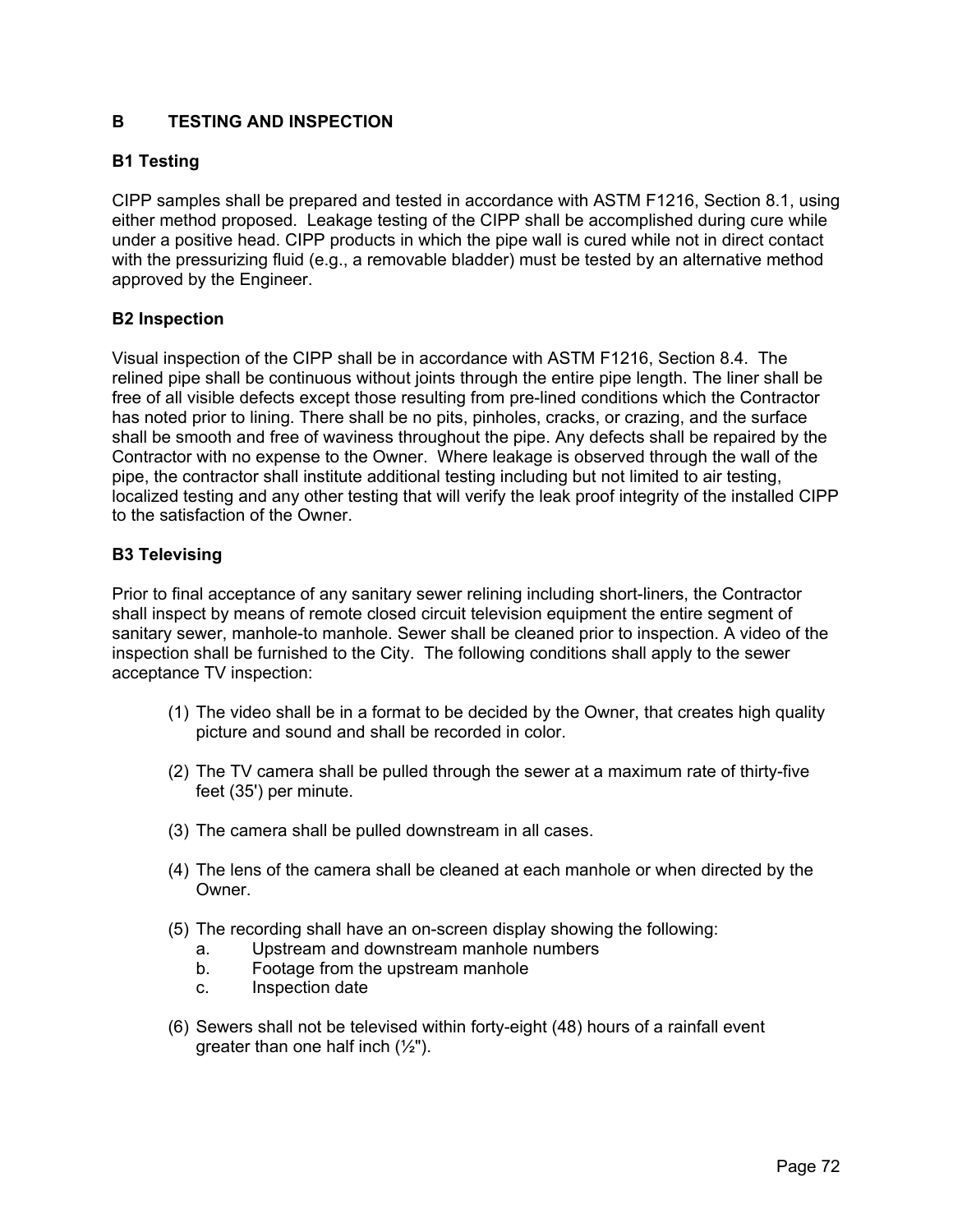## **2631.4 CIPPS METHOD OF MEASUREMENT**

Measurement for CIPP Lining shall be on a linear foot basis, to the nearest whole foot, measured from center of manhole to center of manhole.

#### **2631.5 CIPPS BASIS OF PAYMENT**

The proposal form shall cover all work shown on the contract drawings, specifications, and Special Provisions. All costs associated with the work including furnishing of all materials, providing all construction and equipment, and performing all necessary labor, coordination, supervision, and management to fully complete the work, shall be included in the unit or lump sum prices quoted in the proposal form. This work shall include restoration of all surfaces to their original condition or better. Reconnection of all existing services shall be considered incidental to the CIPPS. All work not specifically set forth as a pay item in the proposal form shall be considered a subsidiary obligation of the Contractor and all costs in connection therewith shall be included in the amounts and prices submitted in the proposal form.

The following methods of measurement for payment will be used to derive the quantities installed:

- (1) Site Protection and Restoration
	- a. No separate payment will be made for protection and restoration of roadway surfaces, curb and gutter, landscaping, and other site features unless otherwise specified.
- (2) Spot Repair to existing pipe
	- a. Bid items have been provided in the proposal for removal and replacement of pipe as Spot or Point Repairs. No additional compensation will be granted for repairs.
- (3) Cured-in-Place Pipe System (CIPPS)
	- a. Payment shall be made at the unit price as listed on the proposal. All work related to the cleaning, installation and acceptance of the system as a whole shall be considered incidental to CIPPS installation.
	- b. Payment for re-instatement of services shall be at the unit price listed on the proposal per each service, and shall be compensation in full for all materials, labor, equipment, and maintenance necessary to complete the work as required by the plans or required by the Engineer.
	- c. Payment for Short-Liner installations shall be made at the unit price listed on the proposal and shall be compensation in full for all materials, labor, equipment, and maintenance necessary to complete the work as required by the plans or required by the Engineer.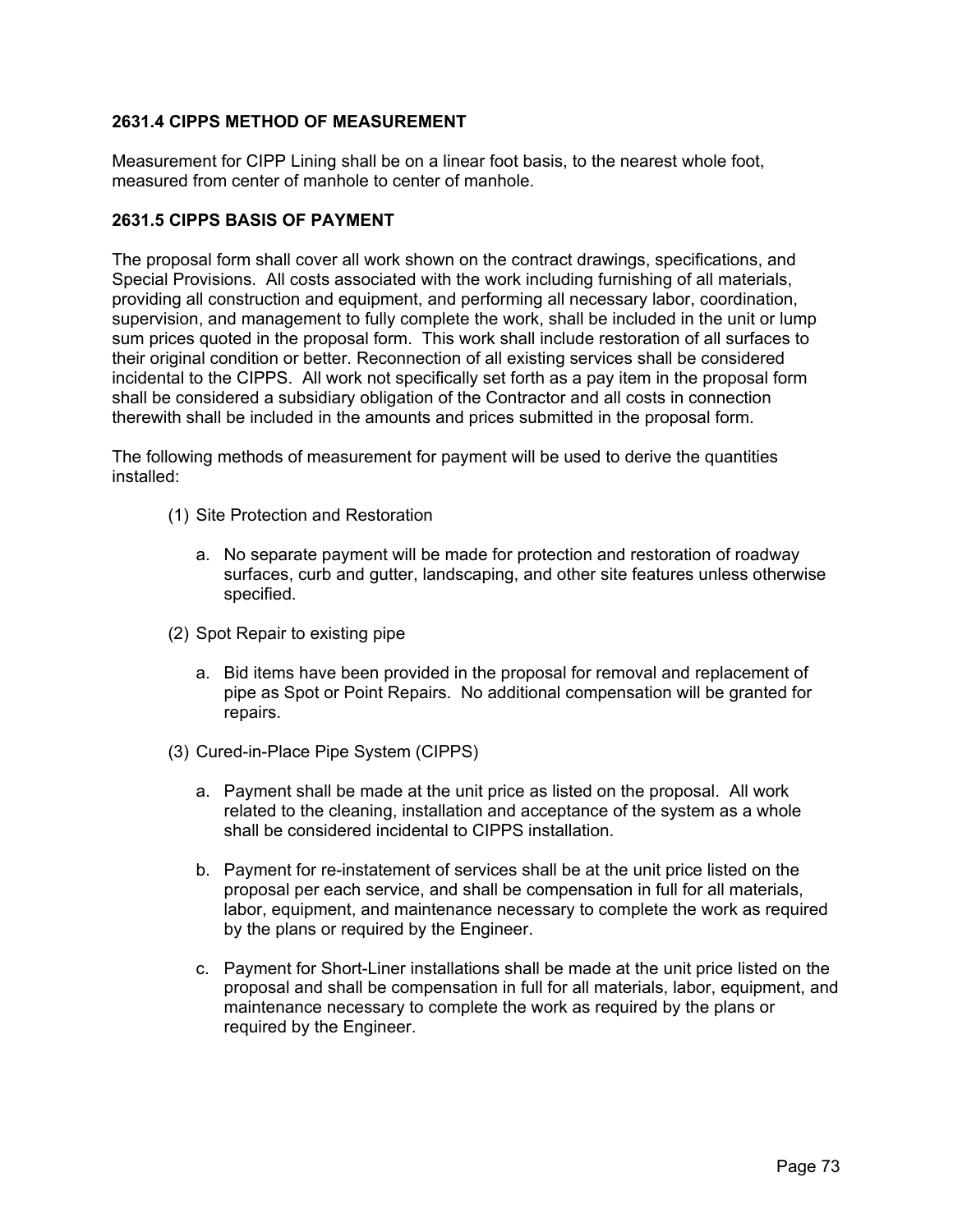#### **SECTION 2641 – STANDARD SPECIFICATIONS FOR PIPELINE REHABILITATION BY PIPE BURSTING**

#### **2641.1 DESCRIPTION**

#### **A General**

All references to MnDOT Specifications shall mean the latest published edition of the Minnesota Department of Transportation "Standard Specifications for Construction", and all supplements and amendments thereto, published prior to the date of advertisement for bids.

This specification shall cover the rehabilitation of existing gravity and pressure utility pipelines using pipe bursting methods. Pipe bursting is a process by which the bursting unit fractures the existing pipe while simultaneously installing a new pipe of the same size or larger size pipe in the place of the existing pipe. Existing lateral and service connections are disconnected prior to mainline pipe bursting to reduce lateral pipe/service pipe damage, then reconnected after testing and disinfection of the new pipe as applicable is approved, television inspection of the new pipe is performed, and the installation is completed in accordance with the contract documents.

#### **2641.2 QUALIFICATIONS**

The Contractor shall be certified by the particular Pipe Bursting System Manufacturer as a fully trained installer of the pipe bursting system. The Contractor shall provide certifications of training and proficiency in the use of the equipment. Only the Contractor's employees that are trained and certified shall operate the equipment.

The Contractor shall have a minimum of five (5) years' experience using the pipe-bursting method proposed and shall have installed no less than 50,000 feet by this method.

#### **2641.3 MATERIALS**

Pipe materials meet the requirements described in Sections 2611.2 and 2621.2 of these specifications, and as provided in the Special Provisions and the following:

- (1) Sizes of the new pipe insertions shall be such to renew the pipe mainline to greater than the original flow capacity.
- (2) All pipe and fittings shall be made of virgin material. No rework except that obtained from the manufacturer's own production of the same formulation shall be used.
- (3) The pipe shall be homogenous throughout and shall be free of visible cracks, holes, foreign material, blisters, or other deleterious faults.
- (4) Tensile strength of the pipe shall be in accordance with manufacturer's recommendation for the specified purpose and method of installation.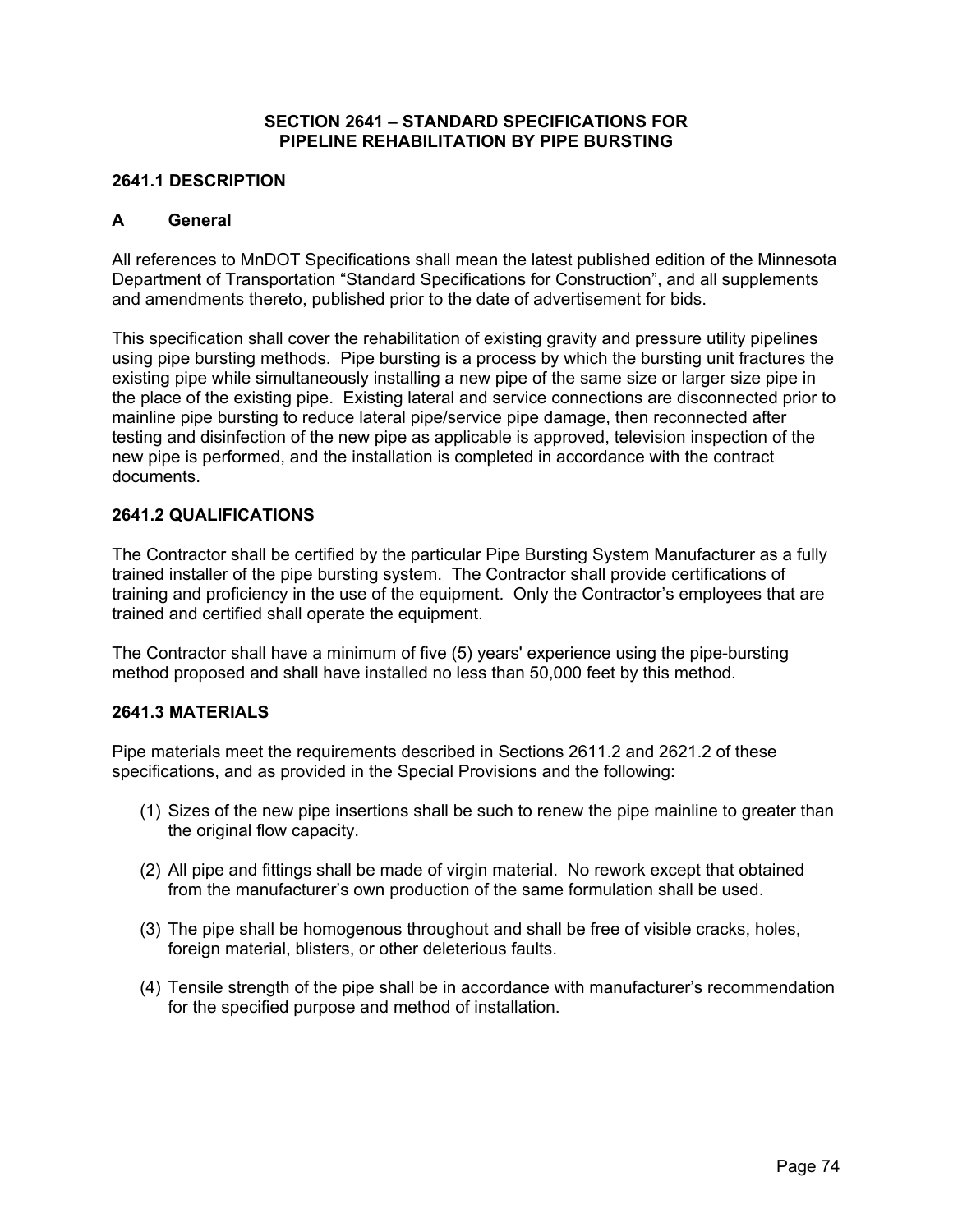- (5) Material color shall be as specified with interior of pipe having a light reflective color to allow for viewing for television inspection. The fused pipe joints shall be de-beaded to reduce collection of sediment and allow a camera to pass during inspection.
- (6) The Contractor shall consult with the selected pipe bursting equipment manufacturer regarding recommendations for the installation of pipe materials specified.

### **2641.4 SUBMITTALS**

The Contractor shall submit the following:

- (1) Tests for compliance with this specification shall be made as specified herein and in accordance with the applicable ASTM Specification. A certificate from the manufacturer indicating the materials furnished meet the requirements of these specifications.
- (2) Shop drawings, catalog data, and manufacturer's technical data showing complete information on material composition, physical properties, and dimensions of new pipe and fittings. Include manufacturer's recommendations for handling, storage, and repair of pipe and fittings damaged.
- (3) Certification of Contractor and assigned personnel training for installing pipe.
- (4) Detailed submittal of the procedures and method proposed by the Contractor to burst the existing pipe and insert the new pipe.
- (5) Television inspection reports and video made of the existing pipe and after new pipe installation.

### **2641.5 DELIVERY, STORAGE, AND HANDLING**

The Contactor shall transport, handle, and store pipe and fittings as recommended by the manufacturer. If new pipe and fittings become damaged before or during installation, it shall be repaired as recommended by the manufacturer or replaced as required by the Engineer at the Contractor's expense, before proceeding further. Deliver, store and handle other materials as required to prevent damage.

### **2641.6 LICENSE AGREEMENTS**

The Contractor shall submit evidence acceptable to the Owner, such as a certified copy of a license or agreement that it has the authority to use the proposed method from the patent holder and licensed manufacturer. The Contractor agrees to defend, indemnify, and hold harmless the Owner and the Engineer against all claims, suits, and actions or other damages as a result of negligence of any person or property arising out of patent infringement by the Contractor or the Contractor's employee's, agents, the suppliers, or any tier of subcontractors involved in the work.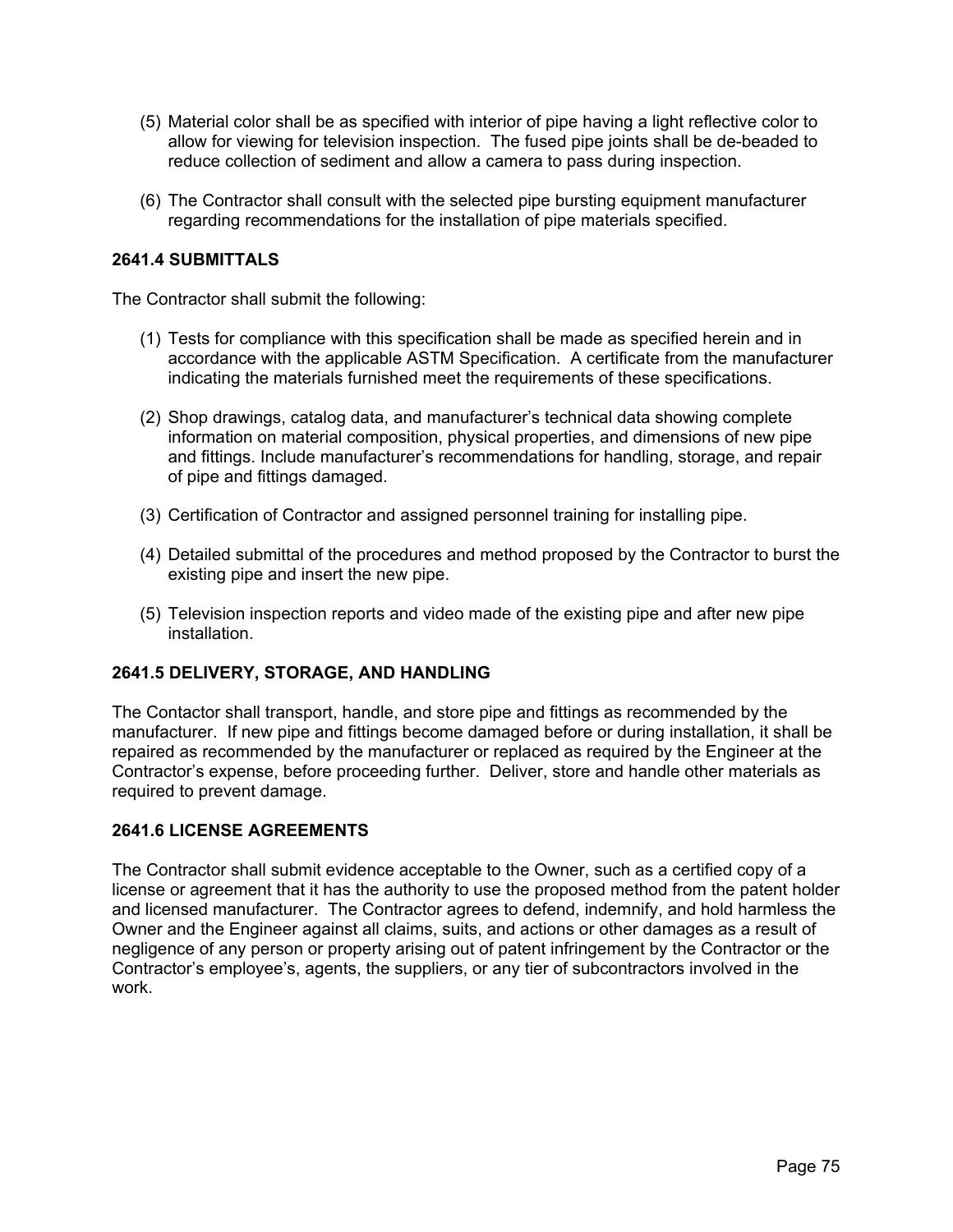### **2641.7 CONSTRUCTION REQUIREMENTS**

Before excavation is started, it will be the responsibility of the Contractor to check with the various utility companies and determine the location and depth of the existing utilities in the vicinity of the work area.

Damage to utilities and the resulting repair, temporary service cost, etc., shall be borne by the Contractor. Access pits shall be backfilled in accordance with Section 2600, Trench Excavation and Backfill.

All excavations shall be properly sheeted/shored in accordance with relevant specifications for trench safety systems. Any damage resulting from improperly shored excavations shall be corrected to the satisfaction of the Engineer with no compensation to the Contractor.

All open excavations shall be kept secure at all times by the use of barricades and fencing with appropriate lights and signs, construction tape, covering with steel plates, etc., or as directed by the Engineer.

All lateral and service connections shall be identified, located and excavated prior to the pipe insertion to expedite reconnection. The Contractor shall use excavation methods that will not create a rise or sag at the service or lateral connection for gravity sewers. A rise or sag in the sewer will be repaired by the contractor at no expense to the Owner, in a manner approved by the Engineer.

The location and number of insertion and receiving excavations shall be planned by the Contractor and submitted in writing for approval by the Engineer at least ten (10) days prior to excavation.

One (1) or more receiving pits shall be excavated at the end(s) of the pipe to be replaced or at appropriate points within the length of the existing pipe. Pit shall be centered over the existing pipe. The number of pits for machine and pipe insertion shall be the minimum necessary to most efficiently accomplish the work. The Contractor shall give consideration to the use of excavation required for other purposes such as for sanitary sewer service reconnections and manhole replacement.

Where manholes are used as machine or new pipe insertion pits, the Contractor shall identify such manholes and replace them at no additional cost to the Owner if damaged. Any manhole modification or replacement required shall be considered incidental to the installation of the new pipe. Equipment used to perform the work shall be located away from buildings so as not to create noise impact. Provide a silent engine compartment to reduce machine noise as required to meet local requirements.

The Contractor shall install all pulleys, rollers, bumpers, alignment control devices, and other equipment required to protect existing manholes and pipe components not intended for removal/replacement, and to protect the new pipe from damage during installation. Lubrication may be used as recommended by the manufacturer. If lubrication is used for insertion, the Contractor shall ensure that the lubricant does not backfill existing services. Under no circumstances will the pipe be stressed beyond eighty percent (80%) of its elastic limit as published and recommended by the manufacturer.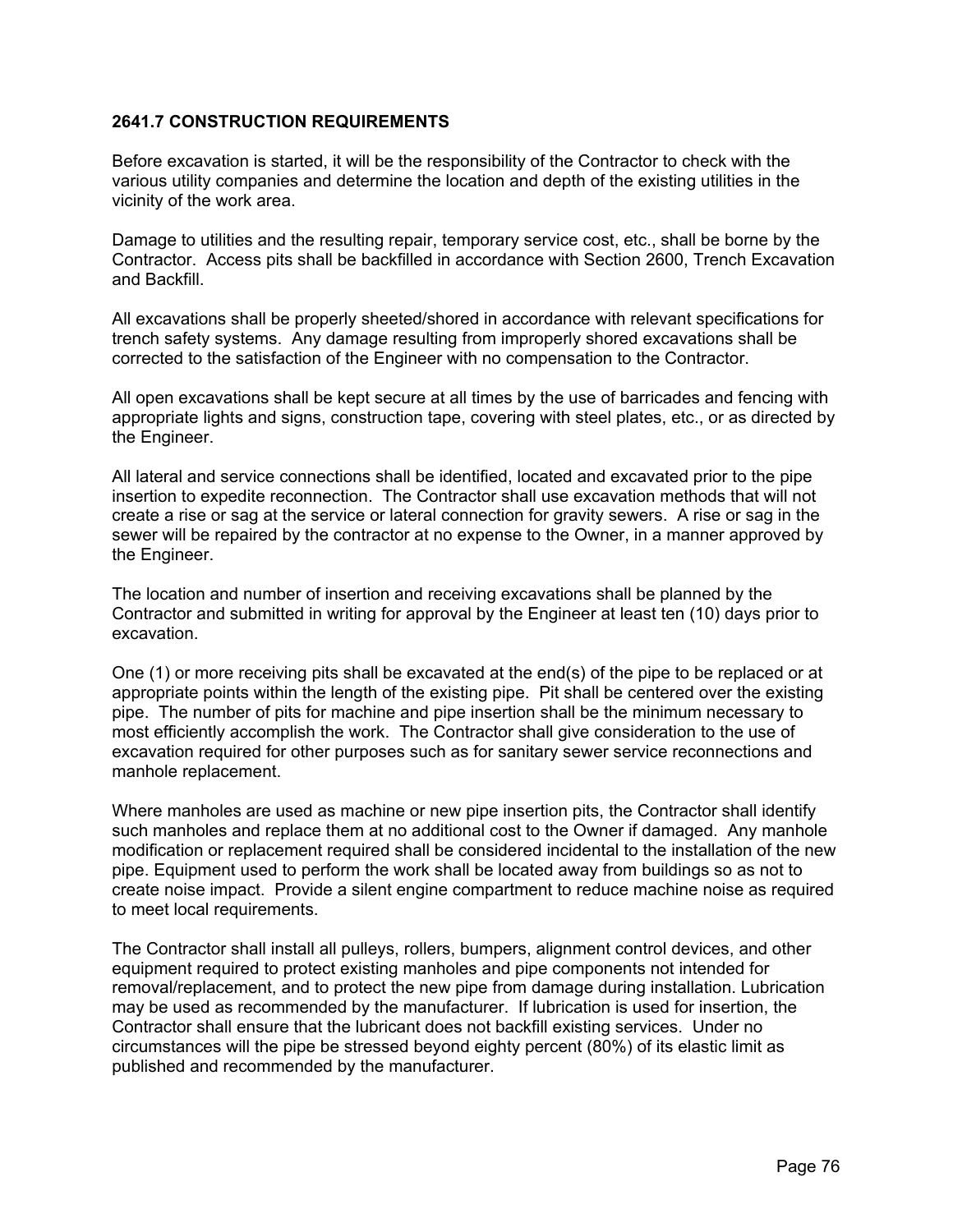Pipe insertion shall be continuous and without interruption from manhole to manhole for sewers, or junction to junction for watermain, except as approved by the Engineer. Upon completion of insertion of the new pipe, and after the relaxation period, the Contractor shall expedite the reconnection of laterals and services so as to minimize any inconvenience to customers. Connection of services shall be in accordance with Sections 2611 and 2621 of these specifications and as provided in the Special Provisions.

The installed pipe shall be allowed the manufacturer's recommended amount of time, but not less than four (4) hours, for cooling and relaxation due to tensile stressing prior to any reconnection of service lines, sealing of the annulus or backfilling of the insertion pit. Sufficient excess length of new pipe, but not less than four inches (4"), shall be allowed to protrude into manholes. Restraint of pipe ends shall be achieved by means of electrofusion couplings. The electrofusion couplings shall be slipped over pipe ends against manhole wall and fused in place. Installation of electrofusion couplings shall be done in accordance with the manufacturers recommended procedures.

Following the relaxation period, the annular space at the manhole shall be sealed. Sealing shall be made with material approved by the Engineer and shall extend a minimum of eight inches (8") into the manhole wall in such a manner as to form a smooth, uniform, watertight joint.

Fused pipe joints shall be de-beaded to create a smooth flow line. There shall be no ridges or burrs from the fusion method exposed on the interior of the pipe following installation.

Tracer wire shall be installed with the pipe in accordance with 2611 and 2621.

**Equipment:** The pipe bursting tool shall increase the external dimensions sufficiently, causing breakage of the existing pipe at the same time expanding the surrounding ground. Simultaneously, the new pipe, directly attached to the expander, shall also move forward. See manufacturer's specifications for what size tool should be used in what diameter of pipe, as well as parameters of what size tool for percentage of upsize allowed.

The bursting head shall incorporate a shield/expander to prevent collapse of the hole ahead of the pipe insertion.

**Bypass Pumping:** The Contractor, when and where required for sanitary sewer replacement, shall provide diversion for the pipe bursting/replacement process. The pumps and by-pass lines shall be of adequate capacity and size to handle all flows. All costs for by-pass pumping required during installation of the pipe shall be incidental to the installation of the pipe, unless otherwise provided in the Special Provisions.

**Temporary Water:** The Contractor when and where required for watermain replacement, shall provide all labor, materials, and equipment associated with managing, constructing, and maintaining a temporary potable water distribution system for all existing water users which must be taken out of service for a period exceeding eight (8) hours, or as required at the discretion of the Engineer. All costs to provide temporary water required during installation of the pipe shall be incidental to the installation of the pipe, unless otherwise provided in the Special Provisions.